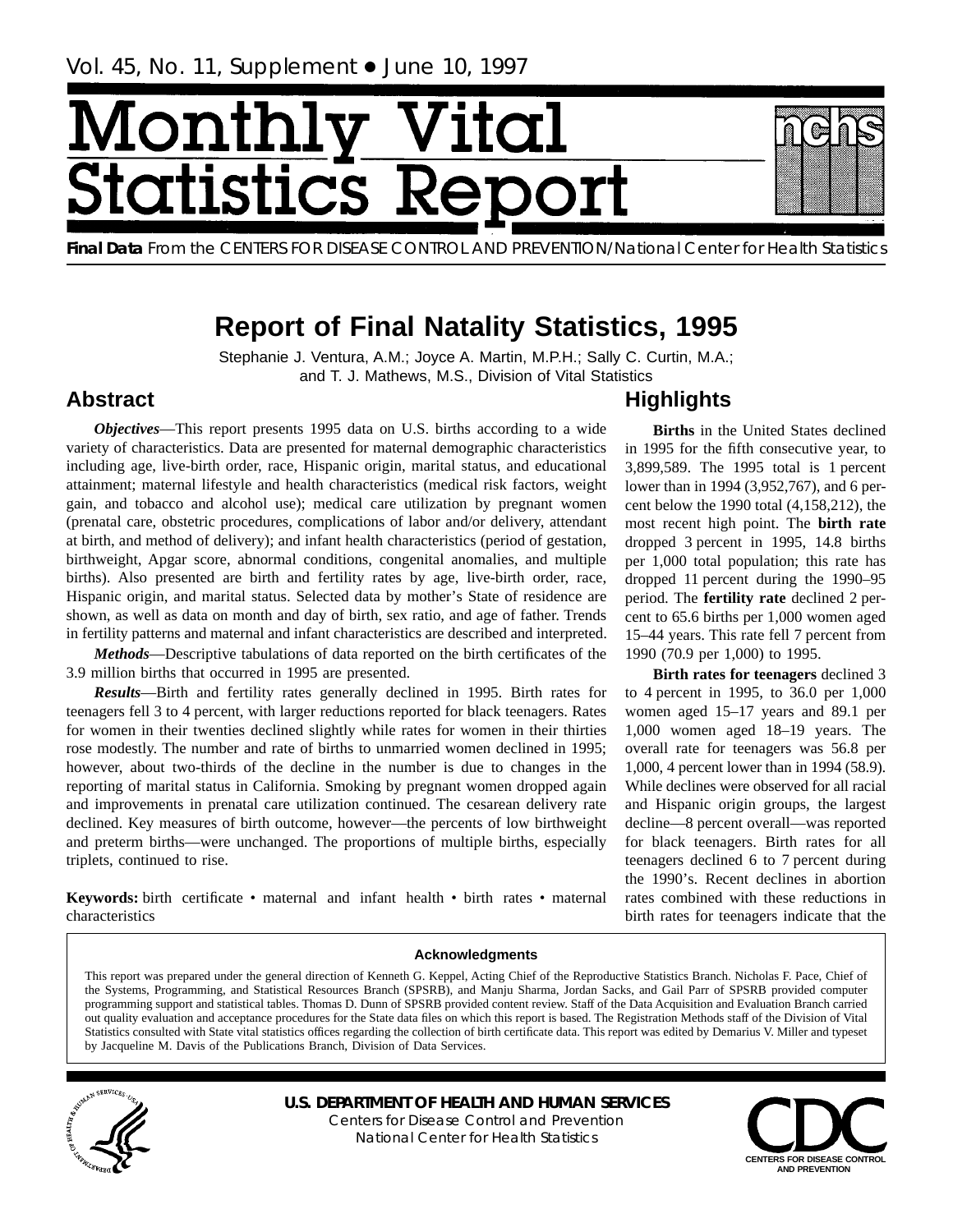teenage pregnancy rate has continued to fall in the 1990's.

**Birth rates for women in their twenties** declined 1 percent each for ages 20–24 years (to 109.8 per 1,000) and 25–29 years (112.2). Each of these rates in 1995 was lower than for any year since 1987; rates for women in their twenties declined 6 to 7 percent during the period 1990–95.

**Birth rates for women in their thirties** rose 1 percent for ages 30–34 years (to 82.5) and 2 percent for ages 35–39 years (to 34.3). The pace of increase in these rates, which had jumped 54–67 percent during the 1980's, has slowed considerably during the 1990's.

**Birth rates for women in racial and Hispanic origin populations** differ substantially. Rates continue to be highest for Hispanic women (especially Mexican American women) and black women. Rates are successively lower for American Indian, Asian or Pacific Islander, and non-Hispanic white women. Rates for teenagers were highest for Mexican American, Puerto Rican, and black women. Rates for women in their thirties were highest for Asian or Pacific Islander and non-Hispanic white women. Fertility rates for women in most racial and Hispanic origin groups declined in 1995.

**The birth rate for unmarried women** declined 4 percent in 1995 to 45.1 births per 1,000 unmarried women aged 15–44 years (compared with 46.9 in 1994). The procedures for determining the mother's marital status changed significantly in California for Hispanicorigin births and in Nevada for all births in 1995. While it is not possible to quantify the impact of these changes for all groups, birth rates for non-Hispanic white women and black women were essentially unaffected. The rate for non-Hispanic white women declined 1 percent and the rate for black women fell 8 percent.

**Cigarette smoking during pregnancy** declined in 1995 to 13.9 percent of women giving birth. Tobacco use during pregnancy has declined steadily since 1989. Smoking rates fell for women in most racial and Hispanic origin populations, with rates for Hispanic women and women in most Asian or Pacific Islander populations substantially lower (3 to 4 percent on average) than for other groups. Maternal smoking has a strong adverse effect on infant birthweight. In 1995, 12.2 percent of infants born to smokers weighed less than 2,500 grams (5 lb 8 oz), compared with 6.8 percent of births to nonsmokers.

The percent of mothers who began **prenatal care** within the first trimester of pregnancy improved to 81.3 percent for 1995, and the proportion of mothers with late or no care dropped to 4.2 percent. Timely care has been on the rise throughout the 1990's, rising from 75.8 percent in 1990. Levels of first trimester care increased between 1994 and 1995 among white (83.6 percent), black (70.4 percent), and Hispanic mothers (70.8 percent).

The rate for the most prevalent **obstetric procedure**, electronic fetal monitoring, rose for the sixth consecutive year to include 81 percent of all births. The use of ultrasound was the same as in 1994 (61 percent). Although less common than the former two procedures, the rates for induction of labor and stimulation of labor have been rising steadily every year since they were first reported on the birth certificate in 1989.

Data on **method of delivery** show that the rate of cesarean delivery declined for the sixth consecutive year and was 9 percent lower in 1995 (20.8 percent) than in 1989 (22.8 percent). The primary cesarean rate was also 9 percent lower in 1995 (14.7 first cesareans per 100 women who had no previous cesarean) than in 1989 (16.1). The rate of vaginal birth following a previous cesarean delivery (VBAC) was 46 percent higher in 1995 (27.5) than in 1989 (18.9). Overall cesarean rates increase steadily with advancing age of mother and were more than twice as high for mothers 40–49 years of age (31.6) than for teenagers (14.7). The percent of births delivered by forceps continued to decline (3.5 percent in 1995) while the use of vacuum extraction rose (5.9 percent in 1995).

The rate of **preterm birth** (less than 37 completed weeks of gestation) was unchanged at 11.0 percent. This proportion has risen 17 percent (from 9.4 percent) since 1981. Preterm births increased among white mothers (9.6 to 9.7 percent), but declined among black mothers to the lowest level reported since the mid 1980's (17.7 percent).

The percent **low birthweight** was 7.3 for 1995, the same level reported for 1994—the highest reported since 1976. Low birthweight (less than 2,500 grams) increased among white mothers from 6.1 to 6.2 percent. Low birthweight among white births has increased since 1990 from 5.7 percent. Among births to black mothers, low birthweight declined from 13.2 to 13.1 percent for 1994–95, continuing a downward trend observed since 1992.

The number of twin births declined very slightly for 1995 to 96,736 births, but the number of triplet and other higher order multiple births rose by 8 percent, to 4,973 births. As a result, the **multiple birth ratio** rose to 26.1 per 1,000 live births and the triplet and other higher order multiple birth ratio rose 10 percent to 127.5 per 100,000, double the ratio reported for 1989 (69.2).

# **Introduction**

This report, the annual release of national birth statistics, presents detailed data on births, birth and fertility rates, maternal lifestyle and health characteristics, medical services utilization by pregnant women, and infant health characteristics. These data provide important information on fertility patterns among American women by such characteristics as age, live-birth order, race, Hispanic origin, marital status, and educational attainment. Up-to-date information on these fertility patterns is critical to understanding population growth and change in this country and in individual States. Data on maternal characteristics affecting birth outcome such as weight gain, tobacco and alcohol use, and medical risk factors are useful in accounting for differences in birth outcome. Information on use of prenatal care, obstetric procedures, complications of labor and/or delivery, attendant at birth and place of delivery, and method of delivery by maternal demographic characteristics can also help to explain differences in birth outcomes. It is very important that data on birth outcomes, especially levels of low birthweight and preterm birth, be continuously monitored, because these variables are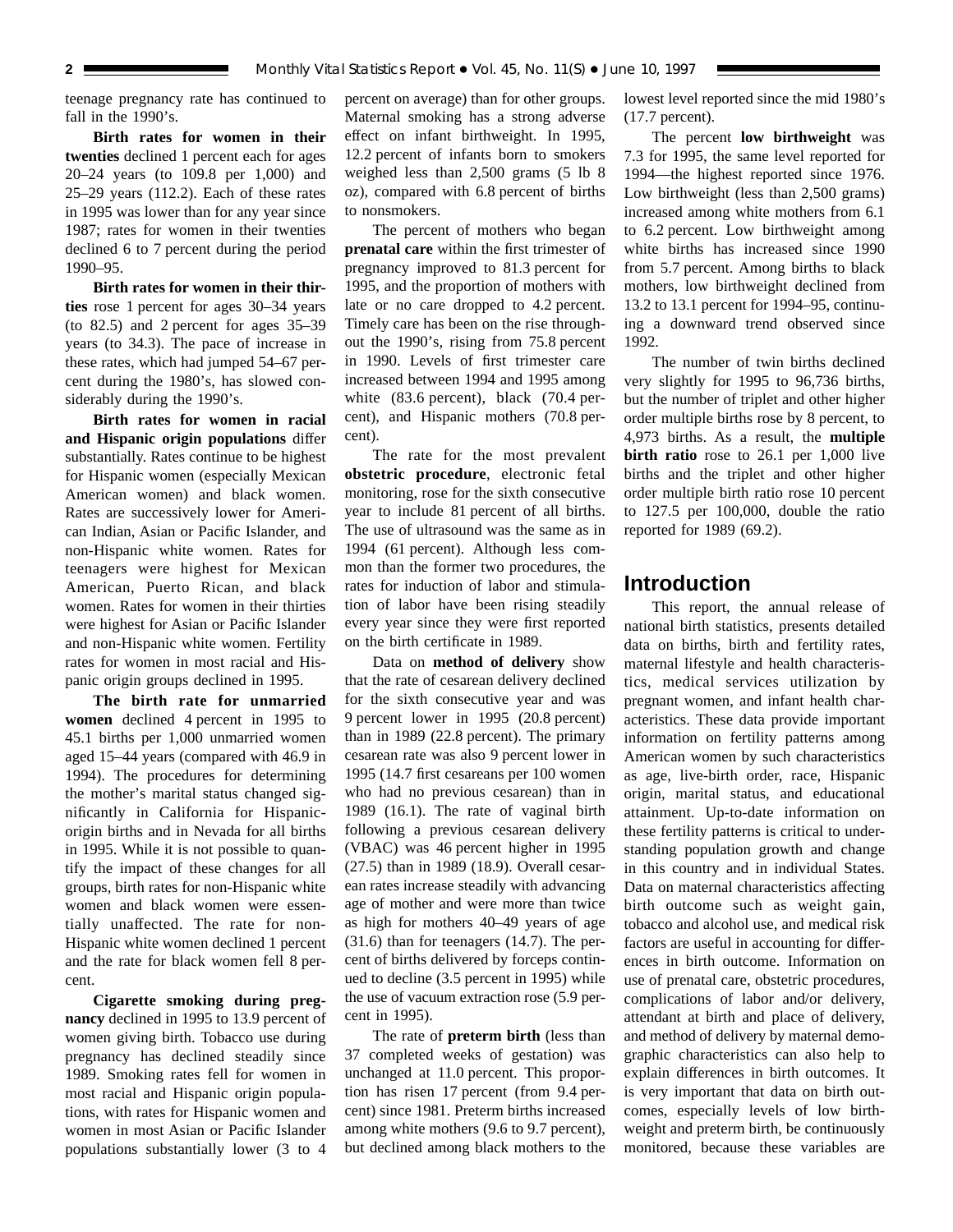important predictors of infant mortality and morbidity. Reports presenting information on maternal and infant characteristics available since the birth certificate was revised in 1989 have been published  $(1-9)$ .

A report of preliminary birth statistics for 1995 presented data on selected topics based on a substantial sample (about 90 percent) of the 1995 birth file (10). The selected measures included birth rates by age, race, and Hispanic origin of mother, and by live-birth order, and summary national and State data on marital status, prenatal care, cesarean delivery, and low birthweight. Findings based on the complete file in this report are essentially identical with data based on the preliminary series, thus validating the preliminary statistics.

# **Methods**

Data shown in this report are based on 100 percent of the birth certificates registered in all States and the District of Columbia. More than 99 percent of births occurring in this country are registered (11). Tables showing data by State also provide separate information for Puerto Rico, Virgin Islands, and Guam. In this report, tabulations of births beginning with 1980 data are by race of mother; for years prior to 1980, tabulations are by race of child. Details of the differences in tabulation procedure are described in the [Tech](#page-75-0)[nical notes.](#page-75-0) Race and ethnicity differentials in birth rates and characteristics of births may reflect differences in income, educational levels, access to health care, and health insurance. Text references to black births and black mothers or white births and white mothers are used interchangeably. Additional information on the measurement of marital status, gestational age, and birthweight; the computation of derived statistics and rates; population denominators; random variation and relative standard error; and the definitions of terms are presented in the [Technical notes.](#page-75-0)

# **Results and discussion**

#### **Demographic characteristics**

#### **Births and birth rates**

Births in the United States continued to decline in 1995, to 3,899,589, 1 percent



**Figure 1. Live births and fertility rates: United States, 1930–95**

fewer than in 1994. U.S. births dropped 6 percent between 1990, the recent high point (4,158,212), and 1995 [\(table 1](#page-24-0) and figure 1). The 1995 total is lower than in any year since 1987. Provisional data for the first 11 months of 1996 suggest a slight increase in the number. Births declined about 1 percent per year from 1990 to 1995, following increases of about 3 percent per year between 1986 and 1990.

The birth rate in 1995 was 14.8 live births per 1,000 population, 3 percent lower than in 1994 (15.2). The 1995 rate is the lowest recorded in nearly two decades (14.6 in 1976). The U.S. birth rate dropped 11 percent between 1990 and 1995, about 2 percent per year, following a 2 percent annual increase during 1986–90. According to provisional data for January–November 1996, the birth rate declined slightly.

The fertility rate, which relates births to the number of women in the childbearing ages, was 65.6 live births per 1,000 women aged 15–44 years in 1995, 2 percent below the 1994 level. This rate fell 7 percent between 1990 and 1995, following an 8 percent rise during 1986–90. The fertility rate for 1995 was lower than for any year since 1986 (65.4). Provisional data for January–November 1996 indicate essentially no change compared with 1995.

*Age of mother*—Birth rates by age of mother fell 1 to 4 percent for women aged 15–29 years, and rose by 1 to 3 percent for women in age groups 30–44 years. The rate for women aged 45–49 years did not change. (See [tables 2–7](#page-25-0) and [figure 2](#page-3-0) for births and birth rates by age of mother, live-birth order, race, and Hispanic origin.)

The birth rate for young teenagers 10–14 years declined from 1.4 to 1.3 per 1,000, the first reduction for this age group since 1980. During the years 1980–94, the rate rose very slowly from 1.1 to 1.4 per 1,000.

The rate for teenagers 15–19 years fell 4 percent to 56.8 per 1,000. This rate declined steadily by 9 percent from its recent high in 1991 (62.1) to 1995. Despite the recent declines, the rate for 1995 is still considerably higher than it was during the early to mid-1980's (50–53 per 1,000) [\(table 4\).](#page-27-0) The increases beginning in the late 1980's were substantial— 24 percent from 1986 to 1991. According to a recent report, teenage birth rates for most States declined in the 1990's, concurrent with the decline in the U.S. rate (12).

Birth rates for teenage subgroups 15–17 and 18–19 years also dropped between 1994 and 1995. The rate for teenagers 15–17 years fell 4 percent, from 37.6 to 36.0 per 1,000. Between 1991 and 1995, this rate fell by 7 percent. However, the rate for 1995 was still higher than during the period 1976–88 when it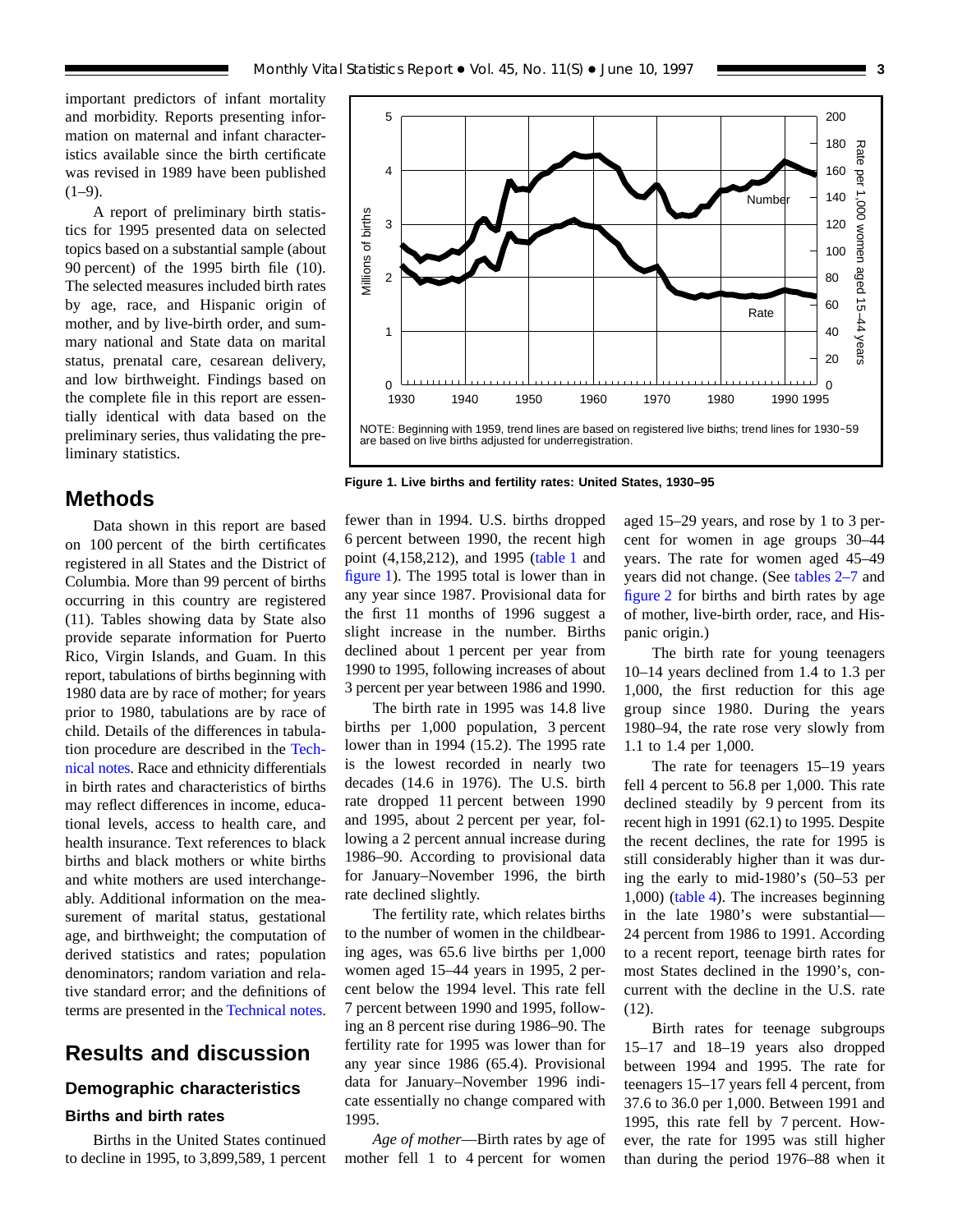<span id="page-3-0"></span>

**Figure 2. Birth rates by age of mother: United States, 1960–95**

ranged from 31 to 34. The number of births to 15–17-year-olds fell 1 percent, to 192,508. This decline resulted from the 4 percent decline in the birth rate which more than compensated for the 3 percent increase in the number of teenagers in this age group (13). In order for the number of births to continue to decline in the next several years, the birth rate will have to continue to decline more than enough to compensate for the projected 7 percent increase in the number of women aged 15–17 between 1995 and 2000 (14).

The birth rate for older teenagers 18–19 years declined 3 percent, from 91.5 to 89.1 per 1,000. During the period 1992–95, this rate fell 6 percent. Still the rate for 1995 was higher than in any year from 1974 to 1990 [\(table 4\).](#page-27-0) During those years, the rate ranged from 77.4 to 88.7 per 1,000. The number of births to women aged 18–19 years declined 1 percent between 1994 and 1995—to 307,365. During the period 1990–95, the number dropped 9 percent (12). The 1994–95 decline is the result of the 3-percent drop in the birth rate which more than offset the 2-percent increase in the number of women in that age group (13). However,

as is the case for younger teenagers, the number of older teenagers is also projected to grow—by 14 percent between 1995 and 2000 (14). Thus, further declines in the number of births to women aged 18–19 will depend on continued declines in the birth rate that make up for the increased number of women.

Birth rates for women aged 20–24 and 25–29 years—the principal childbearing ages— fell by 1 percent each in 1995, to 109.8 and 112.2 per 1,000, respectively. Each of these rates in 1995 was lower than in any year since 1987. Birth rates for women in their twenties dropped 6 to 7 percent between 1990 and 1995. Except for a brief spurt in the late 1980's when these rates rose 8 to 9 percent, rates for women in their twenties were relatively stable from the mid-1970's to the early 1990's.

Birth rates for women aged 30 years and over have been the only ones for which sustained substantial increases have been measured since the late 1970's. However, the pace of increase in these rates slowed considerably during the 1990's. The birth rate for women aged 30–34 years increased 1 percent in 1995, to 82.5 per 1,000. Between 1990 and 1995, this

rate rose just 2 percent, following a 15-year period of substantial steady increase of 54 percent (from 52.3 in 1975 to 80.8 in 1990). Because the rate increased so modestly in 1995 and the number of women aged 30–34 fell 1 percent, the number of births in this age group fell slightly. The number of women aged 30–34 years is projected to decline further in the next few years—by 11 percent between 1995 and 2000 (14). Therefore, without a larger increase in the birth rate, the number of births will likely decline further.

The birth rate for women aged 35–39 years rose 2 percent—from 33.7 to 34.3 per 1,000. The pace of increase in this rate has also slowed markedly in the 1990's—just 8 percent between 1990 and 1995, following a 67-percent rise from 1978 (19.0) to 1990 (31.7). Because the birth rate rose 2 percent and the number of women aged 35–39 increased 1 percent, the number of births in this age group rose 3 percent in 1995 to a record high 383,745.

The birth rate for women in their early forties increased 3 percent in 1995, to 6.6 per 1,000 women aged 40–44 years. This rate rose 20 percent between 1990 (5.5) and 1995, and increased 74 percent during 1981–95. The number of women aged 40–44 years continued to rise—by 3 percent (13,15). Increases in the birth rate and the number of women combined to produce a 6-percent rise in the number of births—to 67,250, more than in any year since 1966.

The declines in birth rates for teenagers since 1991 likely reflect a combination of demographic and behavioral factors. According to the 1995 National Survey of Family Growth (NSFG), the proportion of teenagers who are sexually experienced has stabilized and declined compared with the 1988 NSFG. Furthermore, those teenagers who are sexually active are now more likely to be using contraceptives (16).

Teenage pregnancy rates have also declined in recent years. That is, the recent declines in the teenage birth rate have been accompanied by declines in the abortion rate (17). The pregnancy rate for 15–19-year-olds fell 3 percent from 1991 (115 per 1,000) to 1992 (111), following a 10-percent rise between 1986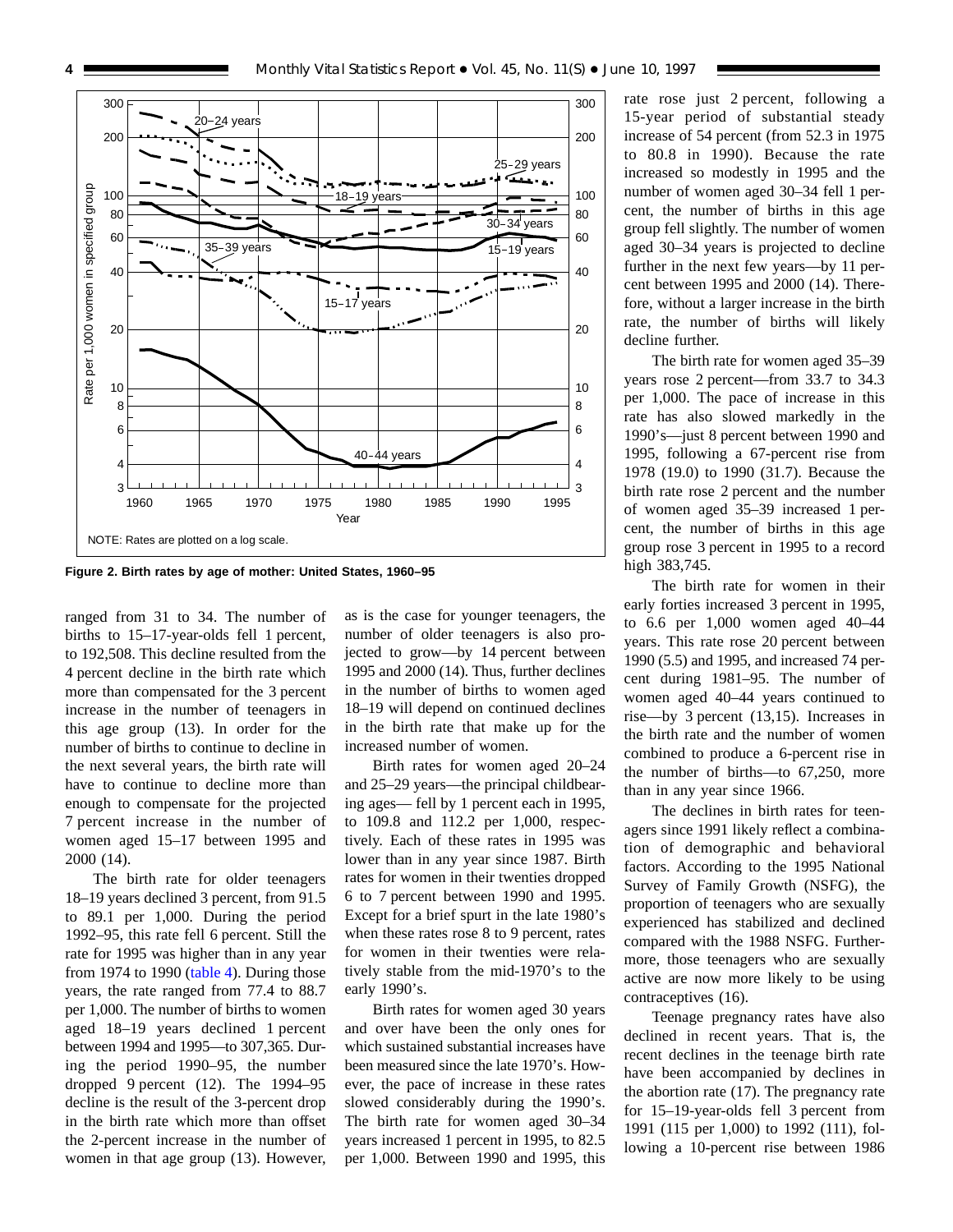and 1990–91 (9,18). Further declines in the teenage pregnancy rate since 1992 are indicated by the steady decline in the teen birth rate and declines in abortions among teenagers, according to preliminary data  $(17,19)$ .

The accelerated pace of increase in birth rates for women aged 30 years and over observed from the mid- to late-1970's until 1990 has slowed markedly in the 1990's, especially for women aged 30–34 years [\(table 4\)](#page-27-0) (20). Changes in a number of factors have contributed to this moderation. One is the stabilization in the proportion of women in their early thirties who are childless. This proportion approximately doubled between the early 1970's (21) and 1990, but has remained at 20 percent since. Moreover, the proportions of currently married childless women who report that they expect to have a child fell in the 1990's, probably a reflection of changing perceptions as to whether their expectations can be realized (22). About 40 percent of currently childless women aged 35–44 years have impaired fertility according to the 1995 NSFG (16). This fact may explain the recent changes in birth expectations and birth rates.

*Live-birth order*—The first birth rate fell 1 percent in 1995, to 27.3 first births per 1,000 women aged 15–44 years, the lowest level reported since 1987. This rate fell 6 percent between 1990 (29.0) and 1995. Rates for second and third order births fell 2 percent between 1994 and 1995, while the rate for fourth births declined 5 percent. Rates also declined for fifth and sixth-seventh order births and did not change for eighth and higher order births.

First birth rates declined for women in age groups 15–24 years, and rose for women in age groups 25–44 years. The first birth rate for teenagers 15–17 years declined 4 percent, while the rate for older teenagers declined 1 percent. Changes in first birth rates for women in their twenties were 1 percent or less. Rates for women aged 30–34 and 35–39 years each rose 3 percent. Consistent with these changes by age in first birth rates and changes in the number of women by age, the proportion of first births occurring to women aged 30 years and over rose to a record 22 percent in 1995, compared with 5 percent in 1975 (20).

Birth rates for second births for teenagers declined in 1995, by 4 to 9 percent. Rates for second and third order births declined 1 to 3 percent for women in their twenties, while rates for fourth and fifth order births dropped 4 to 8 percent. Rates for second and third order births for women in their thirties rose modestly. Higher order birth rates for women in their thirties declined up to 6 percent or were unchanged. There was no change in these rates for women in their forties.

*Race*—The number of births declined 1 percent each for white and American Indian mothers, and 5 percent for black mothers. A 2-percent increase was recorded for Asian or Pacific Islander (API) mothers. Fertility rates for white and API women declined 1 percent each to 64.4 and 66.4, respectively. The rate for black women declined 6 percent to 72.3, and the rate for American Indian women dropped to 69.1. The range in these rates in 1995 was the smallest measured since 1980, when rates for API and American Indian women first became available. The highest rate in 1995 (for black women) was only 12 percent greater than the lowest rate (white women). (See [tables 1–9](#page-24-0) for national and State data.)

Between 1990 and 1995, fertility rates by race declined 5 to 6 percent for white and API women, 9 percent for American Indian women, and 17 percent for black women. Parallel reductions were also observed in the numbers of births in each of these groups, except for API women, among whom there was a 13-percent increase in births. The number of API births rose sharply during this period because the number of API women in the childbearing ages increased 19 percent (13).

There is a distinctive pattern in agespecific birth rates by race. In the teenage years, rates for black and American Indian women are substantially higher than for white and API women; the disparity is greatest for younger teenagers 10–14 and 15–17 years. For example, among teenagers 15–17 years, rates in 1995 for American Indian and black teenagers (48–70 per 1,000) were 59–353 percent higher than the rates for API and white teenagers of the same age (15–30 per 1,000). Rates by race converge most at ages 25–29 years, with a range of 98–115 per 1,000. With advancing maternal age, the patterns of rates shift, so that rates begin to be highest for white and API women.

Although birth rates for black teenagers continue to be higher than for other racial groups, in recent years, these rates have fallen more sharply than for any other group. During the period 1991–95, the rate for black women aged 15–19 years dropped 17 percent; declines for teenage subgroups 15–17 and 18–19 years were 17 and 14 percent, respectively. Birth rates for black teenagers in 1995 were lower than in nearly a decade [\(table 4\)](#page-27-0).

It is evident that the high birth rates—especially first birth rates—for white and API women in their thirties reflect a pattern of delayed childbearing. First birth rates for API women aged 30–34 and 35–39 years were at least two-thirds higher than for any other group. Additional evidence of this pattern is the dramatically low proportions of births to API teenagers—6 percent on average compared with 12–23 percent for other racial groups [\(table 10\).](#page-37-0) Evidence of delayed childbearing for several API subgroups has been reported previously (23,24). Unfortunately, the populations necessary to compute birth rates for specific API subgroups, including those in the ''other API'' category, are available only in census years.

*Hispanic origin*—The fertility of Hispanic women as a group decreased 1 percent between 1994 and 1995, from 105.6 to 105.0 per 1,000 women aged 15–44 years. The rate for Mexican American women rose 1 percent (from 115.4 to 117.0), whereas rates for Cuban and ''other'' Hispanic women declined 1 to 3 percent (from 55.9 to 55.1 and from 97.7 to 94.5, respectively). The rate for Puerto Rican women dropped 8 percent (from 81.9 to 75.7). (See [tables 6,](#page-31-0)[7,](#page-33-0)[9,](#page-36-0) and [11](#page-37-0) for births and birth rates.)

Birth rates by age for women 15 years and over were higher for Hispanic women overall and for Mexican American women than for either white or black non-Hispanic women. While birth rates for Mexican American teenagers have been somewhat higher than for black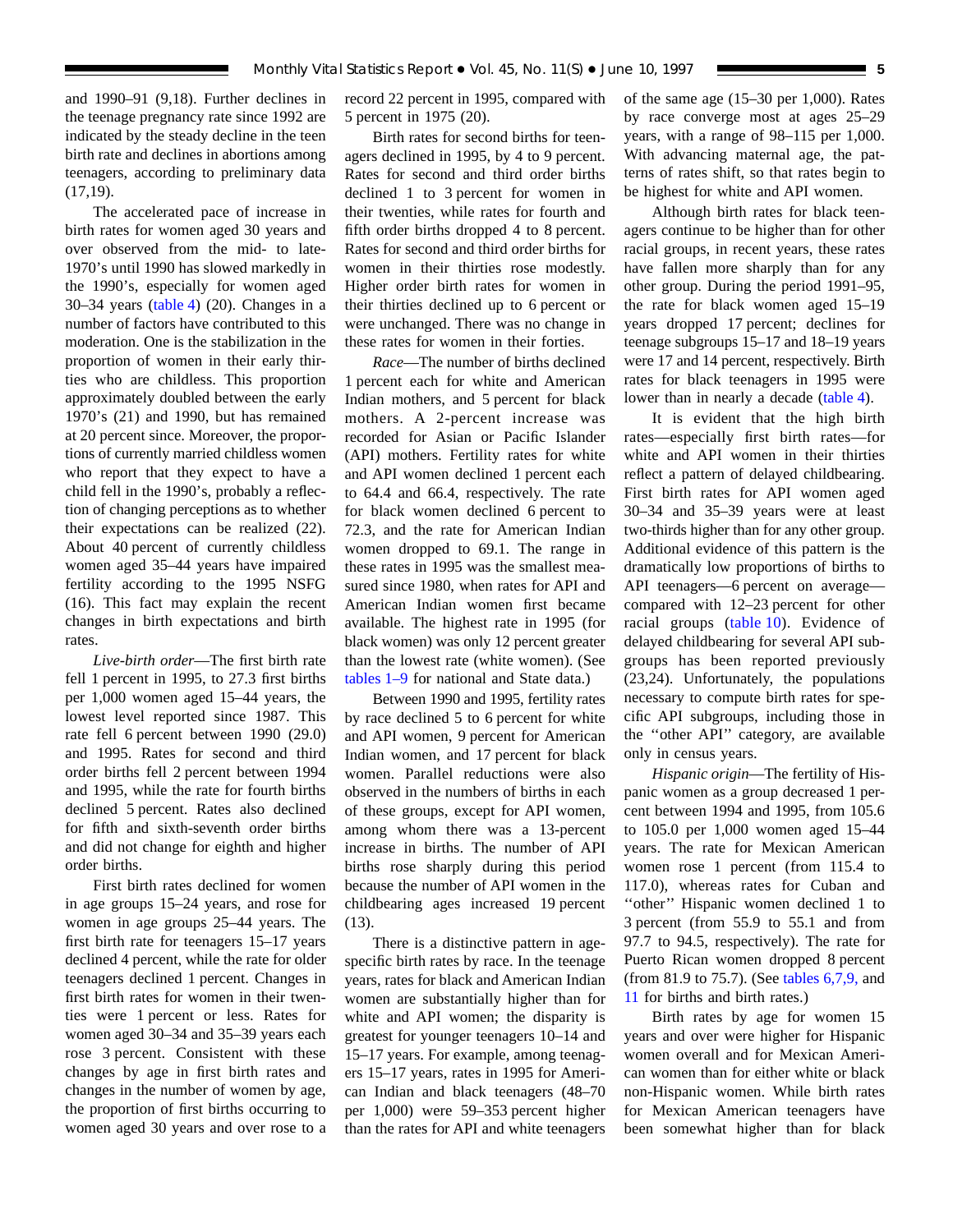non-Hispanic teenagers in recent years, in 1995, the rates for Mexican American teenagers were substantially higher— 25 percent on average. Birth rates by age for Hispanic and non-Hispanic black teenagers were 2.1 to 3.3 times the rates for non-Hispanic white teenagers in 1995 (table A), continuing a pattern observed for several years. This differential in rates by race and Hispanic origin generally declines with advancing maternal age, but rates in each age group are consistently highest for Hispanic women.

The birth rate for Hispanic teenagers as a group declined 1 percent in 1995 (106.7). However, the trends for Hispanic subgroups differed considerably. Rates for Mexican American teenagers rose 7 percent from 116.2 to 124.6 per 1,000 teenagers 15–19 years, while the rate for Puerto Rican teenagers fell 16 percent (from 106.0 to 89.0). Birth rates for Cuban and ''other'' Hispanic teenagers also declined. The birth rate for Mexican American teenagers rose 15 percent between 1993 (108.7) and 1995.

In general, birth rates for Mexican American women rose for age groups under 25 years and changed relatively little for women aged 25 years and over. Rates for Puerto Rican women under 30 years of age declined whereas rates for women aged 30 years and over changed little. Rates for Cuban women in their twenties increased while rates for women aged 30 years and over were relatively stable.

*Total fertility rate*—The total fertility rate (TFR) indicates the number of births that a hypothetical group of 1,000 women

would have if they experienced during their childbearing years the age-specific birth rates observed in a given calendar year. This hypothetical measure shows the potential impact of current fertility levels on completed family size. The TFR is age-adjusted because it is computed from age-specific birth rates; it assumes the same number of women in each age group.

The TFR in 1995 was 2,019.0, 1 percent lower than in 1994, and 3 percent lower than in 1990 (2,081.0). The TFR continued to fall in 1995 because all rates for women under age 30 years declined—ages where rates are highest; the modest increases in rates for women aged 30 years and over could not compensate for this.

In order for a given generation to exactly replace itself, the TFR must be 2,100. The TFR in the United States has been below this ''replacement'' level since 1971 (2,266.5). Rates for some racial and/or Hispanic origin groups in 1995 were above replacement level, including Mexican American (3,273.5), "other" Hispanic (2,834.0), Puerto Rican (2,245.5), and non-Hispanic black women (2,245.0) [\(tables 10–11\).](#page-37-0) Conversely, rates for API (1,924.0), Cuban (1,705.5), and non-Hispanic white women  $(1,786.5)$  were considerably lower. The rate for American Indian women was near replacement, at 2,033.5. Consistent with the large declines in birth rates for women under age 30, the TFR's for black and Puerto Rican women declined considerably in 1995, by 5 to 10 percent.

#### **Births by State**

Birth data by race and by Hispanic origin for 1995 are in [tables 8](#page-35-0) and [9](#page-36-0) for the 50 States and the District of Columbia, and Puerto Rico, the Virgin Islands, and Guam. The American Indian, Asian or Pacific Islander (API) and Hispanic populations (and Hispanic subgroups) are highly concentrated geographically. Half of American Indian births in the 50 States and the District of Columbia were to residents of just five States (Alaska, Arizona, California, New Mexico, and Oklahoma), whereas more than half of API births were to residents of California, Hawaii, and New York. Similarly, twothirds of Hispanic births were to California and Texas residents. Births are also highly concentrated geographically for Hispanic subgroups, Mexican American (California and Texas), Puerto Rican (New York, New Jersey, and Florida), and Cuban (Florida).

Births declined up to 5 percent in 36 States, Puerto Rico, and Guam; 8–9 percent in Vermont and the District of Columbia, and by 14 percent in the Virgin Islands. Increases of up to 5 percent were observed in 13 States.

Birth and fertility rates declined up to 6 percent in 44 States and the District of Columbia, and by 8–9 percent in Vermont. The birth rate was unchanged in Arkansas, Idaho, Nevada, and Oregon, and rose 1 percent in Utah; the fertility rate rose by up to 1 percent in these five States. Birth and fertility rates are not available for Puerto Rico, the Virgin Islands, and Guam.

#### **Sex ratio**

There were 1,996,355 male live births in 1995 compared with 1,903,234 female live births. These numbers yielded a sex ratio of 1,049 male per 1,000 female live births [\(tables 10](#page-37-0) and [11\),](#page-37-0) similar to the sex ratio in 1994 (1,048) and similar to ratios over the last 50 years. As in previous years, Asian or Pacific Islander mothers had the highest sex ratio (1,069), followed by white mothers (1,052), American Indian mothers (1,040), and black mothers (1,031). The sex ratio for Hispanic mothers was 1,041, intermediate between non-Hispanic white mothers (1,054) and non-Hispanic black mothers (1,031) [\(table 11\)](#page-37-0).

#### **Table A. Birth rates by age and Hispanic origin of mother, and by race of mother for mothers of non-Hispanic origin: United States, 1995**

[Rate per 1,000 women in specified group]

|                            |       |                       |       | Non-Hispanic |
|----------------------------|-------|-----------------------|-------|--------------|
| Age of mother              | Total | Hispanic <sup>1</sup> | White | <b>Black</b> |
| 15-44 years <sup>2</sup> . | 65.6  | 105.0                 | 57.6  | 74.5         |
| 10-14 years                | 1.3   | 2.7                   | 0.4   | 4.3          |
| 15–19 years                | 56.8  | 106.7                 | 39.3  | 99.3         |
| 15–17 years                | 36.0  | 72.9                  | 22.0  | 72.1         |
| 18–19 years                | 89.1  | 157.9                 | 66.1  | 141.9        |
| 20-24 years                | 109.8 | 188.5                 | 90.0  | 141.7        |
| 25-29 years                | 112.2 | 153.8                 | 106.5 | 102.0        |
| $30-34$ years              | 82.5  | 95.9                  | 82.0  | 65.9         |
| 35-39 years                | 34.3  | 44.9                  | 32.9  | 29.4         |
| 40-44 years                | 6.6   | 10.8                  | 5.9   | 6.1          |
| 45-49 years                | 0.3   | 0.6                   | 0.3   | 0.3          |

<sup>1</sup>Persons of Hispanic origin may be of any race

<sup>2</sup>Rates computed by relating total births, regardless of age of mother, to women aged 15-44 years.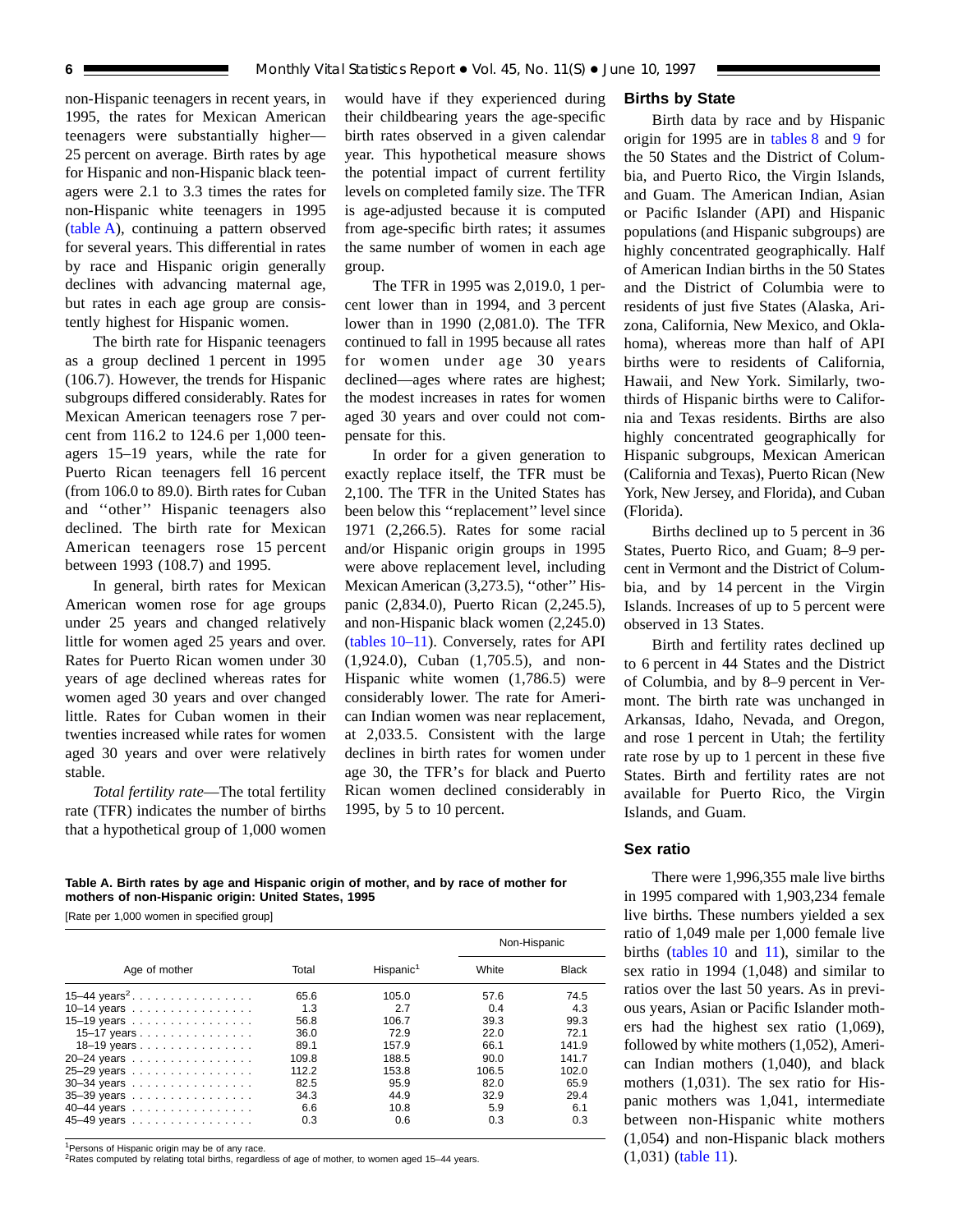#### **Month of birth**

Monthly birth rates and fertility rates in 11 months of 1995 were below the rates for the same month observed in 1994. The peak months of occurrence of births in 1995 were July and August [\(table 12\)](#page-38-0). When the seasonal component is removed from the monthly birth and fertility rates, the underlying trends can be observed. Like the 5 previous years, seasonally adjusted birth and fertility rates for the first half of 1995 were, on average, higher than the rates for the second half of the year. The months of July and August and also March had the lowest seasonally adjusted birth rates in 18 years, while November and December showed the lowest rates since 1976.

#### **Day of the week of birth**

Since 1980 when these data were first tabulated, there has been a steady decline in births on Saturdays and Sundays, with a concomitant increase in births on weekdays. Variation in the daily pattern of births can be measured by an index of occurrence. The index is defined as the ratio of the average number of births for a particular day of the week to the average daily number of births for the year, multiplied by 100. In 1995 the Sunday index was 75.2, an indication that there were 24.8 percent fewer births on Sundays than the daily average, considered to be 100.0. The Saturday index was 82.7. As in past years, births occurred most frequently on Tuesdays with an index of 111.3 in 1995.

A weekend deficit is apparent for both vaginal and cesarean deliveries, but is far larger for cesarean deliveries, particularly repeat cesareans [\(table 13\)](#page-38-0). In 1995 the Sunday index for vaginal births was 80.4, compared with 65.9 for primary, and 38.5 for repeat cesareans.

The growing concentration of births on weekdays in the early and mid-1980's had been attributed to the increasing rate of cesarean deliveries because many cesareans are scheduled on weekdays (25). However, in the late 1980's, the cesarean rate stabilized (26), and since 1989 it has declined. The more recent increase in the weekend deficit can be partly explained by the growing proportion of births that are induced, and the fact that labor is

more likely to be induced on weekdays than on weekends. (See section on Obstetric procedures.)

#### **Births to unmarried women**

The birth rate for unmarried women in 1995 was 45.1 births per 1,000 unmarried women aged 15–44 years, 4 percent lower than in 1994 (46.9) [\(tables 14,](#page-39-0)[15\)](#page-40-0). The number of nonmarital births declined 3 percent to 1,253,976 (compared with 1,289,592) and the proportion of all births to unmarried women declined from 32.6 to 32.2 percent. (See table B for data for 1980–95.)

Much of the decline in nonmarital childbearing in 1995 is associated with changes in the reporting of marital status in California, which particularly affected data for Hispanic women; data for non-Hispanic white women and black women were essentially unaffected by these changes. Procedures for identifying the mother's marital status were modified in 1995 to take into account the naming conventions of Hispanic persons in California. Briefly, if the child is given a double surname of the mother's and father's surnames (either entire surnames or portions of the parents' hyphenated surnames), regardless of sequence, and the mother is of Hispanic origin, the mother's marital status is coded as ''Married.'' Changes were also implemented in 1995 in the reporting of marital status for births in Nevada; these changes resulted in a greater number of births being identified as nonmarital. (See [Technical notes.\)](#page-75-0) If births for California and Nevada are excluded from the U.S. data, the number of nonmarital births declined 1 percent between 1994 and 1995, and the proportion of births to unmarried women was unchanged. The impact of the reporting changes on the *birth rates* cannot be quantified because the relevant populations by marital status are not available at the State level.

Nonmarital birth rates declined 2 percent for white women (from 38.3 to 37.5 per 1,000), 6 percent for Hispanic women (from 101.2 to 95.0), and 8 percent for black women (from 82.1 to 75.9). While the rate for black women was 4.5 times the rate for white women in 1980, 15 years later this differential had dropped to 2.0. Despite the decline in 1995, the rate for white women in 1995 was more than double the rate in 1980 (18.1); in contrast the rate for unmarried black women dropped 6 percent in this time period (from 81.1).

Birth rates for unmarried women declined for women in all age groups under age 40 years [\(figure 3](#page-7-0) and [table 15\)](#page-40-0). Rates fell 4–5 percent for teenagers and women aged 25–29 years. The rate for women aged 20–24 years declined 3 percent, whereas rates for women in their thirties declined 1–2 percent.

Rates for unmarried white women declined 2 percent for women in most age groups, while rates by age for unmarried black women dropped 7–9 percent for women under age 30 years and 3–5 percent for women in their thirties; the rate for unmarried black women aged 40–44 years increased. Birth rates for unmarried Hispanic women dropped 4–6 percent for women under age 30 years and 7–13 percent for women aged 30–44 years. As noted above, the changes in the reporting

**Table B. Number, rate, and percent of births to unmarried women: United States, 1980 and 1985–95**

| Year | Number    | Rate <sup>1</sup> | Percent <sup>2</sup> |
|------|-----------|-------------------|----------------------|
|      | 1.253.976 | 45.1              | 32.2                 |
|      | 1.289.592 | 46.9              | 32.6                 |
|      | 1.240.172 | 45.3              | 31.0                 |
|      | 1.224.876 | 45.2              | 30.1                 |
|      | 1.213.769 | 45.2              | 29.5                 |
|      | 1.165.384 | 43.8              | 28.0                 |
|      | 1.094.169 | 41.6              | 27.1                 |
|      | 1.005.299 | 38.5              | 25.7                 |
|      | 933.013   | 36.0              | 24.5                 |
|      | 878.477   | 34.2              | 23.4                 |
|      | 828.174   | 32.8              | 22.0                 |
|      | 665.747   | 29.4              | 18.4                 |
|      |           |                   |                      |

<sup>1</sup>Births to unmarried women per 1,000 unmarried women aged 15-44 years.

<sup>2</sup>Percent of all births to unmarried women.

NOTE: See text and [Technical notes](#page-75-0) for discussion of changes in data between 1994 and 1995.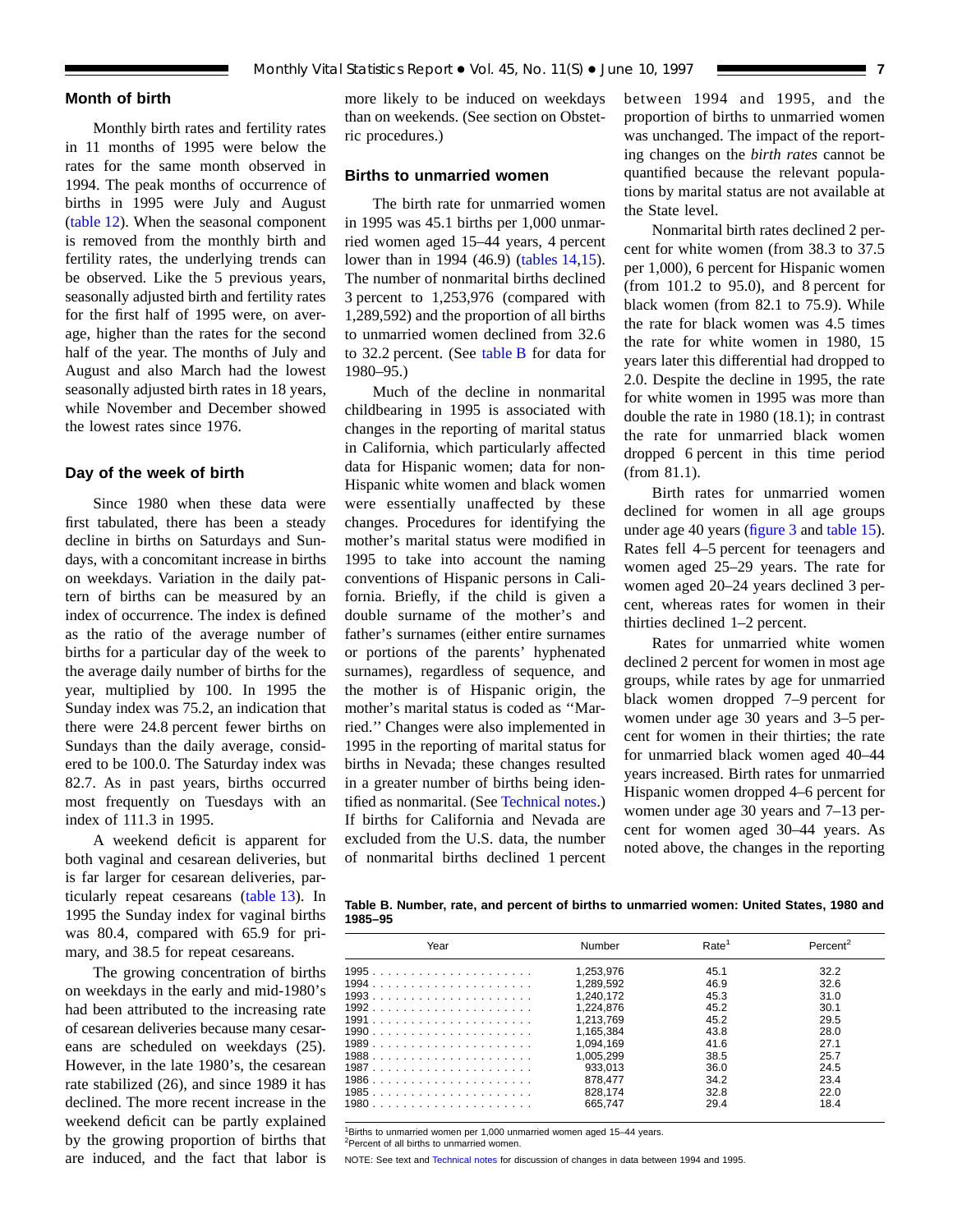<span id="page-7-0"></span>

**Figure 3. BIrth rates for unmarried women, by age of mother: United States, 1980–95**

of marital status in California specifically affected Hispanic women; some of the overall decline in the U.S. birth rate for unmarried Hispanic women is a result of the California changes because about 40 percent of U.S. Hispanic births are to California residents.

Birth rates for white women also include births to women of Hispanic origin. Race and Hispanic origin are reported independently on the birth certificate; in 1995 about 91 percent of Hispanic women were reported as white (13). The relatively higher birth rates for Hispanic women thus affect the overall rates and trends for white women. Birth rates for unmarried non-Hispanic white women are available only for 1994 and 1995 because populations for non-Hispanic white women by marital status were not previously available. In general, rates for these women are about 25 percent lower than overall rates for white women in the same age group (table C). Between 1994 and 1995, the birth rate for unmarried non-Hispanic white women declined 1 percent, from 28.5 to 28.2 per 1,000. Rates for non-Hispanic white teenagers declined up to 2 percent. Rates for women in their twenties were unchanged or declined very slightly; increases of up to 2 percent were measured for women in age groups 30 years and over.

Although the overall birth rate for unmarried Hispanic women is 25 percent higher than for black women, this disparity is not observed consistently within age groups. Rates for black teenagers on average were 18 percent higher than for Hispanic teenagers, but the pattern is reversed for women aged 20 years and over, with rates for Hispanic women 17–103 percent higher than for black women. Part of this pattern is linked to the relatively high incidence of cohabitation among Hispanic couples (28). Birth certificate data also provide evidence of this. For example, 43 percent of all births in Puerto Rico were nonmarital in 1995 [\(table 16\)](#page-42-0), but about three-quarters of these nonmarital births, or 31 percent of all births, were to mothers living with the father of the child. Increases in cohabitation have been reported in the United States in recent years (29,30).

The proportion of all births to unmarried women declined from 32.6 percent in 1994 to 32.2 percent in 1995. In 1995, 25.3 percent of white births, 69.9 percent of black births, and 40.8 percent of Hispanic births were to unmarried mothers [\(tables 10,](#page-37-0) [11,](#page-37-0) and [14\)](#page-39-0). The proportions of nonmarital births are affected not only by the birth rate for unmarried women and the number of unmarried women, but also by the rate for married women. The rate for married women declined very slightly in 1995, but has fallen sharply in recent years to record low levels. The proportion of births to unmarried women declined in 1995—for the first time in 45 years—because the number of births to unmarried women declined more than the number of births to married women (27). Because the nonmarital birth ratio is affected by marital and nonmarital childbearing, it has important analytic limitations. However, it is often the only measure that is available in addition to the number of births, because the population data needed to compute rates are not available for States and cities except in census years.

The proportions of nonmarital births vary widely by race and Hispanic origin [\(tables 10,](#page-37-0) [11\)](#page-37-0). Thirty-eight percent or more of births to Mexican American, Central and South American, ''other'' and unknown Hispanic, Hawaiian, American Indian, Puerto Rican, and non-Hispanic black women were nonmarital in 1995. The lowest proportions were reported

**Table C. Birth rates for unmarried women by age and Hispanic origin and race of mother: United States, 1995**

[Rate per 1,000 unmarried women in specified group]

|                          |       |                       |       | White        |              |
|--------------------------|-------|-----------------------|-------|--------------|--------------|
| Age of mother            | Total | Hispanic <sup>1</sup> | Total | Non-Hispanic | <b>Black</b> |
| 15–44 $\text{years}^2$   | 45.1  | 95.0                  | 37.5  | 28.2         | 75.9         |
| 15–19 years $\ldots$     | 44.4  | 78.7                  | 35.5  | 27.7         | 92.8         |
| 15–17 years              | 30.5  | 56.3                  | 23.6  | 17.6         | 68.6         |
| 18–19 years              | 67.6  | 117.9                 | 55.4  | 44.5         | 131.2        |
| 20-24 years              | 70.3  | 148.9                 | 58.0  | 43.8         | 127.7        |
| 25-29 years              | 56.1  | 133.8                 | 48.7  | 34.9         | 84.8         |
| 30-34 years              | 39.6  | 89.2                  | 34.2  | 25.3         | 54.3         |
| 35-39 years              | 19.5  | 43.4                  | 16.9  | 13.0         | 25.6         |
| 40–44 years <sup>3</sup> | 4.7   | 12.2                  | 4.2   | 3.2          | 6.0          |

<sup>1</sup>Persons of Hispanic origin may be of any race

 $2$ Rates computed by relating all births to unmarried women to unmarried women aged 15–44 years.

3Rates computed by relating all births to unmarried women aged 40 years and over to unmarried women aged 40–44 years.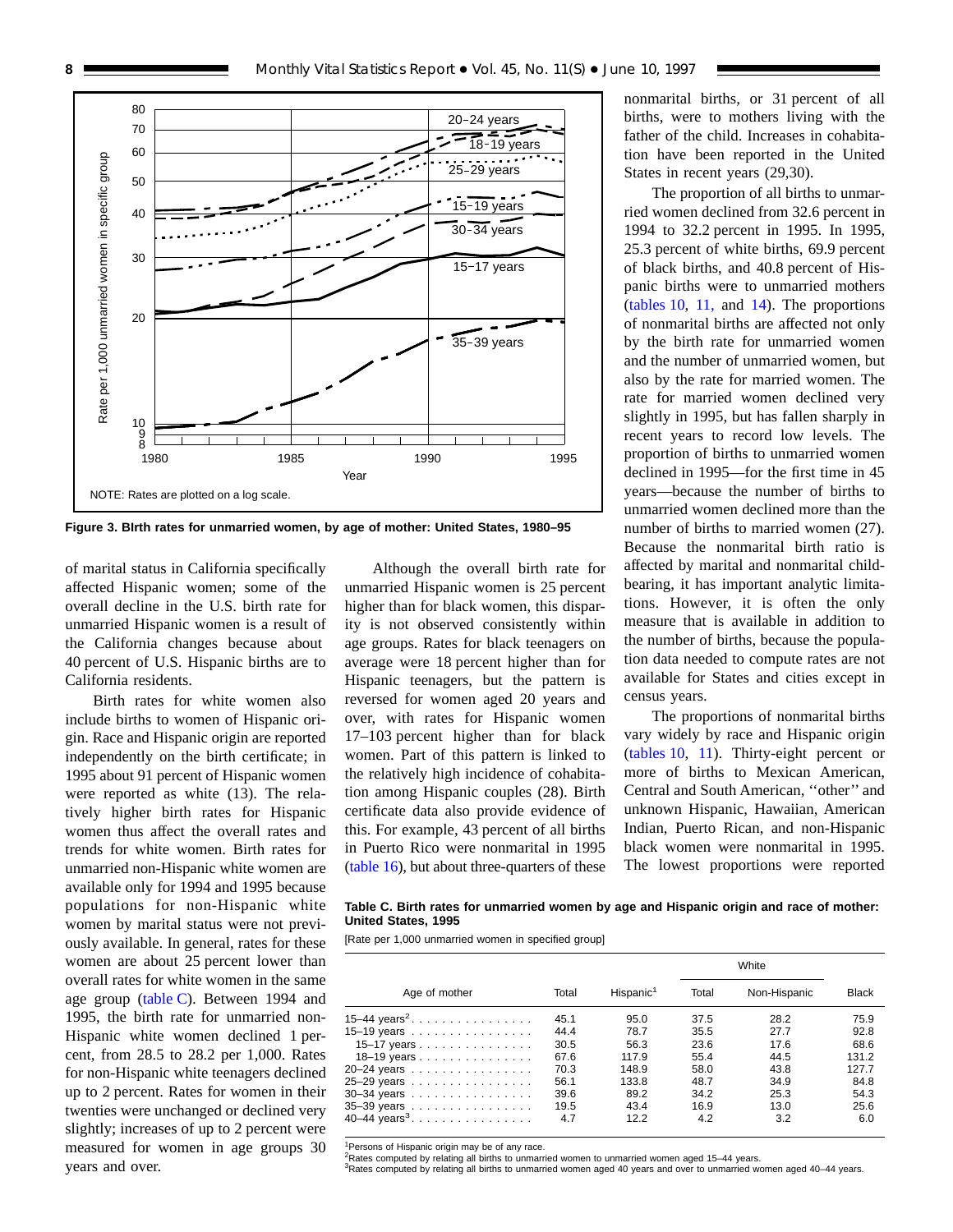for Chinese (8 percent) and Japanese (11 percent) women. The range for other groups was 16–24 percent (''other'' Asian or Pacific Islander, Filipino, non-Hispanic white, and Cuban).

Future trends in nonmarital births will be affected demographically by changes both in the number of unmarried women and in their birth rates. Over the next few years, the largest population increases will be among teenagers—most of whom are unmarried—who have accounted for about 30 percent of nonmarital births recently. Rates for teenagers in particular will have to continue to decline as they did in 1995, compensating for the population increase, in order for the overall number of nonmarital births to continue to fall.

The numbers and proportions of births to unmarried women by race are shown in [table 16](#page-42-0) for the 50 States and the District of Columbia, Puerto Rico, the Virgin Islands, and Guam. The numbers declined in 33 States and the District of Columbia, the Virgin Islands, and Guam, and increased in 17 States and Puerto Rico. The proportions declined in 22 States, the District of Columbia, Virgin Islands, and Guam, and rose in 26 States and Puerto Rico; the proportions were unchanged in Alabama and Utah. The largest changes, as noted above, were in California and Nevada.

#### **Age of father**

The birth rate per 1,000 men aged 15–54 years declined for the fifth straight year in 1995, by 2 percent, to 52.0 [\(table 17\)](#page-43-0). This rate fell by 11 percent between 1990 and 1995, following a 7 percent increase during 1986–90. The procedures for computing birth rates by age of father and the limitations of these data are described in the [Technical notes.](#page-75-0)

The rate for men aged 15–19 years declined by 3 percent from 1994 to 1995. Rates for men in their twenties and for those aged 45–49 years declined by 1 percent. Birth rates for men aged 30–44 years and those aged 50 years and over were generally unchanged.

Birth rates declined by 2 percent for white men, to 49.2 per 1,000, and by 6 percent for black men, to 70.1. Patterns by age for white men showed declines for ages 15–19, 25–29, and 55 years and over. Birth rates by age for black men declined for all age groups except the oldest, with declines ranging from 3 percent (ages 35–44 years) to 8 percent (ages 15–19 years).

#### **Educational attainment**

The educational attainment of women who give birth is important because higher educational attainment is associated with more timely receipt of prenatal care and fewer lifestyle and health behaviors during pregnancy which are detrimental to birth outcome (discussed in later sections). In addition, higher educational attainment has been linked to delayed childbearing and ultimately smaller family sizes (31).

Data from the birth certificate show that the educational attainment of women who gave birth increased substantially over the last few decades, partly reflecting the increases in educational attainment of all women during the time period (32). More than three-fourths of women who gave birth in 1995 had at least 12 years of schooling (77 percent) and 43 percent had at least 1 year of college [\(table 18\).](#page-44-0) The percent of mothers with at least a high school diploma increased with additional age, to about 90 percent for women who gave birth in their thirties, and then declined slightly for mothers 40 years of age and over (87 percent). The median educational attainment for all mothers in 1995 was 12.8 years.

In general, white mothers had more education than black mothers—78 percent of white mothers had at least a high school diploma compared with 71 percent of black mothers; 45 percent of white mothers had at least some college compared with 32 percent of black mothers. However, the higher educational attainment for white than black mothers was limited to those 25 years of age and over; there was almost no difference by race in educational attainment for teenaged mothers and black mothers 20–24 years of age were slightly more likely to have at least a high school diploma than their white counterparts.

Only two-thirds of American Indian mothers had 12 or more years of schooling, the lowest of any racial group, while 84 percent of Asian or Pacific Islander mothers had attained this educational level, the highest of any group [\(table 10\)](#page-37-0). In particular, nearly all of Japanese mothers (97 percent) had 12 or more years of schooling. The proportion of all Hispanic mothers with at least a high school education was low (48 percent) but there was tremendous variation among Hispanic subgroups, ranging from 41 percent of Mexican American mothers to 86 percent of Cuban mothers [\(table 11\)](#page-37-0). The low educational attainment of Hispanic mothers in general and the variation among subgroups parallels the educational attainment of the Hispanic population in general (33).

#### **Maternal lifestyle and health characteristics**

#### **Weight gain**

Maternal weight gain is one of the components in the complex relationship between lifestyle characteristics of the mother and the development of the fetus (34). The total weight gained by the mother during pregnancy has been shown to have an independent, positive relationship with the weight of the newborn (35). Inadequate maternal weight gain along with low prepregnancy weight have been shown to be dominant factors in intrauterine growth retardation and low birthweight (36,37).

In 1990 the National Academy of Sciences published weight-gain guidelines that varied according to mother's body mass index (BMI), which is calculated from her prepregnancy weight and height. The guidelines recommend that women who are underweight (low BMI) gain 28–40 pounds, those who are of normal weight (average BMI) gain 25–35 pounds, those who are overweight (high BMI), gain 15–25 pounds, and obese women, not gain more than 15 pounds (38).

Beginning with 1989, information on maternal weight gain was collected from the birth certificate, but information on the mother's prepregnancy weight and height is not collected. Therefore, it is not possible to determine whether the weight gain was within the recommendations for the mother's BMI. Differences between subgroups in maternal weight gain may reflect differences in the proportion of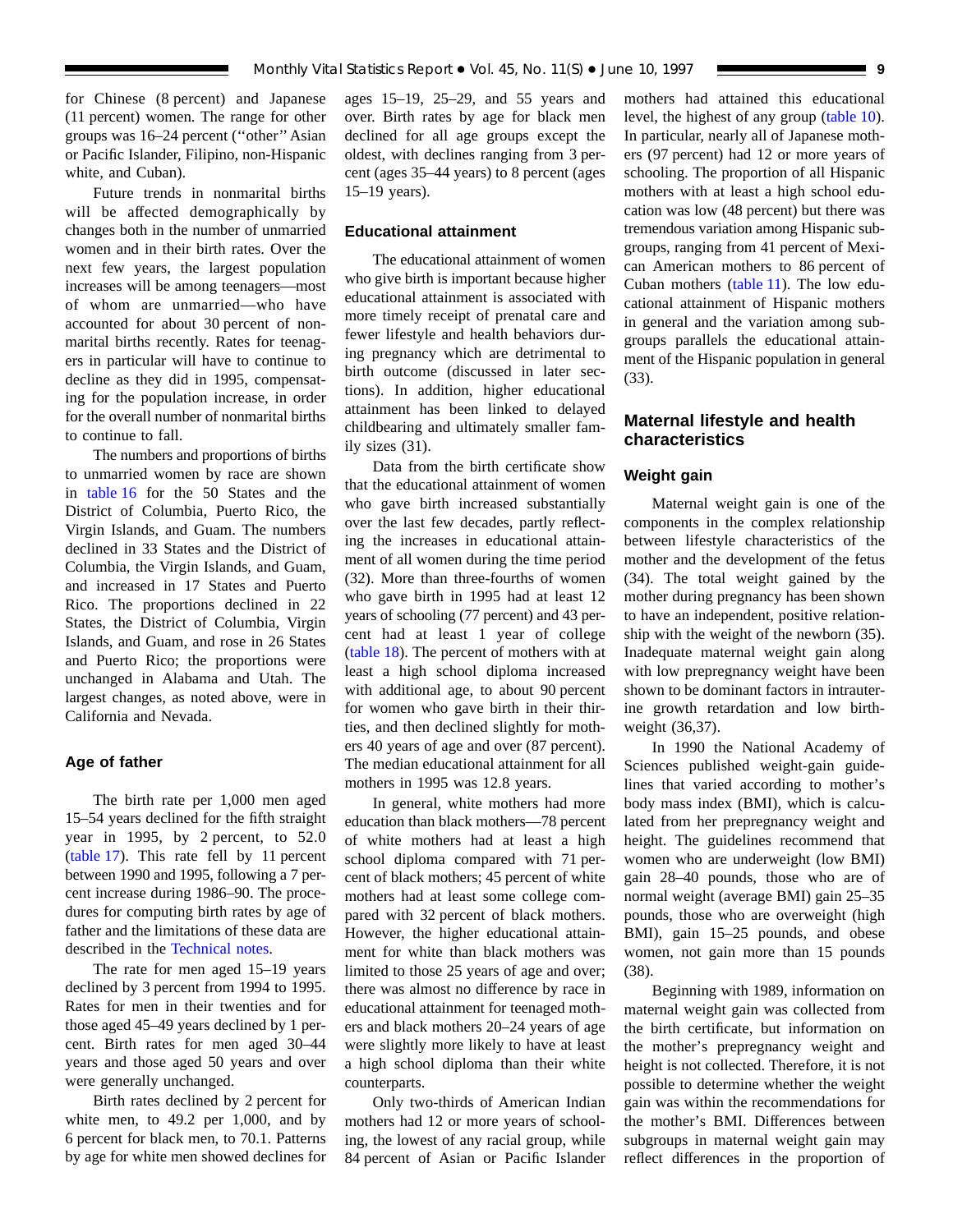mothers who gained outside the recommended range but could also be the result of group differences in height and prepregnancy weight. Given the limitations of vital statistics data, the primary focus of this section is on the median weight gain (for descriptive purposes) and on weight gains that are for most women considered inadequate (less than 16 pounds).

In 1995 all States except California reported information on weight gain. Births to mothers residing in these States accounted for 86 percent of all births in the United States. As in previous years, in 1995 almost two-thirds (64 percent) of women who gave birth gained 26 pounds or more during pregnancy [\(tables 19–22\)](#page-45-0). The median weight gain was 30.5 pounds in 1995, slightly higher than in 1989 (30.3). The percent of mothers who gained at either end of the weight gain spectrum was higher in 1995 than in 1989—weight gains of less than 16 pounds increased from 9.4 percent in 1989 to 10.7 in 1995, while weight gains of 46 pounds or more increased from 9.1 percent in 1989 to 10.9 percent in 1995.

As expected, the weight gain of the mother varied considerably by period of gestation. Mothers who had preterm infants (gestations of under 37 completed weeks) gained nearly 4 pounds less during pregnancy (27.1 pounds) than mothers who had babies with gestations of 40 weeks and over (30.8 pounds). The percent of mothers who gained less than 16 pounds was almost twice as high for gestations of under 37 weeks than for gestations of 40 weeks and over—17.9 compared with 9.3 percent.

Overall, white women gained 1.6 pounds more during pregnancy than black women—30.6 compared with 29.0 pounds. The disparity in weight gain between white and black women has diminished since 1989 when the median weight gains were 30.5 and 27.8 pounds, respectively. For gestations of under 37 weeks, the median weight gain for white women was 3.3 pounds heavier than for black women but declined to less than a pound for gestations of 40 weeks and over. The percent of black mothers who had weight gains of less than 16 pounds (16.6 percent) was much higher than for white mothers (9.5 percent) while American Indian mothers were intermediate (14.8 percent) [\(table 23\)](#page-48-0). There was wide

variation among Asian or Pacific Islander (API) subgroups in the percent of mothers who gained less than 16 pounds, ranging from 6.3 percent of Chinese mothers to 11.2 percent of ''other'' API mothers. These differences in weight gain are at least partially accounted for by the differences among groups in the percent of births born preterm.

The median weight gain for Hispanic mothers (29.8 pounds) was intermediate between non-Hispanic white mothers (30.7 pounds) and non-Hispanic black mothers (29.0 pounds) [\(table 21\).](#page-47-0) However, the weight gained by Hispanic mothers and non-Hispanic black mothers was the same for gestation periods of 37 weeks or longer. Within Hispanic subgroups, Cuban mothers gained the most weight (31.0 pounds) while Mexican American mothers gained the least (28.8 pounds) and this relationship was evident within each gestational period. The percent of mothers who gained less than 16 pounds was lowest for Cuban mothers (6.9 percent) and highest for Mexican American mothers (13.6 percent) [\(tables 21](#page-47-0) and [24\)](#page-49-0).

As mentioned above, maternal weight gain has been shown to have a positive correlation with the birthweight of the infant. This relationship is substantiated by the data in [table 20](#page-46-0) which shows the percent of infants with low birthweight by the weight gain of the mother. Overall, the percent of infants with low birthweight drops steadily with increasing weight gain through 45 pounds and then increases slightly for mothers who gained 46 pounds or more. About 15 percent of infants whose mothers gained less than 16 pounds were low birthweight compared with between 4 and 5 percent of mothers who gained 31 pounds or more. The slight increase in low birthweight for mothers who gained 46 pounds or more may be partly attributed to the higher incidence of multiple births among these mothers. More than half of all multiple births are low birthweight (see Multiple births section). The relationship between maternal weight gain and low birthweight was evident for both white and black mothers regardless of gestational period. The general decline in low birthweight up through weight gains of 30 pounds was also present for each Hispanic subgroup [\(table 22\)](#page-48-0).

#### **Medical risk factors**

Medical risk factors can severely complicate pregnancy and result in poor birth outcomes, particularly when not adequately treated. For example, the hypertensive disorders (preeclampsia and pregnancy-associated and chronic hypertension) have been tied to inadequate birthweight, shortened gestations, and infant death; diabetes has been associated with hyaline membrane disease/respiratory distress syndrome, and congenital malformations (39–41).

Sixteen medical risk factors affecting the pregnancy are separately identified on the birth certificate. Although data for this item were missing from only 1.2 percent of records for 1995, birth certificate data may underreport medical risk factor prevalence (42). Also, rates for less common medical risk factors and for smaller population groups can vary widely from year to year and should be used with caution.

Pregnancy-associated hypertension, the most frequently reported risk factor, increased for the fourth consecutive year, rising by 6 percent (from 32.2 to 34.1 per 1,000) between 1994 and 1995. (See [table 25](#page-50-0) for 1995 data.) The rate of pregnancy-associated hypertension has increased 25 percent since the early 1990's; increases were observed among all age groups. The rate of chronic hypertension was largely unchanged (from 6.8 for 1994 to 6.7 per 1,000 for 1995), and that of eclampsia, a potentially serious hypertensive condition related to pregnancy-associated hypertension, rose slightly from 3.5 to 3.7 per 1,000, but remained lower than the levels reported for 1989–90.

Diabetes and anemia are the second and third most frequently reported maternal medical risk factors. The diabetes rate for the current year was 25.2 compared with 25.5 for 1994. The maternal anemia rate, rose very slightly to 20.5 per 1,000 following a 7 percent rise for 1993–94.

The prevalence of lung disease (e.g., asthma, tuberculosis) and hydramnios/oligohydramnios (the excess or shortage of amniotic fluid) during pregnancy rose by 21 and 12 percent, respectively, between 1994 and 1995. Since 1989 rates for these two medical risk factors have risen steadily and have at least doubled; lung disease has risen from 3.0 to 6.9 and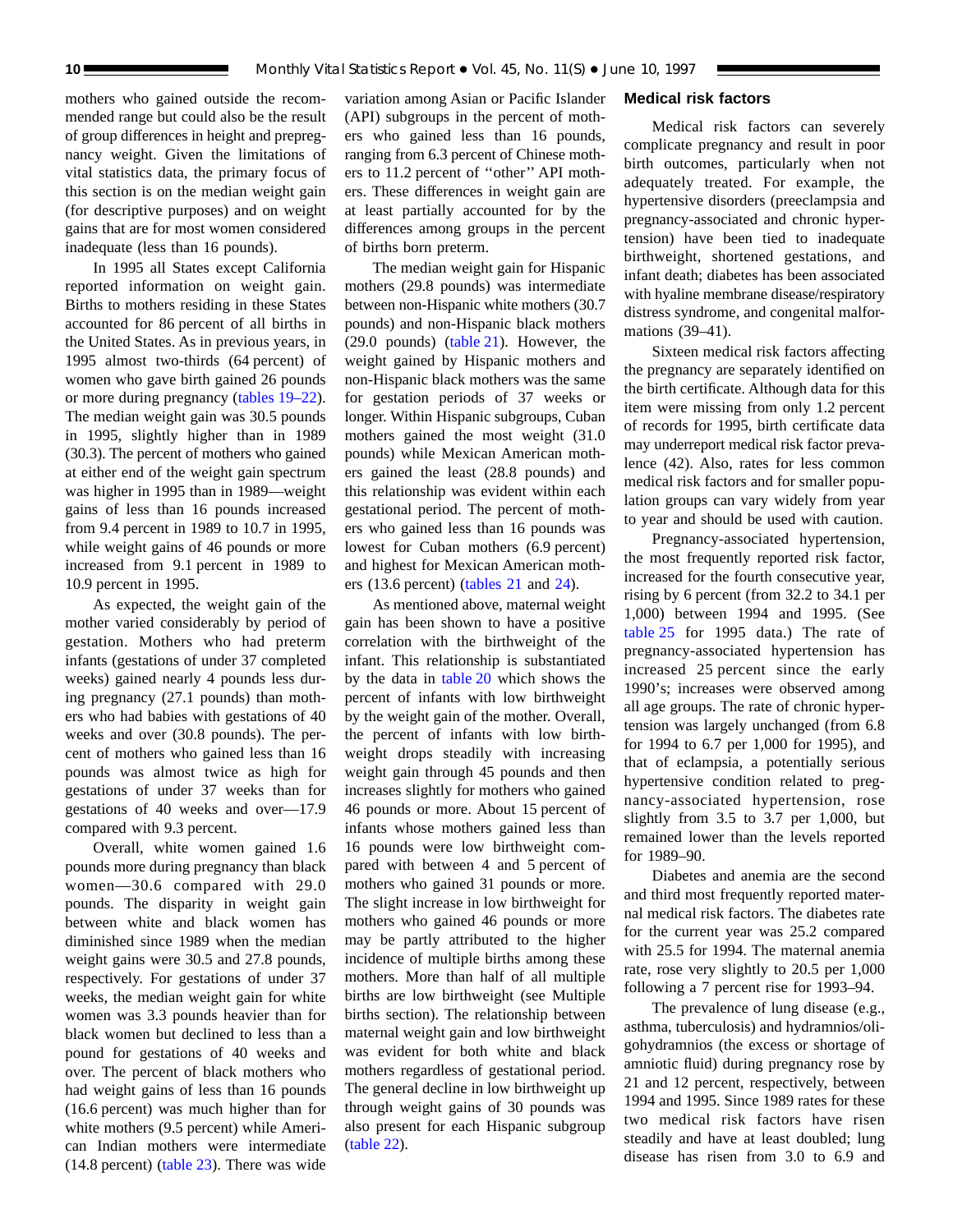hydramnios/oligohydramnios from 5.7 to 11.4 per 1,000.

Rates for most medical risk factors vary widely by maternal age. For example, anemia is more common among younger mothers, whereas chronic conditions such as cardiac disease, diabetes, and chronic hypertension occur more frequently among mothers 30 years of age and over. Other risk factors, such as eclampsia and pregnancy-associated hypertension, follow a U-shaped pattern, with rates highest at both ends of the maternal age distribution.

Medical risk factor rates also differ by race or ethnicity. For example, anemia and chronic hypertension are twice as common among black mothers compared with white mothers at nearly each age group. In general, overall trends and differences for 1994–95 in the medical risk factor rates discussed above were applicable for both black and white mothers.

As in previous years, reported levels of anemia, diabetes, and pregnancyassociated hypertension were higher for American Indian mothers than for mothers of any other racial or ethnic group. Each of these risk factors was reported for 4–5 percent of American Indian mothers for 1995 compared with 2–3 percent of mothers overall [\(table 26\).](#page-51-0)

Medical risk factor rates vary among the Asian or Pacific Islander subgroups. For 1995 the anemia rate for Chinese mothers was the lowest reported of any racial or ethnic groups, and was only about half of the rate for all mothers combined (10.7 compared with 20.5), whereas the anemia rate for Hawaiian mothers (42.4) was among the highest reported for any racial or ethnic group. Diabetes and pregnancy-associated hypertension rates for Asian or Pacific Islander mothers overall were higher than those for all mothers for 1995, but these rates also varied widely among the subgroups.

Levels of maternal anemia and diabetes for Hispanics overall were similar to those for all mothers with some marked variation in rates among subgroups [\(table 27\).](#page-52-0) The overall Hispanic rate of pregnancy-associated hypertension was 23 percent lower than that for all mothers (26.2 compared with 34.1 per 1,000), and rates were lower than those for all mothers for all subgroups.

#### **Tobacco use during pregnancy**

Smoking during pregnancy was reported by 13.9 percent of women giving birth in 1995, down 5 percent compared with 1994 and 29 percent since 1989 (19.5 percent) when this information first became available on the birth certificate (1,9). In 1995 tobacco use was reported on the birth certificate by 46 States, the District of Columbia, and New York City, comprising 80 percent of U.S. births. Information was not available for California, Indiana, South Dakota, and the remainder of New York State. (See [tables 28–31](#page-53-0) for 1995 data.) Levels of maternal smoking based on the birth certificate are generally consistent with those recently reported from the National Pregnancy and Health Survey (43).

Tobacco use during pregnancy has been associated with a variety of adverse outcomes, including low birthweight, intrauterine growth retardation, infant morbidity, and infant mortality, as well as negative consequences for child health and development (44–47). The mechanisms through which tobacco adversely affects pregnancy and birth outcome have been described elsewhere (48,49).

Maternal smoking declined for women in most racial and Hispanic origin groups [\(tables 23](#page-48-0) and [24\).](#page-49-0) As in previous years, rates were highest for American Indian, non-Hispanic white, and Hawaiian women (16–21 percent), and lowest for Mexican American, Cuban, Central and South American, Chinese, Japanese, Filipino, and ''other'' Asian or Pacific Islander women, 1–8 percent. Puerto Rican and black women had smoking rates of 10–11 percent. Hispanic and API subgroups are disproportionately underrepresented in the areas reporting tobacco use. However, their generally low smoking rates based on information from birth certificates have been confirmed by other studies (43,50).

Declines in smoking were observed for women aged 20 years and over. Among teenagers 15–19 years, maternal smoking increased about 1 percent overall, but for black teenagers, the rate rose 6 percent, the first such increase since this information first became available in 1989 (1–3, 7–9). Despite this increase, smoking rates for white teenagers are still 4–5 times the rates for black teenagers.

Non-Hispanic white women aged 18–19 years had the highest smoking rate, 29 percent [\(table 29\).](#page-54-0) Patterns of smoking rates by age differ considerably by race and Hispanic origin [\(figure 4\).](#page-11-0) At ages under 30 years, rates for non-Hispanic white women are sharply higher than for non-Hispanic black or Hispanic women [\(table 29\)](#page-54-0). At ages 30 years and over, rates are highest for non-Hispanic black women. Rates for Hispanic women are consistently low, regardless of age, a range of 3–5 percent.

Among smokers, the proportion of women smoking at least half a pack of cigarettes daily has declined steadily in recent years—to 35 percent in 1995 (compared with 42 percent in 1989) (1). White mothers were nearly twice as likely as black mothers to smoke half a pack or more (37 percent compared with 20 percent). The proportion of mothers smoking half a pack or more increases steadily with age for white and black mothers [\(table 28\).](#page-53-0)

Rates of maternal smoking vary in a distinct pattern according to maternal educational attainment [\(table 30\).](#page-55-0) Smoking rates are persistently highest for women who have attended but not completed high school, 26 percent in 1995, followed by high school graduates, 18 percent. Rates were lower for women with a grade school education (13 percent) and women with some college (11 percent), with the lowest rate of all reported by college graduates, 3 percent. Even among women aged 20 years and over, smoking rates were highest for mothers who attended but did not graduate from high school (32 percent) (tabular data not shown). Compared with 1994, smoking rates declined for women in all education categories. The pattern of rates was similar for white and black mothers, with rates higher for white than for black women in each education group, except for college graduates.

Babies born to mothers who smoke during pregnancy are at greatly elevated risk of low birthweight (LBW), a finding documented in birth certificate data as well as in numerous other studies (44,48,51). In 1995, 12.2 percent of infants born to smokers weighed less than 2,500 grams (5 lb 8 oz) compared with 6.8 percent of births to nonsmokers [\(table 31\)](#page-56-0).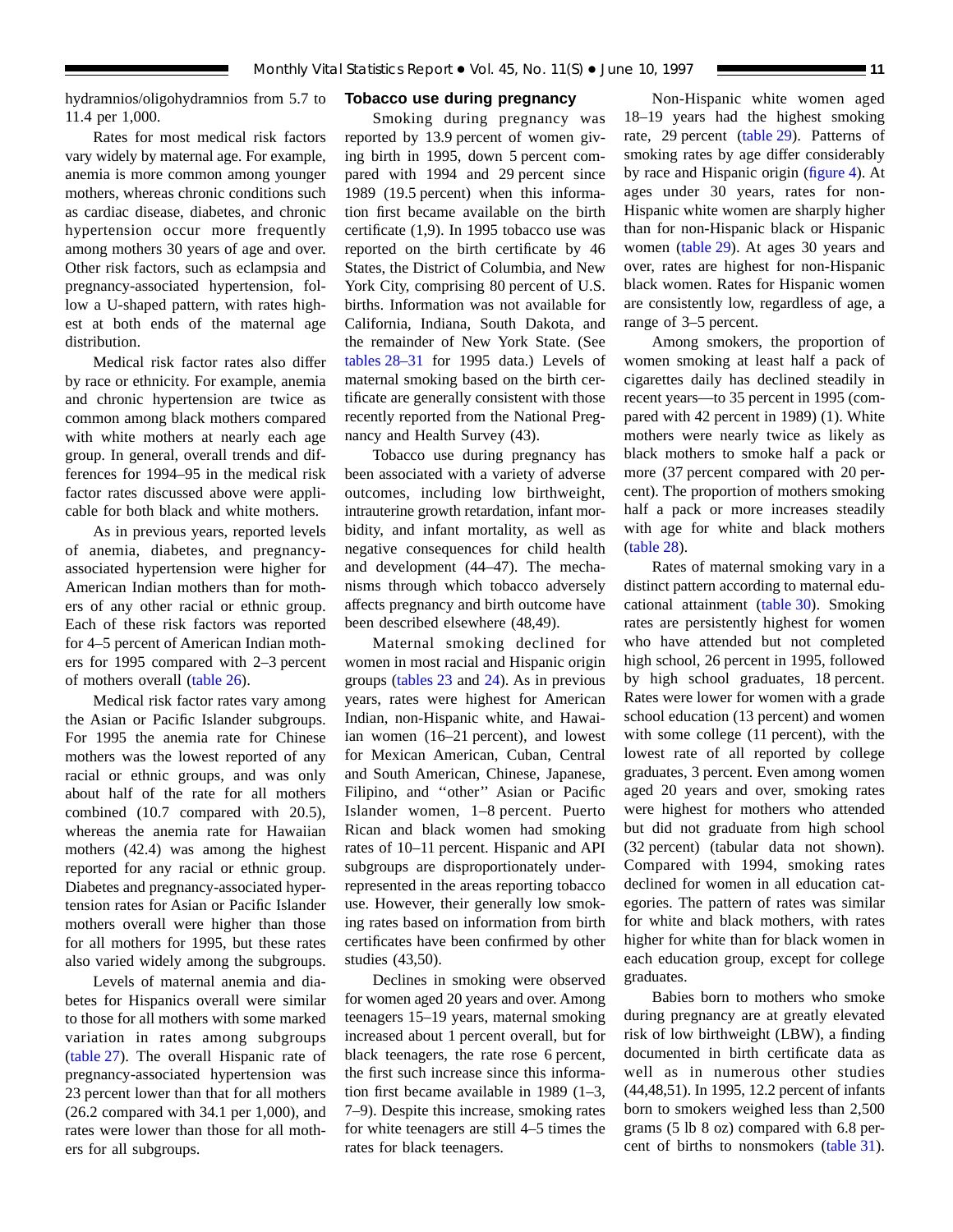<span id="page-11-0"></span>

**Figure 4. Percent of mothers who smoked during pregnancy by age and race/Hispanic origin of mother: United States, 1995**

This nearly twofold differential has been observed since 1989 (1–3, 7–9). The LBW disparity by smoking status is nearly two times for both white and black infants. Advancing maternal age exacerbates the risk; among women aged 30 years and over, the LBW rate for births to smokers was at least 2.3 times that for births to nonsmokers. Some of this pattern is probably related to the much greater cigarette consumption among older women [\(table 28\)](#page-53-0).

While LBW levels are consistently higher for births to women who smoke, regardless of how many cigarettes smoked, there is a clear pattern of heightened risk as the number of cigarettes increases. Among the lightest smokers (1–5 cigarettes daily), the LBW rate was 11.3 percent, 66 percent higher than for nonsmokers. For mothers smoking more than a pack per day, the rate of LBW was 14.9 percent, one-third higher than that for light smokers and more than double the rate for nonsmokers (6.8 percent) (tabular data not shown).

#### **Alcohol use during pregnancy**

Pregnancy and birth outcome can be jeopardized by maternal alcohol use during pregnancy. The most severe adverse effect of excessive drinking is fetal alcohol syndrome, which is characterized by growth retardation, facial malformations, and disorders of the central nervous system associated with mental retardation (52,53). Even low to moderate alcohol use has been shown to negatively impact birth outcome, independent of other risk factors such as tobacco use and other maternal risk factors (52,54,55).

Reported alcohol use declined again in 1995. Just 1.5 percent of mothers reported any alcohol use compared with 1.7 percent in 1994 and 4.1 percent in 1989, the first year this information was reported on the birth certificates (1,9). All States except California and South Dakota included items on alcohol use on their birth certificates in 1995. This reporting area accounted for 86 percent of U.S. births.

Alcohol use during pregnancy is clearly substantially underreported on the birth certificate (42). A recent study reported that about 19 percent of women used alcohol during pregnancy (43). It is probable that the questions on alcohol use on the birth certificate have unintentionally affected the levels of reporting. These questions focus on the number of drinks per week, while other studies inquire about drinks per month. Women who drink relatively little, perhaps 1 to 2 drinks per month, may believe that their alcohol consumption is too little to report in response to the birth certificate questions. Also contributing to the underreporting, no doubt, is the stigma associated with alcohol use during pregnancy (34, 56) .

Even taking into account the severe underreporting of alcohol use on the birth certificate, these data do show a distinct pattern of elevated risk of low birthweight among births to mothers reporting alcohol use. Moreover, greater alcohol consumption is associated with higher low birthweight rates. In 1995, 14.7

percent of births to drinkers weighed less than 2,500 grams, compared with 7.4 percent of births to nondrinkers. The low birthweight rate for births to mothers consuming five drinks or more weekly was more than double the rate for births to mothers consuming one drink or less (25 percent compared with 11 percent) (tabular data not shown).

### **Medical services utilization Prenatal care**

Prenatal care utilization, as measured by the proportion of mothers beginning prenatal care in the first trimester of pregnancy, improved again for 1995 rising to 81.3 percent from 80.2 percent for 1994. Following rapid improvement during the 1970's, this measure was static for the 1980's, but has risen 8 percent since 1989. (See text [table D, figure 5,](#page-12-0) and [table 33.\)](#page-58-0) Concurrent with the 1994–95 rise in timely care, the proportion of mothers who delayed care until the third trimester, or had no care at all, declined slightly from 4.4 to 4.2 percent. The percent of mothers with late or no care has been dropping since 1989 (6.4 percent).

The effects of prenatal care are difficult to measure (57,58), but early, comprehensive care can promote healthier pregnancies by detecting and managing preexisting medical conditions, providing health behavior advice, and assessing the risk of pregnancy complications such as low birthweight and preterm birth (59). Prenatal care can be vital to maternal health and can serve as a gateway into the health care system, especially for socially disadvantaged women (58).

The percent of white mothers receiving first trimester care increased from 82.8 to 83.6 percent between 1994 and 1995, and the proportion of women with late or no care was down very slightly from 3.6 to 3.5 percent. Improvements in first trimester care were observed among all age groups with the largest gains observed for younger mothers.

Among black mothers, first trimester care rose from 68.3 to 70.4 percent, and delayed or no care was down from 8.2 to 7.6 percent between 1994 and 1995. Timely care among black mothers had deteriorated slightly during the 1980's (60), but has risen 17 percent (from 60.0 percent) since 1989.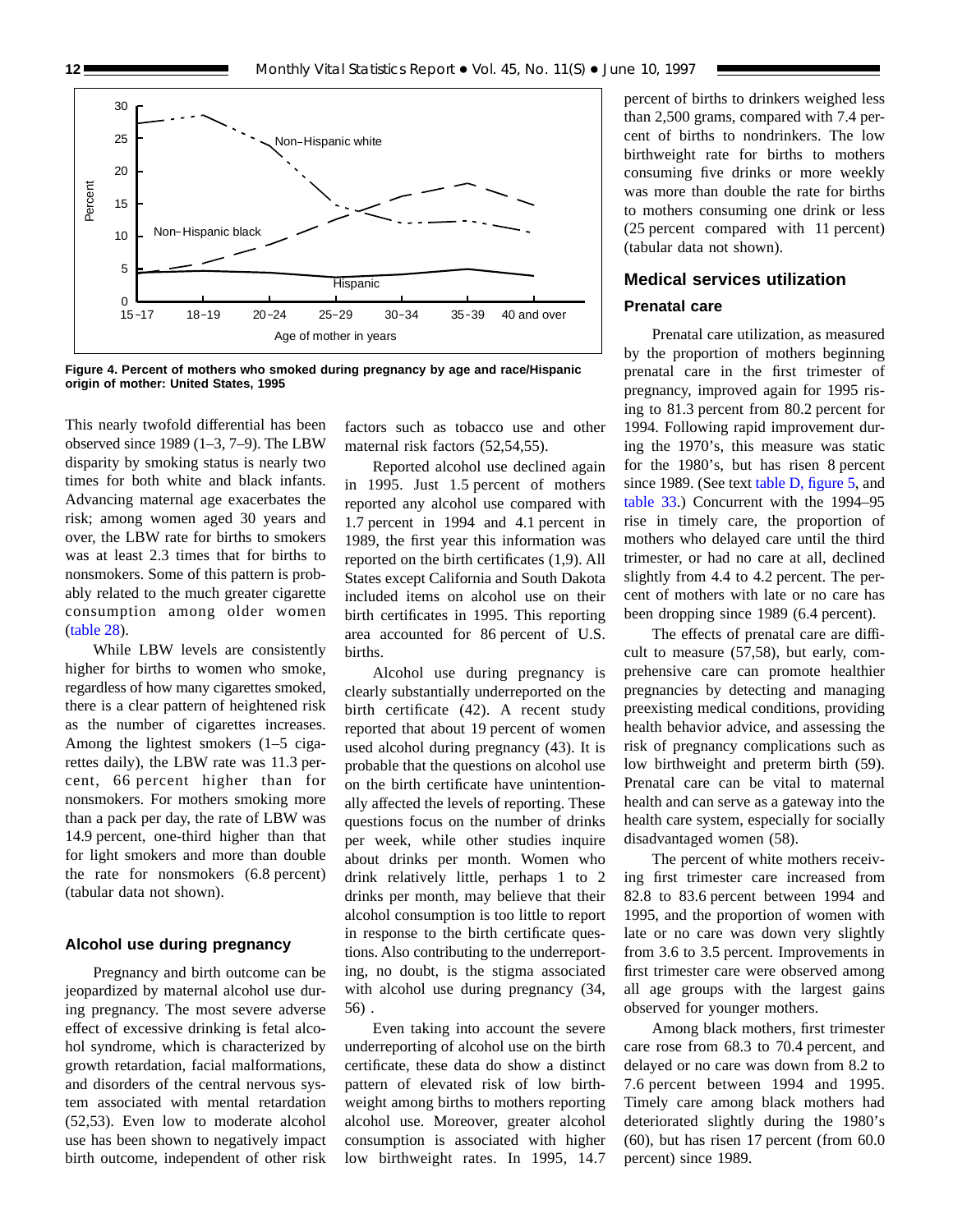<span id="page-12-0"></span>**Table D. First trimester prenatal care by race of mother: United States, 1980 and 1985–95**

| Year | All races <sup>1</sup> | White | <b>Black</b> |
|------|------------------------|-------|--------------|
|      | 81.3                   | 83.6  | 70.4         |
|      | 80.2                   | 82.8  | 68.3         |
|      | 78.9                   | 81.8  | 66.0         |
|      | 77.7                   | 80.8  | 63.9         |
|      | 76.2                   | 79.5  | 61.9         |
|      | 75.8                   | 79.2  | 60.6         |
|      | 75.5                   | 78.9  | 60.0         |
|      | 75.9                   | 79.3  | 60.7         |
|      | 76.0                   | 79.3  | 60.8         |
|      | 75.9                   | 791   | 61.2         |
|      | 76.2                   | 79.3  | 61.5         |
|      | 76.3                   | 79.2  | 62.4         |

<sup>1</sup>Includes races other than white and black



**Figure 5. Percent of mothers with first trimester prenatal care by race of mother: United States, 1985–95**

The proportion of American Indian mothers who received first trimester prenatal care was up slightly to 66.7 percent for 1995, but this level was still lower than that of any of the racial or ethnic groups studied. Concurrently, the percent of American Indian mothers with late or no care (9.5 percent for 1995) was the highest reported [\(table 23\)](#page-48-0).

No substantial changes were observed in prenatal care utilization among Asian or Pacific Islander mothers from the previous year. Among subgroups, the percent of mothers with first trimester care ranged from 89.7 percent of Japanese mothers to 75.9 percent of Hawaiian mothers [\(table 23\)](#page-48-0).

Among all Hispanic mothers, first trimester prenatal care rose from 68.9 to 70.8 percent and late or no care declined slightly from 7.6 to 7.4 percent for 1994–95. (See [table 24](#page-49-0) for 1995 data.) Since 1989 prenatal care utilization among Hispanic mothers has improved markedly; early care has risen 19 percent (from 59.5 percent) and late or no care has fallen 76 percent (from 13.0 percent). Large differences among Hispanic subgroups in care utilization persist—for 1995, 89.2 percent of Cuban mothers received early care compared with 69.1 percent of Mexican American mothers—but the gap is narrowing as larger gains occur among groups with lower levels.

At least 10 prenatal visits are recommended for an uncomplicated term pregnancy of 37 completed weeks of gestation or more (61). For 1995 the median number of prenatal visits for all gestations, including complicated pregnancies, was 12.2, unchanged from 1994 [\(table 35\)](#page-60-0). There has been only small change in this measure since 1987 (12.0 visits). The median for white mothers was also unchanged at 12.3 visits. The median number of visits rose among black mothers, however, from 11.1 to 11.4.

The proportion of white mothers with first trimester care increased slightly or was essentially unchanged for nearly all States for the current year [\(table 34\)](#page-59-0). Among States reporting at least 1,000 births to black mothers, levels rose in the vast majority of States, and increases of at least 4 percent were noted for Colorado, Delaware, Georgia, Minnesota, New Jersey, New York, North Carolina, Oklahoma, Pennsylvania, South Carolina, and Texas.

#### **Obstetric procedures**

The most prevalent obstetric procedure in 1995 was electronic fetal monitoring (EFM), reported for over 3.1 million births, or 81 percent of all live births [\(table 36\).](#page-61-0) EFM usage in 1995 rose for the sixth consecutive year, reflecting continuing increases in all age groups. Hawaiian mothers had the highest (82 percent) and Filipino mothers had the lowest (73 percent) rates in EFM usage in 1995 [\(table 26\).](#page-51-0) For Hispanic mothers, the lowest rate was observed for Mexican American mothers (73 percent) [\(table 27\).](#page-52-0)

According to data from the birth certificate 61 percent of mothers who had live births in 1995 received ultrasound, the same as in 1994 but a 27-percent increase over 1989 (48 percent).

The overall rates of stimulation of labor and induction of labor in 1995 were 161 and 160 per 1,000 live births, respectively, about 6 and 9 percent above their levels in 1994. The rates of both procedures have risen steadily every year since 1989, stimulation by about 48 percent (from 109 per 1,000) and induction by 78 percent (from 90 per 1,000).

Amniocentesis, an invasive prenatal diagnostic procedure performed to detect genetic disorders, was reported for 32 of every 1,000 live births in 1995. The rate of amniocentesis increases sharply with advancing maternal age. In 1995 the rate for mothers aged 40–49 years (189 per 1,000) was 19 times the rate for mothers under age 20 years (10 per 1,000).

#### **Complications of labor and/or delivery**

Of the 15 reported complications of labor and/or delivery, 4 were reported at a rate greater than or equal to 30 per 1,000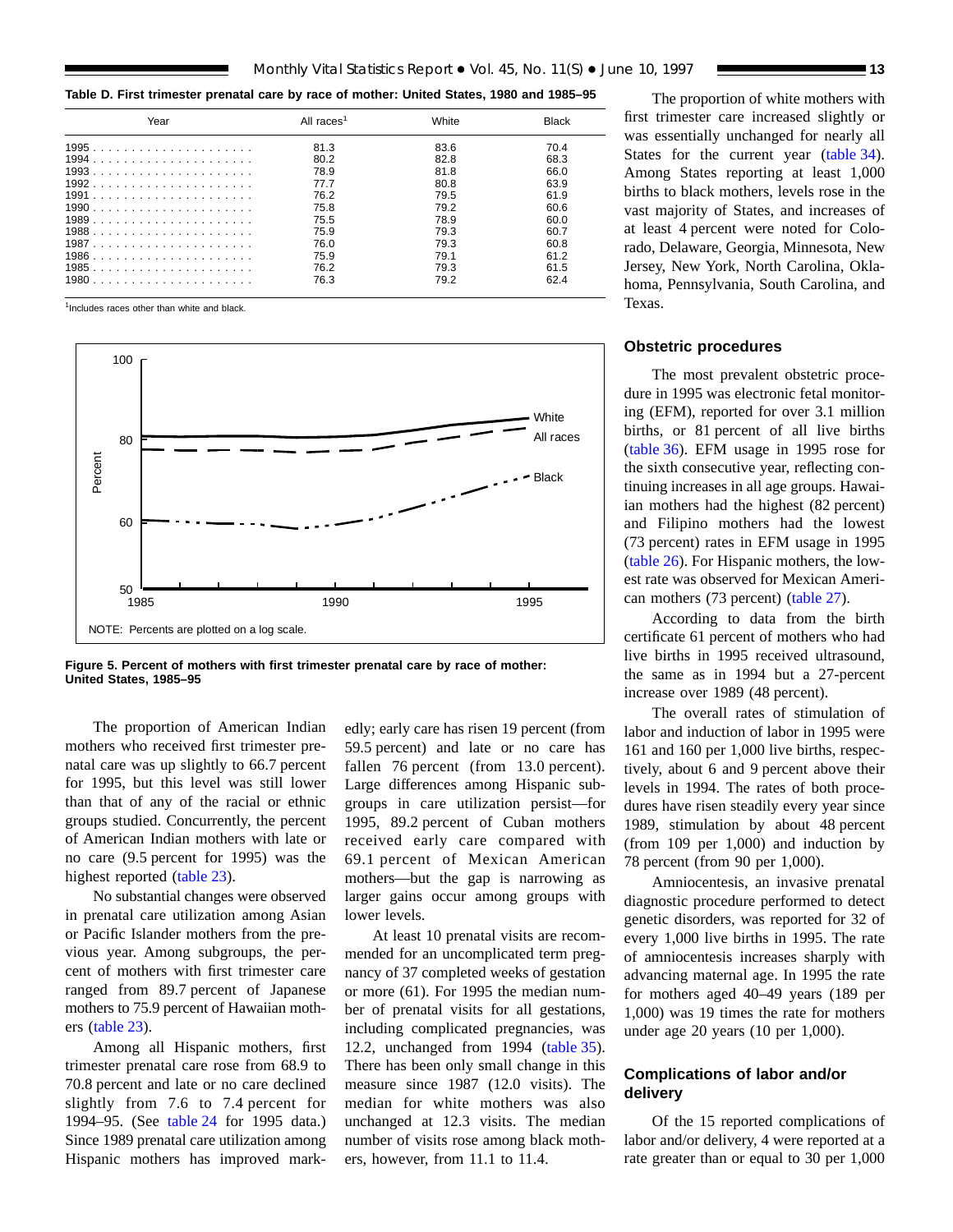live births in 1995; meconium, moderate/heavy (57 per 1,000), fetal distress (42 per 1,000), breech/malpresentation (37 per 1,000), and premature rupture of membrane (31 per 1,000) [\(table 37\).](#page-62-0) For these four complications there were observable variations by race and Hispanic origin [\(tables 26](#page-51-0) and [27\)](#page-52-0).

Although not frequent, placenta previa is a serious complication that occurred in nearly 13,000 births in 1995. Data from birth certificates identify increasing age of mother and live-birth order as two risk factors for this complication (62).

#### **Attendant at birth and place of delivery**

A physician-attended delivery in a hospital setting was by far the most common approach to delivery in 1995, comprising 93.4 percent of all births [\(table 38\)](#page-63-0). For physician-attended births, only about 4 percent were by doctors of osteopathy (DO's) and the remaining were attended by doctors of medicine (MD's). The percent of births attended by physicians was slightly lower than in 1994 (93.7 percent) and has declined from 98.4 percent in 1975. During the 1975–95 period, the percent of births attended by midwives increased sharply, from 0.9 percent in 1975 to 6.0 percent in 1995. About 94 percent of midwife-delivered births were by certified nurse midwives (CNM), and the remaining 6 percent by ''other'' midwives. CNM-attended deliveries were almost universally in hospitals (96 percent) whereas deliveries by ''other'' midwives were most likely in a residence (64 percent). A recent article presents more detailed information on the trends and characteristics of midwife-attended births (63).

Altogether, 99 percent of births in 1995 were delivered in hospitals, almost unchanged from the 1975 level. The majority of out-of-hospital births were in a residence (63 percent) while 27 percent were in a freestanding birthing center. Birthing centers have been shown to be a cost-effective, safe alternative to a hospital setting for low-risk women (64).

About 9 out of 10 births for white and black women were attended by MD's in a hospital setting. However, there were some differences between white and black women in the attendant and place of delivery. For hospital births, black women were slightly less likely than white women to have births attended by DO's (2.5 and 4.0 percent, respectively) but more likely to have CNM-attended births (6.1 and 5.1 percent, respectively). For out-ofhospital births, black women were more likely than white women to have births attended by MD's and less likely to have midwife-attended births. For example, for births occurring in a residence more than half of those to white women were attended by a midwife (53 percent) compared with only 8 percent of births to black women. In contrast, MD's attended the births of only 9 percent of white women delivering in a residence compared with 39 percent of black women.

In general, the proportion of births to teenaged and unmarried women was higher in hospitals than in most other places of delivery (data not shown). About 13 percent of births in hospitals were to teenagers compared with about 10 percent of births in clinics or doctor's offices, 8 percent of births in birthing centers, and 6 percent of home births. Similarly, almost a third of hospital births were to unmarried women (32 percent) compared with 26 percent of births in clinics or doctor's offices, 22 percent in residences, and 17 percent in birthing centers.

#### **Method of delivery**

The rate of cesarean delivery declined for the sixth consecutive year and was 9 percent lower in 1995 (20.8 per 100 live births) than in 1989 (22.8), the first year this information was available on the birth certificate (text table E and [table 39\)](#page-64-0). Similarly, the primary cesarean rate (first cesareans per 100 live births to women who had no previous cesarean) also declined each year and was 9 percent lower in 1995 (14.7) than in 1989 (16.1). Concomitant with the decline in cesarean rates during this period was a 46-percent increase in the rate of vaginal birth after previous cesarean delivery (VBAC) from 18.9 in 1989 to 27.5 in 1995. A detailed analysis of trends in cesarean and VBAC rates for 1991–95 is published elsewhere (65).

Despite the favorable trends, the cesarean and VBAC rates still fall short of the year 2000 objectives (overall cesarean rate—15 or lower; primary cesarean rate—12 or lower; VBAC rate—35 or higher) (66). However, some States are approaching or have already achieved these rates. Alaska was the only State in 1995 that had achieved an overall cesarean rate of 15 or lower (14.4) (tabular data not shown). Three other States (Colorado, Idaho, and Wisconsin) were approaching the year 2000 objective with overall cesarean rates that were less than 16. Nine States had already achieved primary cesarean rates of 12 or lower with Alaska having the lowest rate  $(10.2)$ . Eight States had VBAC rates of 35 or higher with Colorado having the highest rate (40.4).

Overall cesarean rates increased almost linearly by age of mother and were more than twice as high for mothers 40–49 years of age (31.6) than for teenagers (14.7) [\(table 40\)](#page-65-0). Primary cesarean rates increased with additional age after age 25 but the differences between age categories were smaller than for the overall cesarean rates. VBAC rates declined with increasing age—almost a third of teenagers who had a previous cesarean had a VBAC delivery (32.3 percent) compared

**Table E. Total and primary cesarean rates and vaginal birth after previous cesarean delivery rates: United States, 1989–95**

|      |                    | Cesarean rate        |                        |
|------|--------------------|----------------------|------------------------|
| Year | Total <sup>1</sup> | Primarv <sup>2</sup> | VBAC rate <sup>3</sup> |
|      | 20.8               | 14.7                 | 27.5                   |
|      | 21.2               | 14.9                 | 26.3                   |
|      | 21.8               | 15.3                 | 24.3                   |
|      | 22.3               | 15.6                 | 22.6                   |
|      | 22.6               | 15.9                 | 21.3                   |
|      | 22.7               | 16.0                 | 19.9                   |
|      | 22.8               | 16.1                 | 18.9                   |

<sup>1</sup>Percent of all live births by cesarean delivery.

<sup>2</sup>Number of primary cesareans per 100 live births to women who have not had a previous cesarean.

3Number of vaginal births after previous cesarean (VBAC) delivery per 100 live births to women with a previous cesarean delivery.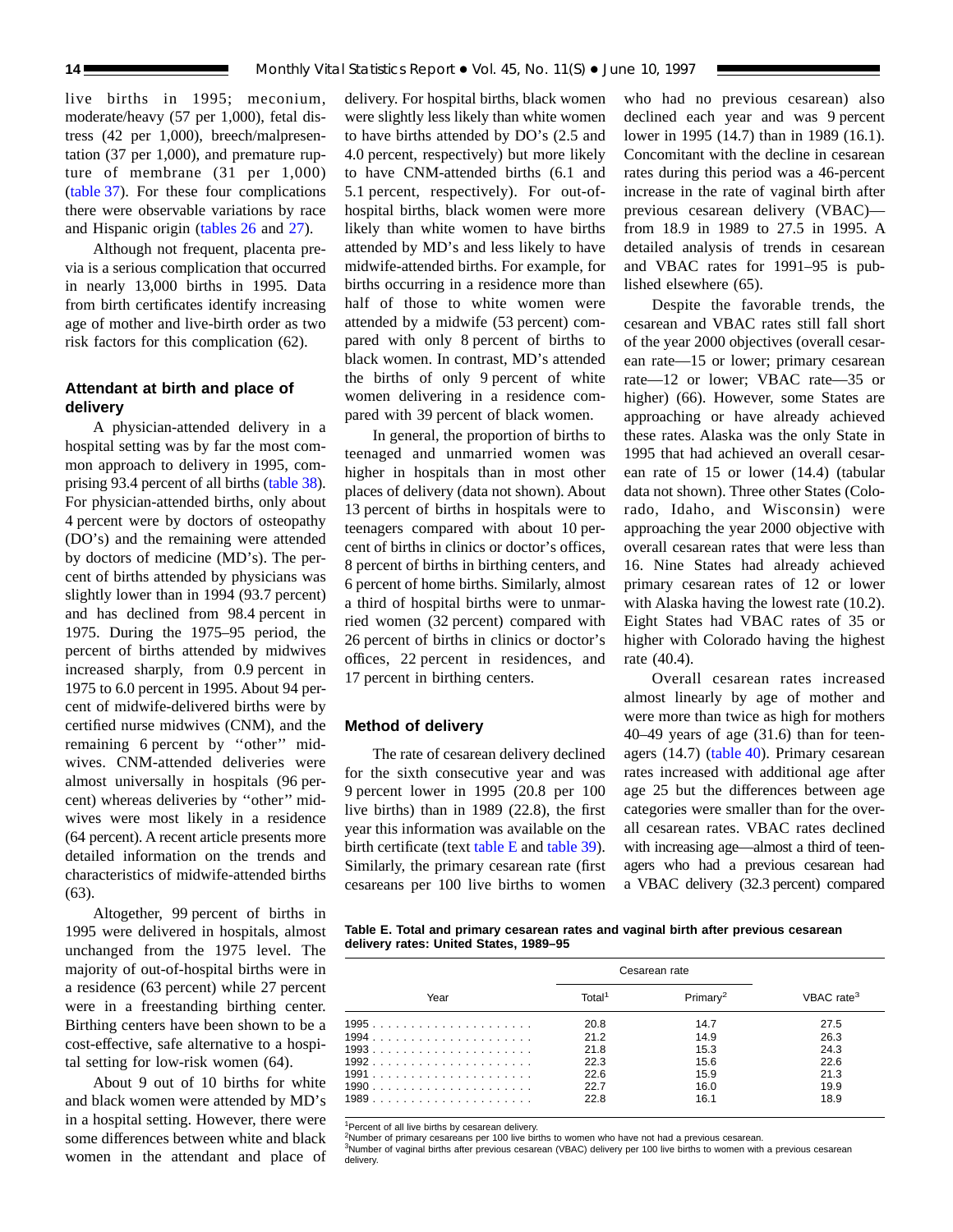with 21 percent of mothers 40–49 years of age. Compared with 1994, most age groups had lower overall and primary rates and all had higher VBAC rates in 1995.

The cesarean rate in 1995 for black women (21.8) was 5 percent higher than the rate for white women (20.8). The primary cesarean rate for black women (15.7) was 8 percent higher than the rate for white women (14.6). Between 1989 and 1995 cesarean rates for black women have remained relatively steady while rates for white women have fallen by about 10 percent. The VBAC rate in 1995 was 6 percent higher for white than black women, 27.6 compared with 26.1, due to greater increases since 1989 for white than black women. In 1995 overall and primary cesarean rates for every age category were higher for black than white women. VBAC rates for black mothers were higher than for white mothers at ages under 25 years but were lower than for white mothers at older ages.

With the exception of Filipino mothers, all specified categories of Asian or Pacific Islander mothers had lower rates of cesarean delivery than either white or black mothers [\(table 23\).](#page-48-0) The rate of cesarean delivery for American Indian mothers (18.1) was also lower than for white and black mothers.

The rate of cesarean delivery was lower for Hispanic mothers (20.2) than for either non-Hispanic white mothers (21.0) or non-Hispanic black mothers (21.8) [\(table 24\)](#page-49-0). The rate of cesarean delivery varied between 19.7 and 21.2 for all Hispanic subgroups except for Cuban mothers whose rate was much higher (30.2).

All of the selected medical risk factors in [table 41](#page-66-0) were associated with overall cesarean rates that were higher than the national average. Cesarean rates for the medical risk factors ranged from 21.3 for mothers with Rh sensitization to 49.1 for mothers with eclampsia. Other medical risk factors in which more than a third of births were by cesarean were chronic hypertension (39.6), hydramnios/oligohydramnios and genital herpes (37.8), pregnancy-associated hypertension (36.8), and diabetes (35.4). Certain complications of labor and/or delivery are also associated with high cesarean rates. Nearly

all births with cephalopelvic disproportion were cesarean deliveries (96.9) and the cesarean rates for breech/malpresentation (85.1) and placenta previa (81.8) were also very high. In addition, more than half of births with dysfunctional labor (63.4), cord prolapse (63.1), abruptio placenta (57.7), and fetal distress (54.9) were by cesarean delivery. Obstetric procedures with cesarean rates above the national average were amniocentesis (31.9), tocolysis (27.5), and ultrasound (22.4). Cesarean rates for most of the medical risk factors, complications of labor and/or delivery, and obstetric procedures have declined since 1989.

During the 1989–95 period, the percent of births that were delivered by forceps declined each year whereas the use of vacuum extraction consistently increased. In 1995, 3.5 percent of births were delivered by forceps compared with 5.5 percent in 1989—a 36-percent decline. Vacuum extraction was used in 5.9 percent of births in 1995, a 69-percent increase compared with 1989 (3.5). As in previous years, forcep- and vacuumextraction deliveries were slightly more common in births to white than black mothers.

#### **Infant health characteristics**

#### **Period of gestation**

The rate of preterm birth was 11.0 percent for 1995, unchanged since 1993. The preterm birth rate (prior to 37 completed weeks of gestation) has risen 17 percent since 1981 (from 9.4 percent). (See [tables 42,](#page-67-0) [43,](#page-68-0) and [figure 6.\)](#page-15-0) Preterm birth is a major cause of infant mortality and morbidity; infants born preterm are 28 times more likely to die within the first month of life as are term infants (37–41 weeks) (67). Preterm newborns who survive are at greater risk of neurodevelopmental and respiratory disorders, as well as other problems (68).

The primary method used to determine the gestational age of the newborn from birth certificate data is the interval between the first day of the mother's last normal menstrual period (LMP) and the date of birth. It is subject to error for several reasons including imperfect maternal recall or misidentification of the LMP because of postconception bleeding,

delayed ovulation, or intervening early miscarriage. Since 1989 the ''clinical estimate of gestation,'' which is the birth attendant's estimate of gestational age based on ultrasound or other techniques, has been used when the LMP is inconsistent with birthweight or unknown. For 1995 the clinical estimate was used for about 5 percent of the 6 percent of records with missing or invalid data.

Among births to white mothers, the preterm rate increased slightly from 9.6 to 9.7 percent between 1994 and 1995. Since 1981 the preterm rate for white births has risen 23 percent (from 7.9 percent). The rise between 1994 and 1995 included all age groups except mothers under 20 years of age.

The proportion of preterm births among black mothers fell from 18.1 to 17.7 percent between 1994 and 1995. This rate had risen to 18.9 percent for the late 1980's and early 1990's, and the current year is the first since 1985 that this level has dropped below 18 percent. The decline between 1994 and 1995 was most pronounced among births of 32–36 completed weeks of gestation. Preterm levels were lower for 1995 among births to black mothers in nearly all age groups.

For 1995, 12.4 percent of births to American Indian mothers were born preterm, a slight increase over the level reported for 1994 (12.1 percent) [\(table 23\).](#page-48-0) Among births to Asian or Pacific Islander mothers, the most marked improvement in preterm levels was for Hawaiian births, for whom the rate declined from 12.2 to 11.0 percent. For 1995 the percent of preterm births ranged from 7.2 percent for Chinese births to 11.7 percent for Filipino births. Among Hispanic births the preterm birth rate was largely unchanged. Rates ranged from 10.1 percent for Cuban births to 13.4 percent for Puerto Rican births [\(table 24\).](#page-49-0)

#### **Birthweight**

The percent low birthweight (LBW) (less than 2,500 grams) was 7.3 for 1995, unchanged from 1994. Following declines during the 1970's and early 1980's LBW has risen 9 percent since 1984 (from 6.7 percent). (See [table 43](#page-68-0) and [figure 7.](#page-15-0)) The percent very low birthweight (VLBW) (less than 1,500 grams) was 1.35 percent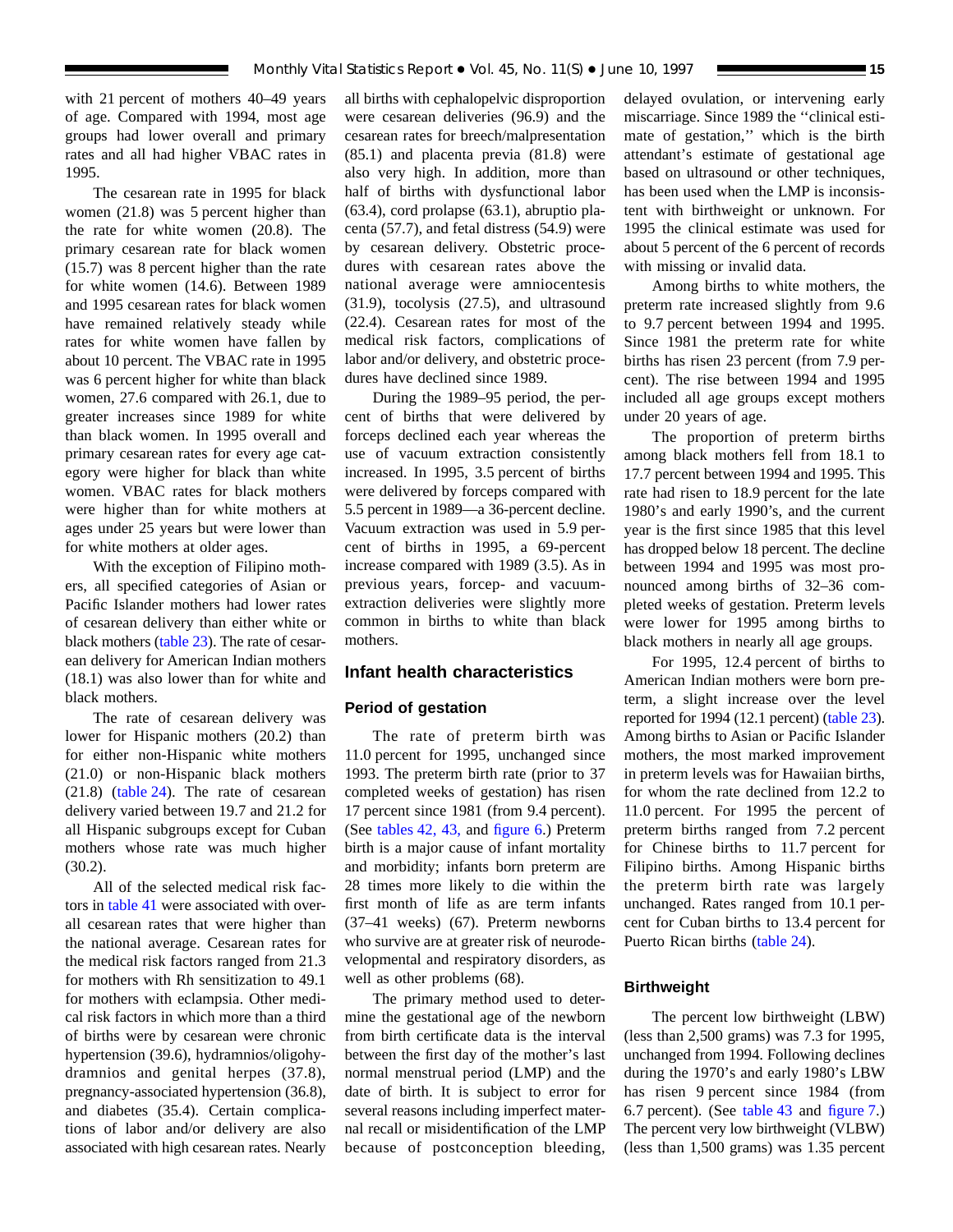<span id="page-15-0"></span>

**Figure 6. Gestation distribution: United States, 1995**

for 1995. This level has increased gradually between 1980 and 1995 from 1.15 (text [table F\).](#page-16-0) Although medical advances have greatly improved the survival of LBW infants (70–72), they continue to be at much greater risk than heavier babies of mortality and long-term disability. Infants with birthweights of 1,500–2,499 grams are about 5 times more likely than heavier infants to die during the first year of life, and the risk of early death for VLBW infants is about 65 times that of infants who weigh at least 1,500 grams  $(67)$ .

LBW rose slightly among births to white mothers (from 6.1 to 6.2 percent) between 1994 and 1995. Since the early 1980's, overall LBW among white births of all pluralities has increased by 11 percent (from 5.6 percent), and among



**Figure 7. Percent low birthweight by race of mother: United States, 1970–95**

singleton births by 6 percent (from 4.7 to 5.0 percent between 1992 and 1995). LBW rose slightly among white preterm births (births of less than 37 completed weeks of gestation), but was unchanged among births of longer gestations. Increases in white LBW were observed for nearly all age groups. For the current year, the percent VLBW for white births increased slightly from 1.02 to 1.06 percent, the highest level reported since at least 1970.

Among black mothers, the percent LBW declined from 13.2 to 13.1 between 1994 and 1995, continuing a downward trend observed since 1992. Most of the improvement in LBW was in the moderately LBW range (1,500–2,499); the proportion VLBW was essentially unchanged at 2.97 percent.

Much of the disparity between black and white births in LBW can be attributed to the much higher incidence of preterm births among black mothers (17.7 compared with 9.7 percent), because of the greater risk of LBW for preterm births. However, black infants are also more likely to be LBW at longer gestations. For example, for 1995 as for earlier years, the LBW risk for black infants born at term (37–41 completed weeks of gestation) was more than twice that of white term infants  $(5.5$  percent compared with 2.5 percent).

LBW increased or was unchanged between 1994 and 1995 among infants born to mothers of other racial or ethnic groups [\(tables 23](#page-48-0) and [24\)](#page-49-0). The only exception was for Hawaiian births, among whom LBW declined from 7.2 to 6.8 percent. Rates among other racial or ethnic groups ranged widely for 1995, from 5.3 percent for births to Chinese mothers, to 9.4 percent for births to Puerto Rican mothers.

The risk of LBW is highest at the two extremes of the maternal age range with risk slightly more elevated for mothers 40 years of age and over [\(table 44\)](#page-69-0). When only singleton births are examined however, (multiple births are more common among older mothers, and are more likely to be LBW), the level of LBW was 10 percent higher for mothers under 20 years of age than for mothers 40 years of age and over. (Tabular data not shown.)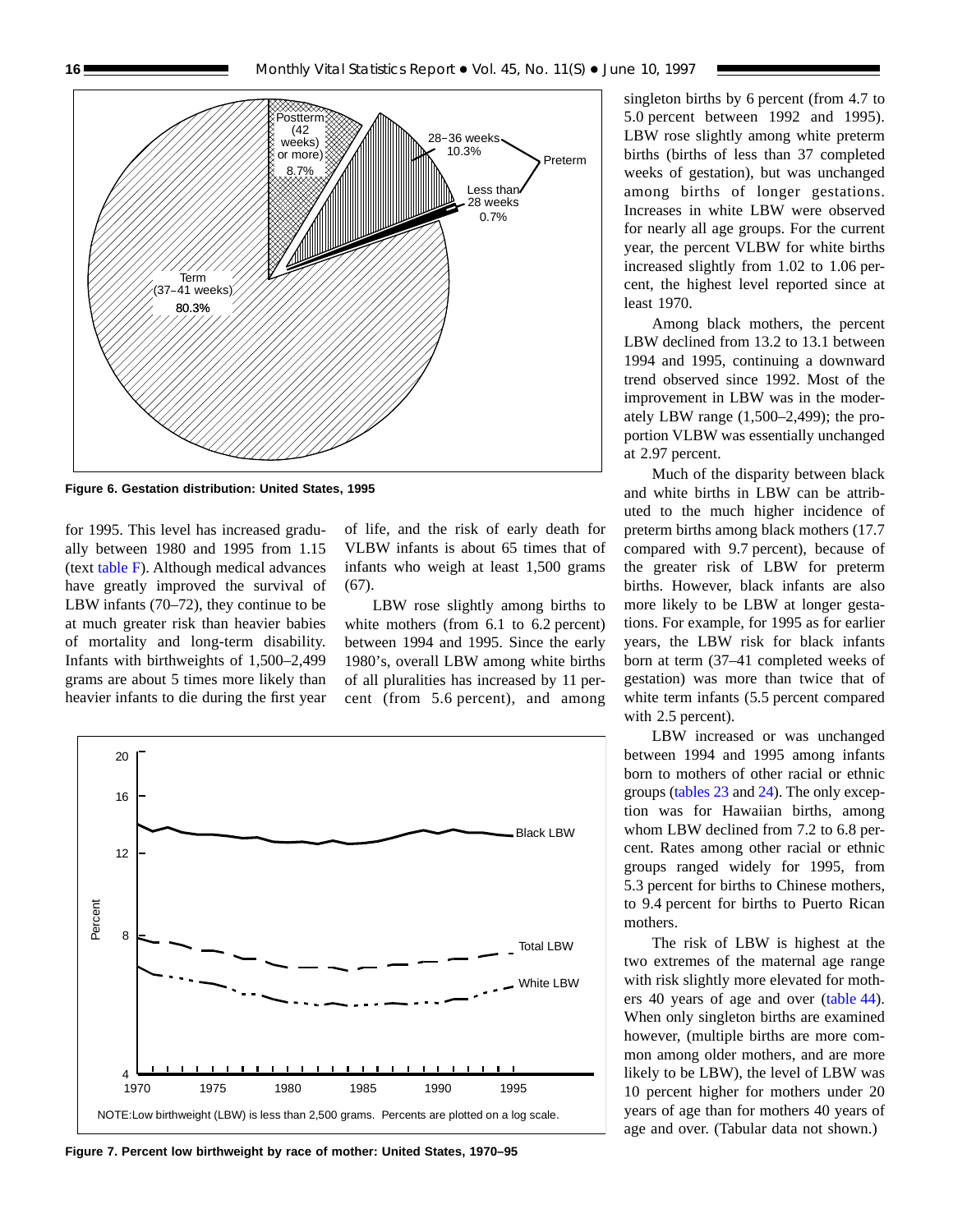#### <span id="page-16-0"></span>**Table F. Percent very low birthweight by race of mother: United States, 1980 and 1985–1995**

| Year     | All<br>races <sup>1</sup> | White | <b>Black</b> |
|----------|---------------------------|-------|--------------|
|          | 1.35                      | 1.06  | 2.97         |
|          | 1.33                      | 1.02  | 2.96         |
|          | 1.33                      | 1.01  | 2.96         |
|          | 1.29                      | 0.96  | 2.96         |
|          | 1.29                      | 0.96  | 2.96         |
|          | 1.27                      | 0.95  | 2.92         |
|          | 1.28                      | 0.95  | 2.95         |
|          | 1.24                      | 0.93  | 2.86         |
|          | 1.24                      | 0.94  | 2.79         |
|          | 1.21                      | 0.93  | 2.73         |
|          | 1 21                      | 0.93  | 2.71         |
| $1980^2$ | 1.15                      | 0.90  | 2.48         |

1Includes races other than white and black.

2Based on 100 percent of births in selected States and a 50-percent sample in all other States.

NOTE: Very low birthweight is equal to less than 1,500 grams (3 pounds, 4 ounces).

The median birthweight for 1995 was 3,350 grams (7 lb 7 oz) slightly lower than the median reported for 1994 (3,360) and the lowest figure reported since 1978.

The percent macrosomia (birthweight of at least 4,000 grams) declined for 1995 to 10.3 percent of all births. This level has been decreasing since 1991, after peaking at about 11 percent in the 1980's.

For the majority of States LBW for white births increased or was unchanged between 1994 and 1995. However, declines of at least 5 percent occurred in five States; Hawaii, Montana, Vermont, Wisconsin, and Wyoming. Rates ranged from 5.1 percent for Alaska, North Dakota, and Wisconsin, to 8.0 and 7.7 percent in Colorado and New Mexico. LBW declined in about half of the areas reporting at least 1,000 black births. LBW levels for black infants ranged from 10.4 percent for Massachusetts to 15.9 percent for the District of Columbia and Colorado.

#### **Apgar score**

The Apgar score was developed by the late Virginia Apgar, M.D., as a means of evaluating the physical condition of newborns shortly after delivery (73). The score considers five characteristics of the baby that are easily identifiable—heart rate, respiratory effort, muscle tone, reflex irritability, and color. Each of these characteristics is assessed and assigned a value of 0–2, with 2 being optimum. The total score is the sum of the scores of the five components and a score of 7 or greater indicates that the baby is in good to excellent physical condition. The Apgar score is assessed at 1 and 5 minutes after delivery and used to predict the baby's survival chances with the 5-minute score regarded as the better measure on which to make predictions.

Beginning in 1995, NCHS is collecting information on the 5-minute score only. In 1995 every State except California and Texas collected information on the 5-minute Apgar score. Births to residents of these States accounted for 78 percent of all births in the United States. Only 1.4 percent of babies had Apgar scores that were considered low (less than 7) at 5 minutes after birth, unchanged from 1993 and 1994 [\(table 23\)](#page-48-0). The percent of infants with low 5-minute Apgar scores declined sharply between 1984–90, from 2.0 to 1.5, but has changed very little since then.

Of all racial groups, Asian or Pacific Islander babies were in the best physical condition shortly after delivery [\(table 23\)](#page-48-0). This was particularly true for Japanese and Chinese babies—less than 1 percent had low 5-minute scores. The percent of babies with low scores was intermediate for white and American Indian mothers, between 1.2–1.4, whereas 2.5 percent of black babies had low 5-minute scores.

Non-Hispanic black mothers were twice as likely to have babies with low 5-minute scores (2.5 percent) than either Hispanic mothers or non-Hispanic white mothers (each with 1.2 percent) [\(table 24\)](#page-49-0). Among Hispanic subgroups, the percent of babies with low 5-minute scores ranged from 0.7 for Cuban mothers to 1.4 percent for Puerto Rican mothers.

In general, the variation among racial and ethnic groups in the percent of babies with low 5-minute Apgar scores was consistent with the percent of babies that were born preterm or with low birthweight [\(tables 23,](#page-48-0) 24).

#### **Abnormal conditions of the newborn**

Of the eight specific abnormal conditions reported on the birth certificate the three highest rates per 1,000 live births in 1995 were for assisted ventilation less than 30 minutes (19 per 1,000), assisted ventilation 30 minutes or longer (8 per 1,000), and hyaline membrane disease/respiratory distress syndrome (RDS) (7 per 1,000). It has been shown that these conditions may be underreported on the birth certificate (74).

The rates for abnormal conditions in 1994 were higher for black births than for white births for all conditions except birth injuries [\(table 45\)](#page-71-0).

Birth injury and meconium aspiration syndrome had lower rates among low birthweight infants (less than 2,500 grams) than among infants weighing 2,500 grams or more. Rates of hyaline membrane disease/RDS were far higher for LBW infants than those of higher weight (55 compared with 3 per 1,000 live births); there were similar large differences in rates by birthweight for assisted ventilation 30 minutes or longer (65 and 4 per 1,000 live births) (tabular data not shown).

#### **Congenital anomalies**

Since 1989 information for some of the most severe and common congenital anomalies has been available from a checkbox item on live-birth certificates. In 1995 the District of Columbia and all States except Maryland, New Mexico, and New York City reported congenital anomalies in the standard categories. These areas included 94 percent of births in the United States. It has been shown that these anomalies are underreported on the birth certificate (74,75).

Because many of the congenital anomalies tracked on birth certificates occur infrequently, the rates shown in this report are calculated per 100,000 live births. Caution should be used in comparing yearly rates for a specific anomaly as a small change in the number of anomalies reported can result in a relatively large change in rates.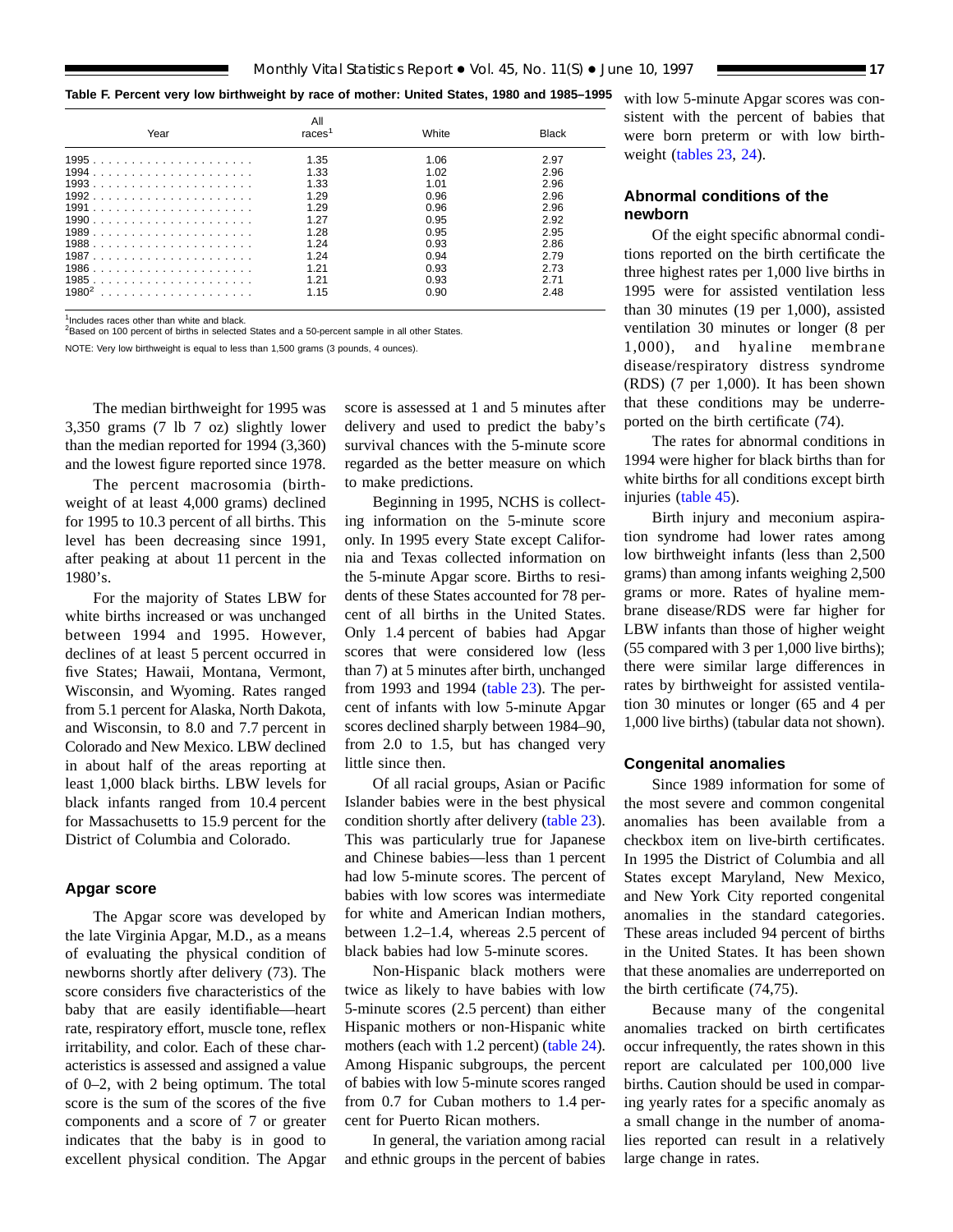Rates for several of the anomalies reported on the birth certificates vary considerably by age of mother [\(table 46\)](#page-72-0). As an example, the rate for Down's syndrome for births to mothers 40–49 years, 331 per 100,000 live births, was 13 times higher than the rate of 26 for mothers aged 20–24 years.

#### **Multiple births**

The number of live births in multiple deliveries for 1995 was 101,709, only slightly higher than the number reported for 1994 (101,658). The multiple birth ratio (the number of multiple births per 1,000 live births) rose 2 percent to 26.1 per 1,000. (See [table 47.\)](#page-74-0) The number of twin births declined (from 97,064 to 96,736), but the number of higher order multiple births (triplet, quadruplet, quintuplet, and other higher order multiple births) increased by 8 percent. The 4,973 births in higher order multiple deliveries included 4,551 triplet, 365 quadruplet, and 57 quintuplet or greater multiples. Since 1980 the number of twin births has risen by 42 percent (from 68,339), and the number of higher order multiple births by 272 percent (from 1,337) (76,77).

The risk of adverse pregnancy outcome rises with the number of births in the delivery. For 1995, 53 percent of twins and 92 percent of triplets were born preterm (less than 37 completed weeks of gestation) compared with 10 percent of singleton births (data not shown). Moreover, twins are 5 times and triplets 12 times more likely than singletons to die within the first year of life (67).

The 1994–95 decline in twin births was the result of a 7-percent decline in the number of twins born to black mothers (from 18,344 to 17,000). The black twin birth ratio (the number of twin births per 1,000 live births) also declined, albeit at a slower pace (2 percent). In contrast, the number of twins born to white mothers rose 1 percent and the twin birth ratio by 2 percent. Since 1980 there has been an 18-percent rise in the black twin birth ratio (from 24.0 to 28.2 per 1,000) and a 36 percent rise in the white ratio (from 18.1 to 24.6 per 1,000).

The higher order multiple birth ratio (the number of triplet and greater multiple births per 100,000 live births) rose

10 percent for the current year, from 116.2 to 127.5 per 100,000. Since 1987 this ratio has increased by an average of 11 percent a year. While still comparatively rare (only 0.1 percent of all births were higher order multiples in 1995), higher order multiple births have become much more common in recent years; the ratio has doubled since only 1989, tripled since the early 1980's, and quadrupled since the early 1970's. (See figure 8.) Put another way, in the early 1970's, about 1 of 3,500 births was a triplet compared with 1 of 785 births in 1995.

Nearly all higher order multiple births are born to white mothers (91 percent compared with 79 percent of singleton births), and most of the recent rise in the higher order multiple birth ratio can be attributed to increases among these mothers. The white higher order multiple birth ratio increased 10 percent to 145.4 per 100,000 between 1994 and 1995, and has nearly quadrupled since 1980 (from 37.6). Birth certificate data do not identify births resulting from the use of fertility enhancing techniques (ovulation-inducing drugs and assisted reproductive techniques such as in vitro fertilization), but it is estimated that about a third of the growth in the higher order multiple birth ratio since 1980 is the result of the older maternal age distribution of recent years (the risk of having a multiple birth increases with maternal age), and the remaining twothirds is the result of increases in the use of fertility-enhancing therapies (77–79).

### **References**

- 1. National Center for Health Statistics. Advance report of new data from the 1989 birth certificate. Monthly vital statistics report; vol 40 no 12, supp. Hyattsville, Maryland: Public Health Service. 1992.
- 2. National Center for Health Statistics. Advance report of maternal and infant health data from the birth certificate, 1990. Monthly vital statistics report; vol 42 no 2, supp. Hyattsville, Maryland: Public Health Service. 1993.
- 3. National Center for Health Statistics. Advance report of maternal and infant health data from the birth certificate, 1991. Monthly vital statistics report; vol 42 no 11, supp. Hyattsville, Maryland: Public Health Service. 1994.
- 4. National Center for Health Statistics. Advance report of final natality statistics, 1989. Monthly vital statistics report; vol 40 no 8, supp. Hyattsville, Maryland: Public Health Service. 1991.
- 5. National Center for Health Statistics. Advance report of final natality statistics, 1990. Monthly vital statistics report; vol 41 no 9, supp. Hyattsville, Maryland: Public Health Service. 1993.
- 6. National Center for Health Statistics. Advance report of final natality statistics, 1991. Monthly vital statistics report; vol 42 no 3, supp. Hyattsville, Maryland: Public Health Service. 1993.
- 7. Ventura SJ, Martin JA, Taffel SM, Mathews TJ, Clarke SC. Advance report of final natality statistics, 1992. Monthly vital statistics report; vol 43 no 5, supp. Hyattsville, Maryland: National Center for Health Statistics. 1994.



**Figure 8. Higher order multiple birth ratios by race of mother: United States, 1971–95**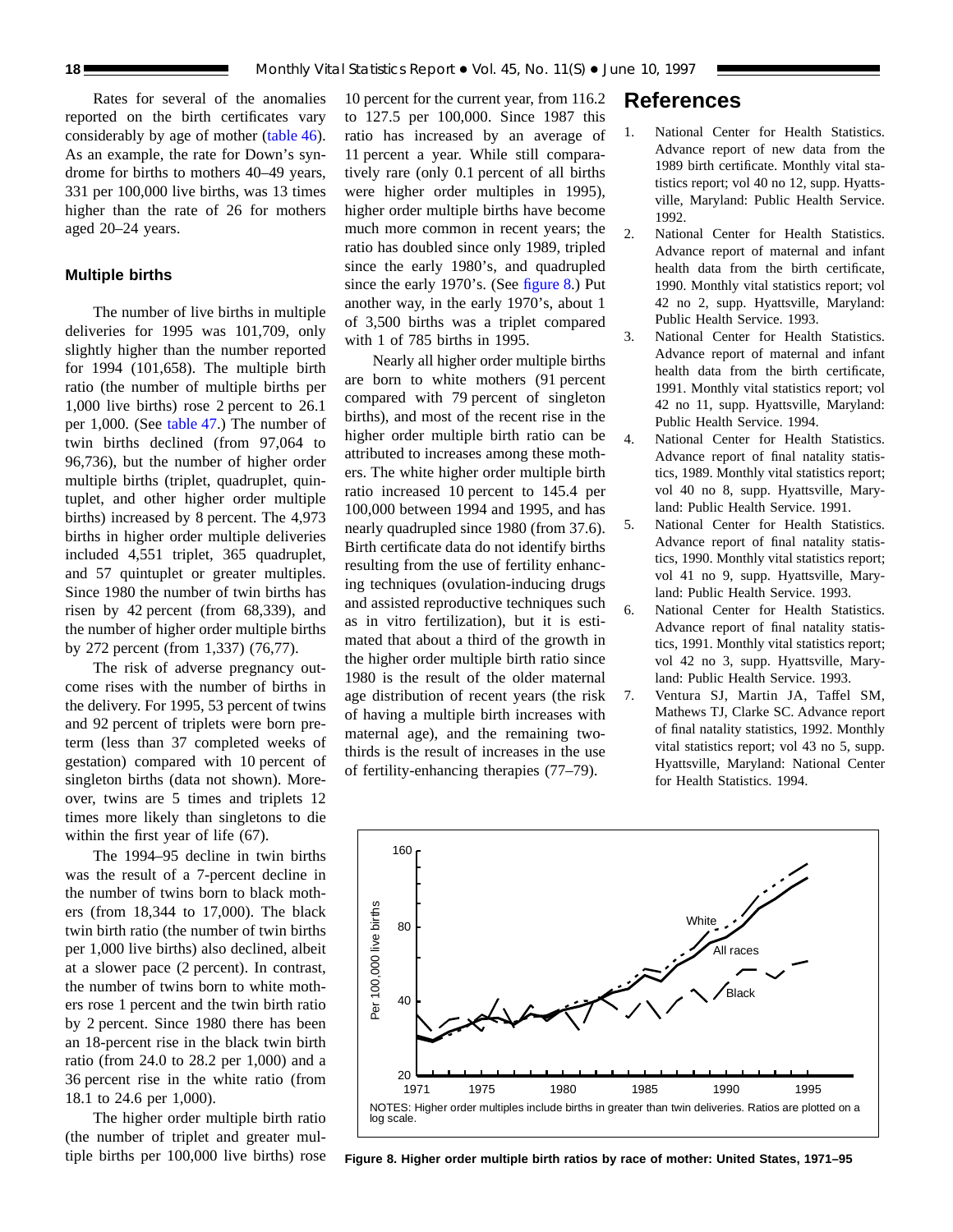- 8. Ventura SJ, Martin JA, Taffel SM, Mathews TJ, Clarke SC. Advance report of final natality statistics, 1993. Monthly vital statistics report; vol 44 no 3, supp. Hyattsville, Maryland: National Center for Health Statistics. 1995.
- 9. Ventura SJ, Martin JA, Mathews TJ, Clarke SC. Advance report of final natality statistics, 1994. Monthly vital statistics report; vol 44 no 11, supp. Hyattsville, Maryland: National Center for Health Statistics. 1996.
- 10. Rosenberg HM, Ventura SJ, Maurer JD, et al. Births and deaths: United States, 1995. Monthly vital statistics report; vol 45 no 3, supp 2. Hyattsville, Maryland: National Center for Health Statistics. 1996.
- 11. National Center for Health Statistics. Vital statistics of the United States, Vol I, natality. Washington: Public Health Service. Annual volumes, 1980–92. Volume for 1993 in preparation.
- 12. Ventura SJ, Clarke SC, Mathews TJ. Recent declines in teenage birth rates in the United States: Variations by State, 1990–94. Monthly vital statistics report; vol 45 no 5, supp. Hyattsville, Maryland: National Center for Health Statistics. 1996.
- 13. Deardorff KE, Montgomery P, Hollmann FW. U.S. population estimates, by age, sex, race, and Hispanic origin: 1990 to 1995. U.S. Bureau of the Census. Census file RESDO795, PPL-41. Washington: U.S. Department of Commerce. 1996.
- 14. Day JC. Population projections of the United States by age, sex, race, and Hispanic Origin: 1995 to 2050. U.S. Bureau of the Census. Current population reports; P-25—1130. Washington: U.S. Department of Commerce. 1996.
- 15. Hollmann FW. U.S. population estimates, by age, sex, race, and Hispanic origin: 1980 to 1991. U.S. Bureau of the Census. Current population reports; P-25—1095. Washington: U.S. Department of Commerce. 1993.
- 16. Abma JC, Chandra A, Mosher WD, et al. Fertility, family planning, and women's health: New data from the 1995 National Survey of Family Growth. National Center for Health Statistics. Vital Health Stat 23(19). 1997.
- 17. Koonin LM, Smith JC, Ramick M. Abortion surveillance—United States, 1992. In CDC Surveillance Summaries. MMWR 45(No. SS-3). 1996.
- 18. Ventura SJ, Taffel SM, Mosher WD, et al. Trends in pregnancies and pregnancy rates: Estimates for the United States, 1980–92. Monthly vital statistics report;

vol 43 no 11, supp. Hyattsville, Maryland: National Center for Health Statistics. 1995.

- 19. Centers for Disease Control and Prevention. Abortion surveillance: Preliminary data—United States, 1994. MMWR 45(51–52):1123–27. 1997.
- 20. Ventura SJ. Trends and variations in first births to older women, 1970–86. National Center for Health Statistics. Vital Health Stat 21(47). 1989.
- 21. Heuser RL. Fertility tables for birth cohorts by color: United States, 1917–73. Rockville, Maryland: National Center for Health Statistics, 1976.
- 22. Bachu A. Fertility of American women: June 1992. Current population reports; series P-20—470. Washington: U.S. Department of Commerce. 1993.
- 23. Centers for Disease Control and Prevention. Childbearing patterns among selected racial/ethnic minority groups, United States, 1990. MMWR 42(20):398–403. 1993.
- 24. Martin JA. Birth characteristics for Asian or Pacific Islander subgroups, 1992. Monthly vital statistics report; vol 43 no 10, supp. Hyattsville, Maryland: National Center for Health Statistics. 1995.
- 25. National Center for Health Statistics. Advance report of final natality statistics, 1988. Monthly vital statistics report; vol 39 no 4, supp. Hyattsville, Maryland: Public Health Service. 1993.
- 26. Centers for Disease Control and Prevention. Rates of cesarean delivery: United States, 1993. MMWR 44(15):303–7. 1995.
- 27. Ventura SJ. Births to unmarried mothers: United States, 1980–92. National Center for Health Statistics. Vital Health Stat 21(53). 1995.
- 28. Landale NS, Fennelly K. Informal unions among mainland Puerto Ricans: Cohabitation or an alternative to legal marriage? J Marriage and the Family 54:269–80. 1992.
- 29. Bumpass LL, Sweet JA, Cherlin A. The role of cohabitation in declining rates of marriage. J Marriage and Family 53(4):913–27. 1991.
- 30. Ventura SJ, Bachrach CA, Hill L, et al. The Demography of Out-of-Wedlock Childbearing. In: Department of Health and Human Services, Report to Congress on Out-of-Wedlock Childbearing. Washington, DC: National Center for Health Statistics. 1995.
- 31. Mathews TJ, Ventura SJ. Birth and fertility rates by educational attainment: United States, 1994. Monthly vital statistics

report, vol 45 no 10, supp. Hyattsville, Maryland: National Center for Health Statistics. 1997.

- 32. Kominski R, Adams A. Educational attainment in the United States: March 1993 and 1992. U.S. Bureau of the Census. Current population reports; P-20—476. Washington: U.S. Department of Commerce. 1994.
- 33. Montgomery PA. The Hispanic population in the United States: March 1993. U.S. Bureau of the Census. Current population reports; P-20—475. Washington: U.S. Department of Commerce. 1994.
- 34. Chomitz VR, Cheung LW, Lieberman E. The role of lifestyle factors in preventing low birthweight. In: The Future of Children: Low Birthweight. Vol 5(1):121–38. Los Altos, California: Center for the Future of Children, The David and Lucile Packard Foundation. 1995.
- 35. Abrams B, Selvin S. Maternal weight gain pattern and birthweight. Am J Obstet Gynecol. 86(2):163–9. 1995.
- 36. Kramer MS. Intrauterine growth and gestational duration determinants. Pediatrics 80:502–11. 1987.
- 37. Kleinman JC. Maternal weight gain during pregnancy: determinants and consequences. NCHS Working Paper Series 33. Hyattsville, Maryland: National Center for Health Statistics. 1990.
- 38. Institute of Medicine. Subcommittee on Nutritional Status and Weight Gain During Pregnancy. Nutrition during pregnancy. National Academy of Sciences. Washington: National Academy Press. 1990.
- 39. Velentgas P, Benga-De E, Williams MA. Chronic hypertension, pregnancyinduced hypertension, and low birthweight. Epidemiology 5(3):345–48. 1993.
- 40. Cunningham FG, Lindheimer MD. Hypertension in pregnancy. NEJM 326(14):927–32. 1992.
- 41. DeBaun M, Rowley D, Province M, et al. Selected antepartum medical complications and very-low-birthweight infants among black and white women. Am J Public Health 84(9): 1495–7. 1994.
- 42. Buescher PA, Taylor KP, Davis MH, Bowling JM. The quality of the new birth certificate data: A validation study in North Carolina. Am J Public Health 83(8):1163–65. 1993.
- 43. National Institute on Drug Abuse. National Pregnancy and Health Survey—Drug use among women delivering live births: 1992. National Institutes of Health. Rockville, Maryland: U.S. Department of Health and Human Services. 1996.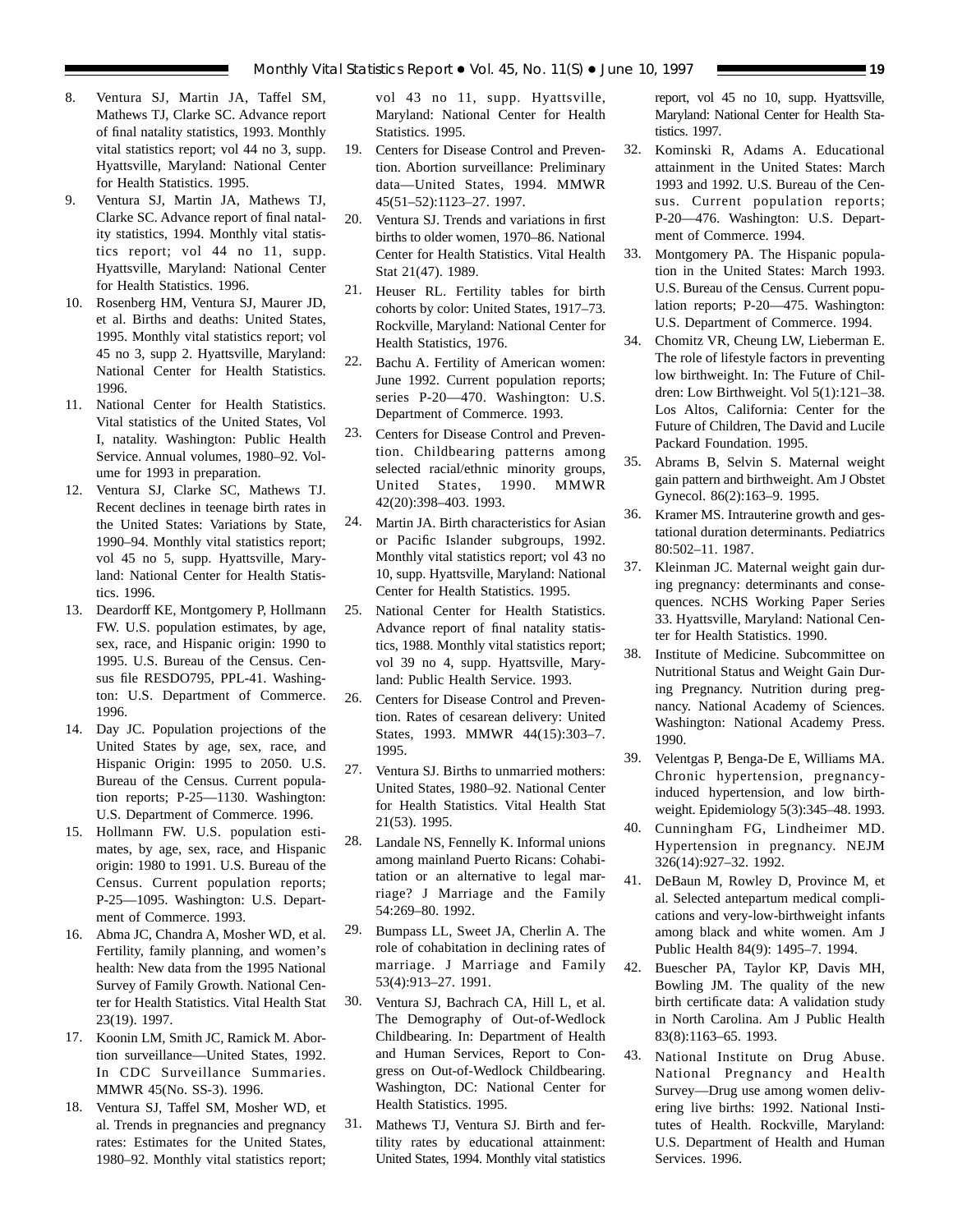- 44. Kleinman JC, Madans JH. The effects of maternal smoking, physical stature, and educational attainment on the incidence of low birthweight. Am J Epidemiol 121(6):843–55. 1985.
- 45. Schoendorf KC, Kiely JL. Relationship of sudden infant death syndrome to maternal smoking during and after pregnancy. Pediatrics 90(6):905–8. 1992.
- 46. Cunningham J, Dockery D, Speizer F. Maternal smoking during pregnancy as a predictor of lung function in children. Am J Epidemiol 139(12):1139–52. 1994.
- 47. Weitzman M, Gortmaker S, Walker DK, Sobol A. Maternal smoking and childhood asthma. Pediatrics 85(4):505-11. 1990.
- 48. Floyd RL, Zahniser SC, Gunter EP, Kendrick JS. Smoking during pregnancy: Prevalence, effects, and intervention strategies. Birth 18(1):48–53. 1991.
- 49. U.S. Department of Health and Human Services. The health benefits of smoking cessation. A report of the Surgeon General. Rockville, Maryland: Public Health Service. 1990.
- 50. Vega WA, Kolody B, Hwang J, Noble A. Prevalence and magnitude of perinatal substance exposures in California. NEJM 329(12):850–4. 1993.
- 51. Fox SH, Koepsell TD, Daling JR. Birth weight and smoking during pregnancy— Effect modification by maternal age. Am J Epidemiol 139(10):1008–15. 1994.
- 52. Sampson PD, Bookstein FL, Barr HM, Steissguth AP. Prenatal alcohol exposure, birthweight, and measures of child size from birth to 14 years. Am J Public Health 84(9):1421–28. 1994.
- 53. Roeleveld N, Vingerhoets E, Zielhuis GA, Gabreels F. Mental retardation associated with parental smoking and alcohol consumption before, during, and after pregnancy. Prev Medicine 21:110–19. 1992.
- 54. Graves C, Malin H, Placek P, et al. The effect of maternal alcohol and cigarette use on infant birthweight. Alcohol Health and Research World 8(1):39–40. 1983.
- 55. Taffel SM, Ventura SJ. The hazards of maternal smoking: Evidence from the revised certificate of live birth. Paper presented at the annual meeting of the American Public Health Association. San Francisco, California. October 27, 1993.
- 56. Morrow-Tlucak M, Ernhart CB, Sokol RJ, et al. Underreporting of alcohol use in pregnancy: Relationship to alcohol problem history. Alcohol Clin Exp Res 13(3):399–401. 1989.
- 57. Huntington J, Connell FA. For every dollar spent—the cost-savings argument

for prenatal care. NEJM. 33(19):1303–7. 1994.

- 58. Fiscella K. Does prenatal care improve birth outcomes? A critical review. Obstet Gynecol 85(3):46–79. 1995.
- 59. U.S. Public Health Service. Caring for our future: The content of prenatal care. Washington: U.S. Department of Health and Human Services. 1989.
- 60. Lewis CT, Mathews TJ, Heuser RL. Prenatal care in the United States, 1980–94. National Center for Health Statistics. Vital Health Stat 21(54). 1996.
- 61. American Academy of Pediatrics and the American College of Obstetricians and Gynecologists. Guidelines for prenatal care. 1992.
- 62. Mathews TJ, Singh GK. Determinants of placenta previa: United States, 1992. Paper presented at the annual meeting of the Society for Epidemiologic Research. Snowbird, Utah. June 23, 1995.
- 63. Clarke SC, Martin JA, Taffel SM. Trends and characteristics of births attended by midwives. Stat Bulletin 78(1):9–18. 1997.
- 64. Rooks JP, Weatherby NL, Ernst EKM, et al. Outcomes of care in birth centers. NEJM 32(26):1804–11. 1989.
- 65. Curtin SC. Rates of cesarean and VBAC delivery, 1991–95. Monthly vital statistics report; vol 45 no 12, supp. Hyattsville, Maryland: National Center for Health Statistics. 1997. (In press)
- 66. U.S. Department of Health and Human Services. Healthy people 2000. National health promotion and disease prevention objectives. Washington: Public Health Service. 1990.
- 67. National Center for Health Statistics. Unpublished data from the linked birth/infant death data set, 1991 birth cohort.
- 68. Berkowitz GS, Papiernik E. Epidemiology of preterm birth. Epidemiologic Reviews vol 15(2):414–43. 1993.
- 69. American College of Obstetricians and Gynecologists. Induction of Labor. ACOG Technical Bulletin 217. Washington: American College of Obstetricians and Gynecologists. 1995.
- 70. Paneth NS. The problem of low birth weight. In: Center for the Future of Children. The future of children: Low birthweight. Vol 5(1):19–34. Los Altos, California: Center for the Future of Children. The David and Lucile Packard Foundation. 1995.
- 71. Institute of Medicine. Preventing low birthweight. National Academy of Sciences. Washington: National Academy Press. 1985.
- 72. Hamvas A, Wise PH, Yang RK, et al. The influence of the wider use of surfactant

therapy on neonatal mortality among blacks and whites. NEJM 334(25): 1635–40. 1996.

- 73. Apgar V. A proposal for a new method of evaluation of the newborn infant. Current Researches in Anesthesia and Analgesia 260–267. July–Aug. 1953.
- 74. Piper JM, Mitchel EF, Snowden M, et al. Validation of 1989 Tennessee birth certificate using maternal and newborn hospital records. Am J Epidemiol 137(7):758–68. 1993.
- 75. Watkins ML, Edmonds L, McClearn A, et al. The surveillance of birth defects: The usefulness of the revised US standard birth certificate. Am J Public Health 86(5):731–734. 1996.
- 76. Centers for Disease Control and Prevention. State-specific variation in rates of twin births— United States, 1992–1994. MMWR 46(6):121–5. 1997.
- 77. Martin JA, MacDorman MF, Mathews TJ. Triplet births: Trends and outcomes, 1971–94. National Center for Health Statistics. Vital Health Stat 21(55). 1997.
- 78. Kiely JL, Kleinman JC, Kiely M. Triplets and higher-order multiple births: Time trends and infant mortality. AJDC 146:862–8. 1992.
- 79. Wilcox LS, Kiely JL, Melvin CL, Martin MC. Assisted reproductive technologies: Estimates of their contribution to multiple births and newborn hospital days in the United States. Fertility and Sterility 65(2):361–66. 1996.
- 80. Heuser RL. Race and ethnicity in U.S. natality tabulations. Paper presented at the annual meeting of the American Public Health Association. Chicago, Illinois. October 24, 1989.
- 81. Ventura SJ. U.S. fertility data by race: New tabulations from NCHS. Paper presented at the annual meeting of the American Public Health Association. Washington, DC. November 10, 1992.
- 82. Berkov B. An evaluation of California's inferred birth statistics for unmarried women. National Center for Health Statistics. Vital Health Stat 2(97). 1985.
- 83. U.S. Bureau of the Census. Age, sex, race, and Hispanic origin information from the 1990 census: A comparison of census results with results where age and race have been modified. 1990 CPH-L-74. Washington: U.S. Department of Commerce. 1991.
- 84. Saluter AF. Marital status and living arrangements: March 1995 (Update). U.S. Bureau of the Census. Current population reports; P-20—491. 1996. (Unpublished tabulation).
- 85. U.S. Bureau of the Census. Population estimates based on unpublished tabulations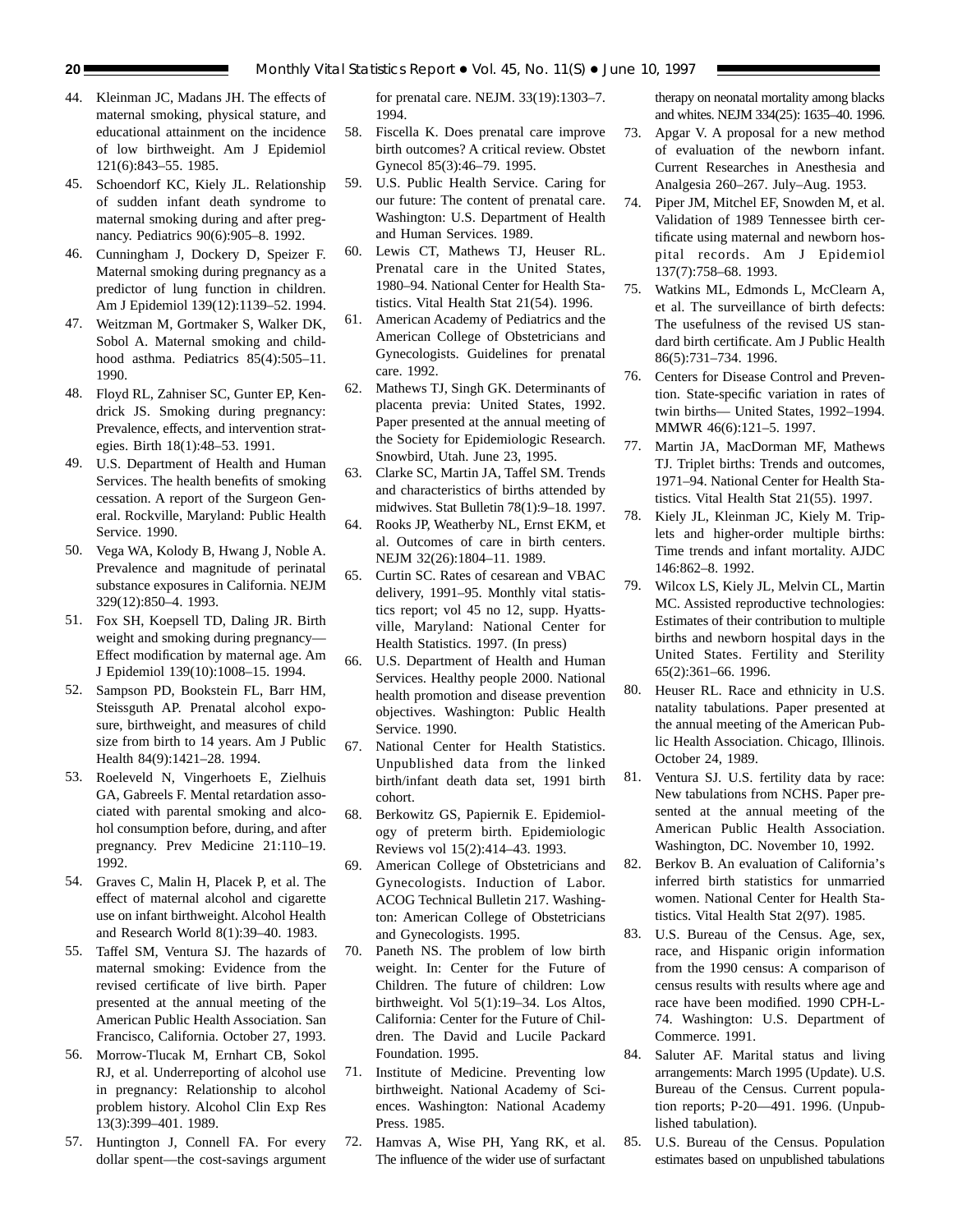prepared by the Housing and Household Economic Statistics Division.

- 86. Brockert JE, Stockbauer JW, Senner JW, et al. Recommended standard medical definitions for the U.S. Standard Certificate of Live Birth, 1989 revision. Paper presented at the annual meeting of the Association for Vital Records and Health Statistics. Traverse City, Michigan. June 25–27, 1990.
- 87. Taffel SM. Health and demographic characteristics of twin births: United States, 1988. National Center for Health Statistics. Vital Health Stat 21(50). 1992.
- 88. Taffel SM. Cesarean delivery in the United States, 1990. National Center for Health Statistics. Vital Health Stat 21(51). 1994.
- 89. Clarke SC, Ventura SJ. Birth and fertility rates for States: United States, 1990. National Center for Health Statistics. Vital Health Stat 21(52). 1994.

# **List of tables**

- [1. Live births, birth rates, and fertility](#page-24-0) rates, by race: United States, specified years 1940–55 and each year, 1960–95 . . . . . . . . . . . . . . . . . . . 25
- [2. Live births by age of mother, live](#page-25-0)birth order, and race of mother: United States, 1995 . . . . . . . . . . . . 26
- [3. Birth rates by age of mother, live](#page-26-0)birth order, and race of mother: United States, 1995 . . . . . . . . . . . . 27
- [4. Total fertility rates and birth rates](#page-27-0) by age of mother and race: United States, 1970–95 . . . . . . . . . . . . . . 28
- [5. Birth rates by live-birth order and](#page-30-0) race of mother: United States, 1980–95 . . . . . . . . . . . . . . . . . . . 31
- [6. Live births by age of mother, live](#page-31-0)birth order, Hispanic origin of mother, and by race of mother for mothers of non-Hispanic origin: United States, 1995 ........... 32
- [7. Birth rates by race of mother, live](#page-33-0)birth order, Hispanic origin of mother, and by race of mother for mothers of non-Hispanic origin: United States, 1995 ........... 34
- [8. Live births by race of mother, birth](#page-35-0) rates, and fertility rates: United States and each State, 1995 ..... 36
- [9. Live births by Hispanic origin of](#page-36-0) mother and by race of mother for mothers of non-Hispanic origin: United States, 1995 ........... 37
- [10. Total number of births, rates, and](#page-37-0) percent of births with selected demographic characteristics, by specified race of mother: United States, 1995 ................. 38
- [11. Total number of births, rates, and](#page-37-0) percent of births with selected demographic characteristics, by Hispanic origin of mother, and by race

of mother for mothers of [non-Hispanic origin: United States,](#page-37-0) 1995 . . . . . . . . . . . . . . . . . . . . . . 38

- [12. Live births by race of mother and](#page-38-0) observed and seasonally adjusted birth and fertility rates, by month: United States, 1995 . . . . . . . . . . . . 39
- [13. Live births by day of week and](#page-38-0) index of occurrence, by method of delivery, day of week, and race of mother: United States, 1995 . . . . . 39
- [14. Number, rate, and ratio of births to](#page-39-0) unmarried women by age and race of mother: United States, 1995 . . . 40
- 15. Birth rates for unmarried women by age of mother and race: United [States, 1970, 1975, and 1980–95 . . . 41](#page-40-0)
- [16. Number and percent of births to](#page-42-0) unmarried women and number and percent of births of low birthweight, by race of mother: United States and each State, 1995 . . . . . 43
- 17. Birth rates by age and race of [father: United States, 1980–95 . . . 44](#page-43-0)
- [18. Live births by educational attain](#page-44-0)ment of mother, by age and race of mother: United States, 1995 ..... 45
- [19. Number of live births and percent](#page-45-0) distribution by weight gain during pregnancy and median weight gain, according to period of gestation and race of mother: Total of 49 reporting States and the District of Columbia, 1995 .............. 46
- [20. Percent low birthweight by weight](#page-46-0) gain during pregnancy, period of gestation and race of mother: Total of 49 reporting States and the District of Columbia, 1995 ........ 47
- [21. Number of live births and percent](#page-47-0) distribution by weight gain during pregnancy and median weight gain, according to period of gestation, Hispanic origin of mother, and race of mother for mothers of non-Hispanic origin: Total of 49 reporting States and the District of Columbia, 1995 .............. 48
- [22. Percent low birthweight by weight](#page-48-0) gain during pregnancy and Hispanic origin of mother, and by race of mother for mothers of non-Hispanic origin: Total of 49 reporting States and the District of Columbia, 1995 .............. 49
- [23. Percent of births with selected medi](#page-48-0)cal or health characteristics, by specified race of mother: United States, 1995 ................. 49
- [24. Percent of births with selected medi](#page-49-0)cal or health characteristics, by Hispanic origin of mother and by race of mother for mothers of non-Hispanic origin: United States, 1995 ...................... 50
	- [25. Live births with selected medical](#page-50-0) risk factors and rates by age of mother, by race of mother: United States, 1995 ................. 51
- [26. Number and rate of live births with](#page-51-0) selected medical risk factors, complications of labor, and obstetric procedures, by specified race of mother: United States, 1995 ..... 52
- [27. Number and rate of live births with](#page-52-0) selected medical risk factors, complications of labor, and obstetric procedures, by Hispanic origin of mother and by race of mother for mothers of non-Hispanic origin: United States, 1995 ........... 53
- [28. Number of live births by smoking](#page-53-0) status of mother, percent smokers, and percent distribution by average number of cigarettes smoked by mothers per day, according to age and race of mother: Total of 46 reporting States, the District of Columbia, and New York City, 1995 ...................... 54
- [29. Number of live births by smoking](#page-54-0) status of mother and percent smokers, by age and Hispanic origin of mother and by race of mother for mothers of non-Hispanic origin: Total of 46 reporting States, the District of Columbia, and New York City, 1995 .................. 55
- [30. Number of live births, percent of](#page-55-0) mothers who smoked cigarettes during pregnancy, and percent distribution by average number of cigarettes smoked by mothers per day, according to educational attainment and race of mother: Total of 46 reporting States, the District of Columbia, and New York City, 1995.... 56
- [31. Percent low birthweight by smok](#page-56-0)ing status, age, and race of mother: Total of 46 reporting States, the District of Columbia, and New York City, 1995 .................. 57
- [32. Number of live births by drinking](#page-57-0) status of mother, percent drinkers, and percent distribution by average number of drinks per week, according to age and race of mother: Total of 48 reporting States and the District of Columbia, 1995 ...................... 58
- [33. Live births by month of pregnancy](#page-58-0) prenatal care began and percent of mothers beginning care in the first trimester and percent with late or no care, by age and race of mother: United States, 1995 ........... 59
- [34. Percent of mothers beginning pre](#page-59-0)natal care in the first trimester and percent of mothers with late or no prenatal care, by race of mother: United States and each State, 1995 ...................... 60
- [35. Live births by month of pregnancy](#page-60-0) prenatal care began, number of prenatal visits, and median number of visits, by race of mother: United States, 1995 ................. 61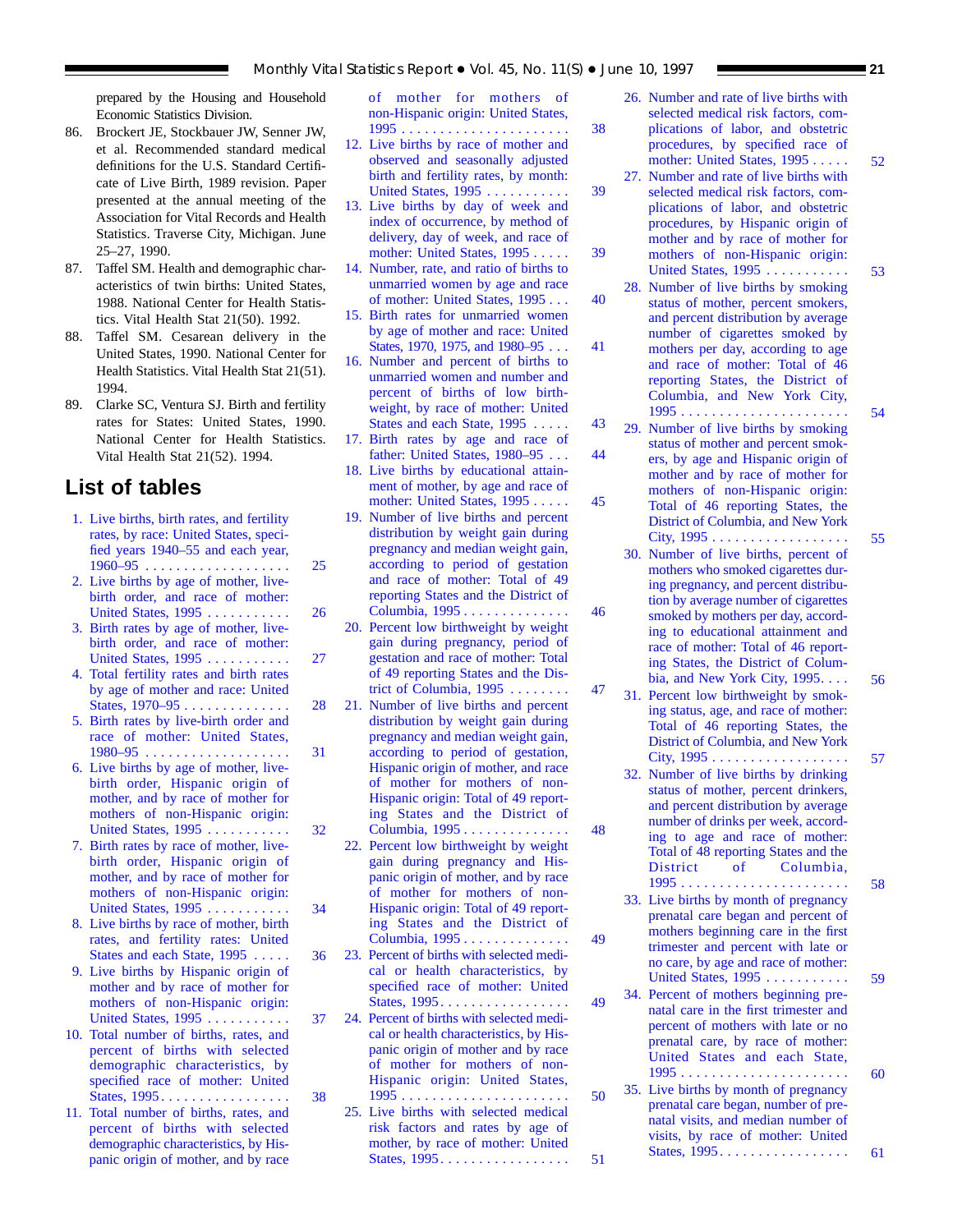- [36. Live births with selected obstetric](#page-61-0) procedures and rates by age of mother, by race of mother: United States, 1995 . . . . . . . . . . . . . . . . . 62
- [37. Live births with selected complica](#page-62-0)tions of labor and/or delivery and rates by age of mother, by race of mother: United States, 1995 . . . . . . 63
- [38. Live births by attendant, place of](#page-63-0) delivery, and race of mother: United States, 1995 . . . . . . . . . . . . . . . . . 64
- [39. Live births by method of delivery](#page-64-0) and rates of cesarean delivery and vaginal birth after previous cesarean delivery, by age and race of mother: United States, 1995 . . . . . . 65
- [40. Live births by method of delivery](#page-65-0) and rates of cesarean delivery and

[vaginal birth after previous cesar](#page-65-0)ean delivery, by age and race of mother: United States, 1995 . . . . . . 66

- 41. Rates of cesarean delivery and vaginal birth after previous cesarean delivery, by selected medical risk factors, complications of labor and/or delivery, and obstetric pro[cedures: United States, 1995. . . . . 67](#page-66-0)
- [42. Live births by period of gestation,](#page-67-0) birthweight, and percent very low and low birthweight, by period of gestation and race of mother: United States, 1995 . . . . . . . . . . . . . . . . . 68
- 43. Percents of preterm births and births of low birthweight, by race of [mother: United States, 1981–95 . . 69](#page-68-0)
- [44. Number and percent low birth](#page-69-0)weight and number of live births by birthweight, by age and race of mother: United States, 1995 . . . . . 70
- [45. Live births with selected abnormal](#page-71-0) conditions of the newborn and rates by age of mother, by race of mother: United States, 1995 . . . . . . . . . . . 72
- [46. Live births with selected congeni](#page-72-0)tal anomalies and rates by age of mother, by race of mother: Total of 49 reporting States (excluding New York City) and the District of Columbia, 1995 . . . . . . . . . . . . . . 73
- [47. Live births by plurality of birth and](#page-74-0) ratios, by age and race of mother: United States, 1995 . . . . . . . . . . . 75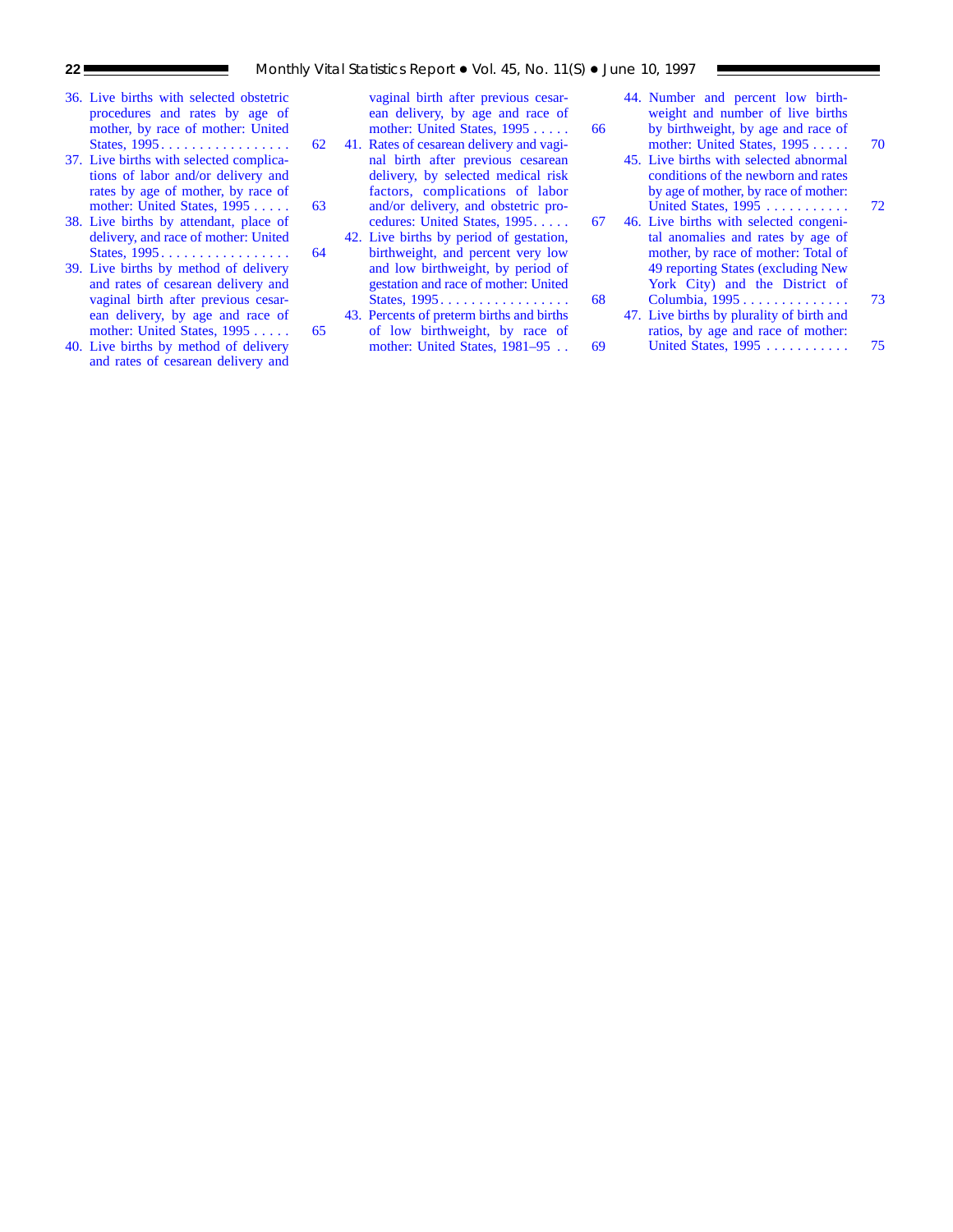# **Guide to tables in Report of Final Natality Statistics, 1995**

| TABLE:<br>Page:                                | $\mathbf{1}$<br>25 | $\overline{2}$<br>26 | 3<br>27 | 4<br>28        | 5<br>31 | 6<br>32 | $\overline{7}$<br>34 | 8<br>36 | 9<br>37 | 10<br>38 | 11<br>38 | 12<br>39 | 13<br>39 | 14<br>40 | 15<br>41 | 16<br>43 | 17<br>44 | 18<br>45 | 19<br>46 | 20<br>47 | 21<br>48 | 22<br>49 | 23<br>49 | 24<br>50 | 25<br>51 |
|------------------------------------------------|--------------------|----------------------|---------|----------------|---------|---------|----------------------|---------|---------|----------|----------|----------|----------|----------|----------|----------|----------|----------|----------|----------|----------|----------|----------|----------|----------|
| Geographic area:                               |                    |                      |         |                |         |         |                      |         |         |          |          |          |          |          |          |          |          |          |          |          |          |          |          |          |          |
|                                                |                    |                      |         |                |         |         |                      | 8       | 9       |          |          |          |          |          |          | 16       |          |          |          |          |          |          |          |          |          |
| <b>United States</b><br>or all reporting areas | $\mathbf{1}$       | $\overline{2}$       | 3       | $\overline{4}$ | 5       | 6       | $\overline{7}$       | 8       | 9       | 10       | 11       | 12       | 13       | 14       | 15       | 16       | 17       | 18       | 19       | 20       | 21       | 22       | 23       | 24       | 25       |
| Years:<br>Current year only                    |                    | $\overline{2}$       | 3       |                |         | 6       | $\overline{7}$       | 8       | 9       | 10       | 11       | 12       | 13       | 14       |          | 16       |          | 18       | 19       | 20       | 21       | 22       | 23       | 24       | 25       |
|                                                | $\mathbf{1}$       |                      |         | $\overline{4}$ | 5       |         |                      |         |         |          |          |          |          |          | 15       |          | 17       |          |          |          |          |          |          |          |          |
| Type of entry:<br>Number of births             | $\mathbf{1}$       | 2                    |         |                |         | 6       |                      | 8       | 9       | 10       | 11       | 12       | 13       | 14       |          | 16       |          | 18       | 19       |          | 21       |          |          |          | 25       |
| Rates or other measures                        | $\overline{1}$     |                      | 3       | $\overline{4}$ | 5       |         | $\overline{7}$       | 8       |         | 10       | 11       | 12       | 13       | 14       | 15       | 16       | 17       |          | 19       | 20       | 21       | 22       | 23       | 24       | 25       |
| Characteristics:<br>Age of father.             |                    |                      |         |                |         |         |                      |         |         |          |          |          |          |          |          |          | 17       |          |          |          |          |          |          |          |          |
| Age of mother                                  |                    | $\overline{2}$       | 3       | $\overline{4}$ |         | 6       | $\overline{7}$       |         |         | 10       | 11       |          |          | 14       | 15       |          |          | 18       |          |          |          |          |          |          | 25       |
| Alcohol use                                    |                    |                      |         |                |         |         |                      |         |         |          |          |          |          |          |          |          |          |          |          |          |          |          | 23       | 24       |          |
| Apgar score                                    |                    |                      |         |                |         |         |                      |         |         |          |          |          |          |          |          |          |          |          |          |          |          |          | 23       | 24       |          |
| Birthweight.                                   |                    |                      |         |                |         |         |                      |         |         |          |          |          |          |          |          | 16       |          |          |          | 20       |          | 22       | 23       | 24       |          |
| Day of week                                    |                    |                      |         |                |         |         |                      |         |         |          |          |          | 13       |          |          |          |          |          |          |          |          |          |          |          |          |
| Education                                      |                    |                      |         |                |         |         |                      |         |         | 10       | 11       |          |          |          |          |          |          | 18       |          |          |          |          |          |          |          |
| Gestational age                                |                    |                      |         |                |         |         |                      |         |         |          |          |          |          |          |          |          |          |          | 19       | 20       | 21       |          | 23       | 24       |          |
| Hispanic origin of mother                      |                    |                      |         |                |         | 6       | $\overline{7}$       |         | 9       |          | 11       |          |          |          |          |          |          |          |          |          | 21       | 22       |          | 24       |          |
| Live-birth order                               |                    | 2                    | 3       |                | 5       | 6       | $\overline{7}$       |         |         | 10       | 11       |          |          |          |          |          |          |          |          |          |          |          |          |          |          |
| Medical risk factors.                          |                    |                      |         |                |         |         |                      |         |         |          |          |          |          |          |          |          |          |          |          |          |          |          |          |          | 25       |
| Method of delivery                             |                    |                      |         |                |         |         |                      |         |         |          |          |          | 13       |          |          |          |          |          |          |          |          |          | 23       | 24       |          |
| Month of birth                                 |                    |                      |         |                |         |         |                      |         |         |          |          | 12       |          |          |          |          |          |          |          |          |          |          |          |          |          |
| Nativity of mother.                            |                    |                      |         |                |         |         |                      |         |         | 10       | 11       |          |          |          |          |          |          |          |          |          |          |          |          |          |          |
| Prenatal care                                  |                    |                      |         |                |         |         |                      |         |         |          |          |          |          |          |          |          |          |          |          |          |          |          | 23       | 24       |          |
| Race of father.                                |                    |                      |         |                |         |         |                      |         |         |          |          |          |          |          |          |          | 17       |          |          |          |          |          |          |          |          |
| Race of mother                                 | 11                 | 12                   | 13      | 14             | 5       | 26      | 27                   | 18      | 2g      | 310      | $^{2}11$ | 12       | 13       | 14       | 15       | 16       |          | 18       | 19       | 20       | $^{2}21$ | $^{2}22$ | 323      | $^{2}24$ | 25       |
| Sex of child                                   |                    |                      |         |                |         |         |                      |         |         | 10       | 11       |          |          |          |          |          |          |          |          |          |          |          |          |          |          |
| Tobacco use                                    |                    |                      |         |                |         |         |                      |         |         |          |          |          |          |          |          |          |          |          |          |          |          |          | 23       | 24       |          |
| Unmarried mothers.                             |                    |                      |         |                |         |         |                      |         |         | 10       | 11       |          |          | 14       | 15       | 16       |          |          |          |          |          |          |          |          |          |
| Weight gain during pregnancy                   |                    |                      |         |                |         |         |                      |         |         |          |          |          |          |          |          |          |          |          | 19       | 20       | 21       | 22       | 23       | 24       |          |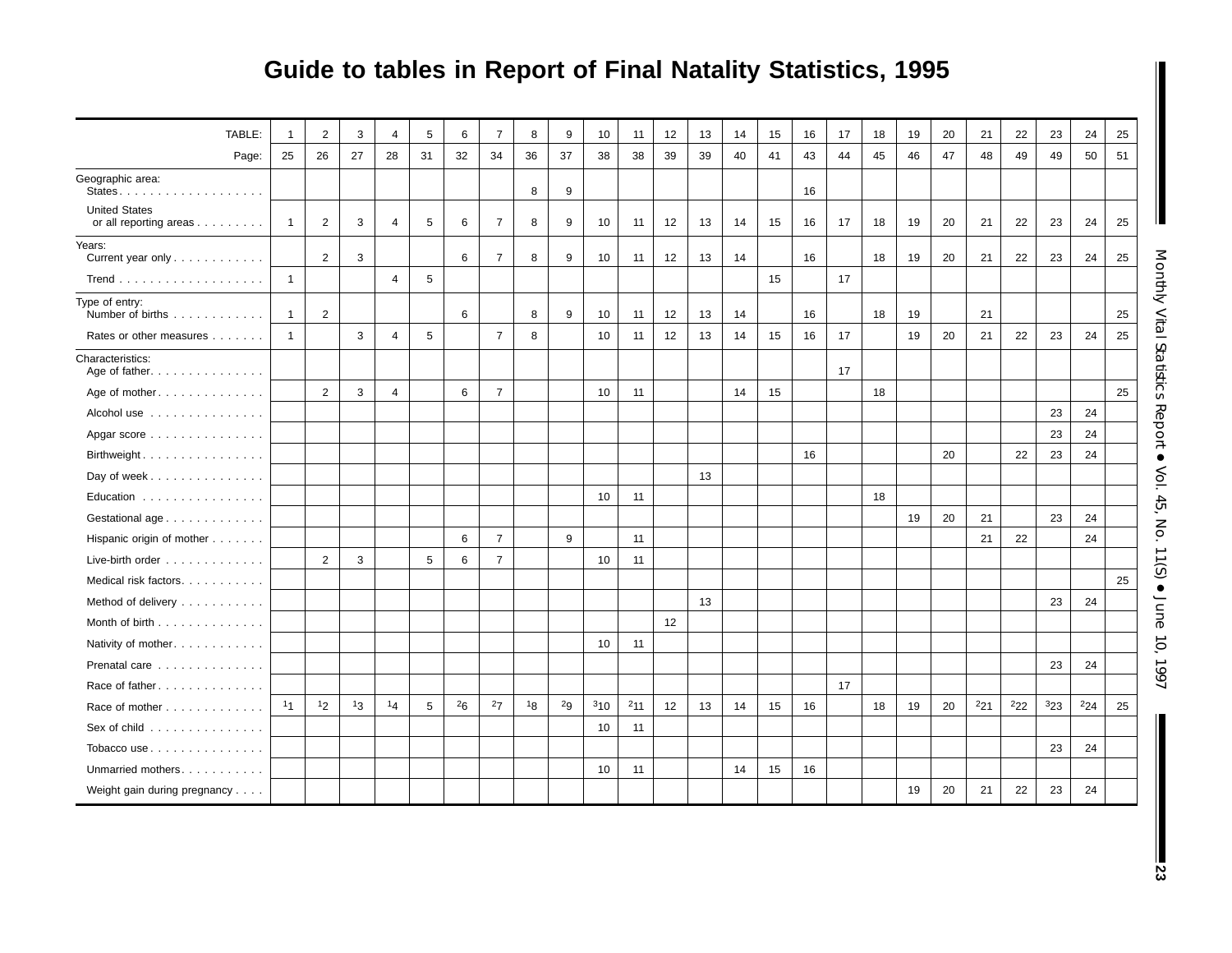| TABLE:                                             | 26  | 27  | 28 | 29  | 30 | 31 | 32 | 33 | 34 | 35 | 36 | 37 | 38 | 39 | 40 | 41 | 42 | 43 | 44 | 45 | 46 | 47 |
|----------------------------------------------------|-----|-----|----|-----|----|----|----|----|----|----|----|----|----|----|----|----|----|----|----|----|----|----|
| Page:                                              | 52  | 53  | 54 | 55  | 56 | 57 | 58 | 59 | 60 | 61 | 62 | 63 | 64 | 65 | 66 | 67 | 68 | 69 | 70 | 72 | 73 | 75 |
| Geographic area:                                   |     |     |    |     |    |    |    |    | 34 |    |    |    |    |    |    |    |    |    |    |    |    |    |
| <b>United States</b><br>or all reporting areas     | 26  | 27  | 28 | 29  | 30 | 31 | 32 | 33 | 34 | 35 | 36 | 37 | 38 | 39 | 40 | 41 | 42 | 43 | 44 | 45 | 46 | 47 |
| Years:<br>Current year only                        | 26  | 27  | 28 | 29  | 30 | 31 | 32 | 33 | 34 | 35 | 36 | 37 | 38 |    | 40 | 41 | 42 |    | 44 | 45 | 46 | 47 |
|                                                    |     |     |    |     |    |    |    |    |    |    |    |    |    | 39 |    |    |    | 43 |    |    |    |    |
| Type of entry:<br>Number of births.                | 26  | 27  | 28 | 29  | 30 |    | 32 | 33 |    | 35 | 36 | 37 | 38 | 39 | 40 | 41 | 42 |    | 44 | 45 | 46 | 47 |
| Rates or other measures                            | 26  | 27  | 28 | 29  | 30 | 31 | 32 | 33 | 34 | 35 | 36 | 37 |    | 39 | 40 | 41 | 42 | 43 | 44 | 45 | 46 | 47 |
| Characteristics:<br>Abnormal conditions of newborn |     |     |    |     |    |    |    |    |    |    |    |    |    |    |    |    |    |    |    | 45 |    |    |
| Age of mother                                      |     |     | 28 | 29  |    | 31 | 32 | 33 |    |    | 36 | 37 |    |    | 40 |    |    |    | 44 | 45 | 46 | 47 |
|                                                    |     |     |    |     |    |    | 32 |    |    |    |    |    |    |    |    |    |    |    |    |    |    |    |
| Attendant at birth                                 |     |     |    |     |    |    |    |    |    |    |    |    | 38 |    |    |    |    |    |    |    |    |    |
|                                                    |     |     |    |     |    | 31 |    |    |    |    |    |    |    |    |    |    | 42 | 43 | 44 |    |    |    |
| Complications of labor                             | 26  | 27  |    |     |    |    |    |    |    |    |    | 37 |    |    |    | 41 |    |    |    |    |    |    |
| Congenital anomalies.                              |     |     |    |     |    |    |    |    |    |    |    |    |    |    |    |    |    |    |    |    | 46 |    |
|                                                    |     |     |    |     | 30 |    |    |    |    |    |    |    |    |    |    |    |    |    |    |    |    |    |
| Gestational age                                    |     |     |    |     |    |    |    |    |    |    |    |    |    |    |    |    | 42 | 43 |    |    |    |    |
| Hispanic origin of mother                          |     | 27  |    | 29  |    |    |    |    |    |    |    |    |    |    |    |    |    |    |    |    |    |    |
| Medical risk factors                               | 26  | 27  |    |     |    |    |    |    |    |    |    |    |    |    |    | 41 |    |    |    |    |    |    |
| Method of delivery.                                |     |     |    |     |    |    |    |    |    |    |    |    |    | 39 | 40 | 41 |    |    |    |    |    |    |
| Obstetric procedures                               | 26  | 27  |    |     |    |    |    |    |    |    | 36 |    |    |    |    | 41 |    |    |    |    |    |    |
| Place of delivery.                                 |     |     |    |     |    |    |    |    |    |    |    |    | 38 |    |    |    |    |    |    |    |    |    |
| Multiple births                                    |     |     |    |     |    |    |    |    |    |    |    |    |    |    |    |    |    |    |    |    |    | 47 |
| Prenatal care                                      |     |     |    |     |    |    |    | 33 | 34 | 35 |    |    |    |    |    |    |    |    |    |    |    |    |
| Race of mother                                     | 126 | 227 | 28 | 229 | 30 | 31 | 32 | 33 | 34 | 35 | 36 | 37 | 38 | 39 | 40 | 41 | 42 | 43 | 44 | 45 | 46 | 47 |
| Tobacco use                                        |     |     | 28 | 29  | 30 | 31 |    |    |    |    |    |    |    |    |    |    |    |    |    |    |    |    |

<sup>1</sup>Includes American Indian and Asian or Pacific Islander.<br><sup>2</sup>Non-Hispanic origin only.<br><sup>3</sup>Includes American Indian, Chinese, Japanese, Hawaiian, Filipino, and other Asian or Pacific Islander.

**24**

Monthly Vital StatisticsReport • Vol. 45, No. 11(S)  $\bullet$ June 10, 1997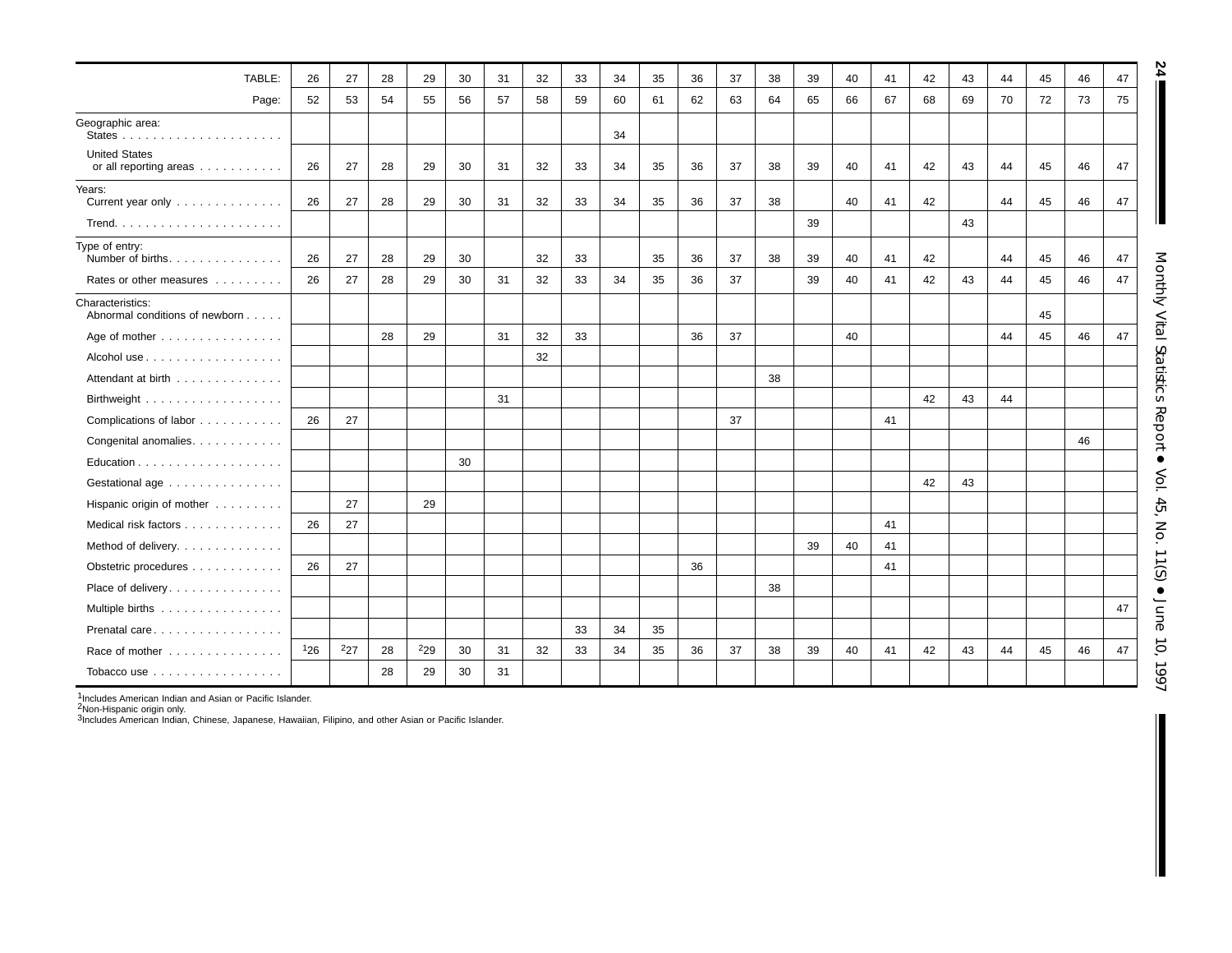#### <span id="page-24-0"></span>**Table 1. Live births, birth rates, and fertility rates, by race: United States, specified years 1940-55 and each year, 1960-95**

[Birth rates are live births per 1,000 population in specified group. Fertility rates per 1,000 women aged 15-44 years in specified group. Population<br>enumerated as of April 1 for census years and estimated as of July 1 for

|                                                  |                           |                        | Number             |                                 |                                 |                           |              | <b>Birth rate</b> |                        |                                  | <b>Fertility rate</b>     |              |                |                                 |                                        |
|--------------------------------------------------|---------------------------|------------------------|--------------------|---------------------------------|---------------------------------|---------------------------|--------------|-------------------|------------------------|----------------------------------|---------------------------|--------------|----------------|---------------------------------|----------------------------------------|
| Year                                             | All<br>races <sup>1</sup> | White                  | Black              | American<br>Indian <sup>2</sup> | Asian or<br>Pacific<br>Islander | All<br>races <sup>1</sup> | White        | Black             | American<br>Indian $2$ | Asian or<br>Pacific<br>Islander  | All<br>races <sup>1</sup> | White        | <b>Black</b>   | American<br>Indian <sup>2</sup> | Asian or<br>Pacific<br><b>Islander</b> |
| Registered<br>births                             |                           |                        |                    |                                 |                                 |                           |              |                   |                        |                                  |                           |              |                |                                 |                                        |
| Race of mother:                                  |                           |                        |                    |                                 |                                 |                           |              |                   |                        |                                  |                           |              |                |                                 |                                        |
| 1995  3,899,589 3,098,885                        |                           |                        | 603,139            | 37,278                          | 160,287                         | 14.8                      | 14.2         | 18.2              | 16.6                   | 17.3                             | 65.6                      | 64.4         | 72.3           | 69.1                            | 66.4                                   |
|                                                  |                           | 3,121,004              | 636,391            | 37,740                          | 157,632                         | 15.2                      | 14.4         | 19.5              | 17.1                   | 17.5                             | 66.7                      | 64.9         | 76.9           | 70.9                            | 66.8                                   |
| 1992  4,065,014                                  |                           | 3,149,833<br>3.201.678 | 658,875<br>673,633 | 38,732<br>39,453                | 152,800<br>150,250              | 15.5<br>15.9              | 14.7<br>15.0 | 20.5<br>21.3      | 17.8<br>18.4           | 17.7<br>18.0                     | 67.6<br>68.9              | 65.4<br>66.5 | 80.5<br>83.2   | 73.4<br>75.4                    | 66.7<br>67.2                           |
|                                                  |                           | 3,241,273              | 682,602            | 38,841                          | 145,372                         | 16.3                      | 15.4         | 21.9              | 18.3                   | 18.2                             | 69.6                      | 67.0         | 85.2           | 75.1                            | 67.6                                   |
| 1990  4,158,212 3,290,273                        |                           |                        | 684,336            | 39,051                          | 141,635                         | 16.7                      | 15.8         | 22.4              | 18.9                   | 19.0                             | 70.9                      | 68.3         | 86.8           | 76.2                            | 69.6                                   |
| 1989  4,040,958                                  |                           | 3,192,355              | 673,124            | 39,478                          | 133,075                         | 16.4                      | 15.4         | 22.3              | 19.7                   | 18.7                             | 69.2                      | 66.4         | 86.2           | 79.0                            | 68.2                                   |
| 1988  3,909,510                                  |                           | 3,102,083              | 638,562            | 37,088                          | 129,035                         | 16.0                      | 15.0         | 21.5              | 19.3                   | 19.2                             | 67.3                      | 64.5         | 82.6           | 76.8                            | 70.2                                   |
| 1987  3,809,394                                  |                           | 3,043,828              | 611,173            | 35,322                          | 116,560                         | 15.7                      | 14.9         | 20.8              | 19.1                   | 18.4                             | 65.8                      | 63.3         | 80.1           | 75.6                            | 67.1                                   |
|                                                  |                           | 3,019,175              | 592,910            | 34,169                          | 107,797                         | 15.6                      | 14.8         | 20.5              | 19.2                   | 18.0                             | 65.4                      | 63.1         | 78.9           | 75.9                            | 66.0                                   |
| 1985  3,760,561                                  |                           | 3,037,913              | 581,824            | 34,037                          | 104,606                         | 15.8                      | 15.0         | 20.4              | 19.8                   | 18.7                             | 66.3                      | 64.1         | 78.8           | 78.6                            | 68.4                                   |
| 1984 <sup>3</sup><br>1983 <sup>3</sup>           |                           | 2,967,100<br>2,946,468 | 568,138            | 33,256<br>32,881                | 98,926<br>95,713                | 15.6<br>15.6              | 14.8<br>14.8 | 20.1<br>20.2      | 20.1<br>20.6           | 18.8<br>19.5                     | 65.5<br>65.7              | 63.2<br>63.4 | 78.2<br>78.7   | 79.8<br>81.8                    | 69.2<br>71.7                           |
| 1982 <sup>3</sup>                                |                           | 2,984,817              | 562,624<br>568,506 | 32,436                          | 93,193                          | 15.9                      | 15.1         | 20.7              | 21.1                   | 20.3                             | 67.3                      | 64.8         | 80.9           | 83.6                            | 74.8                                   |
| 1981 <sup>3</sup>                                |                           | 2,947,679              | 564,955            | 29,688                          | 84,553                          | 15.8                      | 15.0         | 20.8              | 20.0                   | 20.1                             | 67.3                      | 64.8         | 82.0           | 79.6                            | 73.7                                   |
| 1980 <sup>3</sup>                                |                           |                        | 568,080            | 29,389                          | 74,355                          | 15.9                      | 15.1         | 21.3              | 20.7                   | 19.9                             | 68.4                      | 65.6         | 84.7           | 82.7                            | 73.2                                   |
|                                                  |                           |                        |                    |                                 |                                 |                           |              |                   |                        |                                  |                           |              |                |                                 |                                        |
| Race of child:                                   |                           |                        |                    |                                 |                                 |                           |              |                   |                        |                                  |                           |              |                |                                 |                                        |
| 1980 <sup>3</sup><br>.                           | 3,612,258                 | 2,898,732              | 589,616            | 36,797                          | ---                             | 15.9                      | 14.9         | 22.1              | $- - -$                | $\overline{a}$                   | 68.4                      | 64.7         | 88.1           |                                 | ---                                    |
| 19793<br>1978 3                                  |                           | 2,808,420              | 577,855            | 34,269                          | $---$<br>---                    | 15.6                      | 14.5         | 22.0              | $- - -$<br>---         | $\overline{a}$<br>$\overline{a}$ | 67.2                      | 63.4         | 88.3           | ---                             | ---<br>---                             |
| 19773                                            |                           | 2,681,116<br>2,691,070 | 551,540<br>544,221 | 33,160<br>30,500                | ---                             | 15.0<br>15.1              | 14.0<br>14.1 | 21.3<br>21.4      | ---                    | $\overline{a}$                   | 65.5<br>66.8              | 61.7<br>63.2 | 86.7<br>88.1   | ---                             | ---                                    |
| 19763                                            |                           | 2.567.614              | 514,479            | 29,009                          | ---                             | 14.6                      | 13.6         | 20.5              | ---                    | ---                              | 65.0                      | 61.5         | 85.8           | ---                             | ---                                    |
| 1975 3                                           |                           | 2,551,996              | 511,581            | 27,546                          | ---                             | 14.6                      | 13.6         | 20.7              | ---                    | $\overline{a}$                   | 66.0                      | 62.5         | 87.9           | ---                             | ---                                    |
| 1974 3                                           |                           | 2,575,792              | 507,162            | 26,631                          | $\overline{a}$                  | 14.8                      | 13.9         | 20.8              | $- - -$                | $---$                            | 67.8                      | 64.2         | 89.7           | ---                             | ---                                    |
| 19733                                            |                           | 2,551,030              | 512,597            | 26,464                          | ---                             | 14.8                      | 13.8         | 21.4              | ---                    | ---                              | 68.8                      | 64.9         | 93.6           | ---                             | ---                                    |
| 19723                                            |                           | 2,655,558              | 531,329            | 27,368                          | ---                             | 15.6                      | 14.5         | 22.5              | ---                    | $\overline{a}$                   | 73.1                      | 68.9         | 99.9           | ---                             | ---                                    |
| 19714                                            |                           | 2,919,746              | 564,960            | 27,148                          | ---                             | 17.2                      | 16.1         | 24.4              | ---                    | ---                              | 81.6                      | 77.3         | 109.7          | ---                             | ---                                    |
| 19704                                            |                           | 3,091,264              | 572,362            | 25,864                          | ---                             | 18.4                      | 17.4         | 25.3              | ---                    | $\overline{a}$                   | 87.9                      | 84.1         | 115.4          | ---                             | ---                                    |
| 19694<br>19684                                   |                           | 2,993,614<br>2,912,224 | 543,132<br>531,152 | 24,008<br>24,156                | ---<br>---                      | 17.9<br>17.6              | 16.9<br>16.6 | 24.4<br>24.2      | ---<br>---             | $\overline{a}$<br>---            | 86.1<br>85.2              | 82.2<br>81.3 | 112.1<br>112.7 | ---<br>---                      | ---<br>---                             |
| 19675                                            |                           | 2,922,502              | 543,976            | 22.665                          | ---                             | 17.8                      | 16.8         | 25.1              | ---                    | $\overline{a}$                   | 87.2                      | 82.8         | 118.5          | ---                             | ---                                    |
| 1966 <sup>4</sup>                                |                           | 2,993,230              | 558,244            | 23,014                          | ---                             | 18.4                      | 17.4         | 26.2              | ---                    | ---                              | 90.8                      | 86.2         | 124.7          | ---                             | ---                                    |
| 1965 <sup>4</sup>                                |                           | 3,123,860              | 581,126            | 24,066                          | ---                             | 19.4                      | 18.3         | 27.7              | ---                    | ---                              | 96.3                      | 91.3         | 133.2          | ---                             | ---                                    |
| 1964 <sup>4</sup>                                |                           | 3,369,160              | 607,556            | 24,382                          | ---                             | 21.1                      | 20.0         | 29.5              | $\overline{a}$         | ---                              | 104.7                     | 99.8         | 142.6          | ---                             | ---                                    |
| 1963 4, 6  4,098,020                             |                           | 3,326,344              | 580,658            | 22,358                          | ---                             | 21.7                      | 20.7         | $\overline{a}$    | ---                    | $---$                            | 108.3                     | 103.6        | $\overline{a}$ | ---                             | ---                                    |
|                                                  |                           | 3,394,068              | 584,610            | 21,968                          | ---                             | 22.4                      | 21.4         | ---               | ---                    | ---                              | 112.0                     | 107.5        | ---            | ---                             | ---                                    |
| 19614                                            |                           | 3,600,864              | 611,072            | 21,464                          | ---                             | 23.3                      | 22.2         | ---               | $\overline{a}$         | ---                              | 117.1                     | 112.3        | ---            | ---                             | ---                                    |
| 1960 <sup>4</sup>                                |                           | 3,600,744              | 602,264            | 21,114                          | ---                             | 23.7                      | 22.7         | 31.9              | ---                    | ---                              | 118.0                     | 113.2        | 153.5          | ---                             | ---                                    |
| Births<br>adjusted for<br>underregi-<br>stration |                           |                        |                    |                                 |                                 |                           |              |                   |                        |                                  |                           |              |                |                                 |                                        |
| Race of child:                                   |                           |                        |                    |                                 |                                 |                           |              |                   |                        |                                  |                           |              |                |                                 |                                        |
| 1955  4,097,000 3,485,000                        |                           |                        | ---                | ---                             | ---                             | 25.0                      | 23.8         | ---               | ---                    | ---                              | 118.3                     | 113.7        | ---            |                                 |                                        |
| 1950  3,632,000 3,108,000                        |                           |                        | $\sim$             |                                 |                                 | 24.1                      | 23.0         | ---               |                        |                                  | 106.2                     | 102.3        | ---            |                                 |                                        |
| 2,858,000<br>1945                                |                           | 2,471,000              | $\sim$             | ---                             | ---                             | 20.4                      | 19.7         | ---               | ---                    | $\overline{a}$                   | 85.9                      | 83.4         | ---            |                                 |                                        |
| 1940  2,559,000 2,199,000                        |                           |                        | $\sim$             | ---                             | ---                             | 19.4                      | 18.6         | $\overline{a}$    | $-$                    | $\overline{a}$                   | 79.9                      | 77.1         | $\overline{a}$ | ---                             | ---                                    |
|                                                  |                           |                        |                    |                                 |                                 |                           |              |                   |                        |                                  |                           |              |                |                                 |                                        |

--- Data not available.<br>
1 For 1960-91 includes births to races not shown separately.<br>
2 Includes births to Aleuts and Eskimos.<br>
2 Includes births in selected States and on a 50-percent sample of births in all other States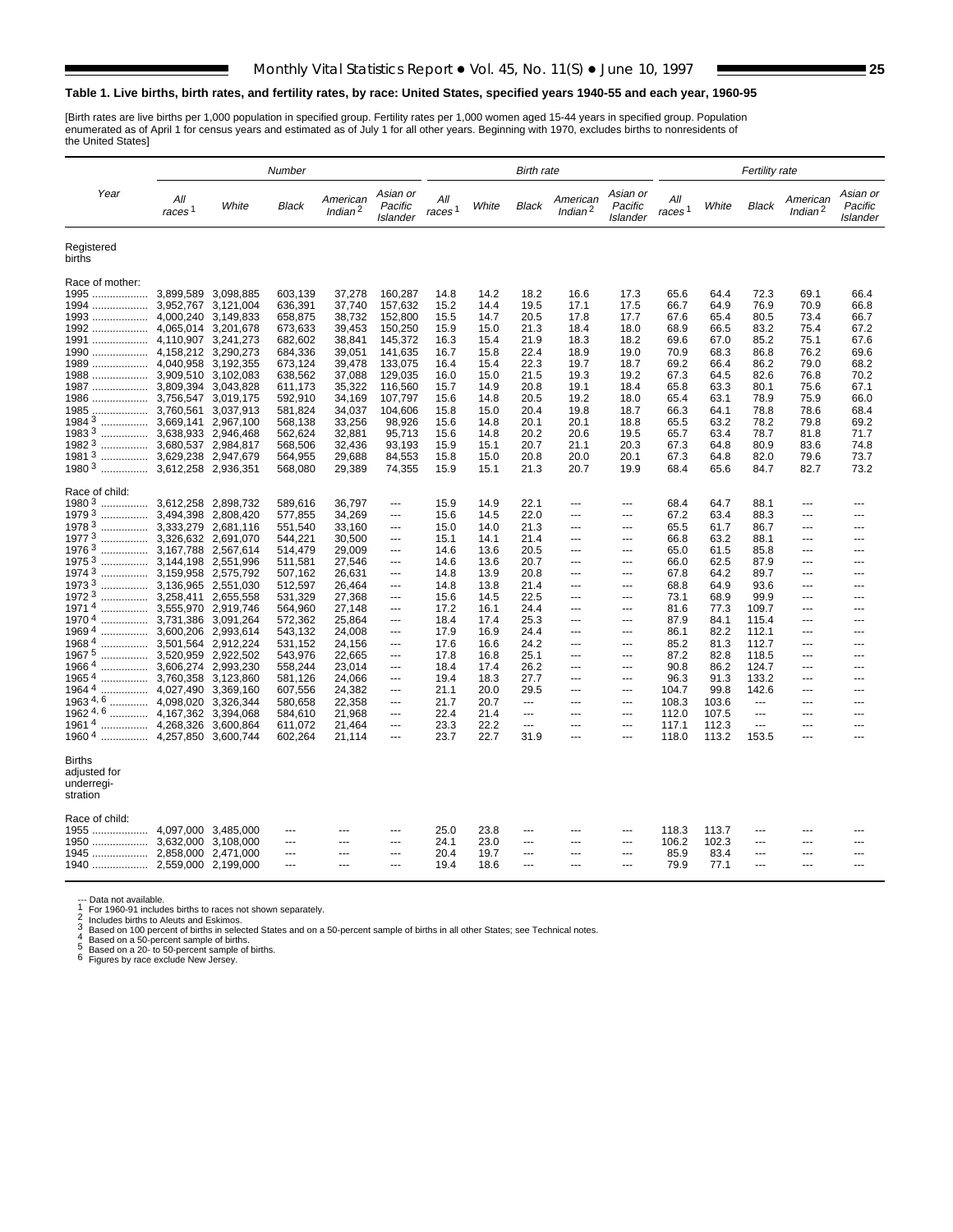$\blacksquare$ 

#### <span id="page-25-0"></span>**Table 2. Live births by age of mother, live-birth order, and race of mother: United States, 1995**

[Live-birth order refers to number of children born alive to mother]

| Live-birth order and<br>All<br>15-19 years<br>Under<br>40-44<br>race of mother<br>20-24<br>25-29<br>30-34<br>35-39<br>45-49<br>ages<br>15<br>15<br>17<br>19<br>16<br>18<br>years<br>years<br>years<br>years<br>years<br>years<br>Total<br>years<br>years<br>years<br>years<br>years<br>years<br>3,899,589<br>12,242<br>499,873<br>30,734<br>62,174<br>99,600<br>138,535<br>168,830<br>965,547<br>1,063,539<br>904,666<br>383,745<br>67,250<br>2,727<br>All races<br>11,827<br>389.704<br>460,523<br>249,474<br>576<br>1.610.453<br>28,919<br>55,731<br>83,207<br>106,028<br>115,819<br>400,890<br>83.508<br>13,951<br>First child<br>Second child<br>1,243,433<br>295<br>88,063<br>1,492<br>5,503<br>13,863<br>26,393<br>40,812<br>320,302<br>369,104<br>325,919<br>121,473<br>17,695<br>582<br>4,456<br>617,755<br>15,623<br>57<br>379<br>9,157<br>125,507<br>182,055<br>191,502<br>89,064<br>427<br>5<br>1,574<br>13,572<br>2.265<br>77,370<br>44,242<br>8,361<br>280<br>Fourth child<br>237.647<br>5<br>23<br>124<br>507<br>1,606<br>38,553<br>66,576<br>89,463<br>292<br>4,903<br>Fifth child<br>$\overline{2}$<br>2<br>12<br>61<br>216<br>10,629<br>23,331<br>29,717<br>20,373<br>216<br>1<br>3<br>37,683<br>39<br>2,847<br>Sixth child<br>4<br>8<br>24<br>2,790<br>8,947<br>12,817<br>10,088<br>155<br>17.238<br>$\overline{2}$<br>5<br>3.414<br>5,931<br>1,844<br>Seventh child<br>15<br>8<br>677<br>5,248<br>109<br>Eighth child and over<br>18,037<br>6<br>2<br>234<br>2,011<br>5,336<br>6,645<br>3,452<br>353<br>Δ<br>29<br>27,880<br>113<br>3,866<br>260<br>532<br>815<br>1,075<br>6,332<br>6,600<br>625<br>Not stated<br>1,184<br>7,211<br>3,104<br>3,098,885<br>5,854<br>349,635<br>18,118<br>40,206<br>68,841<br>98,635<br>123,835<br>743,123<br>873,022<br>754,662<br>316,166<br>54,232<br>2,191<br>White<br>36,799<br>493<br>First child<br>1.287.470<br>5,658<br>280,514<br>17,209<br>59,230<br>78,472<br>88,804<br>370,217<br>338.032<br>210,437<br>70,385<br>11,734<br>Second child<br>1,008,994<br>124<br>56,911<br>686<br>2,846<br>8,207<br>16,870<br>28,302<br>250,365<br>309,456<br>276,136<br>100,980<br>14,527<br>495<br>Third child<br>491,536<br>2<br>8,265<br>27<br>168<br>745<br>2,245<br>5,080<br>88,780<br>147,240<br>161,921<br>74,010<br>10,977<br>341<br>179,355<br>898<br>195<br>22,601<br>49,961<br>62,858<br>36,246<br>6,579<br>212<br>Fourth child<br>3<br>43<br>653<br>4<br>$\overline{2}$<br>62,725<br>5<br>17<br>22,487<br>Fifth child<br>106<br>82<br>4,873<br>15,349<br>15,987<br>3,758<br>163<br>1<br>1<br>Sixth child<br>24.858<br>18<br>5<br>9<br>1.097<br>5,031<br>8,814<br>7,605<br>2.172<br>121<br>3<br>$\mathbf 1$<br>Seventh child<br>10.874<br>6<br>$\overline{2}$<br>3<br>204<br>1,574<br>3,741<br>3,867<br>1,395<br>87<br>$\overline{1}$<br>$\overline{2}$<br>5<br>3<br>101<br>2,866<br>255<br>Eighth child and over<br>11,117<br>767<br>4,553<br>2,570<br>$\overline{\phantom{a}}$<br>192<br>Not stated<br>21,956<br>68<br>2,912<br>385<br>609<br>827<br>899<br>4,885<br>5,612<br>5,402<br>2,533<br>520<br>24<br>133,694<br>19,960<br>39,210<br>183,435<br>96,084<br>42,507<br>7,702<br>255<br>Black<br>603,139<br>5,927<br>11,534<br>27,618<br>35,372<br>133,535<br>24,096<br>31<br>237,638<br>5,723<br>96,393<br>10,697<br>17,157<br>21,409<br>23,034<br>70,225<br>36,445<br>20,649<br>7,020<br>1,152<br>First child<br>Second child<br>171,623<br>28,190<br>2,450<br>8,652<br>58,502<br>42,168<br>29,377<br>1,658<br>48<br>157<br>743<br>5,171<br>11,174<br>11,523<br>99,694<br>6,792<br>27<br>197<br>766<br>2,058<br>3,744<br>32,213<br>27,845<br>21,454<br>9,763<br>1,572<br>52<br>Third child<br>3<br>47,604<br>1,250<br>$\overline{2}$<br>297<br>13,701<br>11,311<br>1,195<br>35<br>Fourth child<br>72<br>865<br>14,165<br>5,947<br>14<br>21,759<br>5<br>754<br>38<br>Fifth child<br>164<br>40<br>119<br>5,093<br>6,567<br>5,730<br>3,413<br>10.302<br>Sixth child<br>18<br>3<br>13<br>1.484<br>3.186<br>3.167<br>1.946<br>484<br>17<br>1<br>1<br>4,957<br>8<br>3<br>413<br>315<br>Seventh child<br>$\overline{1}$<br>4<br>1,470<br>1,698<br>1,041<br>12<br>Eighth child and over<br>4,988<br>19<br>1<br>1<br>123<br>1,002<br>1,881<br>1,455<br>507<br>Not stated<br>4,574<br>44<br>878<br>65<br>141<br>193<br>223<br>256<br>1,217<br>1,151<br>817<br>399<br>65<br>3<br>American Indian <sup>1</sup><br>37,278<br>526<br>979<br>11,969<br>493<br>203<br>7,764<br>1,520<br>2,178<br>2,561<br>8,571<br>5,777<br>2,488<br>13<br>199<br>503<br>1,255<br>2<br>13.627<br>5.964<br>880<br>1,626<br>1,700<br>4.556<br>1.839<br>773<br>251<br>43<br>First child<br>1,497<br>238<br>2,490<br>458<br>Second child<br>9,927<br>4<br>22<br>90<br>475<br>672<br>4,049<br>1,366<br>62<br>1<br>Third child<br>6,195<br>236<br>15<br>61<br>156<br>2,115<br>1,936<br>1,287<br>534<br>84<br>3<br>4<br>3.577<br>$\overline{2}$<br>444<br>70<br>Fourth child<br>22<br>845<br>1,189<br>1,005<br>$\overline{2}$<br>3<br>17<br>2<br>272<br>303<br>Fifth child<br>1,951<br>8<br>5<br>620<br>657<br>90<br>38<br>Sixth child<br>939<br>72<br>276<br>350<br>203<br>473<br>37<br>Seventh child<br>$\mathbf{1}$<br>1<br>14<br>120<br>184<br>117<br>Eighth child and over<br>429<br>132<br>168<br>65<br>60<br>36<br>10<br>Not stated<br>160<br>1<br>$\overline{4}$<br>11<br>10<br>46<br>41<br>23<br>10<br>4<br>Asian or Pacific Islander<br>160,287<br>258<br>8,780<br>556<br>1,029<br>2,350<br>3,224<br>27,020<br>48,411<br>48,143<br>22,584<br>4,823<br>268<br>1,621<br>895<br>1,022<br>71.718<br>247<br>6,833<br>510<br>1,313<br>1,834<br>2,281<br>24,574<br>17,615<br>5,852<br>50<br>First child<br>15,525<br>52,889<br>1,465<br>247<br>7,386<br>14,990<br>19,040<br>1,448<br>38<br>Second child<br>10<br>41<br>117<br>396<br>664<br>8,512<br>20,330<br>330<br>6,840<br>939<br>Third child<br>10<br>92<br>177<br>2,399<br>5,034<br>4,757<br>31<br>3<br>48<br>$\overline{7}$<br>7,111<br>95<br>12<br>71<br>942<br>1,725<br>517<br>31<br>Fourth child<br>5<br>2,196<br>1,605<br>3,028<br>2<br>2<br>391<br>795<br>843<br>670<br>301<br>Fifth child<br>14<br>10<br>14<br>1,584<br>Sixth child<br>3<br>1<br>2<br>137<br>454<br>486<br>334<br>153<br>17<br>934<br>250<br>308<br>223<br>Seventh child<br>46<br>97<br>10<br>Eighth child and over<br>1,503<br>182<br>469<br>310<br>75<br>10<br>457<br>1.190<br>40<br>$\overline{2}$<br>$\overline{2}$<br>3<br>19<br>Not stated<br>1<br>14<br>184<br>407<br>358<br>162<br>36<br>$\overline{2}$ |             |  |  |  | Age of mother |  |  |  |
|--------------------------------------------------------------------------------------------------------------------------------------------------------------------------------------------------------------------------------------------------------------------------------------------------------------------------------------------------------------------------------------------------------------------------------------------------------------------------------------------------------------------------------------------------------------------------------------------------------------------------------------------------------------------------------------------------------------------------------------------------------------------------------------------------------------------------------------------------------------------------------------------------------------------------------------------------------------------------------------------------------------------------------------------------------------------------------------------------------------------------------------------------------------------------------------------------------------------------------------------------------------------------------------------------------------------------------------------------------------------------------------------------------------------------------------------------------------------------------------------------------------------------------------------------------------------------------------------------------------------------------------------------------------------------------------------------------------------------------------------------------------------------------------------------------------------------------------------------------------------------------------------------------------------------------------------------------------------------------------------------------------------------------------------------------------------------------------------------------------------------------------------------------------------------------------------------------------------------------------------------------------------------------------------------------------------------------------------------------------------------------------------------------------------------------------------------------------------------------------------------------------------------------------------------------------------------------------------------------------------------------------------------------------------------------------------------------------------------------------------------------------------------------------------------------------------------------------------------------------------------------------------------------------------------------------------------------------------------------------------------------------------------------------------------------------------------------------------------------------------------------------------------------------------------------------------------------------------------------------------------------------------------------------------------------------------------------------------------------------------------------------------------------------------------------------------------------------------------------------------------------------------------------------------------------------------------------------------------------------------------------------------------------------------------------------------------------------------------------------------------------------------------------------------------------------------------------------------------------------------------------------------------------------------------------------------------------------------------------------------------------------------------------------------------------------------------------------------------------------------------------------------------------------------------------------------------------------------------------------------------------------------------------------------------------------------------------------------------------------------------------------------------------------------------------------------------------------------------------------------------------------------------------------------------------------------------------------------------------------------------------------------------------------------------------------------------------------------------------------------------------------------------------------------------------------------------------------------------------------------------------------------------------------------------------------------------------------------------------------------------------------------------------------------------------------------------------------------------------------------------------------------------------------------------------------------------------------------------------------------------------------------------------------------------------------------------------------------------------------------------------------------------------------------------------------------------------------------------------------------------------------------------------------------------------------------------------------------------------------------------------------------------------------------------------------------------------------------------------------------------------------------------------------------------------------------------------------------------------------------------------------------------------------------------------------------------------------------------------------------------------------------------------------------------------------------------------------------------------------------------------------------------------------------------------------------------------------------------------------------------------------------------------------------------------------------------------------------------------------------------------------------------------------------------------------------------------------------------|-------------|--|--|--|---------------|--|--|--|
|                                                                                                                                                                                                                                                                                                                                                                                                                                                                                                                                                                                                                                                                                                                                                                                                                                                                                                                                                                                                                                                                                                                                                                                                                                                                                                                                                                                                                                                                                                                                                                                                                                                                                                                                                                                                                                                                                                                                                                                                                                                                                                                                                                                                                                                                                                                                                                                                                                                                                                                                                                                                                                                                                                                                                                                                                                                                                                                                                                                                                                                                                                                                                                                                                                                                                                                                                                                                                                                                                                                                                                                                                                                                                                                                                                                                                                                                                                                                                                                                                                                                                                                                                                                                                                                                                                                                                                                                                                                                                                                                                                                                                                                                                                                                                                                                                                                                                                                                                                                                                                                                                                                                                                                                                                                                                                                                                                                                                                                                                                                                                                                                                                                                                                                                                                                                                                                                                                                                                                                                                                                                                                                                                                                                                                                                                                                                                                                                                                                                          |             |  |  |  |               |  |  |  |
|                                                                                                                                                                                                                                                                                                                                                                                                                                                                                                                                                                                                                                                                                                                                                                                                                                                                                                                                                                                                                                                                                                                                                                                                                                                                                                                                                                                                                                                                                                                                                                                                                                                                                                                                                                                                                                                                                                                                                                                                                                                                                                                                                                                                                                                                                                                                                                                                                                                                                                                                                                                                                                                                                                                                                                                                                                                                                                                                                                                                                                                                                                                                                                                                                                                                                                                                                                                                                                                                                                                                                                                                                                                                                                                                                                                                                                                                                                                                                                                                                                                                                                                                                                                                                                                                                                                                                                                                                                                                                                                                                                                                                                                                                                                                                                                                                                                                                                                                                                                                                                                                                                                                                                                                                                                                                                                                                                                                                                                                                                                                                                                                                                                                                                                                                                                                                                                                                                                                                                                                                                                                                                                                                                                                                                                                                                                                                                                                                                                                          |             |  |  |  |               |  |  |  |
|                                                                                                                                                                                                                                                                                                                                                                                                                                                                                                                                                                                                                                                                                                                                                                                                                                                                                                                                                                                                                                                                                                                                                                                                                                                                                                                                                                                                                                                                                                                                                                                                                                                                                                                                                                                                                                                                                                                                                                                                                                                                                                                                                                                                                                                                                                                                                                                                                                                                                                                                                                                                                                                                                                                                                                                                                                                                                                                                                                                                                                                                                                                                                                                                                                                                                                                                                                                                                                                                                                                                                                                                                                                                                                                                                                                                                                                                                                                                                                                                                                                                                                                                                                                                                                                                                                                                                                                                                                                                                                                                                                                                                                                                                                                                                                                                                                                                                                                                                                                                                                                                                                                                                                                                                                                                                                                                                                                                                                                                                                                                                                                                                                                                                                                                                                                                                                                                                                                                                                                                                                                                                                                                                                                                                                                                                                                                                                                                                                                                          |             |  |  |  |               |  |  |  |
|                                                                                                                                                                                                                                                                                                                                                                                                                                                                                                                                                                                                                                                                                                                                                                                                                                                                                                                                                                                                                                                                                                                                                                                                                                                                                                                                                                                                                                                                                                                                                                                                                                                                                                                                                                                                                                                                                                                                                                                                                                                                                                                                                                                                                                                                                                                                                                                                                                                                                                                                                                                                                                                                                                                                                                                                                                                                                                                                                                                                                                                                                                                                                                                                                                                                                                                                                                                                                                                                                                                                                                                                                                                                                                                                                                                                                                                                                                                                                                                                                                                                                                                                                                                                                                                                                                                                                                                                                                                                                                                                                                                                                                                                                                                                                                                                                                                                                                                                                                                                                                                                                                                                                                                                                                                                                                                                                                                                                                                                                                                                                                                                                                                                                                                                                                                                                                                                                                                                                                                                                                                                                                                                                                                                                                                                                                                                                                                                                                                                          |             |  |  |  |               |  |  |  |
|                                                                                                                                                                                                                                                                                                                                                                                                                                                                                                                                                                                                                                                                                                                                                                                                                                                                                                                                                                                                                                                                                                                                                                                                                                                                                                                                                                                                                                                                                                                                                                                                                                                                                                                                                                                                                                                                                                                                                                                                                                                                                                                                                                                                                                                                                                                                                                                                                                                                                                                                                                                                                                                                                                                                                                                                                                                                                                                                                                                                                                                                                                                                                                                                                                                                                                                                                                                                                                                                                                                                                                                                                                                                                                                                                                                                                                                                                                                                                                                                                                                                                                                                                                                                                                                                                                                                                                                                                                                                                                                                                                                                                                                                                                                                                                                                                                                                                                                                                                                                                                                                                                                                                                                                                                                                                                                                                                                                                                                                                                                                                                                                                                                                                                                                                                                                                                                                                                                                                                                                                                                                                                                                                                                                                                                                                                                                                                                                                                                                          |             |  |  |  |               |  |  |  |
|                                                                                                                                                                                                                                                                                                                                                                                                                                                                                                                                                                                                                                                                                                                                                                                                                                                                                                                                                                                                                                                                                                                                                                                                                                                                                                                                                                                                                                                                                                                                                                                                                                                                                                                                                                                                                                                                                                                                                                                                                                                                                                                                                                                                                                                                                                                                                                                                                                                                                                                                                                                                                                                                                                                                                                                                                                                                                                                                                                                                                                                                                                                                                                                                                                                                                                                                                                                                                                                                                                                                                                                                                                                                                                                                                                                                                                                                                                                                                                                                                                                                                                                                                                                                                                                                                                                                                                                                                                                                                                                                                                                                                                                                                                                                                                                                                                                                                                                                                                                                                                                                                                                                                                                                                                                                                                                                                                                                                                                                                                                                                                                                                                                                                                                                                                                                                                                                                                                                                                                                                                                                                                                                                                                                                                                                                                                                                                                                                                                                          | Third child |  |  |  |               |  |  |  |
|                                                                                                                                                                                                                                                                                                                                                                                                                                                                                                                                                                                                                                                                                                                                                                                                                                                                                                                                                                                                                                                                                                                                                                                                                                                                                                                                                                                                                                                                                                                                                                                                                                                                                                                                                                                                                                                                                                                                                                                                                                                                                                                                                                                                                                                                                                                                                                                                                                                                                                                                                                                                                                                                                                                                                                                                                                                                                                                                                                                                                                                                                                                                                                                                                                                                                                                                                                                                                                                                                                                                                                                                                                                                                                                                                                                                                                                                                                                                                                                                                                                                                                                                                                                                                                                                                                                                                                                                                                                                                                                                                                                                                                                                                                                                                                                                                                                                                                                                                                                                                                                                                                                                                                                                                                                                                                                                                                                                                                                                                                                                                                                                                                                                                                                                                                                                                                                                                                                                                                                                                                                                                                                                                                                                                                                                                                                                                                                                                                                                          |             |  |  |  |               |  |  |  |
|                                                                                                                                                                                                                                                                                                                                                                                                                                                                                                                                                                                                                                                                                                                                                                                                                                                                                                                                                                                                                                                                                                                                                                                                                                                                                                                                                                                                                                                                                                                                                                                                                                                                                                                                                                                                                                                                                                                                                                                                                                                                                                                                                                                                                                                                                                                                                                                                                                                                                                                                                                                                                                                                                                                                                                                                                                                                                                                                                                                                                                                                                                                                                                                                                                                                                                                                                                                                                                                                                                                                                                                                                                                                                                                                                                                                                                                                                                                                                                                                                                                                                                                                                                                                                                                                                                                                                                                                                                                                                                                                                                                                                                                                                                                                                                                                                                                                                                                                                                                                                                                                                                                                                                                                                                                                                                                                                                                                                                                                                                                                                                                                                                                                                                                                                                                                                                                                                                                                                                                                                                                                                                                                                                                                                                                                                                                                                                                                                                                                          |             |  |  |  |               |  |  |  |
|                                                                                                                                                                                                                                                                                                                                                                                                                                                                                                                                                                                                                                                                                                                                                                                                                                                                                                                                                                                                                                                                                                                                                                                                                                                                                                                                                                                                                                                                                                                                                                                                                                                                                                                                                                                                                                                                                                                                                                                                                                                                                                                                                                                                                                                                                                                                                                                                                                                                                                                                                                                                                                                                                                                                                                                                                                                                                                                                                                                                                                                                                                                                                                                                                                                                                                                                                                                                                                                                                                                                                                                                                                                                                                                                                                                                                                                                                                                                                                                                                                                                                                                                                                                                                                                                                                                                                                                                                                                                                                                                                                                                                                                                                                                                                                                                                                                                                                                                                                                                                                                                                                                                                                                                                                                                                                                                                                                                                                                                                                                                                                                                                                                                                                                                                                                                                                                                                                                                                                                                                                                                                                                                                                                                                                                                                                                                                                                                                                                                          |             |  |  |  |               |  |  |  |
|                                                                                                                                                                                                                                                                                                                                                                                                                                                                                                                                                                                                                                                                                                                                                                                                                                                                                                                                                                                                                                                                                                                                                                                                                                                                                                                                                                                                                                                                                                                                                                                                                                                                                                                                                                                                                                                                                                                                                                                                                                                                                                                                                                                                                                                                                                                                                                                                                                                                                                                                                                                                                                                                                                                                                                                                                                                                                                                                                                                                                                                                                                                                                                                                                                                                                                                                                                                                                                                                                                                                                                                                                                                                                                                                                                                                                                                                                                                                                                                                                                                                                                                                                                                                                                                                                                                                                                                                                                                                                                                                                                                                                                                                                                                                                                                                                                                                                                                                                                                                                                                                                                                                                                                                                                                                                                                                                                                                                                                                                                                                                                                                                                                                                                                                                                                                                                                                                                                                                                                                                                                                                                                                                                                                                                                                                                                                                                                                                                                                          |             |  |  |  |               |  |  |  |
|                                                                                                                                                                                                                                                                                                                                                                                                                                                                                                                                                                                                                                                                                                                                                                                                                                                                                                                                                                                                                                                                                                                                                                                                                                                                                                                                                                                                                                                                                                                                                                                                                                                                                                                                                                                                                                                                                                                                                                                                                                                                                                                                                                                                                                                                                                                                                                                                                                                                                                                                                                                                                                                                                                                                                                                                                                                                                                                                                                                                                                                                                                                                                                                                                                                                                                                                                                                                                                                                                                                                                                                                                                                                                                                                                                                                                                                                                                                                                                                                                                                                                                                                                                                                                                                                                                                                                                                                                                                                                                                                                                                                                                                                                                                                                                                                                                                                                                                                                                                                                                                                                                                                                                                                                                                                                                                                                                                                                                                                                                                                                                                                                                                                                                                                                                                                                                                                                                                                                                                                                                                                                                                                                                                                                                                                                                                                                                                                                                                                          |             |  |  |  |               |  |  |  |
|                                                                                                                                                                                                                                                                                                                                                                                                                                                                                                                                                                                                                                                                                                                                                                                                                                                                                                                                                                                                                                                                                                                                                                                                                                                                                                                                                                                                                                                                                                                                                                                                                                                                                                                                                                                                                                                                                                                                                                                                                                                                                                                                                                                                                                                                                                                                                                                                                                                                                                                                                                                                                                                                                                                                                                                                                                                                                                                                                                                                                                                                                                                                                                                                                                                                                                                                                                                                                                                                                                                                                                                                                                                                                                                                                                                                                                                                                                                                                                                                                                                                                                                                                                                                                                                                                                                                                                                                                                                                                                                                                                                                                                                                                                                                                                                                                                                                                                                                                                                                                                                                                                                                                                                                                                                                                                                                                                                                                                                                                                                                                                                                                                                                                                                                                                                                                                                                                                                                                                                                                                                                                                                                                                                                                                                                                                                                                                                                                                                                          |             |  |  |  |               |  |  |  |
|                                                                                                                                                                                                                                                                                                                                                                                                                                                                                                                                                                                                                                                                                                                                                                                                                                                                                                                                                                                                                                                                                                                                                                                                                                                                                                                                                                                                                                                                                                                                                                                                                                                                                                                                                                                                                                                                                                                                                                                                                                                                                                                                                                                                                                                                                                                                                                                                                                                                                                                                                                                                                                                                                                                                                                                                                                                                                                                                                                                                                                                                                                                                                                                                                                                                                                                                                                                                                                                                                                                                                                                                                                                                                                                                                                                                                                                                                                                                                                                                                                                                                                                                                                                                                                                                                                                                                                                                                                                                                                                                                                                                                                                                                                                                                                                                                                                                                                                                                                                                                                                                                                                                                                                                                                                                                                                                                                                                                                                                                                                                                                                                                                                                                                                                                                                                                                                                                                                                                                                                                                                                                                                                                                                                                                                                                                                                                                                                                                                                          |             |  |  |  |               |  |  |  |
|                                                                                                                                                                                                                                                                                                                                                                                                                                                                                                                                                                                                                                                                                                                                                                                                                                                                                                                                                                                                                                                                                                                                                                                                                                                                                                                                                                                                                                                                                                                                                                                                                                                                                                                                                                                                                                                                                                                                                                                                                                                                                                                                                                                                                                                                                                                                                                                                                                                                                                                                                                                                                                                                                                                                                                                                                                                                                                                                                                                                                                                                                                                                                                                                                                                                                                                                                                                                                                                                                                                                                                                                                                                                                                                                                                                                                                                                                                                                                                                                                                                                                                                                                                                                                                                                                                                                                                                                                                                                                                                                                                                                                                                                                                                                                                                                                                                                                                                                                                                                                                                                                                                                                                                                                                                                                                                                                                                                                                                                                                                                                                                                                                                                                                                                                                                                                                                                                                                                                                                                                                                                                                                                                                                                                                                                                                                                                                                                                                                                          |             |  |  |  |               |  |  |  |
|                                                                                                                                                                                                                                                                                                                                                                                                                                                                                                                                                                                                                                                                                                                                                                                                                                                                                                                                                                                                                                                                                                                                                                                                                                                                                                                                                                                                                                                                                                                                                                                                                                                                                                                                                                                                                                                                                                                                                                                                                                                                                                                                                                                                                                                                                                                                                                                                                                                                                                                                                                                                                                                                                                                                                                                                                                                                                                                                                                                                                                                                                                                                                                                                                                                                                                                                                                                                                                                                                                                                                                                                                                                                                                                                                                                                                                                                                                                                                                                                                                                                                                                                                                                                                                                                                                                                                                                                                                                                                                                                                                                                                                                                                                                                                                                                                                                                                                                                                                                                                                                                                                                                                                                                                                                                                                                                                                                                                                                                                                                                                                                                                                                                                                                                                                                                                                                                                                                                                                                                                                                                                                                                                                                                                                                                                                                                                                                                                                                                          |             |  |  |  |               |  |  |  |
|                                                                                                                                                                                                                                                                                                                                                                                                                                                                                                                                                                                                                                                                                                                                                                                                                                                                                                                                                                                                                                                                                                                                                                                                                                                                                                                                                                                                                                                                                                                                                                                                                                                                                                                                                                                                                                                                                                                                                                                                                                                                                                                                                                                                                                                                                                                                                                                                                                                                                                                                                                                                                                                                                                                                                                                                                                                                                                                                                                                                                                                                                                                                                                                                                                                                                                                                                                                                                                                                                                                                                                                                                                                                                                                                                                                                                                                                                                                                                                                                                                                                                                                                                                                                                                                                                                                                                                                                                                                                                                                                                                                                                                                                                                                                                                                                                                                                                                                                                                                                                                                                                                                                                                                                                                                                                                                                                                                                                                                                                                                                                                                                                                                                                                                                                                                                                                                                                                                                                                                                                                                                                                                                                                                                                                                                                                                                                                                                                                                                          |             |  |  |  |               |  |  |  |
|                                                                                                                                                                                                                                                                                                                                                                                                                                                                                                                                                                                                                                                                                                                                                                                                                                                                                                                                                                                                                                                                                                                                                                                                                                                                                                                                                                                                                                                                                                                                                                                                                                                                                                                                                                                                                                                                                                                                                                                                                                                                                                                                                                                                                                                                                                                                                                                                                                                                                                                                                                                                                                                                                                                                                                                                                                                                                                                                                                                                                                                                                                                                                                                                                                                                                                                                                                                                                                                                                                                                                                                                                                                                                                                                                                                                                                                                                                                                                                                                                                                                                                                                                                                                                                                                                                                                                                                                                                                                                                                                                                                                                                                                                                                                                                                                                                                                                                                                                                                                                                                                                                                                                                                                                                                                                                                                                                                                                                                                                                                                                                                                                                                                                                                                                                                                                                                                                                                                                                                                                                                                                                                                                                                                                                                                                                                                                                                                                                                                          |             |  |  |  |               |  |  |  |
|                                                                                                                                                                                                                                                                                                                                                                                                                                                                                                                                                                                                                                                                                                                                                                                                                                                                                                                                                                                                                                                                                                                                                                                                                                                                                                                                                                                                                                                                                                                                                                                                                                                                                                                                                                                                                                                                                                                                                                                                                                                                                                                                                                                                                                                                                                                                                                                                                                                                                                                                                                                                                                                                                                                                                                                                                                                                                                                                                                                                                                                                                                                                                                                                                                                                                                                                                                                                                                                                                                                                                                                                                                                                                                                                                                                                                                                                                                                                                                                                                                                                                                                                                                                                                                                                                                                                                                                                                                                                                                                                                                                                                                                                                                                                                                                                                                                                                                                                                                                                                                                                                                                                                                                                                                                                                                                                                                                                                                                                                                                                                                                                                                                                                                                                                                                                                                                                                                                                                                                                                                                                                                                                                                                                                                                                                                                                                                                                                                                                          |             |  |  |  |               |  |  |  |
|                                                                                                                                                                                                                                                                                                                                                                                                                                                                                                                                                                                                                                                                                                                                                                                                                                                                                                                                                                                                                                                                                                                                                                                                                                                                                                                                                                                                                                                                                                                                                                                                                                                                                                                                                                                                                                                                                                                                                                                                                                                                                                                                                                                                                                                                                                                                                                                                                                                                                                                                                                                                                                                                                                                                                                                                                                                                                                                                                                                                                                                                                                                                                                                                                                                                                                                                                                                                                                                                                                                                                                                                                                                                                                                                                                                                                                                                                                                                                                                                                                                                                                                                                                                                                                                                                                                                                                                                                                                                                                                                                                                                                                                                                                                                                                                                                                                                                                                                                                                                                                                                                                                                                                                                                                                                                                                                                                                                                                                                                                                                                                                                                                                                                                                                                                                                                                                                                                                                                                                                                                                                                                                                                                                                                                                                                                                                                                                                                                                                          |             |  |  |  |               |  |  |  |
|                                                                                                                                                                                                                                                                                                                                                                                                                                                                                                                                                                                                                                                                                                                                                                                                                                                                                                                                                                                                                                                                                                                                                                                                                                                                                                                                                                                                                                                                                                                                                                                                                                                                                                                                                                                                                                                                                                                                                                                                                                                                                                                                                                                                                                                                                                                                                                                                                                                                                                                                                                                                                                                                                                                                                                                                                                                                                                                                                                                                                                                                                                                                                                                                                                                                                                                                                                                                                                                                                                                                                                                                                                                                                                                                                                                                                                                                                                                                                                                                                                                                                                                                                                                                                                                                                                                                                                                                                                                                                                                                                                                                                                                                                                                                                                                                                                                                                                                                                                                                                                                                                                                                                                                                                                                                                                                                                                                                                                                                                                                                                                                                                                                                                                                                                                                                                                                                                                                                                                                                                                                                                                                                                                                                                                                                                                                                                                                                                                                                          |             |  |  |  |               |  |  |  |
|                                                                                                                                                                                                                                                                                                                                                                                                                                                                                                                                                                                                                                                                                                                                                                                                                                                                                                                                                                                                                                                                                                                                                                                                                                                                                                                                                                                                                                                                                                                                                                                                                                                                                                                                                                                                                                                                                                                                                                                                                                                                                                                                                                                                                                                                                                                                                                                                                                                                                                                                                                                                                                                                                                                                                                                                                                                                                                                                                                                                                                                                                                                                                                                                                                                                                                                                                                                                                                                                                                                                                                                                                                                                                                                                                                                                                                                                                                                                                                                                                                                                                                                                                                                                                                                                                                                                                                                                                                                                                                                                                                                                                                                                                                                                                                                                                                                                                                                                                                                                                                                                                                                                                                                                                                                                                                                                                                                                                                                                                                                                                                                                                                                                                                                                                                                                                                                                                                                                                                                                                                                                                                                                                                                                                                                                                                                                                                                                                                                                          |             |  |  |  |               |  |  |  |
|                                                                                                                                                                                                                                                                                                                                                                                                                                                                                                                                                                                                                                                                                                                                                                                                                                                                                                                                                                                                                                                                                                                                                                                                                                                                                                                                                                                                                                                                                                                                                                                                                                                                                                                                                                                                                                                                                                                                                                                                                                                                                                                                                                                                                                                                                                                                                                                                                                                                                                                                                                                                                                                                                                                                                                                                                                                                                                                                                                                                                                                                                                                                                                                                                                                                                                                                                                                                                                                                                                                                                                                                                                                                                                                                                                                                                                                                                                                                                                                                                                                                                                                                                                                                                                                                                                                                                                                                                                                                                                                                                                                                                                                                                                                                                                                                                                                                                                                                                                                                                                                                                                                                                                                                                                                                                                                                                                                                                                                                                                                                                                                                                                                                                                                                                                                                                                                                                                                                                                                                                                                                                                                                                                                                                                                                                                                                                                                                                                                                          |             |  |  |  |               |  |  |  |
|                                                                                                                                                                                                                                                                                                                                                                                                                                                                                                                                                                                                                                                                                                                                                                                                                                                                                                                                                                                                                                                                                                                                                                                                                                                                                                                                                                                                                                                                                                                                                                                                                                                                                                                                                                                                                                                                                                                                                                                                                                                                                                                                                                                                                                                                                                                                                                                                                                                                                                                                                                                                                                                                                                                                                                                                                                                                                                                                                                                                                                                                                                                                                                                                                                                                                                                                                                                                                                                                                                                                                                                                                                                                                                                                                                                                                                                                                                                                                                                                                                                                                                                                                                                                                                                                                                                                                                                                                                                                                                                                                                                                                                                                                                                                                                                                                                                                                                                                                                                                                                                                                                                                                                                                                                                                                                                                                                                                                                                                                                                                                                                                                                                                                                                                                                                                                                                                                                                                                                                                                                                                                                                                                                                                                                                                                                                                                                                                                                                                          |             |  |  |  |               |  |  |  |
|                                                                                                                                                                                                                                                                                                                                                                                                                                                                                                                                                                                                                                                                                                                                                                                                                                                                                                                                                                                                                                                                                                                                                                                                                                                                                                                                                                                                                                                                                                                                                                                                                                                                                                                                                                                                                                                                                                                                                                                                                                                                                                                                                                                                                                                                                                                                                                                                                                                                                                                                                                                                                                                                                                                                                                                                                                                                                                                                                                                                                                                                                                                                                                                                                                                                                                                                                                                                                                                                                                                                                                                                                                                                                                                                                                                                                                                                                                                                                                                                                                                                                                                                                                                                                                                                                                                                                                                                                                                                                                                                                                                                                                                                                                                                                                                                                                                                                                                                                                                                                                                                                                                                                                                                                                                                                                                                                                                                                                                                                                                                                                                                                                                                                                                                                                                                                                                                                                                                                                                                                                                                                                                                                                                                                                                                                                                                                                                                                                                                          |             |  |  |  |               |  |  |  |
|                                                                                                                                                                                                                                                                                                                                                                                                                                                                                                                                                                                                                                                                                                                                                                                                                                                                                                                                                                                                                                                                                                                                                                                                                                                                                                                                                                                                                                                                                                                                                                                                                                                                                                                                                                                                                                                                                                                                                                                                                                                                                                                                                                                                                                                                                                                                                                                                                                                                                                                                                                                                                                                                                                                                                                                                                                                                                                                                                                                                                                                                                                                                                                                                                                                                                                                                                                                                                                                                                                                                                                                                                                                                                                                                                                                                                                                                                                                                                                                                                                                                                                                                                                                                                                                                                                                                                                                                                                                                                                                                                                                                                                                                                                                                                                                                                                                                                                                                                                                                                                                                                                                                                                                                                                                                                                                                                                                                                                                                                                                                                                                                                                                                                                                                                                                                                                                                                                                                                                                                                                                                                                                                                                                                                                                                                                                                                                                                                                                                          |             |  |  |  |               |  |  |  |
|                                                                                                                                                                                                                                                                                                                                                                                                                                                                                                                                                                                                                                                                                                                                                                                                                                                                                                                                                                                                                                                                                                                                                                                                                                                                                                                                                                                                                                                                                                                                                                                                                                                                                                                                                                                                                                                                                                                                                                                                                                                                                                                                                                                                                                                                                                                                                                                                                                                                                                                                                                                                                                                                                                                                                                                                                                                                                                                                                                                                                                                                                                                                                                                                                                                                                                                                                                                                                                                                                                                                                                                                                                                                                                                                                                                                                                                                                                                                                                                                                                                                                                                                                                                                                                                                                                                                                                                                                                                                                                                                                                                                                                                                                                                                                                                                                                                                                                                                                                                                                                                                                                                                                                                                                                                                                                                                                                                                                                                                                                                                                                                                                                                                                                                                                                                                                                                                                                                                                                                                                                                                                                                                                                                                                                                                                                                                                                                                                                                                          |             |  |  |  |               |  |  |  |
|                                                                                                                                                                                                                                                                                                                                                                                                                                                                                                                                                                                                                                                                                                                                                                                                                                                                                                                                                                                                                                                                                                                                                                                                                                                                                                                                                                                                                                                                                                                                                                                                                                                                                                                                                                                                                                                                                                                                                                                                                                                                                                                                                                                                                                                                                                                                                                                                                                                                                                                                                                                                                                                                                                                                                                                                                                                                                                                                                                                                                                                                                                                                                                                                                                                                                                                                                                                                                                                                                                                                                                                                                                                                                                                                                                                                                                                                                                                                                                                                                                                                                                                                                                                                                                                                                                                                                                                                                                                                                                                                                                                                                                                                                                                                                                                                                                                                                                                                                                                                                                                                                                                                                                                                                                                                                                                                                                                                                                                                                                                                                                                                                                                                                                                                                                                                                                                                                                                                                                                                                                                                                                                                                                                                                                                                                                                                                                                                                                                                          |             |  |  |  |               |  |  |  |
|                                                                                                                                                                                                                                                                                                                                                                                                                                                                                                                                                                                                                                                                                                                                                                                                                                                                                                                                                                                                                                                                                                                                                                                                                                                                                                                                                                                                                                                                                                                                                                                                                                                                                                                                                                                                                                                                                                                                                                                                                                                                                                                                                                                                                                                                                                                                                                                                                                                                                                                                                                                                                                                                                                                                                                                                                                                                                                                                                                                                                                                                                                                                                                                                                                                                                                                                                                                                                                                                                                                                                                                                                                                                                                                                                                                                                                                                                                                                                                                                                                                                                                                                                                                                                                                                                                                                                                                                                                                                                                                                                                                                                                                                                                                                                                                                                                                                                                                                                                                                                                                                                                                                                                                                                                                                                                                                                                                                                                                                                                                                                                                                                                                                                                                                                                                                                                                                                                                                                                                                                                                                                                                                                                                                                                                                                                                                                                                                                                                                          |             |  |  |  |               |  |  |  |
|                                                                                                                                                                                                                                                                                                                                                                                                                                                                                                                                                                                                                                                                                                                                                                                                                                                                                                                                                                                                                                                                                                                                                                                                                                                                                                                                                                                                                                                                                                                                                                                                                                                                                                                                                                                                                                                                                                                                                                                                                                                                                                                                                                                                                                                                                                                                                                                                                                                                                                                                                                                                                                                                                                                                                                                                                                                                                                                                                                                                                                                                                                                                                                                                                                                                                                                                                                                                                                                                                                                                                                                                                                                                                                                                                                                                                                                                                                                                                                                                                                                                                                                                                                                                                                                                                                                                                                                                                                                                                                                                                                                                                                                                                                                                                                                                                                                                                                                                                                                                                                                                                                                                                                                                                                                                                                                                                                                                                                                                                                                                                                                                                                                                                                                                                                                                                                                                                                                                                                                                                                                                                                                                                                                                                                                                                                                                                                                                                                                                          |             |  |  |  |               |  |  |  |
|                                                                                                                                                                                                                                                                                                                                                                                                                                                                                                                                                                                                                                                                                                                                                                                                                                                                                                                                                                                                                                                                                                                                                                                                                                                                                                                                                                                                                                                                                                                                                                                                                                                                                                                                                                                                                                                                                                                                                                                                                                                                                                                                                                                                                                                                                                                                                                                                                                                                                                                                                                                                                                                                                                                                                                                                                                                                                                                                                                                                                                                                                                                                                                                                                                                                                                                                                                                                                                                                                                                                                                                                                                                                                                                                                                                                                                                                                                                                                                                                                                                                                                                                                                                                                                                                                                                                                                                                                                                                                                                                                                                                                                                                                                                                                                                                                                                                                                                                                                                                                                                                                                                                                                                                                                                                                                                                                                                                                                                                                                                                                                                                                                                                                                                                                                                                                                                                                                                                                                                                                                                                                                                                                                                                                                                                                                                                                                                                                                                                          |             |  |  |  |               |  |  |  |
|                                                                                                                                                                                                                                                                                                                                                                                                                                                                                                                                                                                                                                                                                                                                                                                                                                                                                                                                                                                                                                                                                                                                                                                                                                                                                                                                                                                                                                                                                                                                                                                                                                                                                                                                                                                                                                                                                                                                                                                                                                                                                                                                                                                                                                                                                                                                                                                                                                                                                                                                                                                                                                                                                                                                                                                                                                                                                                                                                                                                                                                                                                                                                                                                                                                                                                                                                                                                                                                                                                                                                                                                                                                                                                                                                                                                                                                                                                                                                                                                                                                                                                                                                                                                                                                                                                                                                                                                                                                                                                                                                                                                                                                                                                                                                                                                                                                                                                                                                                                                                                                                                                                                                                                                                                                                                                                                                                                                                                                                                                                                                                                                                                                                                                                                                                                                                                                                                                                                                                                                                                                                                                                                                                                                                                                                                                                                                                                                                                                                          |             |  |  |  |               |  |  |  |
|                                                                                                                                                                                                                                                                                                                                                                                                                                                                                                                                                                                                                                                                                                                                                                                                                                                                                                                                                                                                                                                                                                                                                                                                                                                                                                                                                                                                                                                                                                                                                                                                                                                                                                                                                                                                                                                                                                                                                                                                                                                                                                                                                                                                                                                                                                                                                                                                                                                                                                                                                                                                                                                                                                                                                                                                                                                                                                                                                                                                                                                                                                                                                                                                                                                                                                                                                                                                                                                                                                                                                                                                                                                                                                                                                                                                                                                                                                                                                                                                                                                                                                                                                                                                                                                                                                                                                                                                                                                                                                                                                                                                                                                                                                                                                                                                                                                                                                                                                                                                                                                                                                                                                                                                                                                                                                                                                                                                                                                                                                                                                                                                                                                                                                                                                                                                                                                                                                                                                                                                                                                                                                                                                                                                                                                                                                                                                                                                                                                                          |             |  |  |  |               |  |  |  |
|                                                                                                                                                                                                                                                                                                                                                                                                                                                                                                                                                                                                                                                                                                                                                                                                                                                                                                                                                                                                                                                                                                                                                                                                                                                                                                                                                                                                                                                                                                                                                                                                                                                                                                                                                                                                                                                                                                                                                                                                                                                                                                                                                                                                                                                                                                                                                                                                                                                                                                                                                                                                                                                                                                                                                                                                                                                                                                                                                                                                                                                                                                                                                                                                                                                                                                                                                                                                                                                                                                                                                                                                                                                                                                                                                                                                                                                                                                                                                                                                                                                                                                                                                                                                                                                                                                                                                                                                                                                                                                                                                                                                                                                                                                                                                                                                                                                                                                                                                                                                                                                                                                                                                                                                                                                                                                                                                                                                                                                                                                                                                                                                                                                                                                                                                                                                                                                                                                                                                                                                                                                                                                                                                                                                                                                                                                                                                                                                                                                                          |             |  |  |  |               |  |  |  |
|                                                                                                                                                                                                                                                                                                                                                                                                                                                                                                                                                                                                                                                                                                                                                                                                                                                                                                                                                                                                                                                                                                                                                                                                                                                                                                                                                                                                                                                                                                                                                                                                                                                                                                                                                                                                                                                                                                                                                                                                                                                                                                                                                                                                                                                                                                                                                                                                                                                                                                                                                                                                                                                                                                                                                                                                                                                                                                                                                                                                                                                                                                                                                                                                                                                                                                                                                                                                                                                                                                                                                                                                                                                                                                                                                                                                                                                                                                                                                                                                                                                                                                                                                                                                                                                                                                                                                                                                                                                                                                                                                                                                                                                                                                                                                                                                                                                                                                                                                                                                                                                                                                                                                                                                                                                                                                                                                                                                                                                                                                                                                                                                                                                                                                                                                                                                                                                                                                                                                                                                                                                                                                                                                                                                                                                                                                                                                                                                                                                                          |             |  |  |  |               |  |  |  |
|                                                                                                                                                                                                                                                                                                                                                                                                                                                                                                                                                                                                                                                                                                                                                                                                                                                                                                                                                                                                                                                                                                                                                                                                                                                                                                                                                                                                                                                                                                                                                                                                                                                                                                                                                                                                                                                                                                                                                                                                                                                                                                                                                                                                                                                                                                                                                                                                                                                                                                                                                                                                                                                                                                                                                                                                                                                                                                                                                                                                                                                                                                                                                                                                                                                                                                                                                                                                                                                                                                                                                                                                                                                                                                                                                                                                                                                                                                                                                                                                                                                                                                                                                                                                                                                                                                                                                                                                                                                                                                                                                                                                                                                                                                                                                                                                                                                                                                                                                                                                                                                                                                                                                                                                                                                                                                                                                                                                                                                                                                                                                                                                                                                                                                                                                                                                                                                                                                                                                                                                                                                                                                                                                                                                                                                                                                                                                                                                                                                                          |             |  |  |  |               |  |  |  |
|                                                                                                                                                                                                                                                                                                                                                                                                                                                                                                                                                                                                                                                                                                                                                                                                                                                                                                                                                                                                                                                                                                                                                                                                                                                                                                                                                                                                                                                                                                                                                                                                                                                                                                                                                                                                                                                                                                                                                                                                                                                                                                                                                                                                                                                                                                                                                                                                                                                                                                                                                                                                                                                                                                                                                                                                                                                                                                                                                                                                                                                                                                                                                                                                                                                                                                                                                                                                                                                                                                                                                                                                                                                                                                                                                                                                                                                                                                                                                                                                                                                                                                                                                                                                                                                                                                                                                                                                                                                                                                                                                                                                                                                                                                                                                                                                                                                                                                                                                                                                                                                                                                                                                                                                                                                                                                                                                                                                                                                                                                                                                                                                                                                                                                                                                                                                                                                                                                                                                                                                                                                                                                                                                                                                                                                                                                                                                                                                                                                                          |             |  |  |  |               |  |  |  |
|                                                                                                                                                                                                                                                                                                                                                                                                                                                                                                                                                                                                                                                                                                                                                                                                                                                                                                                                                                                                                                                                                                                                                                                                                                                                                                                                                                                                                                                                                                                                                                                                                                                                                                                                                                                                                                                                                                                                                                                                                                                                                                                                                                                                                                                                                                                                                                                                                                                                                                                                                                                                                                                                                                                                                                                                                                                                                                                                                                                                                                                                                                                                                                                                                                                                                                                                                                                                                                                                                                                                                                                                                                                                                                                                                                                                                                                                                                                                                                                                                                                                                                                                                                                                                                                                                                                                                                                                                                                                                                                                                                                                                                                                                                                                                                                                                                                                                                                                                                                                                                                                                                                                                                                                                                                                                                                                                                                                                                                                                                                                                                                                                                                                                                                                                                                                                                                                                                                                                                                                                                                                                                                                                                                                                                                                                                                                                                                                                                                                          |             |  |  |  |               |  |  |  |
|                                                                                                                                                                                                                                                                                                                                                                                                                                                                                                                                                                                                                                                                                                                                                                                                                                                                                                                                                                                                                                                                                                                                                                                                                                                                                                                                                                                                                                                                                                                                                                                                                                                                                                                                                                                                                                                                                                                                                                                                                                                                                                                                                                                                                                                                                                                                                                                                                                                                                                                                                                                                                                                                                                                                                                                                                                                                                                                                                                                                                                                                                                                                                                                                                                                                                                                                                                                                                                                                                                                                                                                                                                                                                                                                                                                                                                                                                                                                                                                                                                                                                                                                                                                                                                                                                                                                                                                                                                                                                                                                                                                                                                                                                                                                                                                                                                                                                                                                                                                                                                                                                                                                                                                                                                                                                                                                                                                                                                                                                                                                                                                                                                                                                                                                                                                                                                                                                                                                                                                                                                                                                                                                                                                                                                                                                                                                                                                                                                                                          |             |  |  |  |               |  |  |  |
|                                                                                                                                                                                                                                                                                                                                                                                                                                                                                                                                                                                                                                                                                                                                                                                                                                                                                                                                                                                                                                                                                                                                                                                                                                                                                                                                                                                                                                                                                                                                                                                                                                                                                                                                                                                                                                                                                                                                                                                                                                                                                                                                                                                                                                                                                                                                                                                                                                                                                                                                                                                                                                                                                                                                                                                                                                                                                                                                                                                                                                                                                                                                                                                                                                                                                                                                                                                                                                                                                                                                                                                                                                                                                                                                                                                                                                                                                                                                                                                                                                                                                                                                                                                                                                                                                                                                                                                                                                                                                                                                                                                                                                                                                                                                                                                                                                                                                                                                                                                                                                                                                                                                                                                                                                                                                                                                                                                                                                                                                                                                                                                                                                                                                                                                                                                                                                                                                                                                                                                                                                                                                                                                                                                                                                                                                                                                                                                                                                                                          |             |  |  |  |               |  |  |  |
|                                                                                                                                                                                                                                                                                                                                                                                                                                                                                                                                                                                                                                                                                                                                                                                                                                                                                                                                                                                                                                                                                                                                                                                                                                                                                                                                                                                                                                                                                                                                                                                                                                                                                                                                                                                                                                                                                                                                                                                                                                                                                                                                                                                                                                                                                                                                                                                                                                                                                                                                                                                                                                                                                                                                                                                                                                                                                                                                                                                                                                                                                                                                                                                                                                                                                                                                                                                                                                                                                                                                                                                                                                                                                                                                                                                                                                                                                                                                                                                                                                                                                                                                                                                                                                                                                                                                                                                                                                                                                                                                                                                                                                                                                                                                                                                                                                                                                                                                                                                                                                                                                                                                                                                                                                                                                                                                                                                                                                                                                                                                                                                                                                                                                                                                                                                                                                                                                                                                                                                                                                                                                                                                                                                                                                                                                                                                                                                                                                                                          |             |  |  |  |               |  |  |  |
|                                                                                                                                                                                                                                                                                                                                                                                                                                                                                                                                                                                                                                                                                                                                                                                                                                                                                                                                                                                                                                                                                                                                                                                                                                                                                                                                                                                                                                                                                                                                                                                                                                                                                                                                                                                                                                                                                                                                                                                                                                                                                                                                                                                                                                                                                                                                                                                                                                                                                                                                                                                                                                                                                                                                                                                                                                                                                                                                                                                                                                                                                                                                                                                                                                                                                                                                                                                                                                                                                                                                                                                                                                                                                                                                                                                                                                                                                                                                                                                                                                                                                                                                                                                                                                                                                                                                                                                                                                                                                                                                                                                                                                                                                                                                                                                                                                                                                                                                                                                                                                                                                                                                                                                                                                                                                                                                                                                                                                                                                                                                                                                                                                                                                                                                                                                                                                                                                                                                                                                                                                                                                                                                                                                                                                                                                                                                                                                                                                                                          |             |  |  |  |               |  |  |  |
|                                                                                                                                                                                                                                                                                                                                                                                                                                                                                                                                                                                                                                                                                                                                                                                                                                                                                                                                                                                                                                                                                                                                                                                                                                                                                                                                                                                                                                                                                                                                                                                                                                                                                                                                                                                                                                                                                                                                                                                                                                                                                                                                                                                                                                                                                                                                                                                                                                                                                                                                                                                                                                                                                                                                                                                                                                                                                                                                                                                                                                                                                                                                                                                                                                                                                                                                                                                                                                                                                                                                                                                                                                                                                                                                                                                                                                                                                                                                                                                                                                                                                                                                                                                                                                                                                                                                                                                                                                                                                                                                                                                                                                                                                                                                                                                                                                                                                                                                                                                                                                                                                                                                                                                                                                                                                                                                                                                                                                                                                                                                                                                                                                                                                                                                                                                                                                                                                                                                                                                                                                                                                                                                                                                                                                                                                                                                                                                                                                                                          |             |  |  |  |               |  |  |  |
|                                                                                                                                                                                                                                                                                                                                                                                                                                                                                                                                                                                                                                                                                                                                                                                                                                                                                                                                                                                                                                                                                                                                                                                                                                                                                                                                                                                                                                                                                                                                                                                                                                                                                                                                                                                                                                                                                                                                                                                                                                                                                                                                                                                                                                                                                                                                                                                                                                                                                                                                                                                                                                                                                                                                                                                                                                                                                                                                                                                                                                                                                                                                                                                                                                                                                                                                                                                                                                                                                                                                                                                                                                                                                                                                                                                                                                                                                                                                                                                                                                                                                                                                                                                                                                                                                                                                                                                                                                                                                                                                                                                                                                                                                                                                                                                                                                                                                                                                                                                                                                                                                                                                                                                                                                                                                                                                                                                                                                                                                                                                                                                                                                                                                                                                                                                                                                                                                                                                                                                                                                                                                                                                                                                                                                                                                                                                                                                                                                                                          |             |  |  |  |               |  |  |  |
|                                                                                                                                                                                                                                                                                                                                                                                                                                                                                                                                                                                                                                                                                                                                                                                                                                                                                                                                                                                                                                                                                                                                                                                                                                                                                                                                                                                                                                                                                                                                                                                                                                                                                                                                                                                                                                                                                                                                                                                                                                                                                                                                                                                                                                                                                                                                                                                                                                                                                                                                                                                                                                                                                                                                                                                                                                                                                                                                                                                                                                                                                                                                                                                                                                                                                                                                                                                                                                                                                                                                                                                                                                                                                                                                                                                                                                                                                                                                                                                                                                                                                                                                                                                                                                                                                                                                                                                                                                                                                                                                                                                                                                                                                                                                                                                                                                                                                                                                                                                                                                                                                                                                                                                                                                                                                                                                                                                                                                                                                                                                                                                                                                                                                                                                                                                                                                                                                                                                                                                                                                                                                                                                                                                                                                                                                                                                                                                                                                                                          |             |  |  |  |               |  |  |  |
|                                                                                                                                                                                                                                                                                                                                                                                                                                                                                                                                                                                                                                                                                                                                                                                                                                                                                                                                                                                                                                                                                                                                                                                                                                                                                                                                                                                                                                                                                                                                                                                                                                                                                                                                                                                                                                                                                                                                                                                                                                                                                                                                                                                                                                                                                                                                                                                                                                                                                                                                                                                                                                                                                                                                                                                                                                                                                                                                                                                                                                                                                                                                                                                                                                                                                                                                                                                                                                                                                                                                                                                                                                                                                                                                                                                                                                                                                                                                                                                                                                                                                                                                                                                                                                                                                                                                                                                                                                                                                                                                                                                                                                                                                                                                                                                                                                                                                                                                                                                                                                                                                                                                                                                                                                                                                                                                                                                                                                                                                                                                                                                                                                                                                                                                                                                                                                                                                                                                                                                                                                                                                                                                                                                                                                                                                                                                                                                                                                                                          |             |  |  |  |               |  |  |  |
|                                                                                                                                                                                                                                                                                                                                                                                                                                                                                                                                                                                                                                                                                                                                                                                                                                                                                                                                                                                                                                                                                                                                                                                                                                                                                                                                                                                                                                                                                                                                                                                                                                                                                                                                                                                                                                                                                                                                                                                                                                                                                                                                                                                                                                                                                                                                                                                                                                                                                                                                                                                                                                                                                                                                                                                                                                                                                                                                                                                                                                                                                                                                                                                                                                                                                                                                                                                                                                                                                                                                                                                                                                                                                                                                                                                                                                                                                                                                                                                                                                                                                                                                                                                                                                                                                                                                                                                                                                                                                                                                                                                                                                                                                                                                                                                                                                                                                                                                                                                                                                                                                                                                                                                                                                                                                                                                                                                                                                                                                                                                                                                                                                                                                                                                                                                                                                                                                                                                                                                                                                                                                                                                                                                                                                                                                                                                                                                                                                                                          |             |  |  |  |               |  |  |  |
|                                                                                                                                                                                                                                                                                                                                                                                                                                                                                                                                                                                                                                                                                                                                                                                                                                                                                                                                                                                                                                                                                                                                                                                                                                                                                                                                                                                                                                                                                                                                                                                                                                                                                                                                                                                                                                                                                                                                                                                                                                                                                                                                                                                                                                                                                                                                                                                                                                                                                                                                                                                                                                                                                                                                                                                                                                                                                                                                                                                                                                                                                                                                                                                                                                                                                                                                                                                                                                                                                                                                                                                                                                                                                                                                                                                                                                                                                                                                                                                                                                                                                                                                                                                                                                                                                                                                                                                                                                                                                                                                                                                                                                                                                                                                                                                                                                                                                                                                                                                                                                                                                                                                                                                                                                                                                                                                                                                                                                                                                                                                                                                                                                                                                                                                                                                                                                                                                                                                                                                                                                                                                                                                                                                                                                                                                                                                                                                                                                                                          |             |  |  |  |               |  |  |  |
|                                                                                                                                                                                                                                                                                                                                                                                                                                                                                                                                                                                                                                                                                                                                                                                                                                                                                                                                                                                                                                                                                                                                                                                                                                                                                                                                                                                                                                                                                                                                                                                                                                                                                                                                                                                                                                                                                                                                                                                                                                                                                                                                                                                                                                                                                                                                                                                                                                                                                                                                                                                                                                                                                                                                                                                                                                                                                                                                                                                                                                                                                                                                                                                                                                                                                                                                                                                                                                                                                                                                                                                                                                                                                                                                                                                                                                                                                                                                                                                                                                                                                                                                                                                                                                                                                                                                                                                                                                                                                                                                                                                                                                                                                                                                                                                                                                                                                                                                                                                                                                                                                                                                                                                                                                                                                                                                                                                                                                                                                                                                                                                                                                                                                                                                                                                                                                                                                                                                                                                                                                                                                                                                                                                                                                                                                                                                                                                                                                                                          |             |  |  |  |               |  |  |  |

- Quantity zero.<br><sup>1</sup> Includes births to Aleuts and Eskimos.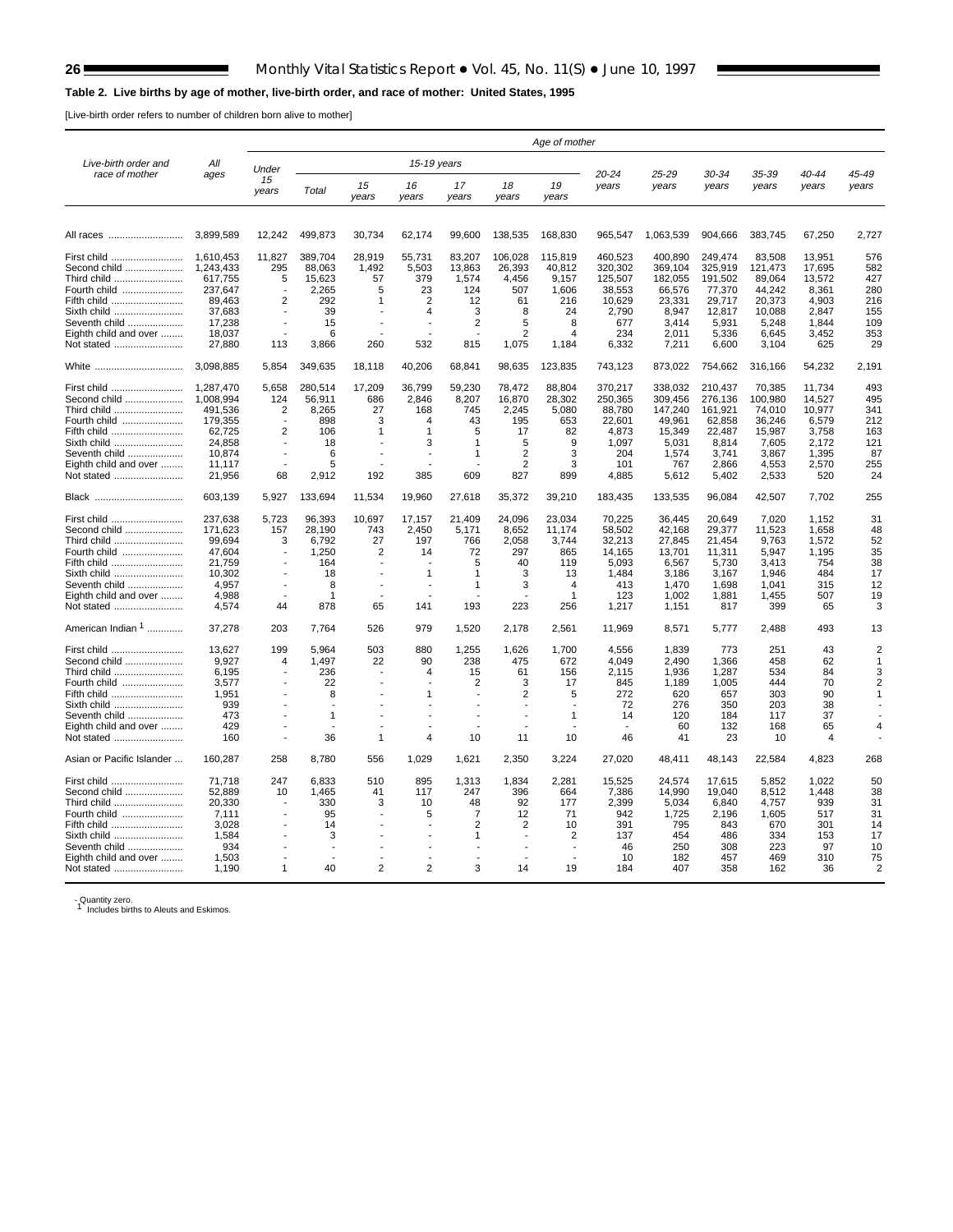#### <span id="page-26-0"></span>**Table 3. Birth rates by age of mother, live-birth order, and race of mother: United States, 1995**

[Rates are live births per 1,000 women in specified age and racial group. Live-birth order refers to number of children born alive to mother. Figures for live-birth order not stated are distributed]

|                              |                    |                    |                |                    |                |                | Age of mother  |                |                |                |                |
|------------------------------|--------------------|--------------------|----------------|--------------------|----------------|----------------|----------------|----------------|----------------|----------------|----------------|
| Live-birth order and         | 15-44              |                    |                | 15-19 years        |                |                |                |                |                |                |                |
| race of mother               | years <sup>1</sup> | $10 - 14$<br>years | Total          | $15 - 17$<br>years | 18-19<br>years | 20-24<br>years | 25-29<br>years | 30-34<br>years | 35-39<br>years | 40-44<br>years | 45-49<br>years |
| All races                    | 65.6               | 1.3                | 56.8           | 36.0               | 89.1           | 109.8          | 112.2          | 82.5           | 34.3           | 6.6            | 0.3            |
| First child                  | 27.3               | 1.3                | 44.6           | 31.6               | 64.8           | 52.7           | 42.6           | 22.9           | 7.5            | 1.4            | 0.1            |
| Second child                 | 21.1               | 0.0                | 10.1           | 3.9                | 19.6           | 36.7           | 39.2           | 29.9           | 11.0           | 1.7            | 0.1            |
| Third child                  | 10.5               |                    | 1.8            | 0.4                | 4.0            | 14.4           | 19.3           | 17.6           | 8.0            | 1.3            | 0.0            |
| Fourth child                 | 4.0                |                    | 0.3            | 0.0                | 0.6            | 4.4            | 7.1            | 7.1            | 4.0            | 0.8            | 0.0            |
|                              | 1.5                | $\star$            | 0.0            | $\star$            | 0.1            |                | 2.5            | 2.7            | 1.8            | 0.5            | 0.0            |
| Fifth child                  |                    | $^\star$           |                | $\star$            |                | 1.2            |                |                |                |                |                |
| Sixth and seventh child      | 0.9                |                    | 0.0<br>$\star$ | $\star$            | 0.0            | 0.4            | 1.3            | 1.7            | 1.4            | 0.5            | 0.0            |
| Eighth child and over        | 0.3                |                    |                |                    |                | 0.0            | 0.2            | 0.5            | 0.6            | 0.3            | 0.0            |
| White                        | 64.4               | 0.8                | 50.1           | 30.0               | 81.2           | 106.3          | 114.8          | 84.6           | 34.5           | 6.4            | 0.3            |
| First child                  | 26.9               | 0.8                | 40.6           | 27.0               | 61.5           | 53.3           | 44.7           | 23.8           | 7.7            | 1.4            | 0.1            |
| Second child                 | 21.1               | 0.0                | 8.2            | 2.8                | 16.6           | 36.0           | 40.9           | 31.2           | 11.1           | 1.7            | 0.1            |
| Third child                  | 10.3               |                    | 1.2            | 0.2                | 2.7            | 12.8           | 19.5           | 18.3           | 8.1            | 1.3            | 0.0            |
| Fourth child                 | 3.8                | $\star$            | 0.1            | 0.0                | 0.3            | 3.3            | 6.6            | 7.1            | 4.0            | 0.8            | 0.0            |
| Fifth child                  | 1.3                |                    | 0.0            |                    | 0.0            | 0.7            | 2.0            | 2.5            | 1.8            | 0.4            | 0.0            |
| Sixth and seventh child      | 0.7                | $\star$            | 0.0            |                    |                | 0.2            | 0.9            | 1.4            | 1.3            | 0.4            | 0.0            |
|                              |                    |                    |                |                    | $\star$        |                |                |                |                |                |                |
| Eighth child and over        | 0.2                |                    |                |                    |                | 0.0            | 0.1            | 0.3            | 0.5            | 0.3            | 0.0            |
| Black                        | 72.3               | 4.2                | 96.1           | 69.7               | 137.1          | 137.1          | 98.6           | 64.0           | 28.7           | 6.0            | 0.3            |
| First child                  | 28.7               | 4.1                | 69.7           | 58.5               | 87.2           | 52.8           | 27.1           | 13.9           | 4.8            | 0.9            | 0.0            |
| Second child                 | 20.7               | 0.1                | 20.4           | 9.9                | 36.7           | 44.0           | 31.4           | 19.7           | 7.9            | 1.3            | 0.0            |
| Third child                  | 12.0               |                    | 4.9            | 1.2                | 10.7           | 24.2           | 20.7           | 14.4           | 6.7            | 1.2            | 0.1            |
| Fourth child                 | 5.7                |                    | 0.9            | 0.1                | 2.2            | 10.7           | 10.2           | 7.6            | 4.1            | 0.9            | 0.0            |
|                              | 2.6                | $\star$            | 0.1            | $\star$            | 0.3            |                | 4.9            | 3.9            | 2.3            | 0.6            | 0.0            |
| Fifth child                  |                    | $\star$            |                | $\star$            |                | 3.8            |                |                |                |                |                |
| Sixth and seventh child      | 1.8                | $\star$            | 0.0            |                    | 0.0            | 1.4            | 3.5            | 3.3            | 2.0            | 0.6            | 0.0            |
| Eighth child and over        | 0.6                |                    |                |                    |                | 0.1            | 0.7            | 1.3            | 1.0            | 0.4            |                |
| American Indian <sup>2</sup> | 69.1               | 1.8                | 78.0           | 47.8               | 130.7          | 132.5          | 98.4           | 62.2           | 27.7           | 6.1            |                |
| First child                  | 25.4               | 1.7                | 60.2           | 41.9               | 92.1           | 50.6           | 21.2           | 8.4            | 2.8            | 0.5            |                |
| Second child                 | 18.5               | *                  | 15.1           | 5.6                | 31.8           | 45.0           | 28.7           | 14.8           | 5.1            | 0.8            |                |
| Third child                  | 11.5               |                    | 2.4            |                    | 6.0            | 23.5           | 22.3           | 13.9           | 6.0            | 1.1            |                |
| Fourth child                 | 6.7                |                    | 0.2            |                    | 0.6            | 9.4            | 13.7           | 10.9           | 5.0            | 0.9            |                |
| Fifth child                  | 3.6                |                    | $\star$        |                    |                | 3.0            | 7.1            | 7.1            | 3.4            | 1.1            |                |
| Sixth and seventh child      | 2.6                | $\star$            | $\star$        | $\star$            | $\star$        | 1.0            | 4.6            | 5.8            | 3.6            | 0.9            |                |
|                              |                    |                    | $\star$        |                    | $\star$        |                | 0.7            | 1.4            |                | 0.8            |                |
| Eighth child and over        | 0.8                |                    |                |                    |                |                |                |                | 1.9            |                |                |
| Asian or Pacific Islander    | 66.4               | 0.7                | 26.1           | 15.4               | 43.4           | 72.4           | 113.4          | 106.9          | 52.4           | 12.1           | 0.8            |
| First child                  | 29.9               | 0.7                | 20.4           | 13.1               | 32.2           | 41.9           | 58.0           | 39.4           | 13.7           | 2.6            | 0.2            |
| Second child                 | 22.1               |                    | 4.4            | 2.0                | 8.3            | 19.9           | 35.4           | 42.6           | 19.9           | 3.7            | 0.1            |
| Third child                  | 8.5                | $\star$            | 1.0            | 0.3                | 2.1            | 6.5            | 11.9           | 15.3           | 11.1           | 2.4            | 0.1            |
| Fourth child                 | 3.0                |                    | 0.3            |                    | 0.6            | 2.5            | 4.1            | 4.9            | 3.8            | 1.3            | 0.1            |
| Fifth child                  | 1.3                |                    |                |                    |                | 1.1            | 1.9            | 1.9            | 1.6            | 0.8            |                |
| Sixth and seventh child      | 1.1                |                    | $\star$        |                    | $\star$        | 0.5            | 1.7            | 1.8            | 1.3            | 0.6            | 0.1            |
| Eighth child and over        | 0.6                |                    |                |                    |                |                | 0.4            | 1.0            | 1.1            | 0.8            | 0.2            |

\* Figure does not meet standards of reliability or precision.<br>0.0 Quantity more than zero but less than 0.05.<br>1 Rates computed by relating total births, regardless of age of mother, to women aged 15-44 years.<br>2 Includes bi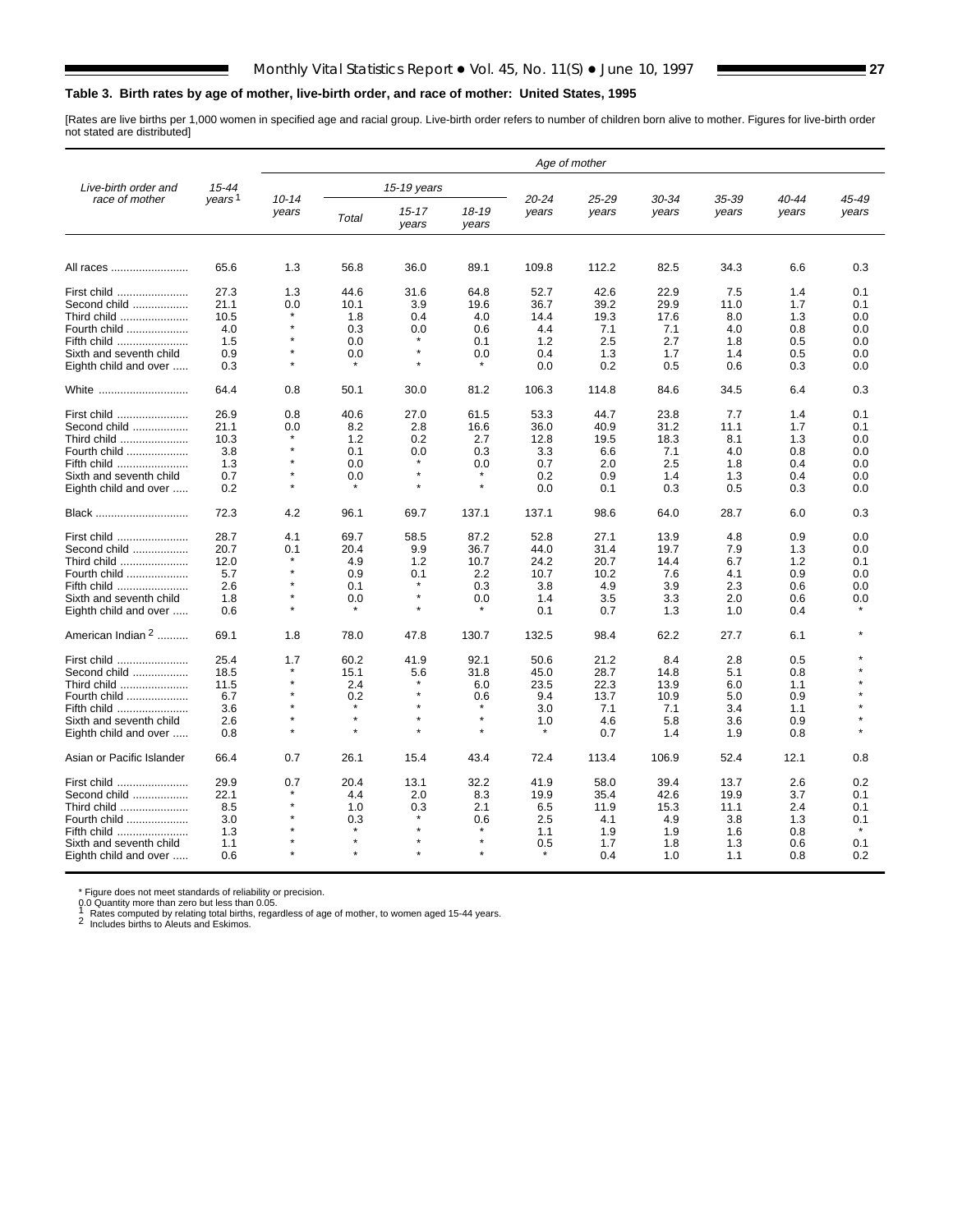#### <span id="page-27-0"></span>**Table 4. Total fertility rates and birth rates by age of mother and race: United States, 1970-95**

[Total fertility rates are sums of birth rates for 5-year age groups multiplied by 5. Birth rates are live births per 1,000 women in specified group, enumerated as of April<br>1 for 1970, 1980 and 1990, and estimated as of Ju

|                        |                    |                    |       |                    |                | Age of mother  |                |                |                |                |                |
|------------------------|--------------------|--------------------|-------|--------------------|----------------|----------------|----------------|----------------|----------------|----------------|----------------|
| Year and race          | Total<br>fertility |                    |       | 15-19 years        |                |                |                |                |                |                |                |
|                        | rate               | $10 - 14$<br>years | Total | $15 - 17$<br>years | 18-19<br>years | 20-24<br>years | 25-29<br>years | 30-34<br>years | 35-39<br>years | 40-44<br>years | 45-49<br>years |
| All races <sup>1</sup> |                    |                    |       |                    |                |                |                |                |                |                |                |
| 1995                   | 2,019.0            | 1.3                | 56.8  | 36.0               | 89.1           | 109.8          | 112.2          | 82.5           | 34.3           | 6.6            | 0.3            |
| 1994                   | 2,036.0            | 1.4                | 58.9  | 37.6               | 91.5           | 111.1          | 113.9          | 81.5           | 33.7           | 6.4            | 0.3            |
| 1993                   | 2,046.0            | 1.4                | 59.6  | 37.8               | 92.1           | 112.6          | 115.5          | 80.8           | 32.9           | 6.1            | 0.3            |
| 1992                   | 2,065.0            | 1.4                | 60.7  | 37.8               | 94.5           | 114.6          | 117.4          | 80.2           | 32.5           | 5.9            | 0.3            |
| 1991                   | 2,073.0            | 1.4                | 62.1  | 38.7               | 94.4           | 115.7          | 118.2          | 79.5           | 32.0           | 5.5            | 0.2            |
| 1990                   | 2,081.0            | 1.4                | 59.9  | 37.5               | 88.6           | 116.5          | 120.2          | 80.8           | 31.7           | 5.5            | 0.2            |
| 1989                   | 2,014.0            | 1.4                | 57.3  | 36.4               | 84.2           | 113.8          | 117.6          | 77.4           | 29.9           | 5.2            | 0.2            |
| 1988                   | 1,934.0            | 1.3                | 53.0  | 33.6               | 79.9           | 110.2          | 114.4          | 74.8           | 28.1           | 4.8            | 0.2            |
| 1987                   | 1,872.0            | 1.3                | 50.6  | 31.7               | 78.5           | 107.9          | 111.6          | 72.1           | 26.3           | 4.4            | 0.2            |
| 1986                   | 1,837.5            | 1.3                | 50.2  | 30.5               | 79.6           | 107.4          | 109.8          | 70.1           | 24.4           | 4.1            | 0.2            |
| 1985<br>               | 1,844.0            | 1.2                | 51.0  | 31.0               | 79.6           | 108.3          | 111.0          | 69.1           | 24.0           | 4.0            | 0.2            |
| 19842<br>              | 1,806.5            | 1.2                | 50.6  | 31.0               | 77.4           | 106.8          | 108.7          | 67.0           | 22.9           | 3.9            | 0.2            |
| 19832<br>              | 1,799.0            | 1.1                | 51.4  | 31.8               | 77.4           | 107.8          | 108.5          | 64.9           | 22.0           | 3.9            | 0.2            |
| 19822                  | 1,827.5            | 1.1                | 52.4  | 32.3               | 79.4           | 111.6          | 111.0          | 64.1           | 21.2           | 3.9            | 0.2            |
| 19812<br>              | 1,812.0            | 1.1                | 52.2  | 32.0               | 80.0           | 112.2          | 111.5          | 61.4           | 20.0           | 3.8            | 0.2            |
| 19802                  | 1.839.5            | 1.1                | 53.0  | 32.5               | 82.1           | 115.1          | 112.9          | 61.9           | 19.8           | 3.9            | 0.2            |
| 19792<br>              | 1.808.0            | 1.2                | 52.3  | 32.3               | 81.3           | 112.8          | 111.4          | 60.3           | 19.5           | 3.9            | 0.2            |
| 19782                  | 1.760.0            | 1.2                | 51.5  | 32.2               | 79.8           | 109.9          | 108.5          | 57.8           | 19.0           | 3.9            | 0.2            |
| 19772                  | 1,789.5            | 1.2                | 52.8  | 33.9               | 80.9           | 112.9          | 111.0          | 56.4           | 19.2           | 4.2            | 0.2            |
| 19762                  | 1,738.0            | 1.2                | 52.8  | 34.1               | 80.5           | 110.3          | 106.2          | 53.6           | 19.0           | 4.3            | 0.2            |
| 1975 2<br>             | 1,774.0            | 1.3                | 55.6  | 36.1               | 85.0           | 113.0          | 108.2          | 52.3           | 19.5           | 4.6            | 0.3            |
| 19742                  | 1,835.0            | 1.2                | 57.5  | 37.3               | 88.7           | 117.7          | 111.5          | 53.8           | 20.2           | 4.8            | 0.3            |
| 19732<br>              | 1,879.0            | 1.2                | 59.3  | 38.5               | 91.2           | 119.7          | 112.2          | 55.6           | 22.1           | 5.4            | 0.3            |
| 19722                  | 2.010.0            | 1.2                | 61.7  | 39.0               | 96.9           | 130.2          | 117.7          | 59.8           | 24.8           | 6.2            | 0.4            |
| 19713                  | 2,266.5            | 1.1                | 64.5  | 38.2               | 105.3          | 150.1          | 134.1          | 67.3           | 28.7           | 7.1            | 0.4            |
| 1970 3                 | 2.480.0            | 1.2                | 68.3  | 38.8               | 114.7          | 167.8          | 145.1          | 73.3           | 31.7           | 8.1            | 0.5            |
| White                  |                    |                    |       |                    |                |                |                |                |                |                |                |
| Race of mother:        |                    |                    |       |                    |                |                |                |                |                |                |                |
| 1995                   | 1,989.0            | 0.8                | 50.1  | 30.0               | 81.2           | 106.3          | 114.8          | 84.6           | 34.5           | 6.4            | 0.3            |
| 1994                   | 1,985.0            | 0.8                | 51.1  | 30.7               | 82.1           | 106.2          | 115.5          | 83.2           | 33.7           | 6.2            | 0.3            |
| 1993                   | 1,982.0            | 0.8                | 51.1  | 30.3               | 82.1           | 106.9          | 116.6          | 82.1           | 32.7           | 5.9            | 0.3            |
| 1992                   | 1,993.5            | 0.8                | 51.8  | 30.1               | 83.8           | 108.2          | 118.4          | 81.4           | 32.2           | 5.7            | 0.2            |
| 1991                   | 1,995.5            | 0.8                | 52.8  | 30.7               | 83.5           | 109.0          | 118.8          | 80.5           | 31.8           | 5.2            | 0.2            |
| 1990                   | 2,003.0            | 0.7                | 50.8  | 29.5               | 78.0           | 109.8          | 120.7          | 81.7           | 31.5           | 5.2            | 0.2            |
| 1989                   | 1,931.0            | 0.7                | 47.9  | 28.1               | 72.9           | 106.9          | 117.8          | 78.1           | 29.7           | 4.9            | 0.2            |
| 1988                   | 1,856.5            | 0.6                | 44.4  | 26.0               | 69.6           | 103.7          | 114.8          | 75.4           | 27.7           | 4.5            | 0.2            |
| 1987                   | 1.804.5            | 0.6                | 42.5  | 24.6               | 68.9           | 102.3          | 112.3          | 73.0           | 25.9           | 4.1            | 0.2            |
| 1986                   | 1,776.0            | 0.6                | 42.3  | 23.8               | 70.1           | 102.7          | 110.8          | 70.9           | 23.9           | 3.8            | 0.2            |
| 1985                   | 1,787.0            | 0.6                | 43.3  | 24.4               | 70.4           | 104.1          | 112.3          | 69.9           | 23.3           | 3.7            | 0.2            |
| 1984 2                 | 1,748.5            | 0.6                | 42.9  | 24.3               | 68.4           | 102.7          | 109.8          | 67.7           | 22.2           | 3.6            | 0.2            |
| 19832                  | 1,740.5            | 0.6                | 43.9  | 25.0               | 68.8           | 103.8          | 109.4          | 65.3           | 21.3           | 3.6            | 0.2            |
| 1982 2                 | 1,767.0            | 0.6                | 45.0  | 25.5               | 70.8           | 107.7          | 111.9          | 64.0           | 20.4           | 3.6            | 0.2            |
| 19812                  | 1,748.0            | 0.5                | 44.9  | 25.4               | 71.5           | 108.3          | 112.3          | 61.0           | 19.0           | 3.4            | 0.2            |
| 1980 2<br>             | 1,773.0            | 0.6                | 45.4  | 25.5               | 73.2           | 111.1          | 113.8          | 61.2           | 18.8           | 3.5            | 0.2            |

See footnotes at end of table.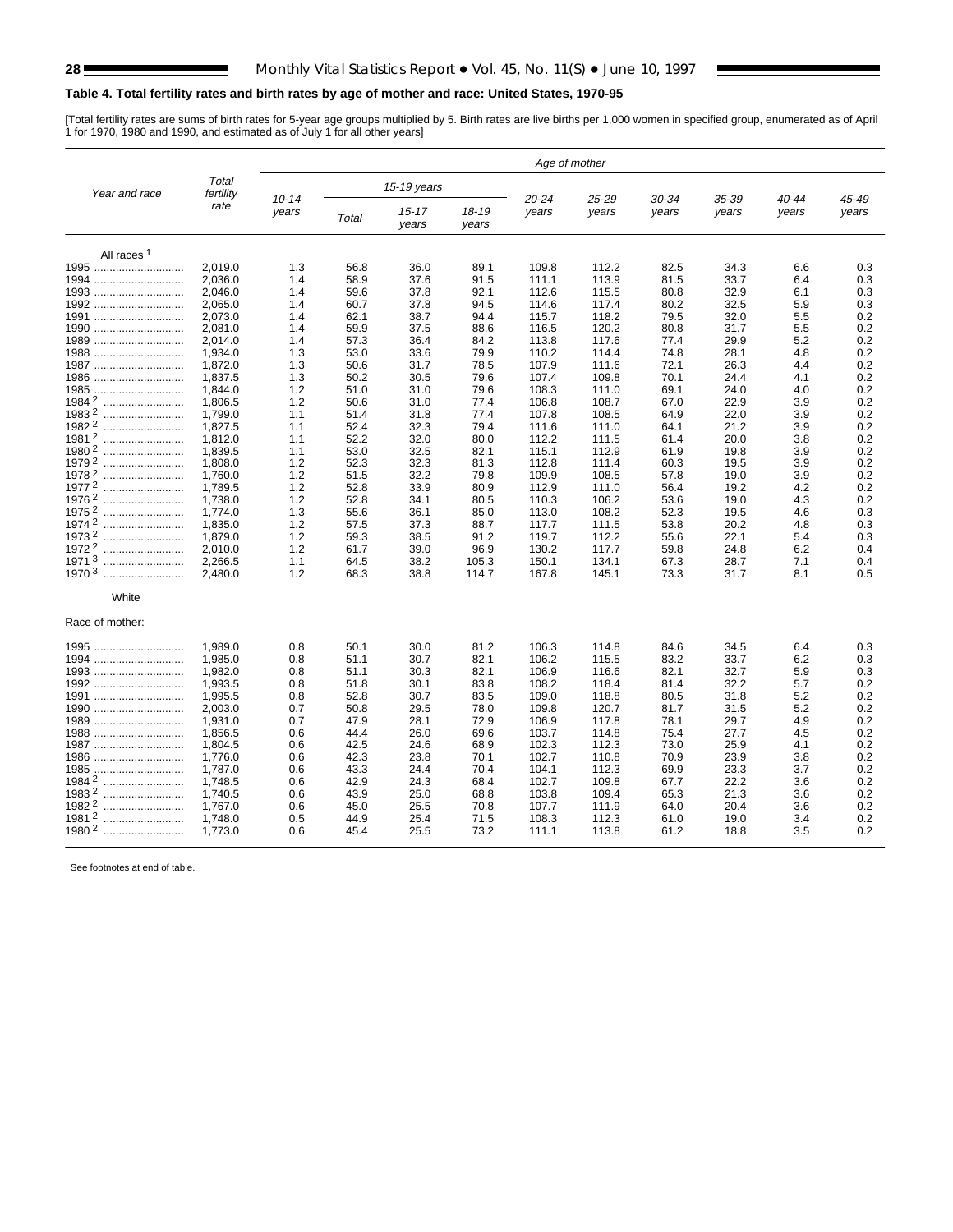#### **Table 4. Total fertility rates and birth rates by age of mother and race: United States, 1970-95-Con.**

[Total fertility rates are sums of birth rates for 5-year age groups multiplied by 5. Birth rates are live births per 1,000 women in specified group, enumerated as of April<br>1 for 1970, 1980 and 1990, and estimated as of Ju

|                       |                    | Age of mother      |       |                    |                |                |                |                |                |                |                |  |  |
|-----------------------|--------------------|--------------------|-------|--------------------|----------------|----------------|----------------|----------------|----------------|----------------|----------------|--|--|
| Year and race         | Total<br>fertility |                    |       | 15-19 years        |                |                |                |                |                |                |                |  |  |
|                       | rate               | $10 - 14$<br>years | Total | $15 - 17$<br>years | 18-19<br>years | 20-24<br>years | 25-29<br>years | 30-34<br>years | 35-39<br>years | 40-44<br>years | 45-49<br>years |  |  |
| White - con.          |                    |                    |       |                    |                |                |                |                |                |                |                |  |  |
| Race of child:        |                    |                    |       |                    |                |                |                |                |                |                |                |  |  |
| 1980 <sup>2</sup><br> | 1,748.5            | 0.6                | 44.7  | 25.2               | 72.1           | 109.5          | 112.4          | 60.4           | 18.5           | 3.4            | 0.2            |  |  |
| 19792                 | 1,715.5            | 0.6                | 43.7  | 24.7               | 71.0           | 107.0          | 110.8          | 59.0           | 18.3           | 3.5            | 0.2            |  |  |
| 19782                 | 1,667.5            | 0.6                | 42.9  | 24.9               | 69.4           | 104.1          | 107.9          | 56.6           | 17.7           | 3.5            | 0.2            |  |  |
| 19772                 |                    |                    |       |                    |                |                |                |                |                |                |                |  |  |
|                       | 1,703.0            | 0.6                | 44.1  | 26.1               | 70.5           | 107.7          | 110.9          | 55.3           | 18.0           | 3.8            | 0.2            |  |  |
| 19762                 | 1,652.0            | 0.6                | 44.1  | 26.3               | 70.2           | 105.3          | 105.9          | 52.6           | 17.8           | 3.9            | 0.2            |  |  |
| 1975 2                | 1,686.0            | 0.6                | 46.4  | 28.0               | 74.0           | 108.2          | 108.1          | 51.3           | 18.2           | 4.2            | 0.2            |  |  |
| 1974 2<br>            | 1,748.5            | 0.6                | 47.9  | 28.7               | 77.3           | 113.0          | 111.8          | 52.9           | 18.9           | 4.4            | 0.2            |  |  |
| 19732                 | 1,783.0            | 0.6                | 49.0  | 29.2               | 79.3           | 114.4          | 112.3          | 54.4           | 20.7           | 4.9            | 0.3            |  |  |
| 1972 2                | 1,906.5            | 0.5                | 51.0  | 29.3               | 84.3           | 124.8          | 117.4          | 58.4           | 23.3           | 5.6            | 0.3            |  |  |
| 19713                 | 2,160.5            | 0.5                | 53.6  | 28.5               | 92.3           | 144.9          | 134.0          | 65.4           | 26.9           | 6.4            | 0.4            |  |  |
| 1970 <sup>3</sup><br> | 2,385.0            | 0.5                | 57.4  | 29.2               | 101.5          | 163.4          | 145.9          | 71.9           | 30.0           | 7.5            | 0.4            |  |  |
| <b>Black</b>          |                    |                    |       |                    |                |                |                |                |                |                |                |  |  |
| Race of mother:       |                    |                    |       |                    |                |                |                |                |                |                |                |  |  |
| 1995                  | 2,175.0            | 4.2                | 96.1  | 69.7               | 137.1          | 137.1          | 98.6           | 64.0           | 28.7           | 6.0            | 0.3            |  |  |
| 1994                  | 2,300.0            | 4.6                | 104.5 | 76.3               | 148.3          | 146.0          | 104.0          | 65.8           | 28.9           | 5.9            | 0.3            |  |  |
| 1993                  | 2,384.5            | 4.6                | 108.6 | 79.8               | 151.9          | 152.6          | 108.4          | 67.3           | 29.2           | 5.9            | 0.3            |  |  |
| 1992                  | 2,442.0            | 4.7                | 112.4 | 81.3               | 157.9          | 158.0          | 111.2          | 67.5           | 28.8           | 5.6            | 0.2            |  |  |
| 1991                  | 2,480.0            | 4.8                | 115.5 | 84.1               | 158.6          | 160.9          | 113.1          | 67.7           | 28.3           | 5.5            | 0.2            |  |  |
|                       |                    |                    |       |                    |                |                |                |                |                |                |                |  |  |
| 1990                  | 2,480.0            | 4.9                | 112.8 | 82.3               | 152.9          | 160.2          | 115.5          | 68.7           | 28.1           | 5.5            | 0.3            |  |  |
| 1989                  | 2,432.5            | 5.1                | 111.5 | 81.9               | 151.9          | 156.8          | 114.4          | 66.3           | 26.7           | 5.4            | 0.3            |  |  |
| 1988                  | 2.298.0            | 4.9                | 102.7 | 75.7               | 142.7          | 149.7          | 108.2          | 63.1           | 25.6           | 5.1            | 0.3            |  |  |
| 1987                  | 2.198.0            | 4.8                | 97.6  | 72.1               | 135.8          | 142.7          | 104.3          | 60.6           | 24.6           | 4.8            | 0.2            |  |  |
| 1986                  | 2,135.5            | 4.7                | 95.8  | 69.3               | 135.1          | 137.3          | 101.1          | 59.3           | 23.8           | 4.8            | 0.3            |  |  |
| 1985                  | 2,109.0            | 4.5                | 95.4  | 69.3               | 132.4          | 135.0          | 100.2          | 57.9           | 23.9           | 4.6            | 0.3            |  |  |
|                       | 2,070.5            | 4.4                | 94.1  | 69.2               | 128.1          | 132.2          | 98.4           | 56.7           | 23.3           | 4.8            | 0.2            |  |  |
| 19832                 | 2,066.0            | 4.1                | 93.9  | 69.6               | 127.1          | 131.9          | 98.4           | 56.2           | 23.3           | 5.1            | 0.3            |  |  |
| 1982 2                | 2,106.5            | 4.0                | 94.3  | 69.7               | 128.9          | 135.4          | 101.3          | 57.5           | 23.3           | 5.1            | 0.4            |  |  |
| 19812<br>             | 2,117.5            | 4.0                | 94.5  | 69.3               | 131.0          | 136.5          | 102.3          | 57.4           | 23.1           | 5.4            | 0.3            |  |  |
| 1980 2                | 2,176.5            | 4.3                | 97.8  | 72.5               | 135.1          | 140.0          | 103.9          | 59.9           | 23.5           | 5.6            | 0.3            |  |  |
| Race of child:        |                    |                    |       |                    |                |                |                |                |                |                |                |  |  |
| $19802$               | 2,266.0            | 4.3                | 100.0 | 73.6               | 138.8          | 146.3          | 109.1          | 62.9           | 24.5           | 5.8            | 0.3            |  |  |
| 19792<br>             | 2,263.2            | 4.6                | 101.7 | 75.7               | 140.4          | 146.3          | 108.2          | 60.7           | 24.7           | 6.1            | 0.4            |  |  |
| 19782<br>             | 2,218.0            | 4.4                | 100.9 | 75.0               | 139.7          | 143.8          | 105.4          | 58.3           | 24.3           | 6.1            | 0.4            |  |  |
| 19772                 | 2,251.0            | 4.7                | 104.7 | 79.6               | 142.9          | 144.4          | 106.4          | 57.5           | 25.4           | 6.6            | 0.5            |  |  |
| 19762<br>             | 2,187.0            | 4.7                | 104.9 | 80.3               | 142.5          | 140.5          | 101.6          | 53.6           | 24.8           | 6.8            | 0.5            |  |  |
| 1975 2<br>            | 2,243.0            | 5.1                |       | 85.6               | 152.4          | 142.8          | 102.2          | 53.1           | 25.6           | 7.5            | 0.5            |  |  |
|                       |                    |                    | 111.8 |                    |                |                |                |                |                |                |                |  |  |
| 19742<br>             | 2,298.5            | 5.0                | 116.5 | 90.0               | 158.7          | 146.7          | 102.2          | 54.1           | 27.0           | 7.6            | 0.6            |  |  |
| 19732<br>             | 2,411.0            | 5.4                | 123.1 | 96.0               | 166.6          | 153.1          | 103.9          | 58.1           | 29.4           | 8.6            | 0.6            |  |  |
| 19722<br>             | 2,601.0            | 5.1                | 129.8 | 99.5               | 179.5          | 165.0          | 112.4          | 64.0           | 33.4           | 9.8            | 0.7            |  |  |
| 19713                 | 2,902.0            | 5.1                | 134.5 | 99.4               | 192.6          | 186.6          | 128.0          | 74.8           | 38.9           | 11.6           | 0.9            |  |  |
| 1970 3                | 3,099.5            | 5.2                | 140.7 | 101.4              | 204.9          | 202.7          | 136.3          | 79.6           | 41.9           | 12.5           | 1.0            |  |  |
|                       |                    |                    |       |                    |                |                |                |                |                |                |                |  |  |

See footnotes at end of table.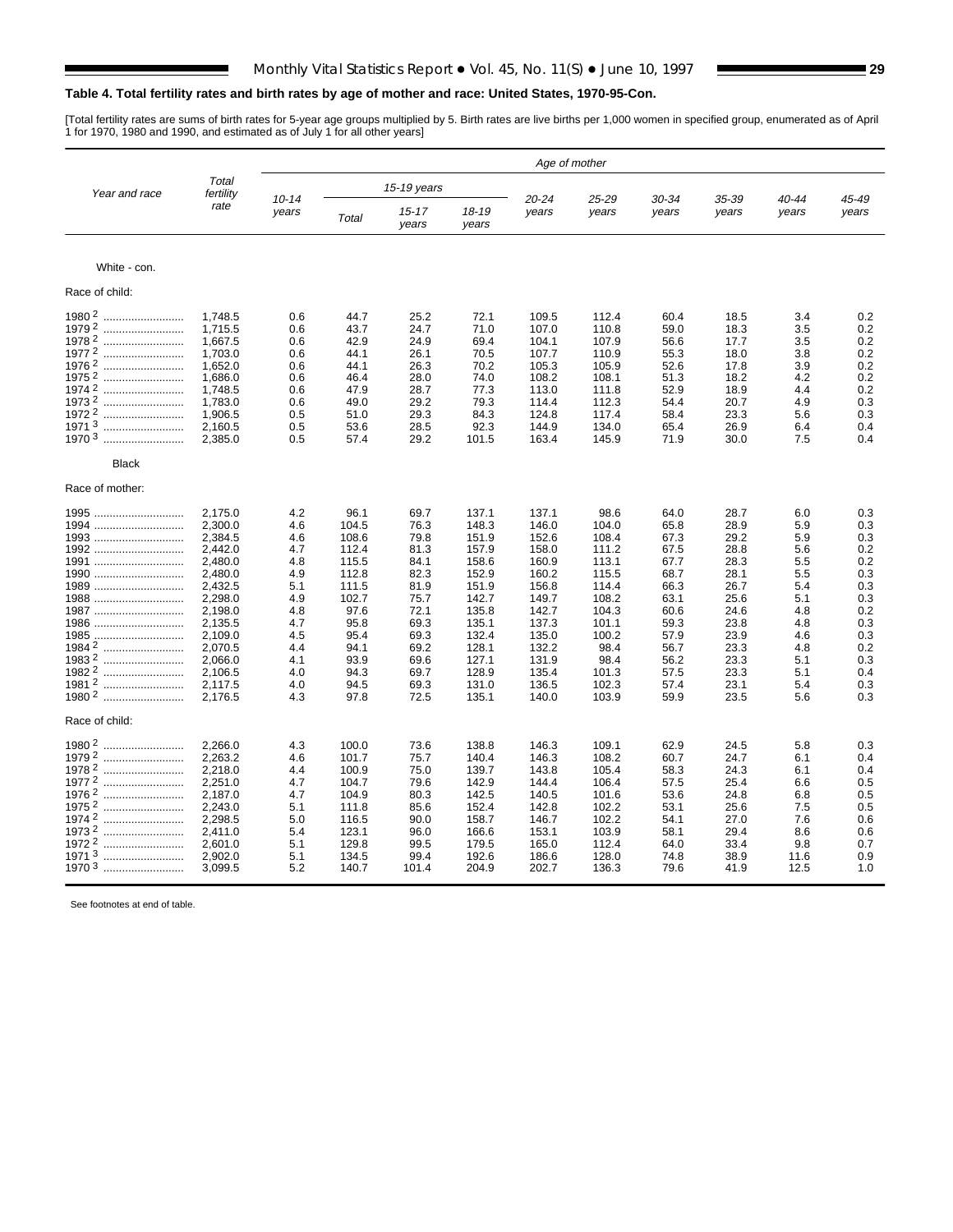#### **Table 4. Total fertility rates and birth rates by age of mother and race: United States, 1970-95-Con.**

[Total fertility rates are sums of birth rates for 5-year age groups multiplied by 5. Birth rates are live births per 1,000 women in specified group, enumerated as of April<br>1 for 1970, 1980 and 1990, and estimated as of Ju

|                   |                    |                    |       |                    |                | Age of mother  |                |                |                |                |                |
|-------------------|--------------------|--------------------|-------|--------------------|----------------|----------------|----------------|----------------|----------------|----------------|----------------|
| Year and race     | Total<br>fertility |                    |       | 15-19 years        |                |                |                |                |                |                |                |
|                   | rate               | $10 - 14$<br>years | Total | $15 - 17$<br>years | 18-19<br>years | 20-24<br>years | 25-29<br>years | 30-34<br>years | 35-39<br>years | 40-44<br>years | 45-49<br>years |
|                   |                    |                    |       |                    |                |                |                |                |                |                |                |
| American Indian 4 |                    |                    |       |                    |                |                |                |                |                |                |                |
| Race of mother:   |                    |                    |       |                    |                |                |                |                |                |                |                |
| 1995              | 2,033.5            | 1.8                | 78.0  | 47.8               | 130.7          | 132.5          | 98.4           | 62.2           | 27.7           | 6.1            |                |
| 1994              | 2,080.0            | 1.9                | 80.8  | 51.3               | 130.3          | 134.2          | 104.1          | 61.2           | 27.5           | 5.9            | 0.4            |
| 1993              | 2,141.0            | 1.4                | 83.1  | 53.7               | 130.7          | 139.8          | 107.6          | 62.8           | 27.6           | 5.9            |                |
| 1992              | 2,190.0            | 1.6                | 84.4  | 53.8               | 132.6          | 145.5          | 109.4          | 63.0           | 28.0           | 6.1            |                |
| 1991              | 2,169.0            | 1.6                | 85.0  | 52.7               | 134.3          | 144.9          | 106.9          | 61.9           | 27.2           | 5.9            | 0.4            |
| 1990              | 2,183.0            | 1.6                | 81.1  | 48.5               | 129.3          | 148.7          | 110.3          | 61.5           | 27.5           | 5.9            |                |
| 1989              | 2,247.0            | 1.5                | 82.7  | 51.6               | 128.9          | 152.4          | 114.2          | 64.8           | 27.4           | 6.4            |                |
| 1988              | 2.153.5            | 1.7                | 77.5  | 49.7               | 121.1          | 145.2          | 110.9          | 64.5           | 25.6           | 5.3            |                |
| 1987              | 2.099.0            | 1.7                | 77.2  | 48.8               | 122.2          | 140.0          | 107.9          | 63.0           | 24.4           | 5.6            |                |
| 1986              | 2,082.0            | 1.8                | 78.1  | 48.7               | 125.3          | 138.8          | 107.9          | 60.7           | 23.8           | 5.3            |                |
| 1985              | 2,128.0            | 1.7                | 79.2  | 47.7               | 124.1          | 139.1          | 109.6          | 62.6           | 27.4           | 6.0            |                |
| 19842             | 2,136.0            | 1.7                | 81.5  | 50.7               | 124.7          | 142.4          | 109.2          | 60.5           | 26.3           | 5.6            |                |
| 19832<br>         | 2,180.5            | 1.9                | 84.2  | 55.2               | 121.4          | 145.5          | 113.7          | 58.9           | 25.5           | 6.4            |                |
| 19822             | 2,213.0            | 1.4                | 83.5  | 52.6               | 127.6          | 148.1          | 115.8          | 60.9           | 26.9           | 6.0            |                |
| 19812             | 2,090.0            | 2.1                | 78.4  | 49.7               | 121.5          | 141.2          | 105.6          | 58.9           | 25.2           | 6.6            |                |
| 19802             | 2.162.5            | 1.9                | 82.2  | 51.5               | 129.5          | 143.7          | 106.6          | 61.8           | 28.1           | 8.2            |                |
| Asian or Pacific  |                    |                    |       |                    |                |                |                |                |                |                |                |
| Islander          |                    |                    |       |                    |                |                |                |                |                |                |                |
| Race of mother:   |                    |                    |       |                    |                |                |                |                |                |                |                |
| 1995<br>          | 1,924.0            | 0.7                | 26.1  | 15.4               | 43.4           | 72.4           | 113.4          | 106.9          | 52.4           | 12.1           | 0.8            |
| 1994              | 1,943.0            | 0.7                | 27.1  | 16.1               | 44.1           | 73.1           | 118.6          | 105.2          | 51.3           | 11.6           | 1.0            |
| 1993              | 1,935.5            | 0.6                | 27.0  | 16.0               | 43.3           | 73.3           | 119.9          | 103.9          | 50.2           | 11.3           | 0.9            |
| 1992              | 1.942.0            | 0.7                | 26.6  | 15.2               | 43.1           | 74.6           | 121.0          | 103.0          | 50.6           | 11.0           | 0.9            |
| 1991              | 1.956.0            | 0.8                | 27.4  | 16.1               | 43.1           | 75.2           | 123.2          | 103.3          | 49.0           | 11.2           | 1.1            |
| 1990              | 2.002.5            | 0.7                | 26.4  | 16.0               | 40.2           | 79.2           | 126.3          | 106.5          | 49.6           | 10.7           | 1.1            |
| 1989              | 1,947.5            | 0.6                | 25.6  | 15.0               | 40.4           | 78.8           | 124.0          | 102.3          | 47.0           | 10.2           | 1.0            |
| 1988              | 1,983.5            | 0.6                | 24.2  | 13.6               | 39.6           | 80.7           | 128.0          | 104.4          | 47.5           | 10.3           | 1.0            |
| 1987              | 1,886.0            | 0.6                | 22.4  | 12.6               | 37.0           | 79.7           | 122.7          | 97.0           | 44.2           | 9.5            | 1.1            |
| 1986              | 1,836.0            | 0.5                | 22.8  | 12.1               | 38.8           | 79.2           | 119.9          | 92.6           | 41.9           | 9.3            | 1.0            |
| 1985              | 1,885.0            | 0.4                | 23.8  | 12.5               | 40.8           | 83.6           | 123.0          | 93.6           | 42.7           | 8.7            | 1.2            |
| 19842<br>         | 1,892.0            | 0.5                | 24.2  | 12.6               | 40.7           | 86.7           | 124.3          | 92.4           | 40.6           | 8.7            | 1.0            |
| 19832<br>         | 1,943.5            | 0.5                | 26.1  | 12.9               | 44.5           | 94.0           | 126.2          | 93.3           | 39.4           | 8.2            | 1.0            |
| 19822             | 2.015.5            | 0.4                | 29.4  | 14.0               | 50.8           | 98.9           | 130.9          | 94.4           | 39.2           | 8.8            | 1.1            |
| 19812             | 1,976.0            | 0.3                | 28.5  | 13.4               | 49.5           | 96.4           | 129.1          | 93.4           | 38.0           | 8.6            | 0.9            |
| 1980 2<br>        | 1,953.5            | 0.3                | 26.2  | 12.0               | 46.2           | 93.3           | 127.4          | 96.0           | 38.3           | 8.5            | 0.7            |
|                   |                    |                    |       |                    |                |                |                |                |                |                |                |

\* Figure does not meet standards of reliability or precision.<br>1 For 1970-91 includes births to races not shown separately.<br>2 Based on 100 percent of births in selected States and on a 50-percent sample of births in all oth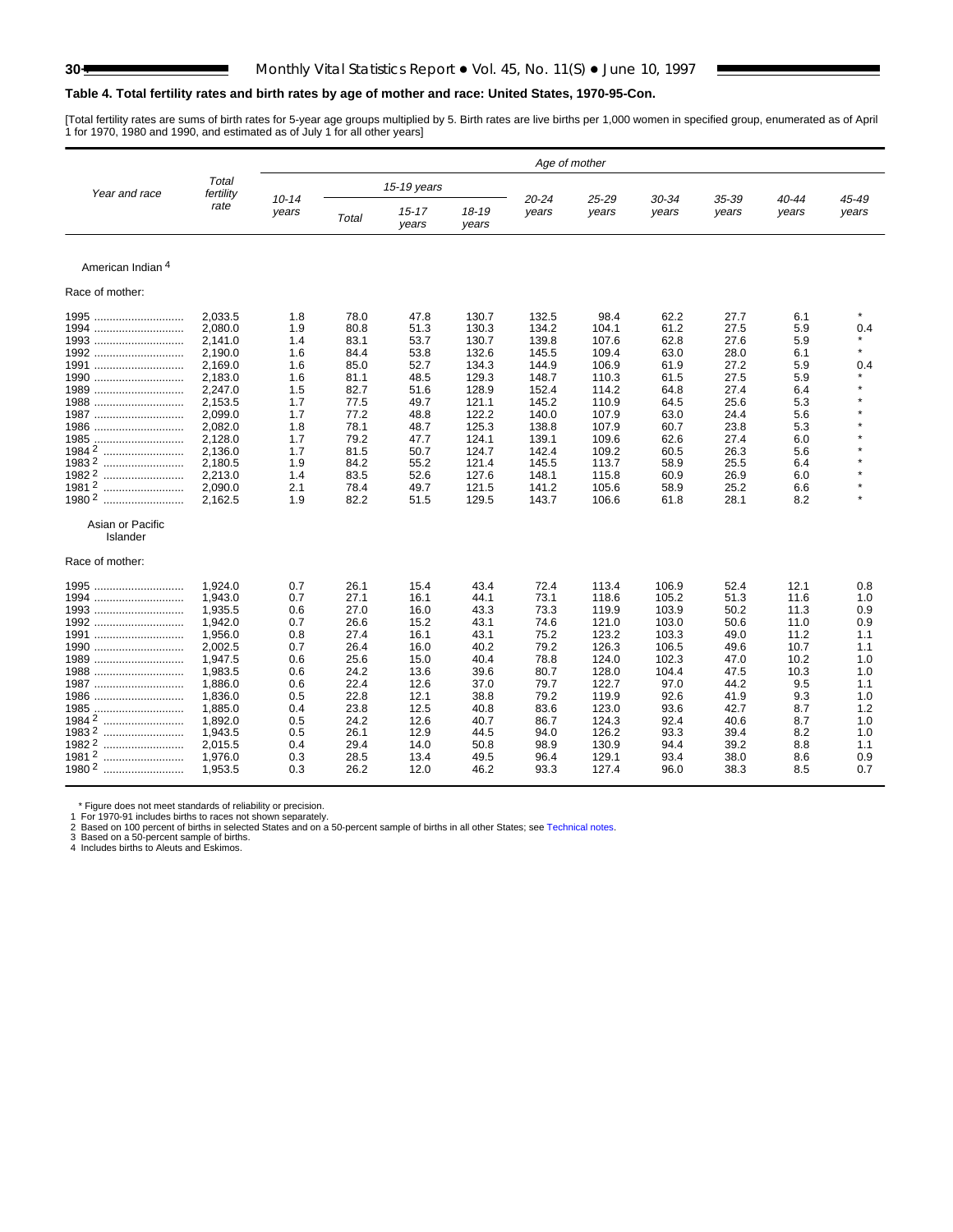#### <span id="page-30-0"></span>**Table 5. Birth rates by live-birth order and race of mother: United States, 1980-95**

[Rates are live births per 1,000 women aged 15-44 years, enumerated as of April 1 for 1980 and 1990, and estimated as of July 1 for all other years. Figures for live-birth order not stated are distributed]

|                         |       | Live-birth order |                |      |                |     |         |            |  |  |  |
|-------------------------|-------|------------------|----------------|------|----------------|-----|---------|------------|--|--|--|
| Year and race of mother | Total | $\mathbf{1}$     | $\overline{c}$ | 3    | $\overline{4}$ | 5   | 6 and 7 | 8 and over |  |  |  |
|                         |       |                  |                |      |                |     |         |            |  |  |  |
| All races <sup>1</sup>  |       |                  |                |      |                |     |         |            |  |  |  |
|                         | 65.6  | 27.3             | 21.1           | 10.5 | 4.0            | 1.5 | 0.9     | 0.3        |  |  |  |
|                         | 66.7  | 27.5             | 21.5           | 10.7 | 4.2            | 1.6 | 1.0     | 0.3        |  |  |  |
|                         | 67.6  | 27.5             | 21.9           | 11.0 | 4.3            | 1.6 | 1.0     | 0.3        |  |  |  |
|                         | 68.9  | 27.8             | 22.3           | 11.3 | 4.4            | 1.7 | 1.0     | 0.3        |  |  |  |
|                         | 69.6  | 28.3             | 22.4           | 11.4 | 4.5            | 1.7 | 1.0     | 0.3        |  |  |  |
|                         | 70.9  | 29.0             | 22.8           | 11.7 | 4.5            | 1.7 | 1.0     | 0.3        |  |  |  |
|                         | 69.2  | 28.4             | 22.4           | 11.3 | 4.3            | 1.6 | 0.9     | 0.3        |  |  |  |
|                         | 67.3  | 27.6             | 22.0           | 10.9 | 4.1            | 1.5 | 0.9     | 0.3        |  |  |  |
|                         | 65.8  | 27.2             | 21.6           | 10.5 | 3.9            | 1.4 | 0.8     | 0.3        |  |  |  |
|                         | 65.4  | 27.2             | 21.6           | 10.3 | 3.8            | 1.4 | 0.8     | 0.3        |  |  |  |
|                         | 66.3  | 27.6             | 22.0           | 10.4 | 3.8            | 1.4 | 0.8     | 0.3        |  |  |  |
|                         | 65.5  | 27.4             | 21.7           | 10.1 | 3.7            | 1.4 | 0.9     | 0.3        |  |  |  |
|                         | 65.7  | 27.8             | 21.5           | 10.1 | 3.7            | 1.4 | 0.9     | 0.3        |  |  |  |
|                         | 67.3  | 28.6             | 22.0           | 10.2 | 3.8            | 1.4 | 0.9     | 0.3        |  |  |  |
|                         | 67.3  | 29.0             | 21.6           | 10.1 | 3.8            | 1.5 | 0.9     | 0.4        |  |  |  |
|                         | 68.4  | 29.5             | 21.8           | 10.3 | 3.9            | 1.5 | 1.0     | 0.4        |  |  |  |
| White                   |       |                  |                |      |                |     |         |            |  |  |  |
|                         | 64.4  | 26.9             | 21.1           | 10.3 | 3.8            | 1.3 | 0.7     | 0.2        |  |  |  |
|                         | 64.9  | 27.0             | 21.4           | 10.4 | 3.8            | 1.3 | 0.8     | 0.2        |  |  |  |
|                         | 65.4  | 27.0             | 21.7           | 10.5 | 3.9            | 1.4 | 0.8     | 0.2        |  |  |  |
|                         | 66.5  | 27.3             | 22.0           | 10.8 | 4.0            | 1.4 | 0.8     | 0.2        |  |  |  |
|                         | 67.0  | 27.8             | 22.0           | 10.8 | 4.0            | 1.4 | 0.8     | 0.2        |  |  |  |
|                         | 68.3  | 28.4             | 22.4           | 11.1 | 4.0            | 1.4 | 0.8     | 0.2        |  |  |  |
|                         | 66.4  | 27.6             | 21.9           | 10.7 | 3.8            | 1.3 | 0.7     | 0.2        |  |  |  |
|                         | 64.5  | 26.8             | 21.6           | 10.4 | 3.6            | 1.2 | 0.7     | 0.2        |  |  |  |
|                         | 63.3  | 26.5             | 21.3           | 10.0 | 3.5            | 1.2 | 0.7     | 0.2        |  |  |  |
|                         | 63.1  | 26.6             | 21.3           | 9.8  | 3.4            | 1.2 | 0.7     | 0.2        |  |  |  |
|                         | 64.1  | 27.0             | 21.8           | 9.9  | 3.4            | 1.2 | 0.7     | 0.2        |  |  |  |
|                         | 63.2  | 26.8             | 21.4           | 9.6  | 3.3            | 1.2 | 0.7     | 0.2        |  |  |  |
|                         | 63.4  | 27.2             | 21.2           | 9.5  | 3.3            | 1.2 | 0.7     | 0.2        |  |  |  |
|                         | 64.8  | 28.0             | 21.6           | 9.6  | 3.4            | 1.2 | 0.7     | 0.3        |  |  |  |
|                         | 64.8  | 28.4             | 21.1           | 9.5  | 3.4            | 1.2 | 0.8     | 0.3        |  |  |  |
|                         | 65.6  | 28.8             | 21.3           | 9.6  | 3.4            | 1.3 | 0.8     | 0.3        |  |  |  |
| <b>Black</b>            |       |                  |                |      |                |     |         |            |  |  |  |
|                         | 72.3  | 28.7             | 20.7           | 12.0 | 5.7            | 2.6 | 1.8     | 0.6        |  |  |  |
|                         | 76.9  | 29.8             | 22.2           | 13.1 | 6.3            | 2.9 | 2.0     | 0.6        |  |  |  |
|                         | 80.5  | 30.2             | 23.4           | 14.1 | 6.9            | 3.1 | 2.2     | 0.7        |  |  |  |
|                         | 83.2  | 30.6             | 24.3           | 15.0 | 7.2            | 3.3 | 2.2     | 0.6        |  |  |  |
|                         | 85.2  | 31.5             | 25.0           | 15.4 | 7.4            | 3.3 | 2.1     | 0.6        |  |  |  |
|                         | 86.8  | 32.4             | 25.6           | 15.6 | 7.4            | 3.2 | 2.0     | 0.6        |  |  |  |
|                         | 86.2  | 32.9             | 25.4           | 15.3 | 7.1            | 3.0 | 1.9     | 0.6        |  |  |  |
|                         | 82.6  | 31.8             | 24.6           | 14.4 | 6.6            | 2.8 | 1.8     | 0.5        |  |  |  |
|                         | 80.1  | 31.2             | 23.8           | 13.9 | 6.3            | 2.7 | 1.7     | 0.5        |  |  |  |
|                         | 78.9  | 31.0             | 23.4           | 13.5 | 6.1            | 2.6 | 1.7     | 0.5        |  |  |  |
|                         | 78.8  | 31.0             | 23.4           | 13.4 | 6.1            | 2.6 | 1.7     | 0.5        |  |  |  |
|                         | 78.1  | 30.9             | 23.0           | 13.2 | 6.0            | 2.6 | 1.7     | 0.6        |  |  |  |
|                         | 78.7  | 31.1             | 23.1           | 13.2 | 6.1            | 2.7 | 1.8     | 0.6        |  |  |  |
|                         | 80.9  | 31.7             | 23.9           | 13.8 | 6.3            | 2.7 | 1.8     | 0.7        |  |  |  |
|                         | 82.0  | 32.3             | 24.2           |      |                | 2.8 | 1.9     |            |  |  |  |
|                         | 84.9  |                  |                | 13.7 | 6.3            |     |         | 0.8<br>0.9 |  |  |  |
|                         |       | 33.7             | 24.7           | 14.0 | 6.5            | 2.9 | 2.1     |            |  |  |  |

1 Includes races other than white and black.<br>2 Based on 100 percent of births in selected States and on a 50-percent sample of births in all other States: se[e Technical notes.](#page-75-0)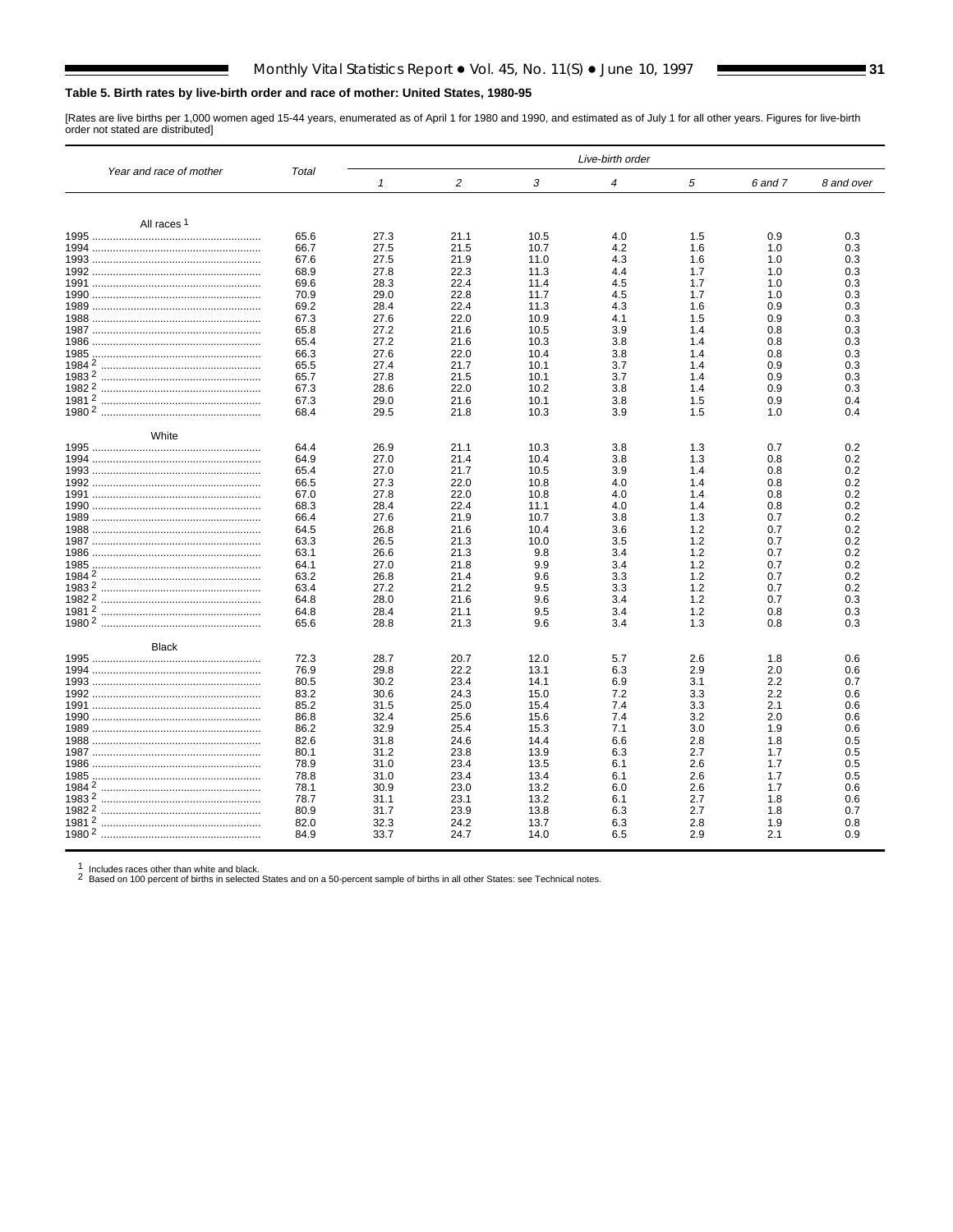$\blacksquare$ 

#### <span id="page-31-0"></span>**Table 6. Live births by age of mother, live-birth order, Hispanic origin of mother and by race of mother for mothers of non-Hispanic origin: United States, 1995**

[Live-birth order refers to number of children born alive to mother. Includes births with stated origin of mother only]

|                                        |                    |                                |                          |                      |                                |                      |                      | Age of mother   |                           |                  |                  |                  |                |                     |
|----------------------------------------|--------------------|--------------------------------|--------------------------|----------------------|--------------------------------|----------------------|----------------------|-----------------|---------------------------|------------------|------------------|------------------|----------------|---------------------|
| Live-birth order and                   | All                |                                |                          |                      | 15-19 years                    |                      |                      |                 |                           |                  |                  |                  |                |                     |
| origin of mother                       | ages               | Under<br>15 years              | Total                    | 15<br>years          | 16<br>years                    | 17<br>years          | 18<br>years          | 19<br>years     | 20-24<br>years            | 25-29<br>years   | 30-34<br>years   | 35-39<br>years   | 40-44<br>years | 45-49<br>years      |
| Hispanic                               |                    |                                |                          |                      |                                |                      |                      |                 |                           |                  |                  |                  |                |                     |
| Total                                  | 679,768            | 3,187                          | 118,449                  | 8,322                | 16,185                         | 24,168               | 31,710               | 38,064          | 208,211                   | 178,258          | 115,063          | 46,964           | 9,257          | 379                 |
| First child                            | 261,379            | 3,037                          | 89,138                   | 7,722                | 14,199                         | 19,299               | 23,114               | 24,804          | 91,809                    | 48,093           | 21,301           | 6,762            | 1,189          | 50                  |
| Second child<br>Third child            | 199,842<br>118,755 | 97<br>-1                       | 22,965<br>4,051          | 446<br>20            | 1,602<br>116                   | 3,994<br>464         | 6,843<br>1,169       | 10,080<br>2,282 | 71,718<br>30,307          | 60,317<br>40,923 | 32,789<br>30,183 | 10,371<br>11,424 | 1,551<br>1,812 | 34<br>54            |
| Fourth child                           | 53,363             | $\blacksquare$                 | 498                      | 3                    | 2                              | 34                   | 111                  | 348             | 9,140                     | 17,506           | 16,451           | 8,162            | 1,557          | 49                  |
| Fifth child                            | 22,204             | 2                              | 64                       | ۰.                   |                                | 3                    | 5                    | 56              | 2,295                     | 6,380            | 7,590            | 4,751            | 1,083          | 39                  |
| Sixth child<br>Seventh child           | 9,367<br>4,279     | $\sim$                         | 13<br>5                  |                      | 3                              | -1<br>1              | -1<br>1              | 8<br>3          | 594<br>127                | 2,311<br>792     | 3,234<br>1,492   | 2,469<br>1,315   | 707<br>517     | 39<br>31            |
| Eighth child and over                  | 3,837              |                                | 1                        |                      |                                |                      |                      | 1               | 63                        | 410              | 1,134            | 1,392            | 763            | 74                  |
| Not stated                             | 6,742              | 50                             | 1,714                    | 131                  | 263                            | 372                  | 466                  | 482             | 2,158                     | 1,526            | 889              | 318              | 78             | 9                   |
| Mexican American                       | 469,615            | 2,319                          | 85,781                   | 5,995                | 11,667                         | 17,366               | 23,024               | 27,729          | 151,485                   | 122,606          | 72,487           | 28,937           | 5,758          | 242                 |
| First child                            | 176,500            | 2,215                          | 64,304                   | 5,536                | 10,245                         | 13,813               | 16,738               | 17,972          | 65,331                    | 29,681           | 11,014           | 3,350            | 576            | 29                  |
| Second child<br>Third child            | 135,708<br>83,261  | 67<br>-1                       | 16,881<br>2,882          | 335<br>16            | 1,139<br>76                    | 2,930<br>326         | 5,016<br>820         | 7,461<br>1,644  | 53,263<br>22,438          | 41,137<br>29,993 | 18,343<br>20,058 | 5,278<br>6,836   | 723<br>1,024   | 16<br>29            |
| Fourth child                           | 39,274             | ÷                              | 346                      | 3                    | -1                             | 20                   | 77                   | 245             | 6,715                     | 13,333           | 12,143           | 5,692            | 1,020          | 25                  |
| Fifth child                            | 16,724             |                                | 43                       |                      |                                | -1                   | 5                    | 37              | 1,658                     | 4,816            | 5,869            | 3,518            | 791            | 29                  |
| Sixth child                            | 7,221              |                                | 8                        |                      | 2                              |                      | 1                    | 5               | 399                       | 1,757            | 2,567            | 1,921            | 541            | 28                  |
| Seventh child<br>Eighth child and over | 3,342<br>3,018     |                                | 2<br>1                   |                      |                                | 1                    |                      | 1<br>1          | 86<br>34                  | 599<br>298       | 1,167<br>854     | 1,054<br>1,133   | 413<br>637     | 21<br>61            |
| Not stated                             | 4,567              | 36                             | 1,314                    | 105                  | 204                            | 275                  | 367                  | 363             | 1,561                     | 992              | 472              | 155              | 33             | 4                   |
| Puerto Rican                           | 54,824             | 371                            | 12,522                   | 986                  | 1,870                          | 2,688                | 3,325                | 3,653           | 16,848                    | 12,990           | 8,172            | 3,305            | 591            | 25                  |
| First child                            | 21,952             | 346                            | 9,077                    | 911                  | 1,596                          | 2,067                | 2,305                | 2,198           | 6,533                     | 3,534            | 1,800            | 567              | 92             | 3                   |
| Second child                           | 16,031             | 14                             | 2,544                    | 53                   | 222                            | 477                  | 769                  | 1,023           | 5,578                     | 4,235            | 2,623            | 884              | 149            | 4                   |
| Third child<br>Fourth child            | 9,111<br>3,908     | $\sim$<br>$\sim$               | 562<br>83                | 2<br>٠               | 14                             | 80<br>7              | 173<br>24            | 293<br>52       | 2,902<br>1,088            | 2,781            | 1,920<br>901     | 803<br>480       | 139<br>85      | 4<br>$\overline{4}$ |
| Fifth child                            | 1,581              |                                | 12                       |                      |                                | 1                    |                      | 11              | 316                       | 1,267<br>561     | 388              | 255              | 48             | $\mathbf 1$         |
| Sixth child                            | 712                |                                | 2                        |                      |                                | 1                    |                      | 1               | 108                       | 251              | 188              | 138              | 24             | -1                  |
| Seventh child                          | 322                |                                | 3                        |                      |                                |                      | 1                    | 2               | 23                        | 103              | 111              | 62               | 18             | $\overline{2}$      |
| Eighth child and over                  | 299                |                                | $\sim$                   |                      |                                |                      |                      | $\sim$          | 17                        | 67               | 117              | 74               | 22             | 2                   |
| Not stated                             | 908                | 11                             | 239                      | 20                   | 38                             | 55                   | 53                   | 73              | 283                       | 191              | 124              | 42               | 14             | Δ                   |
| Cuban                                  | 12,473             | 11                             | 954                      | 53                   | 117                            | 173                  | 268                  | 343             | 2,400                     | 3,642            | 3,873            | 1,346            | 242            | 5                   |
| First child                            | 5,479              | 10                             | 804                      | 51                   | 114                            | 151                  | 219                  | 269             | 1,477                     | 1,680            | 1,149            | 308              | 50             | 1                   |
| Second child<br>Third child            | 4,407<br>1,829     | $\mathbf{1}$                   | 132                      | 2<br>$\blacksquare$  | 3<br>$\blacksquare$            | 20<br>2              | 47<br>2              | 60<br>11        | 706<br>163                | 1,363<br>446     | 1,636<br>774     | 486<br>365       | 82<br>65       | -1<br>-1            |
| Fourth child                           | 454                |                                | 15<br>2                  |                      |                                |                      |                      | 2               | 38                        | 95               | 195              | 104              | 18             | $\overline{2}$      |
| Fifth child                            | 154                |                                |                          |                      |                                |                      |                      |                 | 6                         | 30               | 67               | 42               | 9              |                     |
| Sixth child                            | 61                 |                                |                          |                      |                                |                      |                      |                 | 1                         | 8                | 20               | 19               | 13             |                     |
| Seventh child                          | 18                 |                                |                          |                      |                                |                      |                      |                 |                           | 1                | 5                | 10               | 2              |                     |
| Eighth child and over<br>Not stated    | 17<br>54           |                                | 1                        |                      |                                |                      |                      | 1               | $\ddot{\phantom{1}}$<br>9 | 3<br>16          | 8<br>19          | 5<br>7           | 1<br>2         |                     |
| <b>Central and South</b>               |                    |                                |                          |                      |                                |                      |                      |                 |                           |                  |                  |                  |                |                     |
| American                               | 94,996             | 188                            | 9,874                    | 599                  | 1,170                          | 1,966                | 2,645                | 3,494           | 23,554                    | 27,361           | 22.029           | 9,881            | 2,026          | 83                  |
| First child                            | 37,630             | 183                            | 7,891                    | 569                  | 1,058                          | 1,666                | 2,064                | 2,534           | 12.438                    | 9,553            | 5,340            | 1,856            | 356            | 13                  |
| Second child                           | 29,265             | 4                              | 1,628                    | 27                   | 93                             | 252                  | 485                  | 771             | 7,375                     | 9,574            | 7,476            | 2,746            | 454            | 8                   |
| Third child<br>Fourth child            | 16,624<br>6,504    | $\overline{\phantom{a}}$<br>ä, | 245<br>23                | 1<br>÷,              | $\overline{7}$<br>1            | 24<br>3              | 74<br>3              | 139<br>16       | 2,694<br>676              | 5,287<br>1,838   | 5,349<br>2,234   | 2,578<br>1,389   | 453<br>329     | 18<br>15            |
| Fifth child                            | 2,495              | ä,                             | $\overline{4}$           | ÷,                   | $\overline{a}$                 | 1                    | $\sim$               | 3               | 121                       | 625              | 895              | 666              | 177            | $\overline{7}$      |
| Sixth child                            | 915                | $\overline{a}$                 | 1                        | ÷,                   | $\overline{a}$                 | $\ddot{\phantom{1}}$ | $\ddot{\phantom{1}}$ | 1               | 30                        | 178              | 301              | 294              | 104            | $\overline{7}$      |
| Seventh child                          | 386                | ä,                             | $\overline{\phantom{a}}$ | ٠                    | $\sim$                         | ÷,                   | $\sim$               | $\sim$          | 5                         | 45               | 135              | 140              | 55             | 6                   |
| Eighth child and over<br>Not stated    | 328<br>849         | ä,<br>$\mathbf{1}$             | ÷.<br>82                 | ÷,<br>$\overline{2}$ | $\overline{\phantom{a}}$<br>11 | ÷,<br>20             | $\sim$<br>19         | $\sim$<br>30    | 8<br>207                  | 22<br>239        | 90<br>209        | 123<br>89        | 77<br>21       | 8<br>1              |
| Other and unknown                      |                    |                                |                          |                      |                                |                      |                      |                 |                           |                  |                  |                  |                |                     |
| Hispanic                               | 47,860             | 298                            | 9,318                    | 689                  | 1,361                          | 1,975                | 2,448                | 2,845           | 13,924                    | 11,659           | 8,502            | 3,495            | 640            | 24                  |
| First child                            | 19,818             | 283                            | 7,062                    | 655                  | 1,186                          | 1,602                | 1,788                | 1,831           | 6,030                     | 3,645            | 1,998            | 681              | 115            | 4                   |
| Second child<br>Third child            | 14,431<br>7,930    | 11<br>÷,                       | 1,780<br>347             | 29<br>-1             | 145<br>19                      | 315<br>32            | 526<br>100           | 765<br>195      | 4,796<br>2,110            | 4,008<br>2,416   | 2,711<br>2,082   | 977<br>842       | 143<br>131     | 5<br>$\overline{2}$ |
| Fourth child                           | 3,223              | ÷,                             | 44                       | ÷                    | $\overline{\phantom{a}}$       | 4                    | 7                    | 33              | 623                       | 973              | 978              | 497              | 105            | 3                   |
| Fifth child                            | 1,250              | 2                              | 5                        |                      | $\ddot{\phantom{1}}$           |                      |                      | 5               | 194                       | 348              | 371              | 270              | 58             | $\overline{c}$      |
| Sixth child                            | 458                |                                | 2                        |                      | $\mathbf{1}$                   |                      |                      | 1               | 56                        | 117              | 158              | 97               | 25             | 3                   |
| Seventh child                          | 211                | ä,                             | $\sim$                   |                      | $\sim$                         | ä,                   |                      | $\sim$          | 13                        | 44               | 74               | 49               | 29             | $\mathbf 2$         |
| Eighth child and over<br>Not stated    | 175<br>364         | 2                              | $\sim$<br>78             | 4                    | 10                             | $\blacksquare$<br>22 | $\sim$<br>27         | $\sim$<br>15    | 4<br>98                   | 20<br>88         | 65<br>65         | 57<br>25         | 26<br>8        | 3                   |
|                                        |                    |                                |                          |                      |                                |                      |                      |                 |                           |                  |                  |                  |                |                     |

See footnotes at end of table.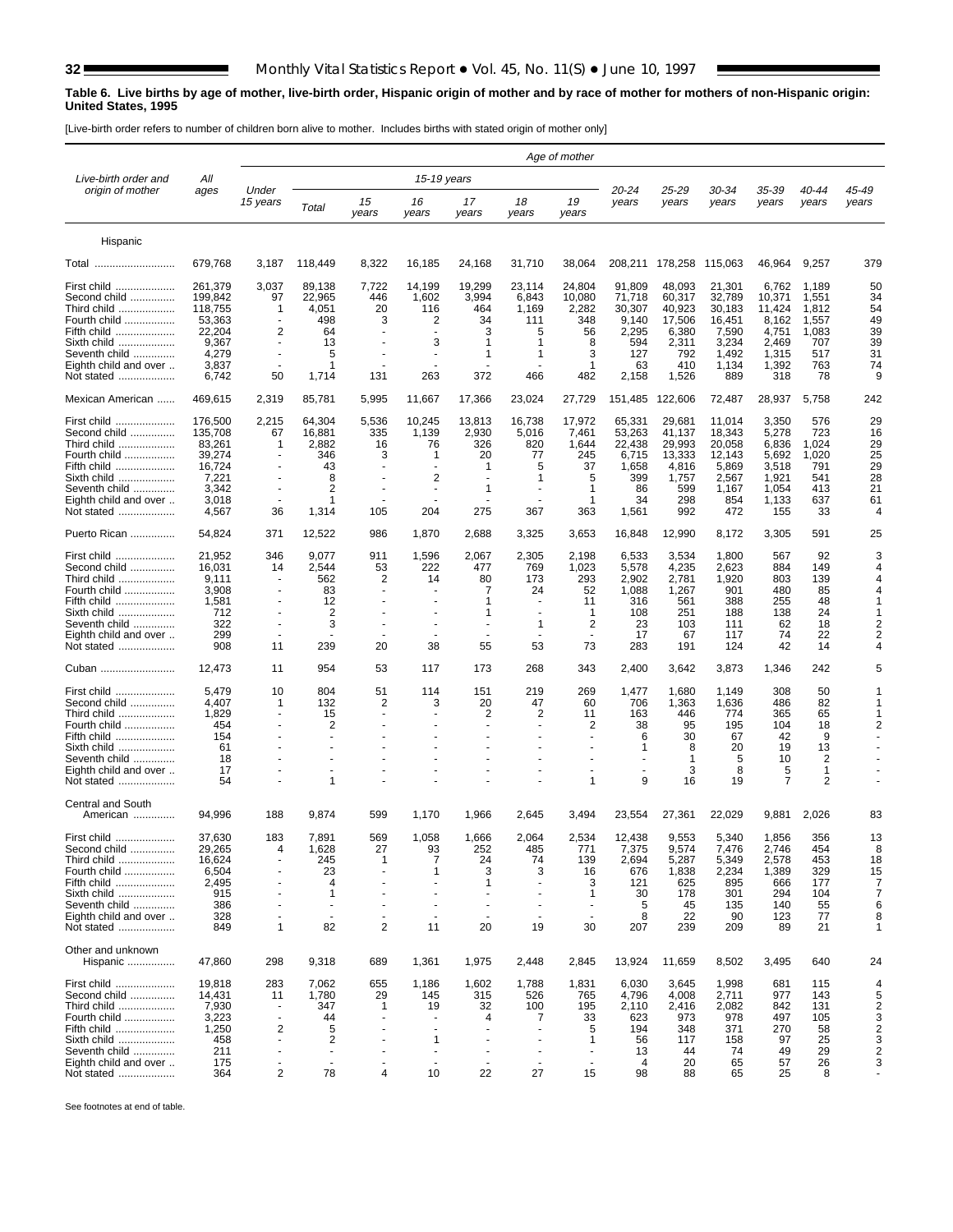#### **Table 6. Live births by age of mother, live-birth order, Hispanic origin of mother and by race of mother for mothers of non-Hispanic origin: United States, 1995 -Con.**

[Live-birth order refers to number of children born alive to mother. Includes births with stated origin of mother only]

|                                                                                                                                                  |                                                                                                |                                             |                                                                       |                                         |                                               |                                                                                   |                                                              | Age of mother                                                                 |                                                                                 |                                                                                       |                                                                                       |                                                                                            |                                                                             |                                                                |
|--------------------------------------------------------------------------------------------------------------------------------------------------|------------------------------------------------------------------------------------------------|---------------------------------------------|-----------------------------------------------------------------------|-----------------------------------------|-----------------------------------------------|-----------------------------------------------------------------------------------|--------------------------------------------------------------|-------------------------------------------------------------------------------|---------------------------------------------------------------------------------|---------------------------------------------------------------------------------------|---------------------------------------------------------------------------------------|--------------------------------------------------------------------------------------------|-----------------------------------------------------------------------------|----------------------------------------------------------------|
| Live-birth order and<br>origin of mother                                                                                                         | All                                                                                            | Under                                       |                                                                       |                                         | 15-19 years                                   |                                                                                   |                                                              |                                                                               | $20 - 24$                                                                       | $25 - 29$                                                                             | 30-34                                                                                 | 35-39                                                                                      | 40-44                                                                       | 45-49                                                          |
|                                                                                                                                                  | ages                                                                                           | 15 years                                    | Total                                                                 | 15<br>vears                             | 16<br>years                                   | 17<br>years                                                                       | 18<br>years                                                  | 19<br>years                                                                   | years                                                                           | years                                                                                 | years                                                                                 | years                                                                                      | vears                                                                       | years                                                          |
| Non-Hispanic                                                                                                                                     |                                                                                                |                                             |                                                                       |                                         |                                               |                                                                                   |                                                              |                                                                               |                                                                                 |                                                                                       |                                                                                       |                                                                                            |                                                                             |                                                                |
| $\mathbf{1}$<br>Total<br>                                                                                                                        | 3.160.495                                                                                      | 8.960                                       | 376,116                                                               | 22,147                                  | 45,418                                        | 74,324                                                                            | 105,369                                                      | 128,858                                                                       | 745,674                                                                         | 869,005                                                                               | 772,754                                                                               | 329,153 56,532                                                                             |                                                                             | 2,301                                                          |
| First child<br>Second child<br>Third child<br>Fourth child<br>Fifth child<br>Sixth child<br>Seventh child<br>Eighth child and over<br>Not stated | 1,326,279<br>1.025.260<br>490,147<br>181,071<br>66.064<br>27,781<br>12,717<br>13.706<br>17,470 | 8,704<br>196<br>4<br>$\sim$<br>$\sim$<br>56 | 296,493<br>64.291<br>11.428<br>1,749<br>227<br>25<br>10<br>4<br>1,889 | 20,952<br>1,036<br>37<br>2<br>1<br>119  | 41,028<br>3,864<br>261<br>20<br>2<br>1<br>242 | 62,977<br>9,756<br>1,100<br>89<br>9<br>2<br>1<br>390                              | 81,804<br>19,321<br>3,254<br>391<br>56<br>7<br>4<br>2<br>530 | 89,732<br>30,314<br>6,776<br>1,247<br>159<br>15<br>5<br>$\overline{2}$<br>608 | 363.415<br>244.893<br>93,792<br>28,989<br>8,227<br>2,171<br>545<br>167<br>3,475 | 346,378<br>303.572<br>138,876<br>48,217<br>16.601<br>6,517<br>2,576<br>1,575<br>4,693 | 223,254<br>287.252<br>158.183<br>59,835<br>21.731<br>9,388<br>4,341<br>4,063<br>4,707 | 75,068 12,449<br>108.735<br>75,978<br>35,379<br>15,357<br>7,477<br>3,861<br>5,078<br>2,220 | 15.778<br>11.522<br>6,674<br>3.744<br>2,090<br>1,307<br>2.553<br>415        | 518<br>543<br>364<br>228<br>177<br>113<br>77<br>266<br>15      |
| White<br>                                                                                                                                        | 2,382,638                                                                                      | 2.711                                       | 230,024                                                               | 9,848                                   | 24,056                                        | 44,439                                                                            | 66,529                                                       | 85,152                                                                        | 529,499                                                                         | 684,135                                                                               | 627,126                                                                               | 263,469                                                                                    | 43,895                                                                      | 1,779                                                          |
| First child<br>Second child<br>Third child<br>Fourth child<br>Fifth child<br>Sixth child<br>Seventh child<br>Eighth child and over<br>Not stated | 1,012,498<br>797,171<br>367,528<br>124,401<br>40,008<br>15,249<br>6,501<br>6,908<br>12.374     | 2,667<br>27<br>1<br>$\sim$<br>16            | 190.449<br>33,889<br>4,211<br>402<br>44<br>6<br>1<br>3<br>1,019       | 9,534<br>249<br>8<br>$\mathbf{1}$<br>56 | 22,635<br>1,260<br>53<br>106                  | 39,717<br>4,230<br>284<br>10<br>$\overline{2}$<br>$\overline{\phantom{a}}$<br>196 | 55,011<br>10,020<br>1,085<br>84<br>12<br>4<br>1<br>2<br>310  | 63,552<br>18,130<br>2,781<br>307<br>28<br>2<br>$\mathbf 1$<br>351             | 275.914<br>176,880<br>57,930<br>13,383<br>2,558<br>504<br>82<br>38<br>2,210     | 285.225<br>245,746<br>105,143<br>32,053<br>8,837<br>2.671<br>771<br>359<br>3,330      | 185.222<br>238,736<br>129,580<br>45,820<br>14,712<br>5,499<br>2,213<br>1,633<br>3,711 | 62.290<br>88,749<br>61,381<br>27,632<br>11,088<br>5,052<br>2,513<br>3,019<br>1,745         | 10.295<br>12,685<br>9.003<br>4.948<br>2.644<br>1.435<br>866<br>1.687<br>332 | 436<br>459<br>279<br>163<br>125<br>82<br>55<br>169<br>11       |
| Black                                                                                                                                            | 587,781                                                                                        | 5,822                                       | 130,907                                                               | 11,322                                  | 19,564                                        | 27,026                                                                            | 34,644                                                       | 38,351                                                                        | 179,209                                                                         | 129,752                                                                               | 93,126                                                                                | 41,265                                                                                     | 7,454                                                                       | 246                                                            |
| First child<br>Second child<br>Third child<br>Fourth child<br>Fifth child<br>Sixth child<br>Seventh child<br>Eighth child and over<br>Not stated | 231,599<br>167,349<br>97.184<br>46,496<br>21,296<br>10.106<br>4,853<br>4,896<br>4.002          | 5,624<br>155<br>3<br>40                     | 94,301<br>27,688<br>6.683<br>1,235<br>163<br>16<br>8<br>1<br>812      | 10,500<br>733<br>26<br>2<br>61          | 16,810<br>2,413<br>195<br>14<br>1<br>131      | 20,923<br>5,085<br>757<br>70<br>5<br>1<br>1<br>184                                | 23,582<br>8,494<br>2,027<br>293<br>40<br>3<br>3<br>202       | 22,486<br>10,963<br>3,678<br>856<br>118<br>11<br>$\overline{4}$<br>234        | 68,343<br>57,207<br>31.624<br>13,931<br>5,034<br>1.465<br>404<br>120<br>1.081   | 35,357<br>40,948<br>27.077<br>13,393<br>6,413<br>3.142<br>1,445<br>980<br>997         | 20,018<br>28,512<br>20.766<br>10,968<br>5,590<br>3.088<br>1,654<br>1,850<br>680       | 6,811<br>11,184<br>9.458<br>5,782<br>3,334<br>1.910<br>1.020<br>1,431<br>335               | 1.115<br>1,608<br>1.522<br>1,154<br>725<br>469<br>310<br>496<br>55          | 30<br>47<br>51<br>33<br>37<br>16<br>12<br>18<br>$\overline{2}$ |

- Quantity zero.<br>1 Includes races other than white and black.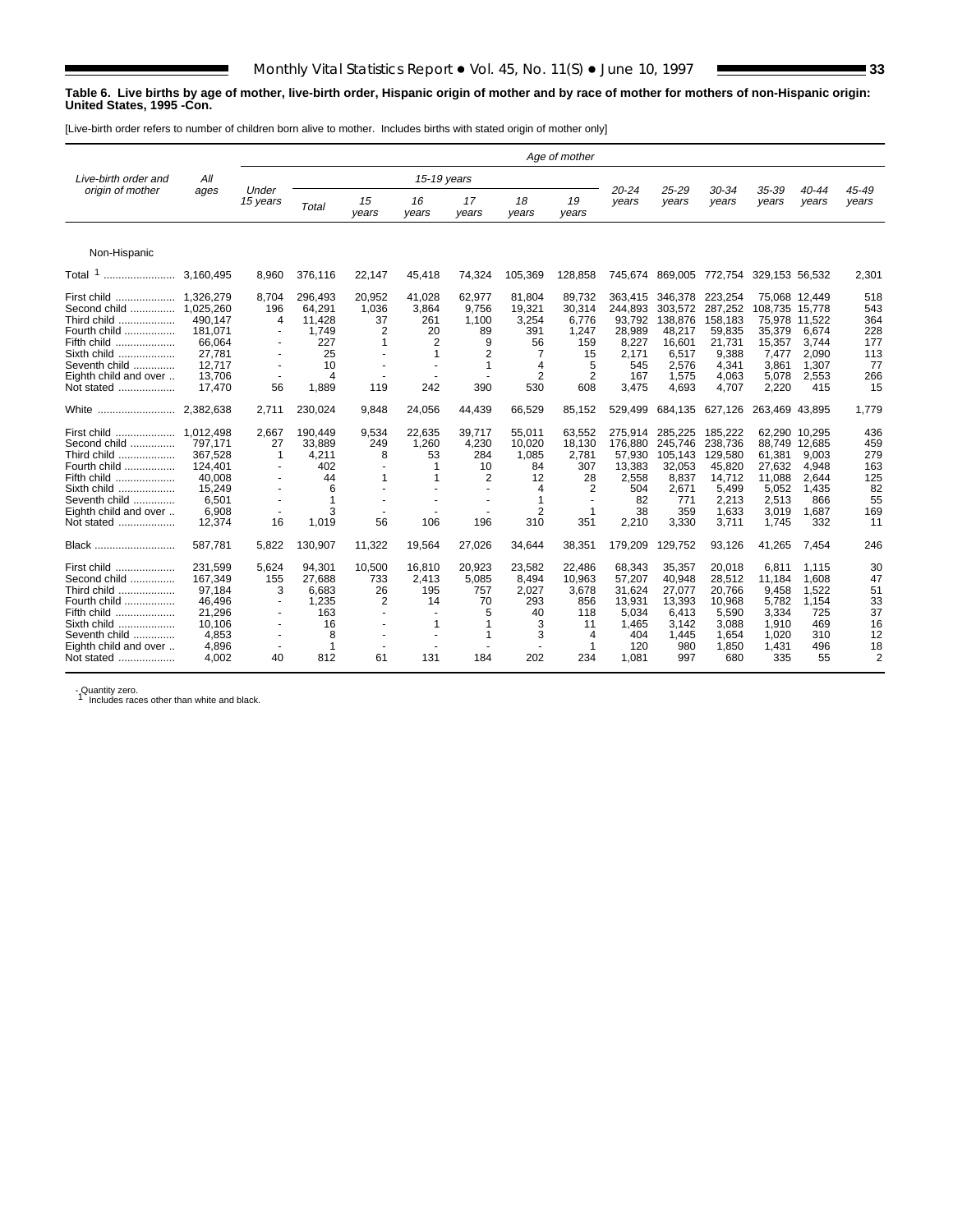Е

#### <span id="page-33-0"></span>**Table 7. Birth rates by age of mother, live-birth order, Hispanic origin of mother, and by race of mother for mothers of non-Hispanic origin: United States, 1995**

[Live-birth order refers to number of children born alive to mother. Figures for live-birth order not stated are distributed]

|                             |                    | Age of mother      |         |                    |                    |                |                |                |                |                |                |  |  |
|-----------------------------|--------------------|--------------------|---------|--------------------|--------------------|----------------|----------------|----------------|----------------|----------------|----------------|--|--|
| Live-birth order and        | 15-44              |                    |         | 15-19 years        |                    |                |                |                |                |                |                |  |  |
| origin of mother            | years <sup>1</sup> | $10 - 14$<br>years | Total   | $15 - 17$<br>years | $18 - 19$<br>years | 20-24<br>years | 25-29<br>years | 30-34<br>years | 35-39<br>years | 40-44<br>years | 45-49<br>years |  |  |
| Hispanic                    |                    |                    |         |                    |                    |                |                |                |                |                |                |  |  |
|                             | 105.0              | 2.7                | 106.7   | 72.9               | 157.9              | 188.5          | 153.8          | 95.9           | 44.9           | 10.8           | 0.6            |  |  |
| First child                 | 40.8               | 2.6                | 81.5    | 62.7               | 109.9              | 84.0           | 41.9           | 17.9           | 6.5            | 1.4            | 0.1            |  |  |
| Second child                | 31.2               | 0.1                | 21.0    | 9.2                | 38.8               | 65.6           | 52.5           | 27.5           | 10.0           | 1.8            | 0.1            |  |  |
| Third child                 | 18.5               |                    | 3.7     | 0.9                | 7.9                | 27.7           | 35.6           | 25.3           | 11.0           | 2.1            | 0.1            |  |  |
| Fourth child                | 8.3                |                    | 0.5     | 0.1                | 1.1                | 8.4            | 15.2           | 13.8           | 7.9            | 1.8            | 0.1            |  |  |
| Fifth child                 | 3.5                |                    | 0.1     |                    | 0.1                | 2.1            | 5.6            | 6.4            | 4.6            | 1.3            | 0.1            |  |  |
|                             |                    |                    |         |                    | $\star$            |                |                |                |                |                |                |  |  |
| Sixth and seventh child     | 2.1                |                    |         |                    | $\star$            | 0.7            | 2.7            | 4.0            | 3.6            | 1.4            | 0.1            |  |  |
| Eighth child and over       | 0.6                |                    |         |                    |                    | 0.1            | 0.4            | 1.0            | 1.3            | 0.9            | 0.1            |  |  |
| Mexican American            | 117.0              | 2.8                | 124.6   | 84.4               | 185.3              | 208.9          | 160.5          | 98.5           | 46.8           | 11.9           | 0.7            |  |  |
| First child                 | 44.4               | 2.7                | 94.8    | 72.5               | 128.6              | 91.0           | 39.2           | 15.1           | 5.5            | 1.2            | 0.1            |  |  |
| Second child                | 34.1               | 0.1                | 24.9    | 10.8               | 46.2               | 74.2           | 54.3           | 25.1           | 8.6            | 1.5            |                |  |  |
| Third child                 | 21.0               |                    | 4.3     | 1.0                | 9.1                | 31.3           | 39.6           | 27.4           | 11.1           | 2.1            | 0.1            |  |  |
| Fourth child                | 9.9                |                    | 0.5     | 0.1                | 1.2                | 9.4            | 17.6           | 16.6           | 9.3            | 2.1            | 0.1            |  |  |
|                             | 4.2                |                    | 0.1     |                    |                    |                |                | 8.0            | 5.7            | 1.7            |                |  |  |
| Fifth child                 |                    |                    |         |                    | 0.2                | 2.3            | 6.4            |                |                |                | 0.1            |  |  |
| Sixth and seventh child     | 2.7                |                    |         |                    | $\star$            | 0.7            | 3.1            | 5.1            | 4.8            | 2.0            | 0.1            |  |  |
| Eighth child and over       | 0.8                |                    |         |                    |                    | 0.0            | 0.4            | 1.2            | 1.8            | 1.3            | 0.2            |  |  |
| Puerto Rican                | 75.7               | 3.0                | 89.0    | 61.2               | 139.2              | 151.5          | 107.2          | 64.8           | 27.7           | 5.6            | 0.3            |  |  |
| First child                 | 30.8               | 2.9                | 65.7    | 51.5               | 91.5               | 59.8           | 29.6           | 14.5           | 4.8            | 0.9            |                |  |  |
| Second child                | 22.5               |                    | 18.4    | 8.5                | 36.4               | 51.0           | 35.5           | 21.1           | 7.5            | 1.4            |                |  |  |
| Third child                 | 12.8               |                    | 4.1     | 1.1                | 9.5                | 26.5           | 23.3           | 15.5           | 6.8            | 1.3            |                |  |  |
| Fourth child                | 5.5                |                    | 0.6     |                    | 1.5                | 10.0           | 10.6           | 7.3            | 4.1            | 0.8            |                |  |  |
| Fifth child                 | 2.2                |                    |         |                    | $\star$            | 2.9            | 4.7            | 3.1            | 2.2            | 0.5            |                |  |  |
|                             |                    |                    | $\star$ |                    | $\star$            |                |                |                |                |                |                |  |  |
| Sixth and seventh child     | 1.5                |                    |         |                    | $\star$            | 1.2            | 3.0            | 2.4            | 1.7            | 0.4            |                |  |  |
| Eighth child and over       | 0.4                |                    |         |                    |                    |                | 0.6            | 0.9            | 0.6            | 0.2            |                |  |  |
|                             | 55.1               |                    | 29.2    | 16.6               | 51.2               | 77.0           | 110.6          | 88.0           | 29.8           | 6.0            |                |  |  |
| First child                 | 24.3               |                    | 24.7    | 15.3               | 41.0               | 47.6           | 51.2           | 26.2           | 6.9            | 1.2            |                |  |  |
| Second child                | 19.6               |                    | 4.0     | 1.2                | 9.0                | 22.8           | 41.6           | 37.4           | 10.8           | 2.1            |                |  |  |
| Third child                 | 8.1                |                    |         |                    |                    | 5.3            | 13.6           | 17.7           | 8.1            | 1.6            |                |  |  |
| Fourth child                | 2.0                |                    |         |                    | $\star$            | 1.2            | 2.9            | 4.5            | 2.3            |                |                |  |  |
| Fifth child                 | 0.7                |                    |         |                    |                    |                | 0.9            | 1.5            | 0.9            |                |                |  |  |
|                             |                    |                    |         |                    |                    | $\star$        |                |                |                |                |                |  |  |
| Sixth and seventh child     | 0.3                |                    |         |                    |                    |                |                | 0.6            | 0.6            |                |                |  |  |
| Eighth child and over       |                    |                    |         |                    |                    |                |                |                |                |                |                |  |  |
| Other Hispanic <sup>2</sup> | 94.5               | 2.4                | 77.5    | 54.8               | 107.8              | 158.3          | 161.8          | 103.7          | 50.9           | 11.6           | 0.6            |  |  |
| First child                 | 38.3               | 2.4                | 60.9    | 48.0               | 78.1               | 78.6           | 55.2           | 25.2           | 9.7            | 2.1            | $\star$        |  |  |
| Second child                | 29.1               |                    | 13.9    | 6.1                | 24.2               | 51.8           | 56.8           | 34.9           | 14.3           | 2.6            |                |  |  |
| Third child                 | 16.4               |                    | 2.4     | 0.6                | 4.8                | 20.4           | 32.2           | 25.5           | 13.1           | 2.6            | 0.1            |  |  |
| Fourth child                | 6.5                |                    | 0.3     |                    | 0.6                | 5.5            | 11.8           | 11.0           | 7.2            | 1.9            |                |  |  |
| Fifth child                 | 2.5                |                    |         |                    |                    | 1.3            | 4.1            | 4.3            | 3.6            | 1.0            |                |  |  |
| Sixth and seventh child     | 1.3                |                    |         |                    |                    | 0.4            | 1.6            | 2.3            | 2.2            | 0.9            |                |  |  |
|                             |                    |                    |         |                    |                    |                |                |                |                |                |                |  |  |
| Eighth child and over       | 0.3                |                    |         |                    |                    |                | 0.2            | 0.5            | 0.7            | 0.5            |                |  |  |

See footnotes at end of table.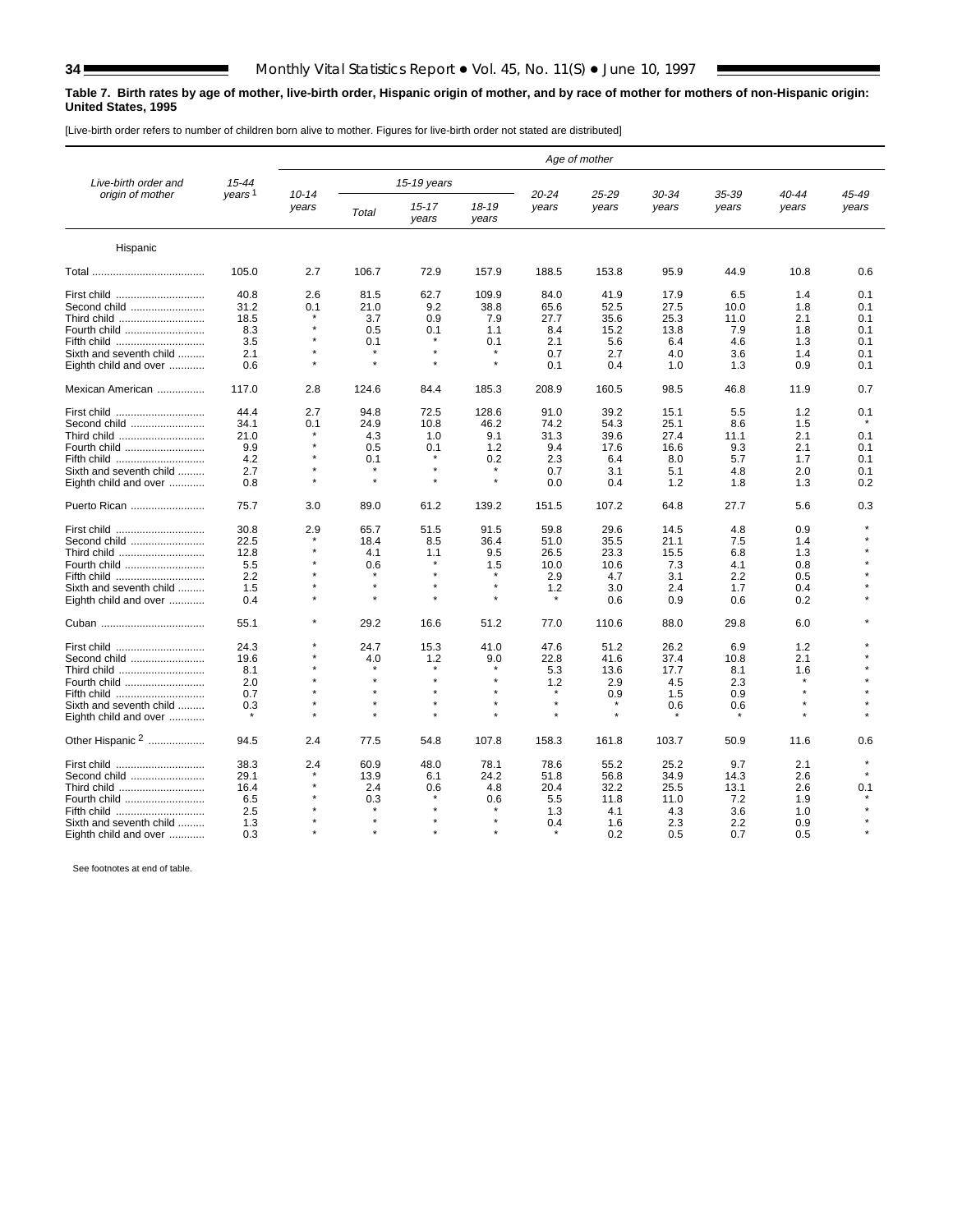#### **Table 7. Birth rates by age of mother, live-birth order, Hispanic origin of mother, and by race of mother for mothers of non-Hispanic origin: United States, 1995 -Con.**

[Live-birth order refers to number of children born alive to mother. Figures for live-birth order not stated are distributed]

|                                                                                                                               |                                                  | Age of mother                                                     |                                                        |                                                            |                                                         |                                                   |                                                   |                                                  |                                                |                                               |                                               |  |  |
|-------------------------------------------------------------------------------------------------------------------------------|--------------------------------------------------|-------------------------------------------------------------------|--------------------------------------------------------|------------------------------------------------------------|---------------------------------------------------------|---------------------------------------------------|---------------------------------------------------|--------------------------------------------------|------------------------------------------------|-----------------------------------------------|-----------------------------------------------|--|--|
| Live-birth order and                                                                                                          | 15-44                                            |                                                                   |                                                        | 15-19 years                                                |                                                         |                                                   |                                                   |                                                  |                                                |                                               |                                               |  |  |
| origin of mother                                                                                                              | years <sup>1</sup>                               | $10 - 14$<br>vears                                                | <b>Total</b>                                           | $15 - 17$<br>years                                         | $18 - 19$<br>years                                      | $20 - 24$<br>years                                | 25-29<br>years                                    | 30-34<br>years                                   | 35-39<br>years                                 | $40 - 44$<br>years                            | 45-49<br>years                                |  |  |
| Non-Hispanic <sup>3</sup>                                                                                                     |                                                  |                                                                   |                                                        |                                                            |                                                         |                                                   |                                                   |                                                  |                                                |                                               |                                               |  |  |
|                                                                                                                               | 60.8                                             | 1.1                                                               | 49.6                                                   | 30.7                                                       | 79.0                                                    | 98.5                                              | 106.4                                             | 80.9                                             | 33.2                                           | 6.2                                           | 0.3                                           |  |  |
| Second child<br>Third child<br>Fourth child<br>Fifth child<br>Sixth and seventh child<br>Eighth child and over                | 25.6<br>19.8<br>9.5<br>3.5<br>1.3<br>0.8<br>0.3  | 1.1<br>0.0<br>$\star$<br>$\star$<br>$\star$<br>$\star$<br>$\star$ | 39.3<br>8.5<br>1.5<br>0.2<br>0.0<br>0.0<br>$\star$     | 27.2<br>3.2<br>0.3<br>0.0<br>$\star$<br>$\star$<br>$\star$ | 58.2<br>16.8<br>3.4<br>0.6<br>0.1<br>0.0<br>$\star$     | 48.2<br>32.5<br>12.4<br>3.8<br>1.1<br>0.4<br>0.0  | 42.7<br>37.4<br>17.1<br>5.9<br>2.1<br>1.1<br>0.2  | 23.5<br>30.2<br>16.6<br>6.3<br>2.3<br>1.4<br>0.4 | 7.6<br>11.1<br>7.7<br>3.6<br>1.6<br>1.1<br>0.5 | 1.4<br>1.7<br>1.3<br>0.7<br>0.4<br>0.4<br>0.3 | 0.1<br>0.1<br>0.0<br>0.0<br>0.0<br>0.0<br>0.0 |  |  |
| White<br>                                                                                                                     | 57.6                                             | 0.4                                                               | 39.3                                                   | 22.0                                                       | 66.1                                                    | 90.0                                              | 106.5                                             | 82.0                                             | 32.9                                           | 5.9                                           | 0.3                                           |  |  |
| First child<br>Second child<br>Third child<br>Fourth child<br>Fifth child<br>Sixth and seventh child<br>Eighth child and over | 24.6<br>19.4<br>8.9<br>3.0<br>1.0<br>0.5<br>0.2  | 0.4<br>0.0<br>$\star$<br>$\star$<br>$\star$<br>$\star$<br>$\star$ | 32.6<br>5.8<br>0.7<br>0.1<br>0.0<br>$\star$<br>$\star$ | 20.3<br>1.6<br>0.1<br>$\star$<br>$\star$<br>٠<br>$\star$   | 51.9<br>12.3<br>1.7<br>0.2<br>0.0<br>$\star$<br>$\star$ | 47.1<br>30.2<br>9.9<br>2.3<br>0.4<br>0.1<br>0.0   | 44.7<br>38.4<br>16.4<br>5.0<br>1.4<br>0.5<br>0.1  | 24.4<br>31.4<br>17.0<br>6.0<br>1.9<br>1.0<br>0.2 | 7.8<br>11.1<br>7.7<br>3.5<br>1.4<br>1.0<br>0.4 | 1.4<br>1.7<br>1.2<br>0.7<br>0.4<br>0.3<br>0.2 | 0.1<br>0.1<br>0.0<br>0.0<br>0.0<br>0.0<br>0.0 |  |  |
|                                                                                                                               | 74.5                                             | 4.3                                                               | 99.3                                                   | 72.1                                                       | 141.9                                                   | 141.7                                             | 102.0                                             | 65.9                                             | 29.4                                           | 6.1                                           | 0.3                                           |  |  |
| First child<br>Second child<br>Third child<br>Fourth child<br>Fifth child<br>Sixth and seventh child<br>Eighth child and over | 29.5<br>21.3<br>12.4<br>5.9<br>2.7<br>1.9<br>0.6 | 4.2<br>0.1<br>$\star$<br>$\star$<br>$\star$<br>٠                  | 72.0<br>21.1<br>5.1<br>0.9<br>0.1<br>0.0<br>$\Phi$     | 60.5<br>10.3<br>1.2<br>0.1<br>$\star$<br>$\star$           | 90.1<br>38.0<br>11.2<br>2.2<br>0.3<br>0.0               | 54.4<br>45.5<br>25.1<br>11.1<br>4.0<br>1.5<br>0.1 | 28.0<br>32.4<br>21.4<br>10.6<br>5.1<br>3.6<br>0.8 | 14.3<br>20.3<br>14.8<br>7.8<br>4.0<br>3.4<br>1.3 | 4.9<br>8.0<br>6.8<br>4.1<br>2.4<br>2.1<br>1.0  | 0.9<br>1.3<br>1.3<br>1.0<br>0.6<br>0.6<br>0.4 | 0.0<br>0.0<br>0.1<br>0.0<br>0.0<br>0.0        |  |  |

0.0 Quantity more than zero but less than 0.05.

\* Figure does not meet standards of reliability or precision.<br>1 Rates computed by relating total births, regardless of age of mother, to women aged 15-44 years.<br>2 Includes Central and South American and other and unknown H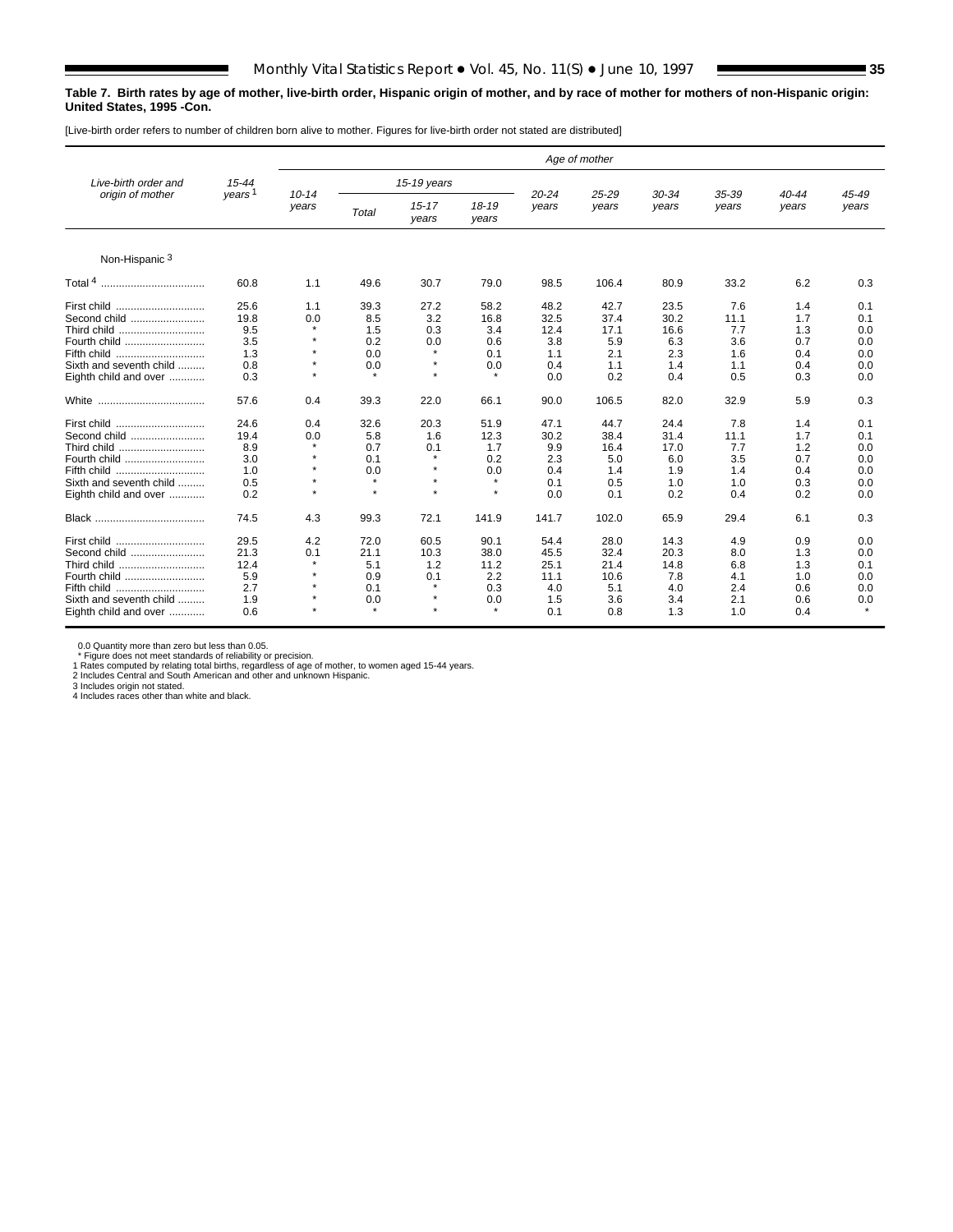#### <span id="page-35-0"></span>**Table 8. Live births by race of mother, birth rates, and fertility rates: United States and each State, Puerto Rico, Virgin Islands, and Guam, 1995**

[By place of residence. Birth rates per 1,000 estimated population in each area; fertility rates per 1,000 women aged 15-44 years estimated in each area]

|       |                   |                   | Number          |                                 |                                 |                |                   |
|-------|-------------------|-------------------|-----------------|---------------------------------|---------------------------------|----------------|-------------------|
| State | All<br>races      | White             | Black           | American<br>Indian <sup>1</sup> | Asian or<br>Pacific<br>Islander | Birth<br>rate  | Fertility<br>rate |
|       | 3,899,589         | 3,098,885         | 603,139         | 37,278                          | 160.287                         | 14.8           | 65.6              |
|       | 60.329            | 39,759            | 19,868          | 119                             | 583                             | 14.2           | 61.9              |
|       | 10,244            | 7,014             | 445             | 2,310                           | 475                             | 17.0           | 73.2              |
|       | 72,463            | 63,777            | 2,238           | 5,103                           | 1,345                           | 17.2           | 79.5              |
|       | 35,175            | 26.984            | 7,676           | 216                             | 299                             | 14.2           | 65.0              |
|       | 552,045<br>54,332 | 449,889<br>49,634 | 40,260<br>2,619 | 3,523<br>572                    | 58,373<br>1,507                 | 17.5<br>14.5   | 76.6<br>62.5      |
|       | 44,334            | 37,643            | 5,396           | 117                             | 1,178                           | 13.5           | 61.0              |
|       | 10,266            | 7,689             | 2,362           | 23                              | 192                             | 14.3           | 61.2              |
|       | 9,014             | 2,023             | 6,780           | 9                               | 202                             | 16.3           | 65.3              |
|       | 188,723           | 142,326           | 42,142          | 554                             | 3,701                           | 13.3           | 64.9              |
|       | 112,282           | 71,811            | 38,462          | 177                             | 1,832                           | 15.6           | 64.5              |
|       | 18,595            | 4,968             | 564             | 182                             | 12,881                          | 15.7           | 72.2              |
|       | 18,035            | 17,477            | 74              | 258                             | 226                             | 15.5           | 70.5              |
|       | 185,812           | 142,225           | 37,507          | 267                             | 5,813                           | 15.7           | 69.3              |
|       | 82,835            | 73,145            | 8,737           | 132                             | 821                             | 14.3           | 62.2              |
|       | 36,810            | 34,931            | 992             | 161<br>348                      | 726                             | 13.0           | 59.9<br>66.1      |
|       | 37,201<br>52,377  | 33,125<br>47,127  | 2,890<br>4,784  | 77                              | 838<br>389                      | 14.5<br>13.6   | 59.0              |
|       | 65,641            | 37,519            | 26,844          | 276                             | 1,002                           | 15.1           | 65.2              |
|       | 13,896            | 13,554            | 79              | 107                             | 156                             | 11.2           | 49.7              |
|       |                   |                   |                 | 165                             |                                 | 14.4           |                   |
|       | 72,396<br>81,648  | 46,970<br>70,242  | 22,674<br>7,778 | 149                             | 2,587<br>3,479                  | 13.4           | 60.6<br>57.9      |
|       | 134,642           | 106,509           | 25,015          | 802                             | 2,316                           | 14.1           | 61.3              |
|       | 63,263            | 56,702            | 2,905           | 1,061                           | 2,595                           | 13.7           | 60.5              |
|       | 41,344            | 21,578            | 19,244          | 194                             | 328                             | 15.3           | 66.5              |
|       | 73,028            | 60,720            | 11,017          | 244                             | 1,047                           | 13.7           | 61.5              |
|       | 11,142            | 9,858             | 40              | 1,141                           | 103                             | 12.8           | 60.2              |
|       | 23,243<br>25,056  | 21,294<br>21,567  | 1,220<br>1,895  | 350<br>388                      | 379<br>1,206                    | 14.2<br>16.4   | 64.5<br>75.2      |
|       | 14,665            | 14,386            | 89              | 23                              | 167                             | 12.8           | 54.2              |
|       |                   |                   |                 |                                 |                                 |                |                   |
|       | 114,828           | 87,435            | 20,973          | 393                             | 6,027                           | 14.5           | 64.8              |
|       | 26,920<br>271,369 | 22,694<br>199,079 | 508<br>56,213   | 3,349<br>617                    | 369<br>15,460                   | 16.0<br>15.0   | 71.6<br>66.1      |
|       | 101,592           | 71,413            | 26,909          | 1,461                           | 1,809                           | 14.1           | 61.7              |
|       | 8,476             | 7,634             | 70              | 666                             | 106                             | 13.2           | 61.3              |
|       | 154,064           | 129,185           | 22,802          | 231                             | 1,846                           | 13.8           | 61.0              |
|       | 45,672            | 36,038            | 4,497           | 4,328                           | 809                             | 13.9           | 64.3              |
|       | 42,811            | 39,736            | 873             | 629                             | 1,573                           | 13.6           | 62.2              |
|       | 151.850           | 126,987           | 21,445          | 207<br>139                      | 3,211                           | 12.6           | 57.8              |
|       | 12,776            | 11,289            | 915             |                                 | 433                             | 12.9           | 57.3              |
|       | 50,926            | 31,875            | 18,410          | 106                             | 535                             | 13.9           | 59.3              |
|       | 10,475            | 8,693             | 100             | 1,565                           | 117                             | 14.4           | 66.9              |
|       | 73,173            | 55,964            | 16,156          | 164                             | 889                             | 13.9           | 60.6              |
|       | 322,753           | 275,090           | 38,727          | 765                             | 8,171                           | 17.2           | 74.5              |
|       | 39,577            | 37,610            | 243             | 622                             | 1,102                           | 20.3           | 86.2              |
|       | 6,783<br>92,578   | 6,659<br>67,450   | 39<br>21,307    | 9<br>158                        | 76<br>3,663                     | 11.6<br>14.0   | 50.2<br>58.6      |
|       | 77,228            | 67,306            | 2,962           | 1,699                           | 5,261                           | 14.2           | 62.1              |
|       | 21,162            | 20,237            | 807             | 14                              | 104                             | 11.6           | 52.7              |
|       | 67,479            | 58,155            | 6,518           | 878                             | 1,928                           | 13.2           | 58.8              |
|       | 6,261             | 5,910             | 69              | 230                             | 52                              | 13.0           | 59.3              |
|       | 363,425           | 58,430            | 4,794           | $---$                           | $\overline{a}$                  | ---            |                   |
|       | 2,063             | 411               | 1,595           | 41                              | 16                              | ---            |                   |
|       | 4,180             | 429               | 62              | 9                               | 3,680                           | $\overline{a}$ |                   |
|       |                   |                   |                 |                                 |                                 |                |                   |

--- Data not available.<br>1 Includes births to Aleuts and Eskimos.<br>2 Excludes data for Puerto Rico, Virgin Islands, and Guam.<br>3 Includes races other than white and black.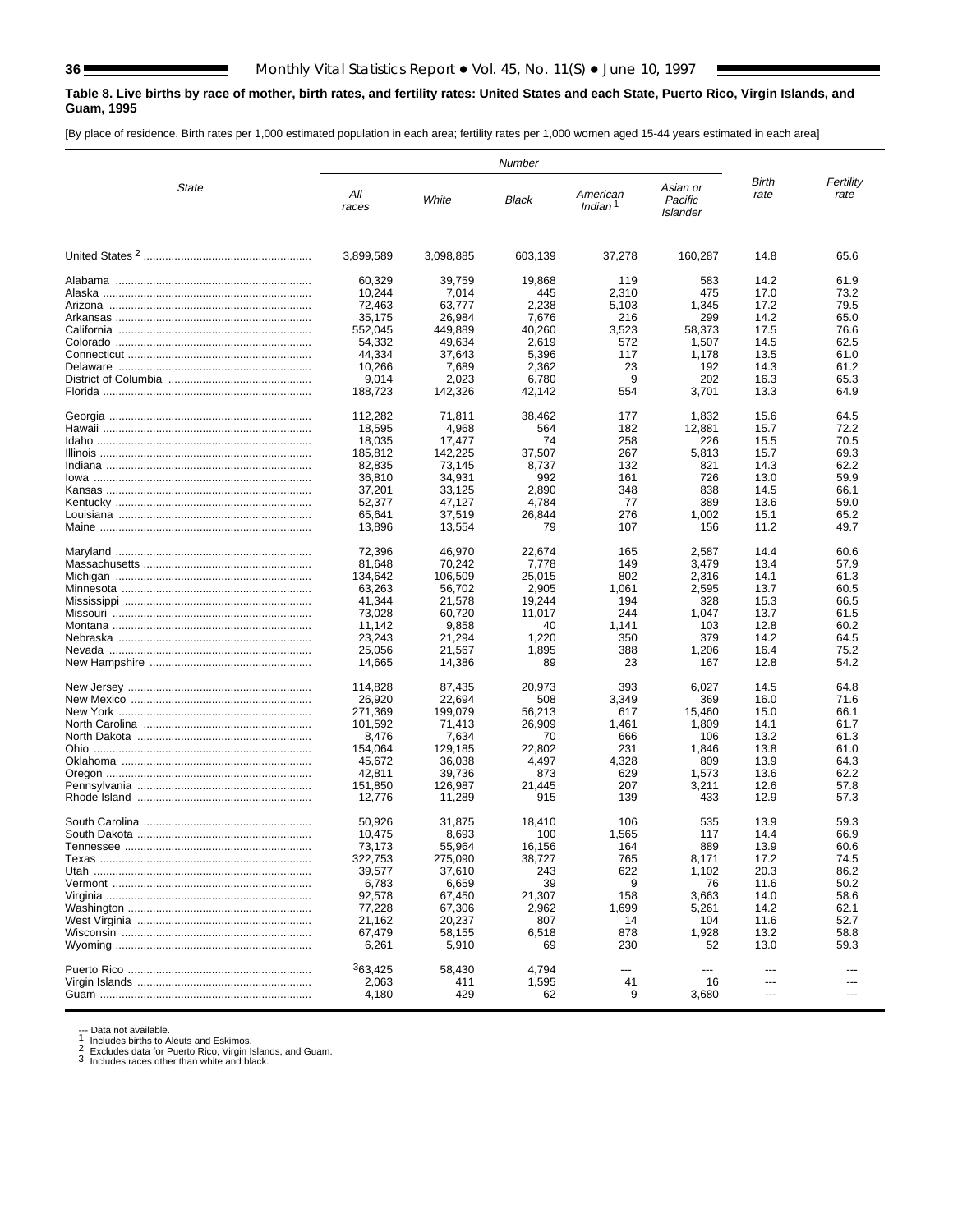### **Table 9. Live births by Hispanic origin of mother and by race of mother for mothers of non-Hispanic origin: United States and each State, Puerto Rico, Virgin Islands, and Guam, 1995**

[By place of residence]

|                                                                                                                                    |                                                                                                               |                                                                                               |                                                                                         |                                                                          |                                                                                     | Origin of mother                                                         |                                                                             |                                                                                                               |                                                                                                             |                                                                                           |                                                                      |
|------------------------------------------------------------------------------------------------------------------------------------|---------------------------------------------------------------------------------------------------------------|-----------------------------------------------------------------------------------------------|-----------------------------------------------------------------------------------------|--------------------------------------------------------------------------|-------------------------------------------------------------------------------------|--------------------------------------------------------------------------|-----------------------------------------------------------------------------|---------------------------------------------------------------------------------------------------------------|-------------------------------------------------------------------------------------------------------------|-------------------------------------------------------------------------------------------|----------------------------------------------------------------------|
|                                                                                                                                    | All                                                                                                           |                                                                                               |                                                                                         | Hispanic                                                                 |                                                                                     |                                                                          |                                                                             |                                                                                                               | Non-Hispanic                                                                                                |                                                                                           | Not                                                                  |
| State                                                                                                                              | origins                                                                                                       | Total                                                                                         | Mexican<br>American                                                                     | Puerto<br>Rican                                                          | Cuban                                                                               | Central<br>and South<br>American                                         | Other and<br>unknown<br>Hispanic                                            | Total <sup>1</sup>                                                                                            | White                                                                                                       | Black                                                                                     | stated                                                               |
| United States 2                                                                                                                    | 3,899,589                                                                                                     | 679,768                                                                                       | 469,615                                                                                 | 54,824                                                                   | 12,473                                                                              | 94,996                                                                   | 47,860                                                                      | 3,160,495                                                                                                     | 2,382,638                                                                                                   | 587,781                                                                                   | 59,326                                                               |
| Alabama<br>Alaska<br>Arizona<br>Arkansas<br>California<br>Colorado<br>Connecticut<br>Delaware<br>District of Columbia              | 60,329<br>10,244<br>72,463<br>35.175<br>552,045<br>54,332<br>44,334<br>10,266<br>9,014                        | 758<br>574<br>25,504<br>1,004<br>254,001<br>11,523<br>5,505<br>585<br>685                     | 483<br>236<br>24,538<br>837<br>218,238<br>7,291<br>294<br>232<br>30                     | 92<br>56<br>193<br>23<br>2,008<br>185<br>3,839<br>237<br>16              | 20<br>$\overline{4}$<br>41<br>7<br>828<br>29<br>80<br>2<br>4                        | 107<br>54<br>429<br>100<br>27,207<br>249<br>1,000<br>102<br>564          | 56<br>224<br>303<br>37<br>5,720<br>3,769<br>292<br>12<br>71                 | 59,544<br>9,625<br>46,727<br>34,107<br>296,073<br>42,580<br>37,060<br>9,670<br>8,267                          | 39,073<br>6,581<br>38,474<br>25,962<br>196,695<br>38,142<br>30,867<br>7,134<br>1,354                        | 19,830<br>421<br>2,166<br>7,648<br>39,284<br>2,518<br>4,974<br>2,326<br>6,736             | 27<br>45<br>232<br>64<br>1,971<br>229<br>1,769<br>11<br>62           |
| Florida<br>Georgia<br>Hawaii<br>Idaho<br>Illinois<br>Indiana<br>lowa<br>Kansas<br>Kentucky<br>Louisiana<br>Maine                   | 188,723<br>112,282<br>18,595<br>18,035<br>185,812<br>82,835<br>36,810<br>37,201<br>52,377<br>65,641<br>13,896 | 34,509<br>5,067<br>2,029<br>2,040<br>32,166<br>2,546<br>1,279<br>2,828<br>493<br>1,158<br>112 | 6,584<br>3,697<br>407<br>1,791<br>26,168<br>1,921<br>1,009<br>2,370<br>260<br>405<br>25 | 5,860<br>368<br>608<br>12<br>3,075<br>271<br>35<br>71<br>74<br>172<br>12 | 8,517<br>79<br>9<br>4<br>196<br>20<br>8<br>14<br>28<br>54<br>$\mathbf{1}$           | 11,433<br>665<br>58<br>50<br>898<br>131<br>108<br>140<br>70<br>280<br>15 | 2,115<br>258<br>947<br>183<br>1,829<br>203<br>119<br>233<br>61<br>247<br>59 | 154,120<br>106,672<br>16,555<br>15,892<br>153,562<br>80.120<br>35,270<br>34,019<br>51,836<br>64,454<br>13,565 | 108,831<br>66,497<br>4,311<br>15,375<br>110,180<br>70,525<br>33,463<br>30,010<br>46,634<br>36,448<br>13,248 | 41,191<br>38,217<br>540<br>71<br>37,308<br>8,674<br>963<br>2,857<br>4,759<br>26,784<br>66 | 94<br>543<br>11<br>103<br>84<br>169<br>261<br>354<br>48<br>29<br>219 |
| Maryland<br>Massachusetts<br>Michigan<br>Minnesota<br>Mississippi<br>Missouri<br>Montana<br>Nebraska<br>Nevada<br>New Hampshire    | 72.396<br>81,648<br>134,642<br>63,263<br>41,344<br>73,028<br>11,142<br>23,243<br>25,056<br>14,665             | 3,155<br>8,109<br>4,781<br>1,915<br>220<br>1,288<br>282<br>1,615<br>6,124<br>214              | 509<br>321<br>3,196<br>1,439<br>110<br>942<br>175<br>1,259<br>4,989<br>48               | 245<br>4,077<br>425<br>68<br>16<br>73<br>6<br>18<br>122<br>65            | 51<br>92<br>68<br>10<br>10<br>16<br>$\overline{7}$<br>117<br>4                      | 1,747<br>3,195<br>236<br>194<br>18<br>131<br>7<br>150<br>646<br>17       | 603<br>424<br>856<br>204<br>66<br>126<br>94<br>181<br>250<br>80             | 68,479<br>72,943<br>123,293<br>55,828<br>41,083<br>71,680<br>10,470<br>21,214<br>18,865<br>13,919             | 43,477<br>63,067<br>95,715<br>49,834<br>21,321<br>59,423<br>9,226<br>19,289<br>15,459<br>13,659             | 22,348<br>6,272<br>24,679<br>2,705<br>19,241<br>10,990<br>33<br>1,209<br>1,863<br>75      | 762<br>596<br>6,568<br>5,520<br>41<br>60<br>390<br>414<br>67<br>532  |
| New Jersey<br>New Mexico<br>New York<br>North Carolina<br>North Dakota<br>Oklahoma<br>Oregon<br>Pennsylvania<br>Rhode Island       | 114,828<br>26,920<br>271,369<br>101,592<br>8,476<br>154,064<br>45,672<br>42,811<br>151,850<br>12,776          | 18,835<br>12,900<br>54,193<br>4,244<br>147<br>2,801<br>2,356<br>5,002<br>6,572<br>1,554       | 2,105<br>4,351<br>6,161<br>2,935<br>83<br>1,277<br>1,704<br>4,639<br>764<br>80          | 7,225<br>36<br>16,127<br>413<br>11<br>1,147<br>90<br>42<br>4,432<br>482  | 890<br>53<br>499<br>60<br>-1<br>42<br>6<br>14<br>97<br>12                           | 8,235<br>74<br>24,269<br>592<br>15<br>162<br>94<br>215<br>664<br>863     | 380<br>8,386<br>7,137<br>244<br>37<br>173<br>462<br>92<br>615<br>117        | 95,203<br>14,017<br>186,364<br>97,329<br>8,213<br>150,960<br>43,259<br>37,774<br>144,979<br>9,440             | 69,375<br>9,914<br>121,349<br>67,262<br>7,375<br>126,215<br>33,727<br>34,781<br>120,544<br>8,256            | 19,518<br>473<br>49,730<br>26,833<br>68<br>22,702<br>4,469<br>860<br>21,062<br>683        | 790<br>3<br>30,812<br>19<br>116<br>303<br>57<br>35<br>299<br>1,782   |
| South Carolina<br>South Dakota<br>Tennessee<br>Texas<br>Vermont<br>Virginia<br>Washington<br>West Virginia<br>Wisconsin<br>Wyoming | 50,926<br>10.475<br>73,173<br>322,753<br>39,577<br>6,783<br>92,578<br>77,228<br>21,162<br>67,479<br>6,261     | 763<br>116<br>1,111<br>137.131<br>3,110<br>27<br>4,841<br>8,502<br>90<br>2,856<br>548         | 427<br>79<br>629<br>121,720<br>2,327<br>7<br>932<br>7,119<br>33<br>2,002<br>437         | 107<br>8<br>128<br>882<br>59<br>8<br>493<br>198<br>11<br>595<br>8        | 16<br>$\sim$<br>44<br>264<br>18<br>$\overline{2}$<br>85<br>32<br>$\mathbf{1}$<br>17 | 115<br>15<br>104<br>6,398<br>326<br>5<br>2,459<br>221<br>9<br>140<br>20  | 98<br>14<br>206<br>7,867<br>380<br>5<br>872<br>932<br>36<br>102<br>83       | 50,124<br>10,350<br>72,038<br>185,054<br>36,405<br>6,376<br>87,653<br>66,096<br>21,066<br>64,598<br>5,705     | 31,127<br>8,590<br>54,875<br>137,816<br>34,496<br>6,268<br>62,660<br>56,839<br>20,162<br>55,365<br>5,368    | 18,393<br>97<br>16,130<br>38,434<br>231<br>33<br>21,209<br>2,757<br>806<br>6,476<br>69    | 39<br>9<br>24<br>568<br>62<br>380<br>84<br>2,630<br>6<br>25<br>8     |
| Puerto Rico<br>Virgin Islands<br>Guam                                                                                              | 63,425<br>2,063<br>4,180                                                                                      | ---<br>422<br>51                                                                              | ---<br>51<br>29                                                                         | ---<br>316<br>14                                                         | ---<br>3                                                                            | ---<br>23<br>2                                                           | ---<br>29<br>6                                                              | $\overline{\phantom{a}}$<br>1,583<br>4,113                                                                    | ---<br>106<br>389                                                                                           | ---<br>1,432<br>61                                                                        | 63,425<br>58<br>16                                                   |

- Quantity zero. --- Data not available. 1 Includes races other than white and black. 2 Excludes data for Puerto Rico, Virgin Islands, and Guam.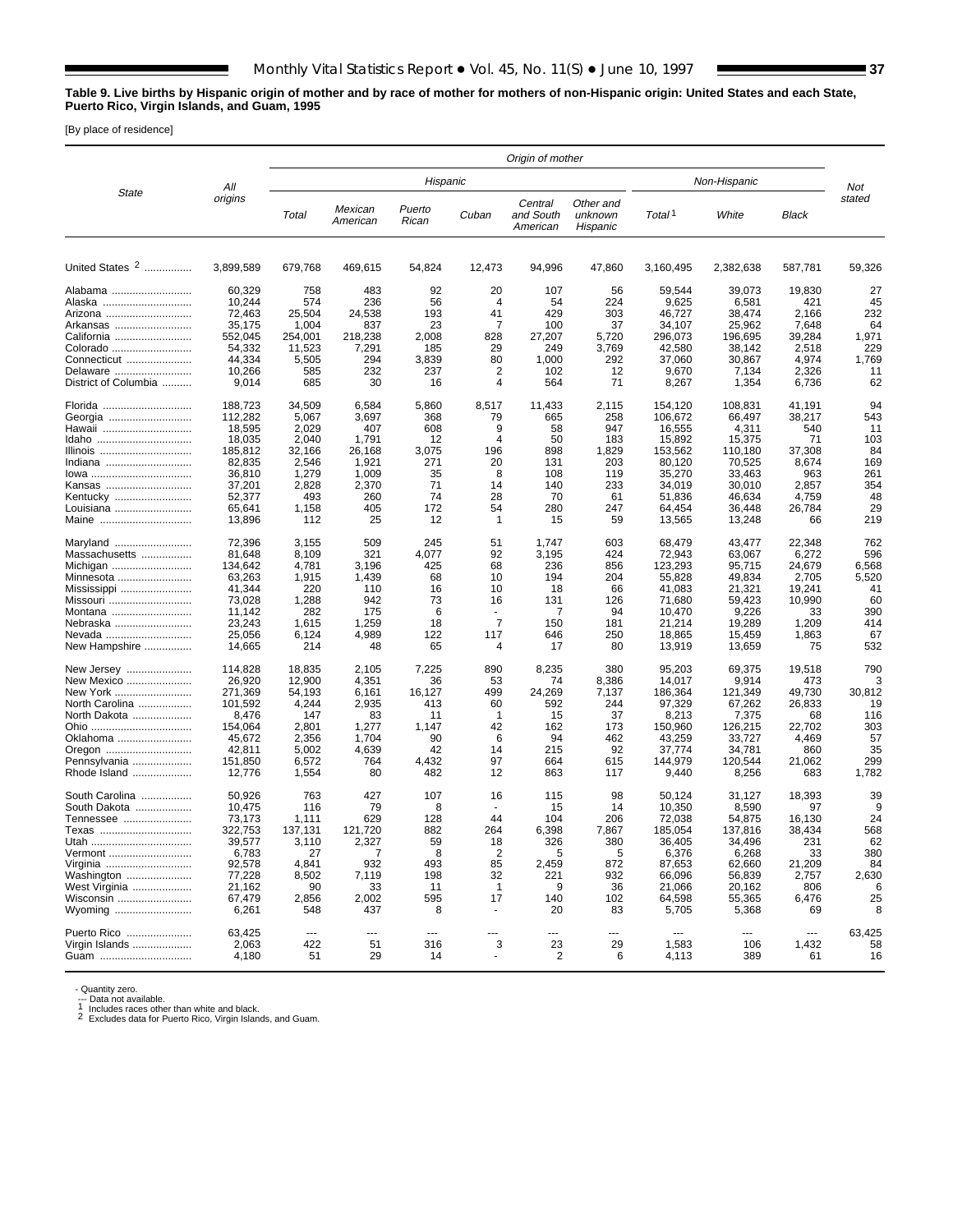**Table 10. Total number of births, rates, and percent of births with selected demographic characteristics, by specified race of mother: United States, 1995**

|                                                                                                                                                        | All                          |                             |                              | American                     |                            |                           | Asian or Pacific Islander  |                              |                            |                             |
|--------------------------------------------------------------------------------------------------------------------------------------------------------|------------------------------|-----------------------------|------------------------------|------------------------------|----------------------------|---------------------------|----------------------------|------------------------------|----------------------------|-----------------------------|
| Characteristic                                                                                                                                         | races                        | White                       | <b>Black</b>                 | Indian <sup>1</sup>          | Total                      | Chinese                   | Japanese                   | Hawaiian                     | Filipino                   | Other                       |
|                                                                                                                                                        |                              |                             |                              |                              | Number                     |                           |                            |                              |                            |                             |
| <b>Births</b>                                                                                                                                          | 3,899,589                    | 3,098,885                   | 603,139                      | 37,278                       | 160,287                    | 27,380                    | 8,901                      | 5,787                        | 30,551                     | 87,668                      |
|                                                                                                                                                        |                              |                             |                              |                              | Rate                       |                           |                            |                              |                            |                             |
| Total fertility rate 4                                                                                                                                 | 14.8<br>65.6<br>2,019.0      | 14.2<br>64.4<br>1,989.0     | 18.2<br>72.3<br>2,175.0      | 16.6<br>69.1<br>2,033.5      | 17.3<br>66.4<br>1,924.0    |                           | ---                        | ---                          | ---<br>---                 |                             |
|                                                                                                                                                        | 1,049                        | 1,052                       | 1,031                        | 1,040                        | 1,069                      | 1,068                     | 1,054                      | 1,009                        | 1,079                      | 1,071                       |
|                                                                                                                                                        |                              |                             |                              |                              | Percent                    |                           |                            |                              |                            |                             |
| Births to mothers under 20 years<br>Fourth- and higher-order births<br>Births to unmarried mothers<br>Mothers completing 12 years or<br>more of school | 13.1<br>10.3<br>32.2<br>77.4 | 11.5<br>9.4<br>25.3<br>78.4 | 23.1<br>15.0<br>69.9<br>71.3 | 21.4<br>19.9<br>57.2<br>67.0 | 5.6<br>8.9<br>16.3<br>83.9 | 0.9<br>2.5<br>7.9<br>87.1 | 2.5<br>3.7<br>10.8<br>97.4 | 19.1<br>15.1<br>49.0<br>82.4 | 6.2<br>6.8<br>19.5<br>92.0 | 6.3<br>11.7<br>16.2<br>78.8 |
| Mothers born in the 50 States and                                                                                                                      | 81.5                         | 83.0                        | 90.1                         | 96.3                         | 16.4                       | 9.3                       | 45.3                       | 98.3                         | 16.6                       | 10.2                        |

--- Data not available.<br>
1 Includes births to Aleuts and Eskimos.<br>
2 Rate per 1,000 population.<br>
3 Rate per 1,000 women aged 15-44 years.<br>
4 Rates are sums of birth rates for 5-year age groups multiplied by 5.<br>
5 Male live

**Table 11. Total number of births, rates, and percent of births with selected demographic characteristics, by Hispanic origin of mother and by race of mother for mothers of non-Hispanic origin: United States, 1995**

|                                                                                                                                                                                             |                              |                              |                              | Hispanic                     |                            |                                  |                                  |                             | Non-Hispanic               |                              |
|---------------------------------------------------------------------------------------------------------------------------------------------------------------------------------------------|------------------------------|------------------------------|------------------------------|------------------------------|----------------------------|----------------------------------|----------------------------------|-----------------------------|----------------------------|------------------------------|
| Characteristic                                                                                                                                                                              | All<br>origins <sup>1</sup>  | Total                        | Mexican<br>American          | Puerto<br>Rican              | Cuban                      | Central and<br>South<br>American | Other and<br>unknown<br>Hispanic | Total <sup>2</sup>          | White                      | <b>Black</b>                 |
|                                                                                                                                                                                             |                              |                              |                              |                              |                            | Number                           |                                  |                             |                            |                              |
| <b>Births</b>                                                                                                                                                                               | 3,899,589                    | 679,768                      | 469,615                      | 54,824                       | 12,473                     | 94,996                           | 47,860                           | 3,160,495                   | 2,382,638                  | 587,781                      |
|                                                                                                                                                                                             |                              |                              |                              |                              |                            | Rate                             |                                  |                             |                            |                              |
| Total fertility rate 5                                                                                                                                                                      | 14.8<br>65.6<br>2.019.0      | 25.2<br>105.0<br>3,019.5     | 26.9<br>117.0<br>3,273.5     | 19.7<br>75.7<br>2,245.5      | 11.0<br>55.1<br>1,705.5    | 725.3<br>794.5<br>72,834.0       |                                  | 13.7<br>60.8<br>1,881.0     | 12.6<br>57.6<br>1,786.5    | 18.8<br>74.5<br>2,245.0      |
|                                                                                                                                                                                             | 1,049                        | 1,041                        | 1,040                        | 1,056                        | 1,051                      | 1,043                            | 1,031                            | 1,051                       | 1,054                      | 1,031                        |
|                                                                                                                                                                                             |                              |                              |                              |                              |                            | Percent                          |                                  |                             |                            |                              |
| Births to mothers under 20 years<br>Fourth- and higher-order births<br>Births to unmarried mothers<br>Mothers completing 12 years or<br>more of school<br>Mothers born in the 50 States and | 13.1<br>10.3<br>32.2<br>77.4 | 17.9<br>13.8<br>40.8<br>47.9 | 18.8<br>15.0<br>38.1<br>41.4 | 23.5<br>12.7<br>60.0<br>61.4 | 7.7<br>5.7<br>23.8<br>85.6 | 10.6<br>11.3<br>44.1<br>58.3     | 20.1<br>11.2<br>44.0<br>66.2     | 12.2<br>9.6<br>30.4<br>83.6 | 9.8<br>8.1<br>21.2<br>86.7 | 23.3<br>15.0<br>70.0<br>71.4 |
|                                                                                                                                                                                             | 81.5                         | 38.4                         | 38.4                         | 61.0                         | 35.8                       | 7.6                              | 74.6                             | 90.6                        | 95.3                       | 91.1                         |

1 Includes origin not stated.<br>
2 Includes races other than white and black.<br>
3 Rate per 1,000 population.<br>
4 Rate per 1,000 women aged 15-44 years.<br>
5 Rates are sums of birth rates for 5-year age groups multiplied by 5.<br>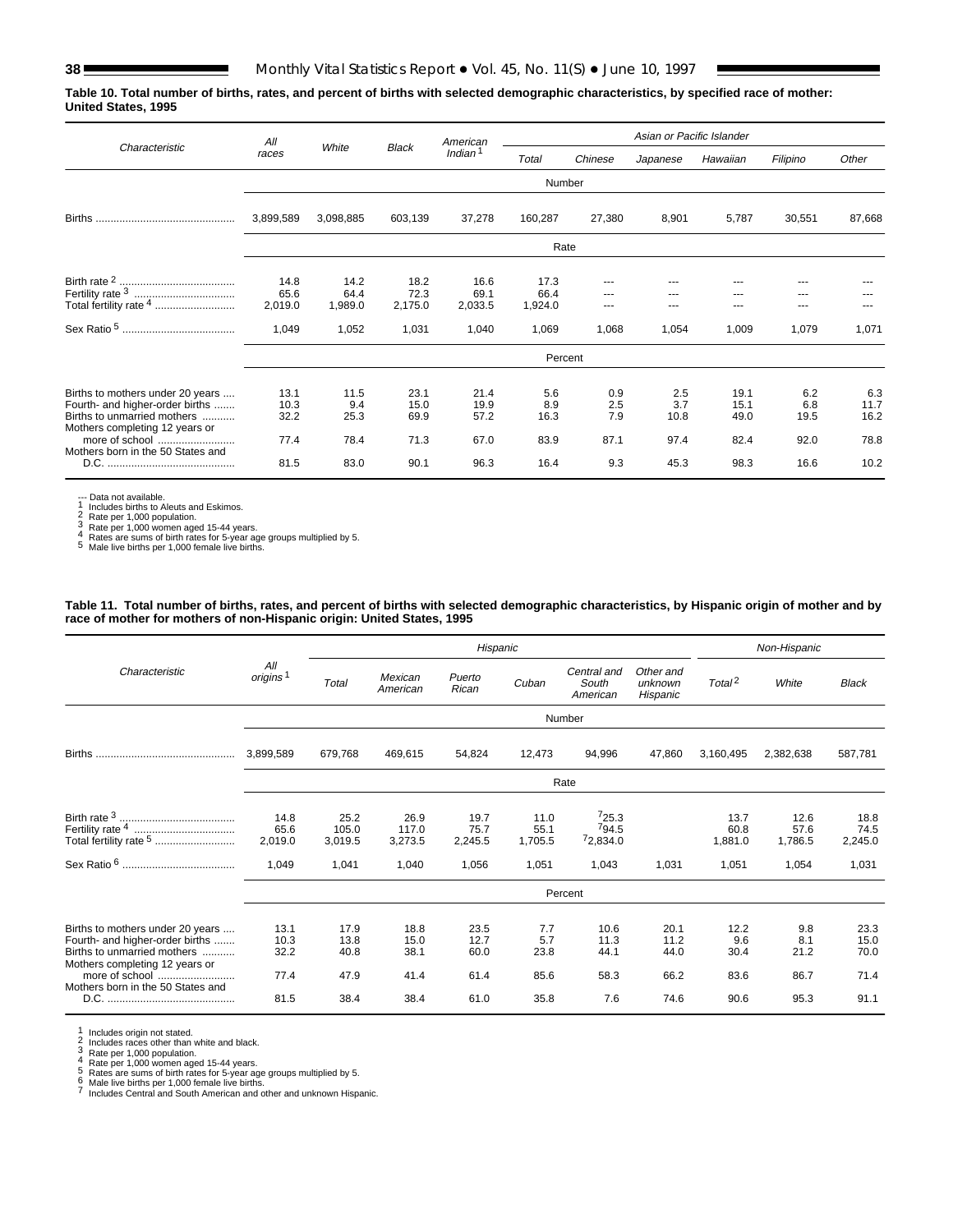### **Table 12. Live births by race of mother and observed and seasonally adjusted birth and fertility rates, by month: United States, 1995**

[Rates on an annual basis per 1,000 population for specified month. Birth rates based on the total population. Fertility rates based on women aged 15-44 years]

| Month    |                        | <b>Number</b> |         |            | Observed              | Seasonally adjusted 1 |                |  |
|----------|------------------------|---------------|---------|------------|-----------------------|-----------------------|----------------|--|
|          | All races <sup>2</sup> | White         | Black   | Birth rate | <b>Fertility rate</b> | Birth rate            | Fertility rate |  |
|          |                        |               |         |            |                       |                       |                |  |
| Total    | 3.899.589              | 3.098.885     | 603,139 | 14.8       | 65.6                  | $\cdots$              | $\cdots$       |  |
|          | 316.013                | 247.157       | 52,832  | 14.2       | 62.7                  | 15.0                  | 66.            |  |
|          | 295.094                | 232,993       | 47.365  | 14.7       | 64.8                  | 14.9                  | 65.9           |  |
| March    | 328.503                | 261,656       | 50.385  | 14.8       | 65.1                  | 14.8                  | 65.5           |  |
|          | 309.119                | 248.145       | 45.475  | 14.3       | 63.3                  | 14.6                  | 64.3           |  |
|          | 334,543                | 269.092       | 48.942  | 15.0       | 66.3                  | 15.2                  | 67.1           |  |
|          | 329,805                | 263.657       | 49.827  | 15.3       | 67.5                  | 15.0                  | 66.2           |  |
|          | 340.873                | 270.909       | 52.873  | 15.3       | 67.5                  | 14.8                  | 65.3           |  |
|          | 350.737                | 279.349       | 54.209  | 15.7       | 69.5                  | 15.0                  | 66.3           |  |
|          | 339.103                | 269.969       | 51.969  | 15.7       | 69.4                  | 14.9                  | 65.9           |  |
|          | 330,012                | 262.025       | 50.694  | 14.7       | 65.3                  | 14.9                  | 65.9           |  |
|          | 310.817                | 245.875       | 48.418  | 14.3       | 63.6                  | 14.7                  | 65.2           |  |
| December | 314.970                | 248.058       | 50.150  | 14.1       | 62.3                  | 14.4                  | 63.6           |  |

... Category not applicable.<br><sup>1</sup> The method of seasonal adjustment, developed by the U.S. Bureau of the Census, is described in The X11 Variant of the Census Method II Seasonal Adjustment

Program, Technical Paper No. 15 (1967 revision).<br>
<sup>2</sup> Includes races other than white and black.

### **Table 13. Live births by day of week and index of occurrence by method of delivery, day of week, and race of mother: United States, 1995**

|                 |                                                             |                                                          |                                                          | Index of occurrence <sup>1</sup>                          |                                                          |                                                           |
|-----------------|-------------------------------------------------------------|----------------------------------------------------------|----------------------------------------------------------|-----------------------------------------------------------|----------------------------------------------------------|-----------------------------------------------------------|
| Day of week and | Average number                                              |                                                          |                                                          |                                                           | Method of delivery                                       |                                                           |
| race of mother  | of births                                                   | Total <sup>2</sup>                                       |                                                          |                                                           | Cesarean                                                 |                                                           |
|                 |                                                             |                                                          | Vaginal                                                  | Total                                                     | Primary                                                  | Repeat                                                    |
|                 | 10.684                                                      | 100.0                                                    | 100.0                                                    | 100.0                                                     | 100.0                                                    | 100.0                                                     |
|                 | 8,034<br>10,719<br>11,888                                   | 75.2<br>100.3<br>111.3                                   | 80.4<br>99.5<br>109.3                                    | 55.9<br>103.5<br>118.6                                    | 65.9<br>97.3<br>114.9                                    | 38.5<br>114.3<br>125.0                                    |
|                 | 11,801<br>11,800<br>11,758                                  | 110.5<br>110.4<br>110.1                                  | 108.6<br>108.6<br>106.8                                  | 117.3<br>117.4<br>122.1                                   | 114.8<br>114.3<br>115.9                                  | 121.7<br>122.8<br>132.7                                   |
|                 | 8,838                                                       | 82.7                                                     | 87.2                                                     | 66.0                                                      | 77.6                                                     | 46.2                                                      |
|                 | 8.490                                                       | 100.0                                                    | 100.0                                                    | 100.0                                                     | 100.0                                                    | 100.0                                                     |
|                 | 6,222<br>8,552<br>9,519<br>9,444                            | 73.3<br>100.7<br>112.1<br>111.2                          | 78.6<br>99.8<br>110.2<br>109.4                           | 53.4<br>104.3<br>119.4<br>118.4                           | 63.9<br>97.7<br>115.9<br>115.9                           | 35.8<br>115.5<br>125.2<br>122.5                           |
|                 | 9,448<br>9,408<br>6,881                                     | 111.3<br>110.8<br>81.1                                   | 109.4<br>107.5<br>85.7                                   | 118.3<br>123.4<br>63.7                                    | 115.1<br>116.6<br>75.7                                   | 123.8<br>134.9<br>43.5                                    |
|                 | 1.652                                                       | 100.0                                                    | 100.0                                                    | 100.0                                                     | 100.0                                                    | 100.0                                                     |
|                 | 1,364<br>1,622<br>1,793<br>1,781<br>1,772<br>1,769<br>1,472 | 82.6<br>98.2<br>108.5<br>107.8<br>107.2<br>107.0<br>89.1 | 87.2<br>97.7<br>106.3<br>106.1<br>105.5<br>104.4<br>93.1 | 65.9<br>100.0<br>116.5<br>113.3<br>113.4<br>116.6<br>75.0 | 74.7<br>95.3<br>111.9<br>110.6<br>110.6<br>113.1<br>84.4 | 49.9<br>108.7<br>124.8<br>118.4<br>118.4<br>122.9<br>57.8 |

 $1$  Index is the ratio of the average number of births by a specified method of delivery on a given day of the week to the average daily number of births by a specified

method of delivery for the year, multiplied by 100.<br><sup>2</sup> Includes method of delivery not stated.<br><sup>3</sup> Includes races other than white and black.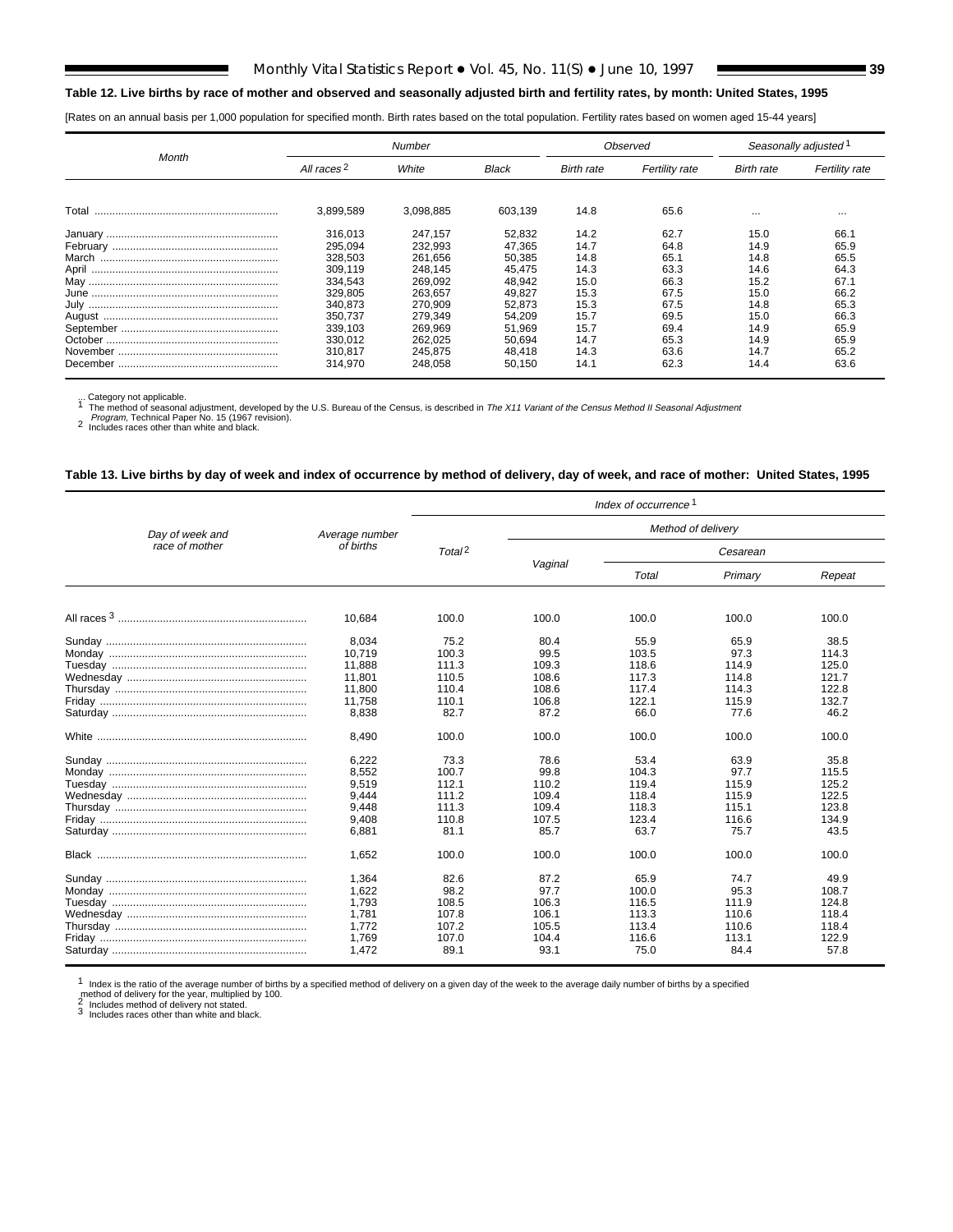# **40** Monthly Vital Statistics Report • Vol. 45, No. 11(S) • June 10, 1997

# **Table 14. Number, rate, and ratio of births to unmarried women by age, race, and Hispanic origin of mother: United States, 1995**

| Age of mother     |                           | Number  |              |                       |              | Rate per 1,000 unmarried<br>women in specified group |              |                       | Ratio per 1,000 live births |       |              |                       |
|-------------------|---------------------------|---------|--------------|-----------------------|--------------|------------------------------------------------------|--------------|-----------------------|-----------------------------|-------|--------------|-----------------------|
|                   | All<br>races <sup>1</sup> | White   | <b>Black</b> | Hispanic <sup>2</sup> | All<br>races | White                                                | <b>Black</b> | Hispanic <sup>2</sup> | All<br>races 1              | White | <b>Black</b> | Hispanic <sup>2</sup> |
| All ages          | 1,253,976                 | 784,992 | 421,489      | 277,602               | 345.1        | 337.5                                                | 375.9        | 395.0                 | 321.6                       | 253.3 | 698.8        | 408.4                 |
| Under 15 years    | 11,441                    | 5,196   | 5,876        | 2,741                 | $---$        | ---                                                  | $- - -$      | $---$                 | 934.6                       | 887.6 | 991.4        | 860.1                 |
| 15-19 years       | 375,738                   | 236,546 | 127,241      | 79,669                | 44.4         | 35.5                                                 | 92.8         | 78.7                  | 751.7                       | 676.6 | 951.7        | 672.6                 |
| 15 years          | 27,590                    | 15,291  | 11,383       | 6,718                 |              |                                                      |              |                       | 897.7                       | 844.0 | 986.9        | 807.3                 |
| 16 years          | 53,235                    | 32,034  | 19,581       | 12.418                | 30.5         | 23.6                                                 | 68.6         | 56.3                  | 856.2                       | 796.7 | 981.0        | 767.3                 |
| 17 years          | 80,315                    | 51,090  | 26,802       | 17,214                |              |                                                      |              |                       | 806.4                       | 742.1 | 970.5        | 712.3                 |
| 18 years          | 103,284                   | 66,435  | 33,543       | 20,881                | 67.6         | 55.4                                                 | 131.2        | 117.9                 | 745.5                       | 673.5 | 948.3        | 658.5                 |
| 19 years          | 111.314                   | 71.696  | 35.932       | 22.438                |              |                                                      |              |                       | 659.3                       | 579.0 | 916.4        | 589.5                 |
| 20-24 years       | 432,003                   | 271,466 | 145,134      | 93,742                | 70.3         | 58.0                                                 | 127.7        | 148.9                 | 447.4                       | 365.3 | 791.2        | 450.2                 |
| 25-29 years       | 228,614                   | 143,006 | 75,815       | 55,431                | 56.1         | 48.7                                                 | 84.8         | 133.8                 | 215.0                       | 163.8 | 567.8        | 311.0                 |
| 30-34 years       | 133,282                   | 82,392  | 44,690       | 30,375                | 39.6         | 34.2                                                 | 54.3         | 89.2                  | 147.3                       | 109.2 | 465.1        | 264.0                 |
| 35-39 years       | 60,234                    | 37,931  | 19,271       | 12,845                | 19.5         | 16.9                                                 | 25.6         | 43.4                  | 157.0                       | 120.0 | 453.4        | 273.5                 |
| 40 years and over | 12,664                    | 8,455   | 3,462        | 2,799                 | 44.7         | 44.2                                                 | 46.0         | 412.2                 | 181.0                       | 149.9 | 435.1        | 290.5                 |

--- Data not available.<br>
1 Includes races other than white and black.<br>
2 Persons of Hispanic origin may be of any race.<br>
3 Rates computed by relating to this to unmarried mothers, regardless of age of mother, to unmarried

NOTE: For 45 States and the District of Columbia, marital status of mother is reported on the birth certificate; for 5 States, mother's marital status is inferred; see [Technical notes.](#page-75-0)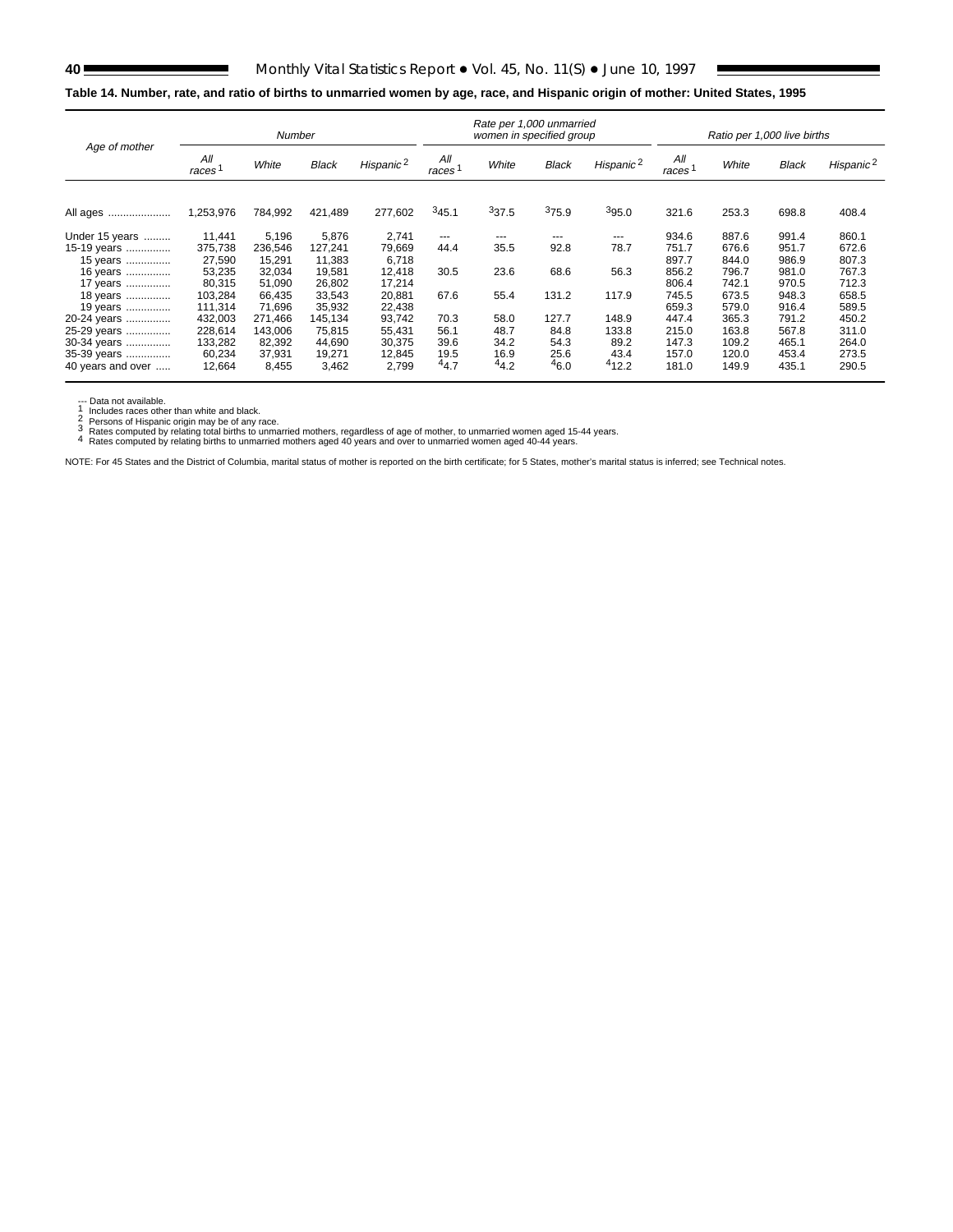# **Table 15. Birth rates for unmarried women by age of mother and race: United States, 1970, 1975, and 1980-95**

[Rates are live births to unmarried women per 1,000 unmarried women in specified group, estimated as of July 1]

|                        |                                 |              |                    |                    | Age of Mother  |                |                |                |                                 |
|------------------------|---------------------------------|--------------|--------------------|--------------------|----------------|----------------|----------------|----------------|---------------------------------|
| Year and race          |                                 |              | 15-19 years        |                    |                |                |                |                |                                 |
|                        | $15 - 44$<br>years <sup>1</sup> | Total        | $15 - 17$<br>years | $18 - 19$<br>years | 20-24<br>years | 25-29<br>years | 30-34<br>years | 35-39<br>years | $40 - 44$<br>years <sup>2</sup> |
| All races <sup>3</sup> |                                 |              |                    |                    |                |                |                |                |                                 |
| 19954                  | 45.1                            | 44.4         | 30.5               | 67.6               | 70.3           | 56.1           | 39.6           | 19.5           | 4.7                             |
| 19944                  | 46.9                            | 46.4         | 32.0               | 70.1               | 72.2           | 59.0           | 40.1           | 19.8           | 4.7                             |
| 19934                  | 45.3                            | 44.5         | 30.6               | 66.9               | 69.2           | 57.1           | 38.5           | 19.0           | 4.4                             |
| 19924                  | 45.2                            | 44.6         | 30.4               | 67.3               | 68.5           | 56.5           | 37.9           | 18.8           | 4.1                             |
| 19914                  | 45.2                            | 44.8         | 30.9               | 65.7               | 68.0           | 56.5           | 38.1           | 18.0           | 3.8                             |
| 19904                  | 43.8                            | 42.5         | 29.6               | 60.7               | 65.1           | 56.0           | 37.6           | 17.3           | 3.6                             |
| 19894                  | 41.6                            | 40.1         | 28.7               | 56.0               | 61.2           | 52.8           | 34.9           | 16.0           | 3.4                             |
| 19884                  | 38.5                            | 36.4         | 26.4               | 51.5               | 56.0           | 48.5           | 32.0           | 15.0           | 3.2                             |
| 19874                  | 36.0                            | 33.8         | 24.5               | 48.9               | 52.6           | 44.5           | 29.6           | 13.5           | 2.9                             |
| 19864                  | 34.2                            | 32.3         | 22.8               | 48.0               | 49.3           | 42.2           | 27.2           | 12.2           | 2.7                             |
| 19854                  | 32.8                            | 31.4         | 22.4               | 45.9               | 46.5           | 39.9           | 25.2           | 11.6           | 2.5                             |
| 1983 4, 5              | 31.0                            | 30.0         | 21.9               | 42.5               | 43.0           | 37.1           | 23.3           | 10.9<br>10.2   | 2.5                             |
|                        | 30.3<br>30.0                    | 29.5<br>28.7 | 22.0<br>21.5       | 40.7<br>39.6       | 41.8<br>41.5   | 35.5<br>35.1   | 22.4<br>21.9   | 10.0           | 2.6<br>2.7                      |
|                        | 29.5                            | 27.9         | 20.9               | 39.0               | 41.1           | 34.5           | 20.8           | 9.8            | 2.6                             |
|                        | 29.4                            | 27.6         | 20.6               | 39.0               | 40.9           | 34.0           | 21.1           | 9.7            | 2.6                             |
|                        | 28.4                            | 27.5         | 20.7               | 38.7               | 39.7           |                | 18.5           | 8.4            | 2.3                             |
| 1975 5, 6              | 24.5                            | 23.9         | 19.3               | 32.5               | 31.2           | 31.4<br>27.5   | 17.9           | 9.1            | 2.6                             |
|                        | 26.4                            | 22.4         | 17.1               | 32.9               | 38.4           | 37.0           | 27.1           | 13.6           | 3.5                             |
| White                  |                                 |              |                    |                    |                |                |                |                |                                 |
| Race of mother:        |                                 |              |                    |                    |                |                |                |                |                                 |
| 19954                  | 37.5                            | 35.5         | 23.6               | 55.4               | 58.0           | 48.7           | 34.2           | 16.9           | 4.2                             |
| 19944                  | 38.3                            | 36.2         | 24.1               | 56.4               | 58.1           | 49.7           | 34.2           | 17.3           | 4.3                             |
| 19934                  | 35.9                            | 33.6         | 22.1               | 52.4               | 54.2           | 46.7           | 32.2           | 16.4           | 3.9                             |
| 19924                  | 35.2                            | 33.0         | 21.6               | 51.5               | 52.7           | 45.4           | 31.5           | 16.2           | 3.6                             |
| 19914                  | 34.6                            | 32.8         | 21.8               | 49.6               | 51.5           | 44.6           | 31.1           | 15.2           | 3.2                             |
| 19904                  | 32.9                            | 30.6         | 20.4               | 44.9               | 48.2           | 43.0           | 29.9           | 14.5           | 3.2                             |
| 19894                  | 30.2                            | 28.0         | 19.3               | 40.2               | 43.8           | 39.1           | 26.8           | 13.1           | 2.9                             |
| 19884                  | 27.4                            | 25.3         | 17.6               | 36.8               | 39.2           | 35.4           | 24.2           | 12.1           | 2.7                             |
| 19874                  | 25.3                            | 23.2         | 16.2               | 34.5               | 36.6           | 32.0           | 22.3           | 10.7           | 2.4                             |
| 19864                  | 23.9                            | 21.8         | 14.9               | 33.5               | 34.2           | 30.5           | 20.1           | 9.7            | 2.2                             |
| 19854                  | 22.5                            | 20.8         | 14.5               | 31.2               | 31.7           | 28.5           | 18.4           | 9.0            | 2.0                             |
|                        | 20.6                            | 19.3         | 13.7               | 27.9               | 28.5           | 25.5<br>23.8   | 16.8           | 8.4            | 2.0                             |
|                        | 19.8<br>19.3                    | 18.7<br>18.0 | 13.6<br>13.1       | 26.4<br>25.3       | 27.1<br>26.5   | 23.1           | 15.9<br>15.3   | 7.8<br>7.4     | 2.0<br>2.1                      |
| 1981 4, 5              | 18.6                            | 17.2         | 12.6               | 24.6               | 25.8           | 22.3           | 14.2           | 7.2            | 1.9                             |
|                        | 18.1                            | 16.5         | 12.0               | 24.1               | 25.1           | 21.5           | 14.1           | 7.1            | 1.8                             |
| Race of child:         |                                 |              |                    |                    |                |                |                |                |                                 |
|                        | 16.2                            | 15.9         | 11.7               | 22.8               | 22.4           | 17.3           | 10.5           | 5.3            | 1.4                             |
| 1975 5, 6              | 12.4                            | 12.0         | 9.6                | 16.5               | 15.5           | 14.8           | 9.8            | 5.4            | 1.5                             |
|                        | 13.9                            | 10.9         | 7.5                | 17.6               | 22.5           | 21.1           | 14.2           | 7.6            | 2.0                             |
|                        |                                 |              |                    |                    |                |                |                |                |                                 |

See footnotes at end of table.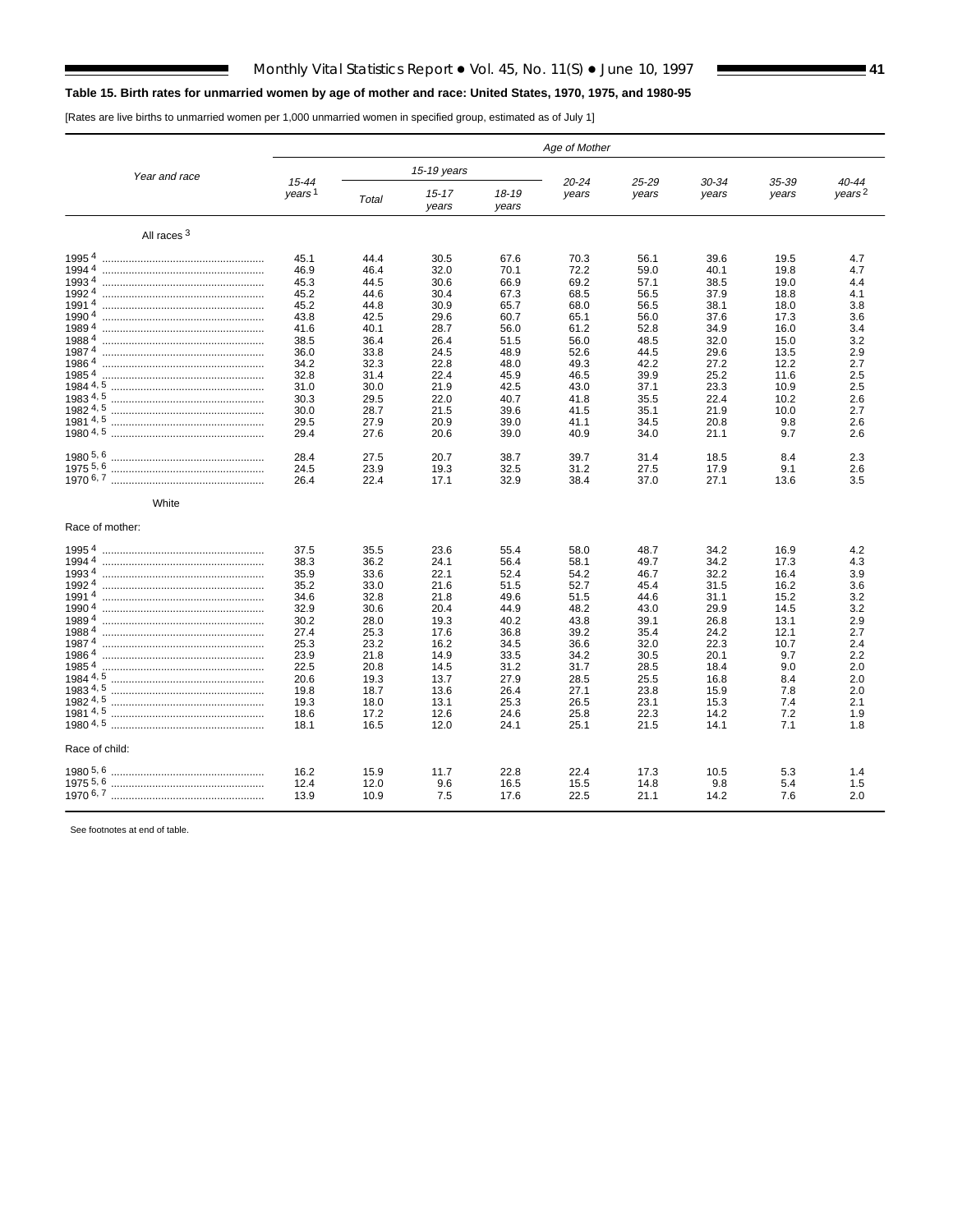## **42** Monthly Vital Statistics Report • Vol. 45, No. 11(S) • June 10, 1997

## **Table 15. Birth rates for unmarried women by age of mother and race: United States, 1970, 1975, and 1980-95-Con.**

[Rates are live births to unmarried women per 1,000 unmarried women in specified group, estimated as of July 1]

|                                                                                                                                                                  |                                                                                                                              |                                                                                                                                    |                                                                                                                              |                                                                                                                                              | Age of Mother                                                                                                                                |                                                                                                                                 |                                                                                                                              |                                                                                                                              |                                                                                                              |
|------------------------------------------------------------------------------------------------------------------------------------------------------------------|------------------------------------------------------------------------------------------------------------------------------|------------------------------------------------------------------------------------------------------------------------------------|------------------------------------------------------------------------------------------------------------------------------|----------------------------------------------------------------------------------------------------------------------------------------------|----------------------------------------------------------------------------------------------------------------------------------------------|---------------------------------------------------------------------------------------------------------------------------------|------------------------------------------------------------------------------------------------------------------------------|------------------------------------------------------------------------------------------------------------------------------|--------------------------------------------------------------------------------------------------------------|
| Year and race                                                                                                                                                    |                                                                                                                              |                                                                                                                                    | 15-19 years                                                                                                                  |                                                                                                                                              |                                                                                                                                              |                                                                                                                                 |                                                                                                                              |                                                                                                                              |                                                                                                              |
|                                                                                                                                                                  | $15 - 44$<br>years <sup>1</sup>                                                                                              | Total                                                                                                                              | $15 - 17$<br>years                                                                                                           | $18 - 19$<br>years                                                                                                                           | $20 - 24$<br>years                                                                                                                           | 25-29<br>years                                                                                                                  | $30 - 34$<br>years                                                                                                           | 35-39<br>years                                                                                                               | $40 - 44$<br>years <sup>2</sup>                                                                              |
| <b>Black</b>                                                                                                                                                     |                                                                                                                              |                                                                                                                                    |                                                                                                                              |                                                                                                                                              |                                                                                                                                              |                                                                                                                                 |                                                                                                                              |                                                                                                                              |                                                                                                              |
| Race of mother:                                                                                                                                                  |                                                                                                                              |                                                                                                                                    |                                                                                                                              |                                                                                                                                              |                                                                                                                                              |                                                                                                                                 |                                                                                                                              |                                                                                                                              |                                                                                                              |
| 19954<br>19944<br>19934<br>19924<br>19914<br>19904<br>19894<br>19884<br>19874<br>19864<br>19854<br>1984 4, 5<br>1983 4, 5<br>1982 4, 5<br>1981 4, 5<br>1980 4, 5 | 75.9<br>82.1<br>84.0<br>86.5<br>89.5<br>90.5<br>90.7<br>86.5<br>82.6<br>79.0<br>77.0<br>75.2<br>76.2<br>77.9<br>79.4<br>81.1 | 92.8<br>100.9<br>102.4<br>105.9<br>108.5<br>106.0<br>104.5<br>96.1<br>90.9<br>88.5<br>87.6<br>86.1<br>85.5<br>85.1<br>85.0<br>87.9 | 68.6<br>75.1<br>76.8<br>78.0<br>80.4<br>78.8<br>78.9<br>73.5<br>69.9<br>67.0<br>66.8<br>66.5<br>66.8<br>66.3<br>65.9<br>68.8 | 131.2<br>141.6<br>141.6<br>147.8<br>148.7<br>143.7<br>140.9<br>130.5<br>123.0<br>121.1<br>117.9<br>113.6<br>111.9<br>112.7<br>114.2<br>118.2 | 127.7<br>138.1<br>142.2<br>144.3<br>147.5<br>144.8<br>142.4<br>133.6<br>126.1<br>118.0<br>113.1<br>107.9<br>107.2<br>109.3<br>110.7<br>112.3 | 84.8<br>93.6<br>94.5<br>98.2<br>100.9<br>105.3<br>102.9<br>97.2<br>91.6<br>84.6<br>79.3<br>77.8<br>79.7<br>82.7<br>83.1<br>81.4 | 54.3<br>57.2<br>57.3<br>57.7<br>60.1<br>61.5<br>60.5<br>57.4<br>53.1<br>50.0<br>47.5<br>43.8<br>43.8<br>44.1<br>45.5<br>46.7 | 25.6<br>26.3<br>25.9<br>25.8<br>25.6<br>25.5<br>24.9<br>24.1<br>22.4<br>20.6<br>20.4<br>19.4<br>19.4<br>19.5<br>19.6<br>19.0 | 6.0<br>5.9<br>5.8<br>5.4<br>5.4<br>5.1<br>5.0<br>5.0<br>4.7<br>4.4<br>4.3<br>4.3<br>4.8<br>5.2<br>5.6<br>5.5 |
| Race of child:                                                                                                                                                   |                                                                                                                              |                                                                                                                                    |                                                                                                                              |                                                                                                                                              |                                                                                                                                              |                                                                                                                                 |                                                                                                                              |                                                                                                                              |                                                                                                              |
| 1980 5, 6<br>1975 5, 6<br>1970 6, 7                                                                                                                              | 83.2<br>84.2<br>95.5                                                                                                         | 90.3<br>93.5<br>96.9                                                                                                               | 70.6<br>76.8<br>77.9                                                                                                         | 121.8<br>123.8<br>136.4                                                                                                                      | 116.0<br>108.0<br>131.5                                                                                                                      | 82.9<br>75.7<br>100.9                                                                                                           | 47.0<br>50.0<br>71.8                                                                                                         | 18.5<br>20.5<br>32.9                                                                                                         | 5.5<br>7.2<br>10.4                                                                                           |

1 Rates computed by relating total births to unmarried mothers, regardless of age of mother, to unmarried women aged 15-44 years.<br>2 Rates computed by relating births to unmarried mothers aged 40 years and over to unmarried

5 Based on 100 percent of births in selected States and on a 50-percent sample of births in all other States; see [Technical notes.](#page-75-0)<br>6 Births to unmarried women are estimated for the United States from data for registration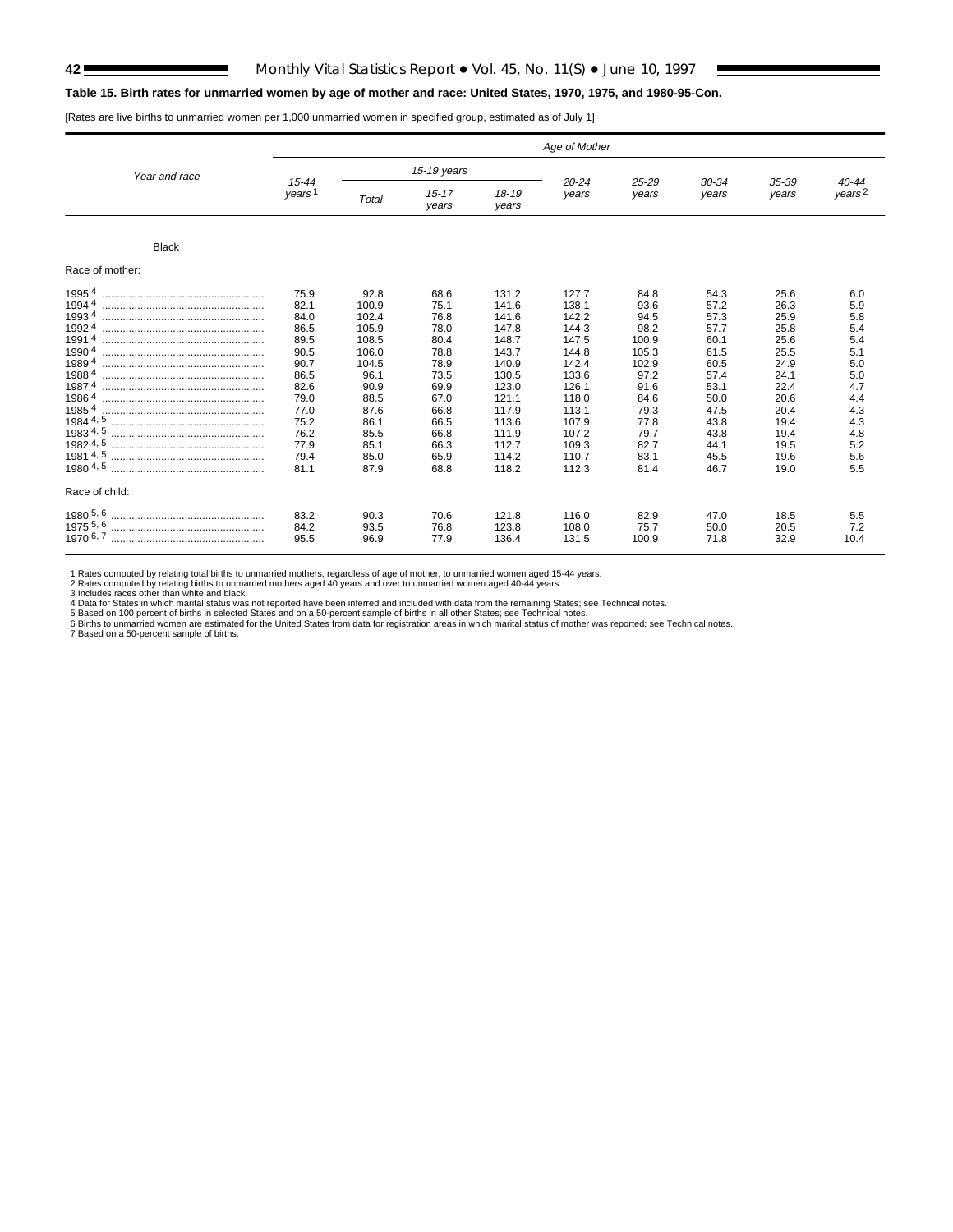### **Table 16. Number and percent of births to unmarried women and number and percent of births of low birthweight, by race of mother: United States and each State, Puerto Rico, Virgin Islands, and Guam, 1995**

[By place of residence]

|                                | Births to unmarried women 1 |                   |                 |                    |              |              |                           | Low birthweight <sup>2</sup> |              |                  |            |              |
|--------------------------------|-----------------------------|-------------------|-----------------|--------------------|--------------|--------------|---------------------------|------------------------------|--------------|------------------|------------|--------------|
| <b>State</b>                   |                             | Number            |                 |                    | Percent      |              |                           | Number                       |              |                  | Percent    |              |
|                                | All<br>$races$ $3$          | White             | Black           | Αll<br>$races$ $3$ | White        | <b>Black</b> | All<br>races <sup>3</sup> | White                        | Black        | All<br>races $3$ | White      | Black        |
| United States $4$              | 1.253.976                   | 784,992           | 421,489         | 32.2               | 25.3         | 69.9         | 285,152                   | 192,594                      | 79,052       | 7.3              | 6.2        | 13.1         |
| Alabama                        | 20,798                      | 6,621             | 14,049          | 34.5               | 16.7         | 70.7         | 5,439                     | 2,813                        | 2,579        | 9.0              | 7.1        | 13.0         |
| Alaska                         | 3,061                       | 1,494             | 182             | 29.9               | 21.3         | 40.9         | 545                       | 356                          | 55           | 5.3              | 5.1        | 12.4         |
| Arizona                        | 27,709                      | 22,552            | 1,419           | 38.2               | 35.4         | 63.4         | 4,898                     | 4,207                        | 293          | 6.8              | 6.6        | 13.1         |
| Arkansas                       | 11,589                      | 5,784             | 5,678           | 32.9               | 21.4         | 74.0         | 2,879                     | 1,834                        | 1,002        | 8.2              | 6.8        | 13.1         |
| California<br>Colorado         | 177,131<br>13,502           | 142,869<br>11,556 | 24,836<br>1,401 | 32.1<br>24.9       | 31.8<br>23.3 | 61.7<br>53.5 | 33,636<br>4,584           | 24,824<br>3,976              | 4,820<br>415 | 6.1<br>8.4       | 5.5<br>8.0 | 12.0<br>15.9 |
| Connecticut                    | 13,575                      | 9,365             | 3,756           | 30.6               | 24.9         | 69.6         | 3,159                     | 2,359                        | 685          | 7.1              | 6.3        | 12.7         |
| Delaware                       | 3,586                       | 1,862             | 1,696           | 34.9               | 24.2         | 71.8         | 861                       | 536                          | 304          | 8.4              | 7.0        | 12.9         |
| District of Columbia           | 5,935                       | 507               | 5,372           | 65.8               | 25.1         | 79.2         | 1,206                     | 113                          | 1,077        | 13.4             | 5.6        | 15.9         |
| Florida                        | 67,474                      | 37,809            | 28,885          | 35.8               | 26.6         | 68.5<br>67.3 | 14,491                    | 9,070                        | 5,096        | 7.7              | 6.4        | 12.1         |
| Georgia<br>Hawaii              | 39,474<br>5,428             | 13,302<br>813     | 25,896<br>128   | 35.2<br>29.2       | 18.5<br>16.4 | 22.7         | 9,835<br>1,298            | 4,680<br>263                 | 5,023<br>62  | 8.8<br>7.0       | 6.5<br>5.3 | 13.1<br>11.1 |
| Idaho                          | 3,590                       | 3,390             | 29              | 19.9               | 19.4         | 39.2         | 1,066                     | 1,021                        | 10           | 5.9              | 5.8        |              |
| Illinois                       | 62,829                      | 32,846            | 29,439          | 33.8               | 23.1         | 78.5         | 14,629                    | 8,688                        | 5,444        | 7.9              | 6.1        | 14.5         |
| Indiana                        | 26,456                      | 19,611            | 6,709           | 31.9               | 26.8         | 76.8         | 6,191                     | 4,999                        | 1,127        | 7.5              | 6.9        | 13.0         |
| lowa                           | 9,267                       | 8,305             | 721             | 25.2               | 23.8         | 72.7         | 2,194                     | 2,015                        | 110          | 6.0              | 5.8        | 11.1         |
| Kansas                         | 9,619                       | 7,377             | 1,932           | 25.9               | 22.3         | 66.9         | 2,388                     | 1,949                        | 352          | 6.4              | 5.9        | 12.2         |
| Kentucky<br>Louisiana          | 14,935<br>27,863            | 11,387<br>8,143   | 3,457<br>19,427 | 28.5<br>42.4       | 24.2<br>21.7 | 72.3<br>72.4 | 3,981<br>6,362            | 3,344<br>2,518               | 610<br>3,757 | 7.6<br>9.7       | 7.1<br>6.7 | 12.8<br>14.0 |
| Maine                          | 3,859                       | 3,712             | 38              | 27.8               | 27.4         | 48.1         | 845                       | 813                          | 6            | 6.1              | 6.0        |              |
| Maryland                       | 24,124                      | 9,380             | 14,437          | 33.3               | 20.0         | 63.7         | 6,162                     | 2,893                        | 3,063        | 8.5              | 6.2        | 13.5         |
| Massachusetts                  | 20,880                      | 15,415            | 4,696           | 25.6               | 21.9         | 60.4         | 5,160                     | 4,101                        | 810          | 6.3              | 5.9        | 10.4         |
| Michigan<br>Minnesota          | 46,211<br>15,099            | 26,115<br>11,675  | 19,434<br>2,023 | 34.3<br>23.9       | 24.5<br>20.6 | 77.7<br>69.6 | 10,345<br>3,700           | 6,645<br>3,104               | 3,487<br>351 | 7.7<br>5.9       | 6.3<br>5.5 | 14.0<br>12.1 |
| Mississippi                    | 18,747                      | 4,055             | 14,503          | 45.3               | 18.8         | 75.4         | 4,053                     | 1,502                        | 2,508        | 9.8              | 7.0        | 13.0         |
| Missouri                       | 23,421                      | 14,535            | 8,596           | 32.1               | 23.9         | 78.0         | 5,561                     | 3,924                        | 1,548        | 7.6              | 6.5        | 14.1         |
| Montana                        | 2,950                       | 2,162             | 17              | 26.5               | 21.9         |              | 650                       | 577                          | 3            | 5.8              | 5.9        |              |
| Nebraska                       | 5,650                       | 4,448             | 900             | 24.3               | 20.9         | 73.8         | 1,474                     | 1,288                        | 146          | 6.3              | 6.0        | 12.0         |
| Nevada<br>New Hampshire        | 10,513<br>3,259             | 8,422<br>3,195    | 1,421<br>36     | 42.0<br>22.2       | 39.1<br>22.2 | 75.0<br>40.4 | 1,853<br>807              | 1,447<br>783                 | 258<br>13    | 7.4<br>5.5       | 6.7<br>5.5 | 13.6         |
| New Jersey                     | 31,711                      | 17,406            | 13,756          | 27.6               | 19.9         | 65.6         | 8,643                     | 5,429                        | 2,734        | 7.6              | 6.2        | 13.1         |
| New Mexico                     | 11,459                      | 8,697             | 300             | 42.6               | 38.3         | 59.1         | 2,020                     | 1,749                        | 53           | 7.5              | 7.7        | 10.5         |
| New York                       | 102,791                     | 59,706            | 39,316          | 37.9               | 30.0         | 69.9         | 20,667                    | 12,636                       | 6,964        | 7.6              | 6.4        | 12.4         |
| North Carolina<br>North Dakota | 31,923<br>1,996             | 12,906<br>1,494   | 18,000<br>22    | 31.4<br>23.5       | 18.1<br>19.6 | 66.9<br>31.4 | 8,820<br>446              | 4,858<br>391                 | 3,697<br>13  | 8.7<br>5.3       | 6.8<br>5.1 | 13.8         |
| Ohio                           | 50,852                      | 33,021            | 17,533          | 33.0               | 25.6         | 76.9         | 11,737                    | 8,423                        | 3,161        | 7.6              | 6.5        | 13.9         |
| Oklahoma                       | 13,927                      | 8,798             | 3,107           | 30.5               | 24.4         | 69.1         | 3,158                     | 2,285                        | 560          | 7.0              | 6.4        | 12.5         |
| Oregon                         | 12,365                      | 11,136            | 617             | 28.9               | 28.0         | 70.7         | 2,346                     | 2,135                        | 90           | 5.5              | 5.4        | 10.3         |
| Pennsylvania<br>Rhode Island   | 49,228<br>3,975             | 31,787<br>3,108   | 16,763<br>625   | 32.4<br>31.1       | 25.0<br>27.5 | 78.2<br>68.3 | 11,201<br>867             | 7,902<br>714                 | 3,036<br>103 | 7.4<br>6.8       | 6.2<br>6.3 | 14.2<br>11.3 |
| South Carolina                 | 19,071                      | 6,374             | 12,589          | 37.4               | 20.0         | 68.4         | 4,738                     | 2,171                        | 2,515        | 9.3              | 6.8        | 13.7         |
| South Dakota                   | 2,932                       | 1,748             | 28              | 28.0               | 20.1         | 28.0         | 583                       | 475                          | 9            | 5.6              | 5.5        |              |
| Tennessee                      | 24,185                      | 12.120            | 11,869          | 33.1               | 21.7         | 73.5         | 6,364                     | 4,025                        | 2,253        | 8.7              | 7.2        | 14.0         |
| Texas                          | 96,816                      | 71,221            | 24,438          | 30.0               | 25.9         | 63.1         | 22,908                    | 17,493                       | 4,713        | 7.1              | 6.4        | 12.2         |
| Utah<br>Vermont                | 6,224<br>1,689              | 5,582<br>1,648    | 131<br>20       | 15.7<br>24.9       | 14.8<br>24.7 | 53.9<br>51.3 | 2,485<br>365              | 2,334<br>360                 | 26           | 6.3<br>5.4       | 6.2<br>5.4 | 10.7         |
| Virginia                       | 27,090                      | 13,026            | 13,593          | 29.3               | 19.3         | 63.8         | 7,121                     | 4,127                        | 2,748        | 7.7              | 6.1        | 12.9         |
| Washington                     | 20,635                      | 16,942            | 1,630           | 26.7               | 25.2         | 55.0         | 4,235                     | 3,487                        | 328          | 5.5              | 5.2        | 11.1         |
| West Virginia                  | 6,463                       | 5,841             | 608             | 30.5               | 28.9         | 75.3         | 1,673                     | 1,534                        | 133          | 7.9              | 7.6        | 16.5         |
| Wisconsin                      | 18,457                      | 12,244            | 5,399           | 27.4               | 21.1         | 82.8         | 4,058                     | 2,990                        | 893          | 6.0              | 5.1        | 13.7         |
| Wyoming                        | 1,653                       | 1,480             | 32              | 26.4               | 25.0         | 46.4         | 465                       | 434                          | 8            | 7.4              | 7.3        |              |
| Puerto Rico                    | 27,069                      | 24,182            | 2,822           | 42.7               | 41.4         | 58.9         | 6,428                     | 5,926                        | 487          | 10.1             | 10.1       | 10.2         |
| Virgin Islands<br>Guam         | 1,288<br>1,940              | 198<br>62         | 1,080<br>13     | 62.5<br>46.4       | 48.2<br>14.5 | 67.8         | 194<br>319                | 36<br>21                     | 154<br>3     | 9.4<br>7.7       | 8.8<br>4.9 | $9.7 \times$ |
|                                |                             |                   |                 |                    |              |              |                           |                              |              |                  |            |              |

- Quantity zero.

- Cuantity zero.<br>
Tigure does not meet standards of reliability or precision.<br>
1 For 45 States and the District of Columbia, marital status of mother is reported on the birth certificate; for 5 States, mother's marital sta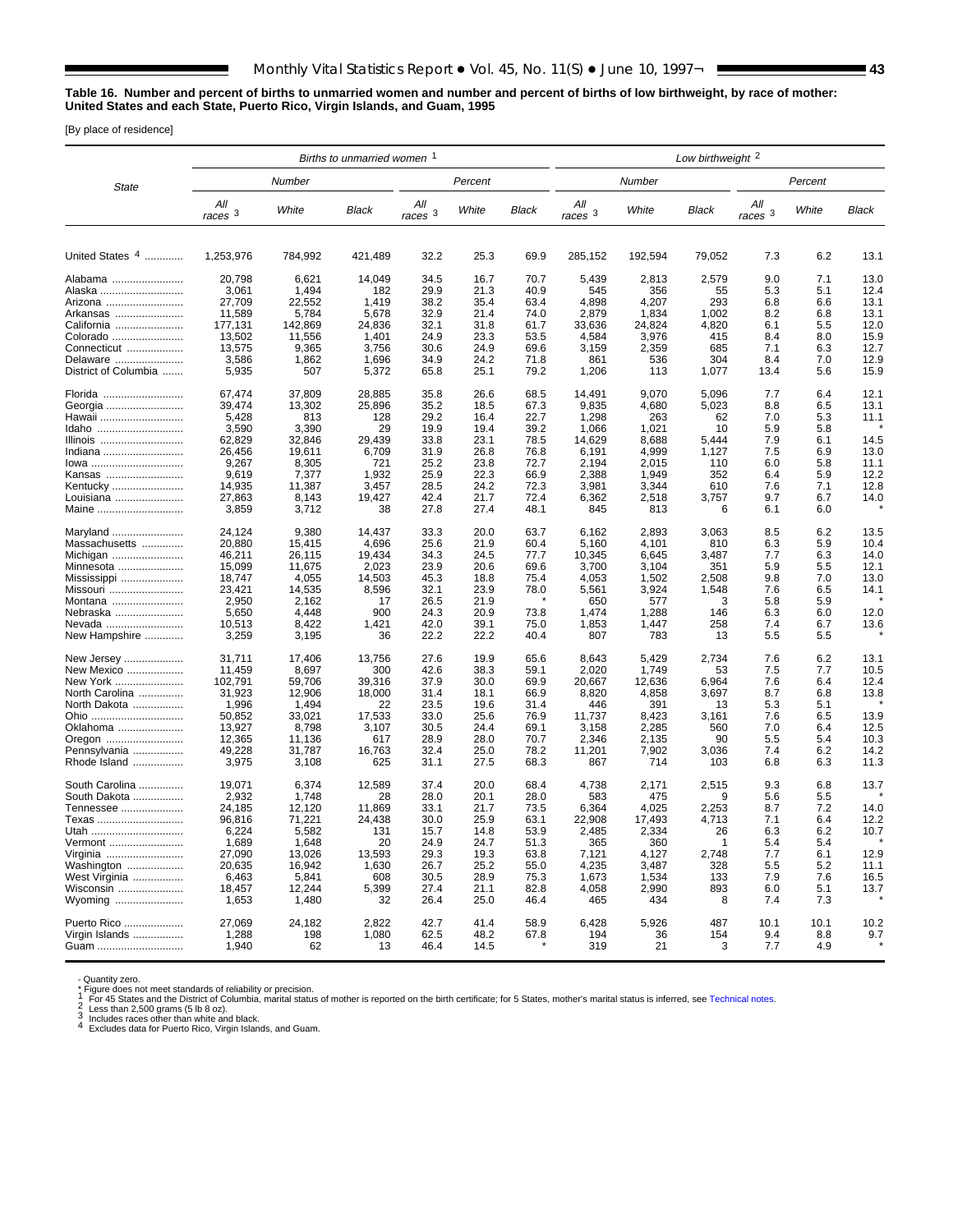# **Table 17. Birth rates by age and race of father: United States, 1980-95**

[Rates are live births per 1,000 men in specified group, enumerated as of April 1 for 1980 and 1990 and estimated as of July 1 for all other years. Figures for age of father not stated are distributed]

|                            |                             |                                 |                |                |                | Age of father  |                |                |                |                      |
|----------------------------|-----------------------------|---------------------------------|----------------|----------------|----------------|----------------|----------------|----------------|----------------|----------------------|
| Year and race of<br>father | 15-54<br>years <sup>1</sup> | $15 - 19$<br>years <sup>2</sup> | 20-24<br>years | 25-29<br>years | 30-34<br>years | 35-39<br>years | 40-44<br>years | 45-49<br>years | 50-54<br>years | 55 years<br>and over |
| All races <sup>3</sup>     |                             |                                 |                |                |                |                |                |                |                |                      |
| 1995                       | 52.0                        | 24.3                            | 86.0           | 107.2          | 93.3           | 51.0           | 20.3           | 7.1            | 2.6            | 0.3                  |
| 1994                       | 53.2                        | 25.0                            | 87.3           | 108.8          | 93.3           | 50.9           | 20.2           | 7.2            | 2.6            | 0.3                  |
| 1993                       | 54.4                        | 24.8                            | 87.1           | 110.8          | 93.5           | 51.1           | 20.2           | 7.3            | 2.7            | 0.4                  |
| 1992                       | 55.8                        | 24.6                            | 87.7           | 113.1          | 94.2           | 51.3           | 20.4           | 7.3            | 2.7            | 0.4                  |
| 1991                       | 57.1                        | 24.8                            | 88.0           | 114.7          | 95.1           | 51.8           | 20.2           | 7.5            | 2.7            | 0.4                  |
| 1990                       | 58.4                        | 23.5                            | 88.0           | 116.4          | 97.8           | 53.0           | 21.0           | 7.5            | 2.8            | 0.4                  |
| 1989                       | 57.2                        | 21.9                            | 85.4           | 114.3          | 94.8           | 51.3           | 20.4           | 7.4            | 2.7            | 0.6                  |
| 1988                       | 55.8                        | 19.6                            | 82.4           | 111.6          | 93.2           | 49.9           | 19.9           | 7.1            | 2.7            | 0.4                  |
| 1987                       | 55.0                        | 18.3                            | 80.5           | 109.9          | 91.2           | 48.6           | 19.0           | 6.9            | 2.6            | 0.4                  |
| 1986                       | 54.8                        | 17.9                            | 80.3           | 109.6          | 90.3           | 46.8           | 18.3           | 6.7            | 2.6            | 0.4                  |
| 1985                       | 55.6                        | 18.0                            | 81.2           | 112.3          | 91.1           | 47.3           | 18.1           | 6.6            | 2.5            | 0.4                  |
| 1984 <sup>4</sup><br>.     | 55.0                        | 17.8                            | 80.7           | 111.4          | 89.9           | 46.0           | 17.8           | 6.3            | 2.4            | 0.4                  |
| 19834<br>.                 | 55.1                        | 18.2                            | 82.6           | 113.0          | 89.1           | 45.2           | 17.4           | 6.4            | 2.3            | 0.4                  |
| 1982 4                     | 56.4                        | 18.6                            | 86.5           | 117.3          | 90.3           | 44.5           | 17.5           | 6.4            | 2.3            | 0.4                  |
| $19814$                    | 56.3                        | 18.4                            | 88.4           |                | 88.7           | 43.3           | 17.0           | 6.2            | 2.3            | 0.4                  |
| $19804$                    |                             |                                 |                | 119.1          |                |                |                |                | 2.2            |                      |
|                            | 57.0                        | 18.8                            | 92.0           | 123.1          | 91.0           | 42.8           | 17.1           | 6.1            |                | 0.3                  |
| White                      |                             |                                 |                |                |                |                |                |                |                |                      |
| 1995                       | 49.2                        | 19.7                            | 78.5           | 105.7          | 92.9           | 49.6           | 19.0           | 6.3            | 2.2            | 0.2                  |
| 1994                       | 50.0                        | 19.8                            | 78.5           | 106.4          | 92.5           | 49.3           | 18.9           | 6.3            | 2.2            | 0.3                  |
| 1993                       | 50.9                        | 19.2                            | 77.9           | 108.0          | 92.4           | 49.2           | 18.6           | 6.4            | 2.2            | 0.2                  |
| 1992                       | 52.2                        | 18.9                            | 78.2           | 110.1          | 93.2           | 49.3           | 18.8           | 6.4            | 2.2            | 0.3                  |
| 1991                       | 53.3                        | 19.1                            | 78.4           | 111.5          | 93.6           | 49.7           | 18.5           | 6.5            | 2.2            | 0.3                  |
| 1990                       | 54.6                        | 18.1                            | 78.3           | 113.2          | 96.1           | 50.9           | 19.2           | 6.5            | 2.2            | 0.3                  |
| 1989                       | 53.3                        | 16.7                            | 75.9           | 110.8          | 93.0           | 49.1           | 18.7           | 6.3            | 2.1            | 0.4                  |
| 1988                       | 52.2                        | 14.8                            | 73.7           | 108.3          | 91.2           | 47.6           | 18.1           | 6.1            | 2.1            | 0.3                  |
| 1987                       | 51.6                        | 13.9                            | 72.8           | 107.0          | 89.5           | 46.2           | 17.3           | 5.9            | 2.0            | 0.3                  |
| 1986                       | 51.7                        | 13.8                            | 73.3           | 107.0          | 88.7           | 44.4           | 16.6           | 5.7            | 2.0            | 0.3                  |
| 1985                       | 52.6                        | 14.0                            | 74.7           | 109.9          | 89.5           | 44.8           | 16.3           | 5.6            | 1.9            | 0.3                  |
| 1984 $\frac{4}{1}$         | 51.8                        | 14.0                            | 74.3           | 108.8          | 87.9           | 43.5           | 16.0           | 5.3            | 1.9            | 0.3                  |
| 19834                      | 52.0                        | 14.4                            | 76.3           | 110.2          | 86.8           | 42.6           | 15.5           | 5.3            | 1.8            | 0.3                  |
| <br>19824                  | 53.1                        | 14.9                            | 80.1           |                |                |                | 15.6           | 5.3            | 1.9            | 0.3                  |
| .                          |                             |                                 |                | 114.2          | 87.5           | 41.7           |                |                |                |                      |
| 19814<br><br>19804         | 52.9                        | 15.0                            | 81.7           | 115.8          | 85.8           | 40.3           | 15.0           | 5.2            | 1.8            | 0.3                  |
|                            | 53.4                        | 15.4                            | 84.9           | 119.4          | 87.8           | 39.7           | 15.0           | 5.1            | 1.8            | 0.3                  |
| <b>Black</b>               |                             |                                 |                |                |                |                |                |                |                |                      |
| 1995                       | 70.1                        | 50.5                            | 140.5          | 126.6          | 89.6           | 52.6           | 25.7           | 12.1           | 5.6            | 1.1                  |
| 1994                       | 74.9                        | 54.6                            | 150.5          | 131.9          | 92.9           | 54.2           | 26.4           | 13.0           | 6.0            | 1.1                  |
| 1993                       | 78.3                        | 56.6                            | 153.8          | 136.0          | 95.3           | 56.6           | 27.7           | 13.5           | 6.4            | 1.3                  |
| 1992                       | 81.0                        | 57.4                            | 158.0          | 140.1          | 96.8           | 56.9           | 28.4           | 13.9           | 6.2            | 1.4                  |
| 1991                       | 83.4                        | 58.0                            | 158.5          | 143.3          | 100.1          | 58.8           | 29.4           | 14.2           | 6.7            | 1.4                  |
| 1990                       | 84.9                        | 55.2                            | 158.2          | 144.9          | 103.2          | 60.4           | 31.1           | 15.0           | 7.1            | 1.4                  |
| 1989                       | 84.1                        | 52.9                            | 153.4          | 143.5          | 101.4          | 59.9           | 31.1           | 14.9           | 6.9            | 2.7                  |
| 1988                       | 80.7                        | 48.1                            | 144.1          | 137.9          | 100.0          | 58.0           | 30.6           | 14.3           | 6.9            | 1.4                  |
| 1987                       | 78.3                        | 44.6                            | 136.1          | 133.9          | 97.4           | 58.0           | 30.0           | 13.8           | 6.6            | 1.3                  |
| 1986                       | 77.2                        | 42.6                            | 131.4          | 131.6          | 97.4           | 58.0           | 29.1           | 13.5           | 6.7            | 1.3                  |
| 1985                       | 77.2                        | 41.8                            | 129.5          | 132.7          | 97.3           | 59.4           | 29.5           | 13.3           | 6.5            | 1.2                  |
| $19844$                    | 76.7                        | 40.9                            | 128.0          | 132.2          | 98.3           | 58.4           | 29.3           | 13.3           | 6.1            | 1.2                  |
| $19834$                    | 77.2                        | 40.7                            | 129.1          | 134.4          | 99.0           | 59.6           | 29.6           | 13.5           | 6.0            | 1.2                  |
| 19824<br>                  | 79.5                        | 40.3                            | 133.4          | 141.2          | 103.6          | 61.1           | 29.6           | 13.9           | 6.0            | 1.2                  |
| 19814<br>.                 | 80.4                        | 38.9                            | 138.4          | 145.6          | 104.3          | 61.3           | 29.7           | 13.3           | 5.7            | 1.2                  |
| 19804<br>.                 | 83.0                        | 40.1                            | 145.3          | 152.8          | 109.6          | 62.0           | 31.2           | 13.6           | 5.9            | 1.1                  |
|                            |                             |                                 |                |                |                |                |                |                |                |                      |

1 Rates computed by relating total births, regardless of age of father, to men aged 15-54 years.<br>
2 Rates computed by relating births of fathers under 20 years of age to men aged 15-19 years.<br>
3 Includes races other than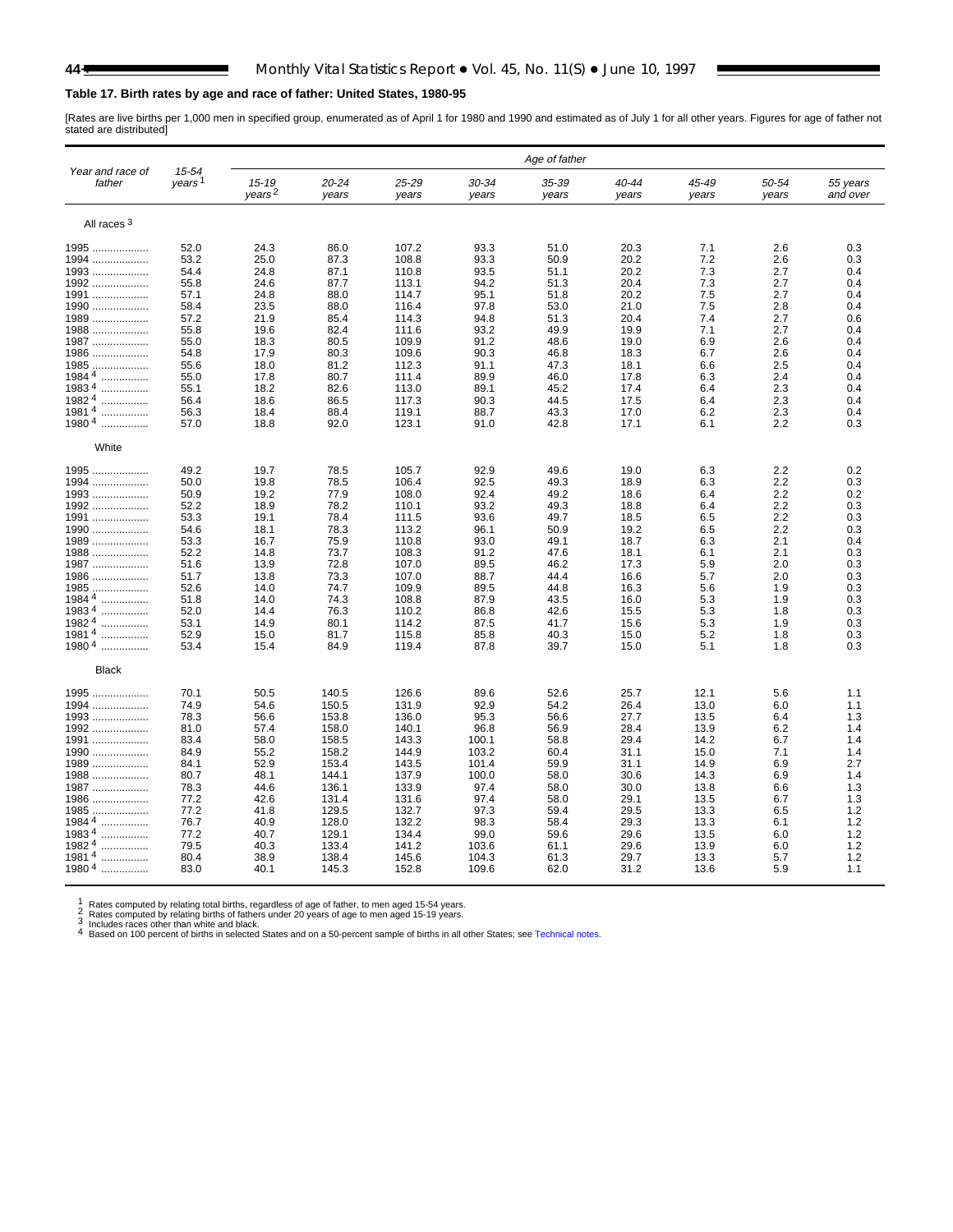# **Table 18. Live births by educational attainment, age, and race of mother: United States, 1995**

■

|                        |           |              |                   | Years of school completed by mother |                    |                     |               |
|------------------------|-----------|--------------|-------------------|-------------------------------------|--------------------|---------------------|---------------|
| Age and race of mother | Total     | 0-8<br>years | $9 - 11$<br>years | 12<br>years                         | $13 - 15$<br>years | 16 years<br>or more | Not<br>Stated |
| All races <sup>1</sup> |           |              |                   |                                     |                    |                     |               |
|                        |           |              |                   |                                     |                    |                     |               |
|                        | 3,899,589 | 237,980      | 629,572           | 1,307,228                           | 845,110            | 820,325             | 59,374        |
|                        | 12.242    | 9.416        | 2.454             |                                     |                    |                     | 372           |
|                        | 499,873   | 47,020       | 267,227           | 154,864                             | 22,121             |                     | 8,641         |
|                        | 30,734    | 10.446       | 19,420            |                                     |                    |                     | 868           |
|                        | 62,174    | 8,477        | 50,796            | 1,579                               |                    |                     | 1,322         |
|                        | 99,600    | 8.411        | 74,973            | 14,164                              | 301                |                     | 1,751         |
|                        | 138,535   | 9,106        | 67,175            | 56,299                              | 3,827              |                     | 2,128         |
|                        | 168,830   | 10,580       | 54,863            | 82,822                              | 17,993             |                     | 2,572         |
|                        | 965,547   | 64,054       | 187,700           | 427,411                             | 223.169            | 48,949              | 14.264        |
|                        | 1,063,539 | 54.096       | 98.024            | 363,314                             | 275.747            | 257.396             | 14,962        |
|                        | 904,666   | 38,098       | 51,485            | 247,762                             | 220,704            | 333,459             | 13,158        |
|                        | 383,745   | 19,644       | 19,190            | 97,701                              | 88,484             | 152,271             | 6,455         |
|                        | 69,977    | 5,652        | 3,492             | 16,176                              | 14,885             | 28,250              | 1,522         |
|                        |           |              |                   |                                     |                    |                     |               |
| White                  |           |              |                   |                                     |                    |                     |               |
|                        | 3,098,885 | 204,203      | 456,596           | 1,014,383                           | 673,968            | 707,280             | 42,455        |
|                        | 5.854     | 4.500        | 1.159             |                                     |                    |                     | 195           |
|                        | 349.635   | 38.041       | 181.494           | 109,390                             | 14,977             |                     | 5,733         |
|                        | 18.118    | 6.509        | 11.110            |                                     |                    |                     | 499           |
|                        | 40,206    | 6,465        | 31,839            | 1,052                               |                    |                     | 850           |
|                        | 68,841    | 7,252        | 50,476            | 9,706                               | 215                |                     | 1,192         |
|                        | 98,635    | 8,143        | 47,506            | 38,976                              | 2,552              |                     | 1,458         |
|                        | 123.835   | 9.672        | 40.563            | 59.656                              | 12.210             |                     | 1.734         |
|                        | 743,123   | 58.617       | 143.520           | 323,655                             | 168.246            | 39.001              | 10.084        |
|                        |           |              |                   |                                     |                    |                     |               |
|                        | 873,022   | 48,295       | 76,707            | 290,950                             | 224,686            | 221,520             | 10,864        |
|                        | 754,662   | 33,426       | 37,980            | 200,622                             | 182,150            | 290,739             | 9,745         |
|                        | 316,166   | 16,864       | 13,410            | 77,492                              | 71,938             | 131,711             | 4,751         |
|                        | 56,423    | 4,460        | 2,326             | 12,274                              | 11,971             | 24,309              | 1,083         |
| <b>Black</b>           |           |              |                   |                                     |                    |                     |               |
|                        | 603,139   | 20,220       | 149,357           | 234,646                             | 130,720            | 56,093              | 12,103        |
|                        | 5,927     | 4,572        | 1,195             |                                     |                    |                     | 160           |
|                        | 133,694   | 7,700        | 77,231            | 40.087                              | 6,215              |                     | 2,461         |
|                        | 11,534    | 3,615        | 7.589             |                                     |                    |                     | 330           |
|                        | 19,960    | 1,802        | 17,277            | 468                                 |                    |                     | 413           |
|                        | 27,618    | 934          | 22.161            | 3,979                               | 70                 |                     | 474           |
|                        | 35,372    | 732          | 17,599            | 15,384                              | 1,111              |                     | 546           |
|                        | 39,210    | 617          | 12,605            | 20,256                              | 5,034              |                     | 698           |
|                        | 183,435   | 2,684        | 38,071            | 87,159                              | 45,303             | 7.050               | 3,168         |
|                        | 133.535   | 2,093        | 17.178            | 55.601                              | 37,978             | 17.971              | 2.714         |
|                        | 96,084    | 1,753        |                   |                                     | 27,695             | 19.327              | 2.262         |
|                        |           |              | 10,431            | 34,616                              |                    |                     |               |
|                        | 42,507    | 1,048        | 4,425             | 14,522                              | 11,572             | 9,832               | 1,108         |
|                        | 7,957     | 370          | 826               | 2,661                               | 1,957              | 1,913               | 230           |

- Quantity zero.<br>1 Includes races other than white and black.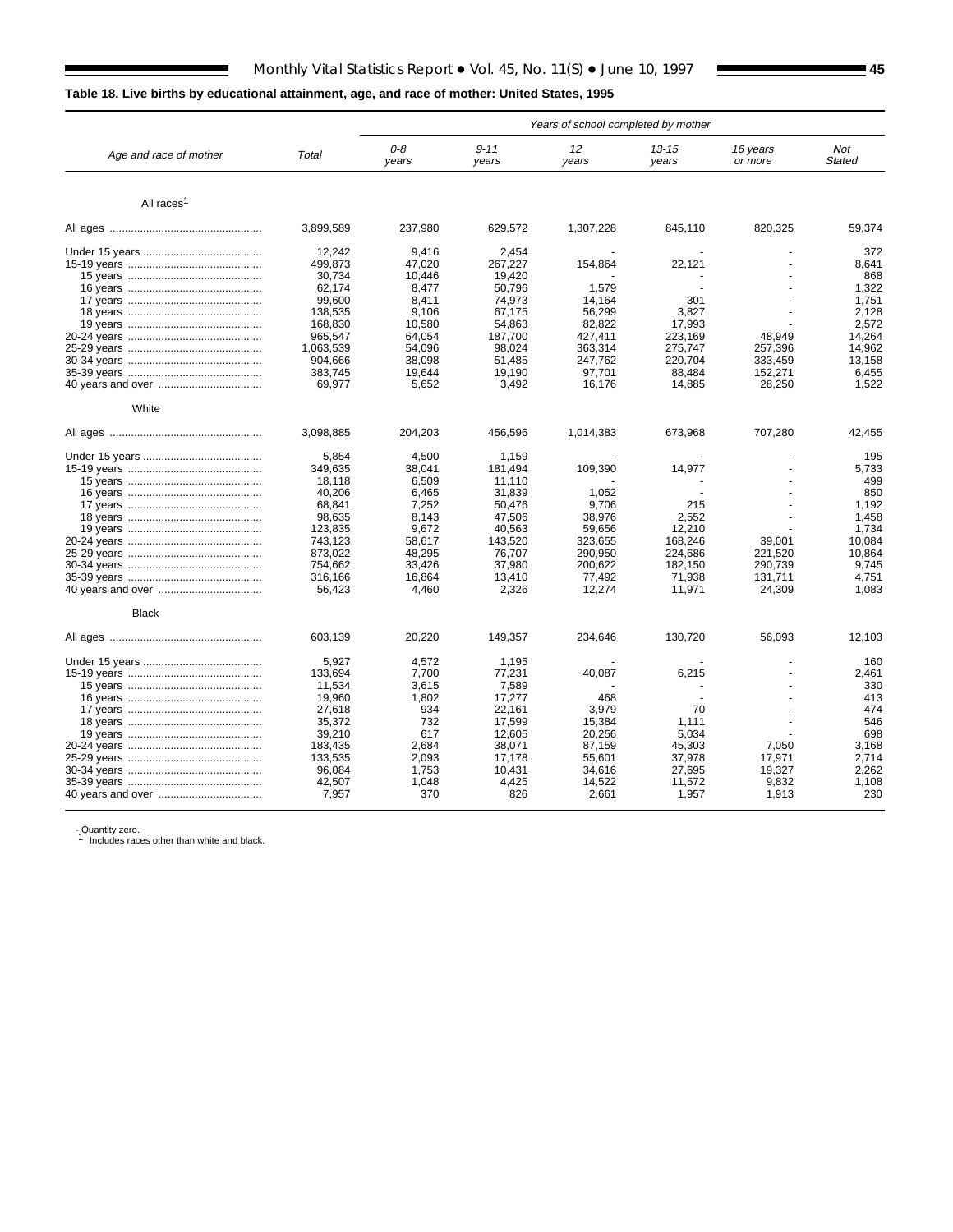### **Table 19. Number of live births and percent distribution by weight gain of mother during pregnancy and median weight gain, according to period of gestation and race of mother: Total of 49 reporting States and the District of Columbia, 1995**

|                                                        | Weight gain during pregnancy |                        |                   |                     |                   |                      |                   |                   |                      |                      |                                       |
|--------------------------------------------------------|------------------------------|------------------------|-------------------|---------------------|-------------------|----------------------|-------------------|-------------------|----------------------|----------------------|---------------------------------------|
| Period of gestation <sup>1</sup><br>and race of mother | All<br>births                | Less than<br>16 pounds | 16-20<br>pounds   | $21 - 25$<br>pounds | 26-30<br>pounds   | $31 - 35$<br>pounds  | 36-40<br>pounds   | 41-45<br>pounds   | 46 pounds<br>or more | Not<br>stated        | Median<br>weight<br>gain in<br>pounds |
|                                                        |                              |                        |                   |                     |                   | Number               |                   |                   |                      |                      |                                       |
| All gestation periods <sup>2</sup>                     |                              |                        |                   |                     |                   |                      |                   |                   |                      |                      |                                       |
| All races <sup>3</sup>                                 | 3.347.544                    | 325,698                | 331,604           | 446,686             | 585,016           | 440,458              | 384,641           | 201,116           | 330,632              | 301,693              |                                       |
|                                                        | 2,648,996<br>562,879         | 230,604<br>82,117      | 249,892<br>67,088 | 357,097<br>69,899   | 477,321<br>83,356 | 367,212<br>55,940    | 316,538<br>54,221 | 166,994<br>27,627 | 265,516<br>55,569    | 217,822<br>67,062    | <br>                                  |
| Under 37 weeks                                         |                              |                        |                   |                     |                   |                      |                   |                   |                      |                      |                                       |
| All races <sup>3</sup>                                 | 371,397                      | 58,310                 | 46,940            | 49,820              | 56,218            | 36,829               | 31,770            | 16,372            | 29,890               | 45,248               | $\cdots$                              |
|                                                        | 257,121<br>99,947            | 34,734<br>21,496       | 31,194<br>13,932  | 35,535<br>12,161    | 41,018<br>12,967  | 27,869<br>7,563      | 23,817<br>6,824   | 12,535<br>3,323   | 22,204<br>6,852      | 28,215<br>14,829     | $\cdots$<br>                          |
| 37-39 weeks                                            |                              |                        |                   |                     |                   |                      |                   |                   |                      |                      |                                       |
| All races <sup>3</sup>                                 | 1,492,151                    | 141,427                | 151,607           | 208,679             | 270,805           | 200,035              | 169,723           | 86,704            | 136,707              | 126,464              | $\ddotsc$                             |
|                                                        | 1,176,919<br>250,080         | 101,205<br>34,260      | 114,282<br>30,014 | 166,542<br>32,293   | 219,794<br>38,743 | 165,829<br>25,796    | 138,262<br>24,891 | 71,256<br>12,427  | 108.563<br>23,992    | 91,186<br>27,664     | $\sim$<br>                            |
| 40 weeks and over                                      |                              |                        |                   |                     |                   |                      |                   |                   |                      |                      |                                       |
| All races 3                                            | 1,471,226                    | 124,976                | 132,308           | 187,405             | 257,063           | 202,953              | 182,555           | 97,756            | 163,542              | 122,668              |                                       |
|                                                        | 1,205,835<br>210,185         | 94,075<br>26,020       | 103,920<br>22,937 | 154,442<br>25,324   | 215,823<br>31,473 | 173,021<br>22,504    | 154,016<br>22,395 | 82,971<br>11,842  | 134,376<br>24,637    | 93,191<br>23,053     | $\sim$<br>$\cdots$                    |
|                                                        |                              |                        |                   |                     |                   | Percent distribution |                   |                   |                      |                      |                                       |
| All gestation periods 2                                |                              |                        |                   |                     |                   |                      |                   |                   |                      |                      |                                       |
|                                                        | 100.0                        | 10.7                   | 10.9              | 14.7                | 19.2              | 14.5                 | 12.6              | 6.6               | 10.9                 | $\cdots$             | 30.5                                  |
| White                                                  | 100.0<br>100.0               | 9.5<br>16.6            | 10.3<br>13.5      | 14.7<br>14.1        | 19.6<br>16.8      | 15.1<br>11.3         | 13.0<br>10.9      | 6.9<br>5.6        | 10.9<br>11.2         | $\ldots$<br>         | 30.6<br>29.0                          |
| Under 37 weeks                                         |                              |                        |                   |                     |                   |                      |                   |                   |                      |                      |                                       |
|                                                        | 100.0                        | 17.9                   | 14.4              | 15.3                | 17.2              | 11.3                 | 9.7               | 5.0               | 9.2                  | $\cdots$             | 27.1                                  |
|                                                        | 100.0<br>100.0               | 15.2<br>25.3           | 13.6<br>16.4      | 15.5<br>14.3        | 17.9<br>15.2      | 12.2<br>8.9          | 10.4<br>8.0       | 5.5<br>3.9        | 9.7<br>8.1           | $\cdots$<br>$\cdots$ | 28.4<br>25.1                          |
| 37-39 weeks                                            |                              |                        |                   |                     |                   |                      |                   |                   |                      |                      |                                       |
|                                                        | 100.0                        | 10.4                   | 11.1              | 15.3                | 19.8              | 14.6                 | 12.4              | 6.3               | 10.0                 | $\sim$               | 30.4                                  |
|                                                        | 100.0<br>100.0               | 9.3<br>15.4            | 10.5<br>13.5      | 15.3<br>14.5        | 20.2<br>17.4      | 15.3<br>11.6         | 12.7<br>11.2      | 6.6<br>5.6        | 10.0<br>10.8         | <br>ù.               | 30.5<br>29.4                          |
| 40 weeks and over                                      |                              |                        |                   |                     |                   |                      |                   |                   |                      |                      |                                       |
| All races <sup>3</sup>                                 | 100.0                        | 9.3                    | 9.8               | 13.9                | 19.1              | 15.0                 | 13.5              | 7.2               | 12.1                 | $\sim$               | 30.8                                  |
|                                                        | 100.0<br>100.0               | 8.5<br>13.9            | 9.3<br>12.3       | 13.9<br>13.5        | 19.4<br>16.8      | 15.6<br>12.0         | 13.8<br>12.0      | 7.5<br>6.3        | 12.1<br>13.2         | <br>$\ddotsc$        | 30.9<br>30.3                          |

1 Expressed in completed weeks.<br>2 Includes births with period of gestation not stated.<br>3 Includes races other than white and black.

NOTE: Excludes data for California, which did not require reporting of weight gain during pregnancy.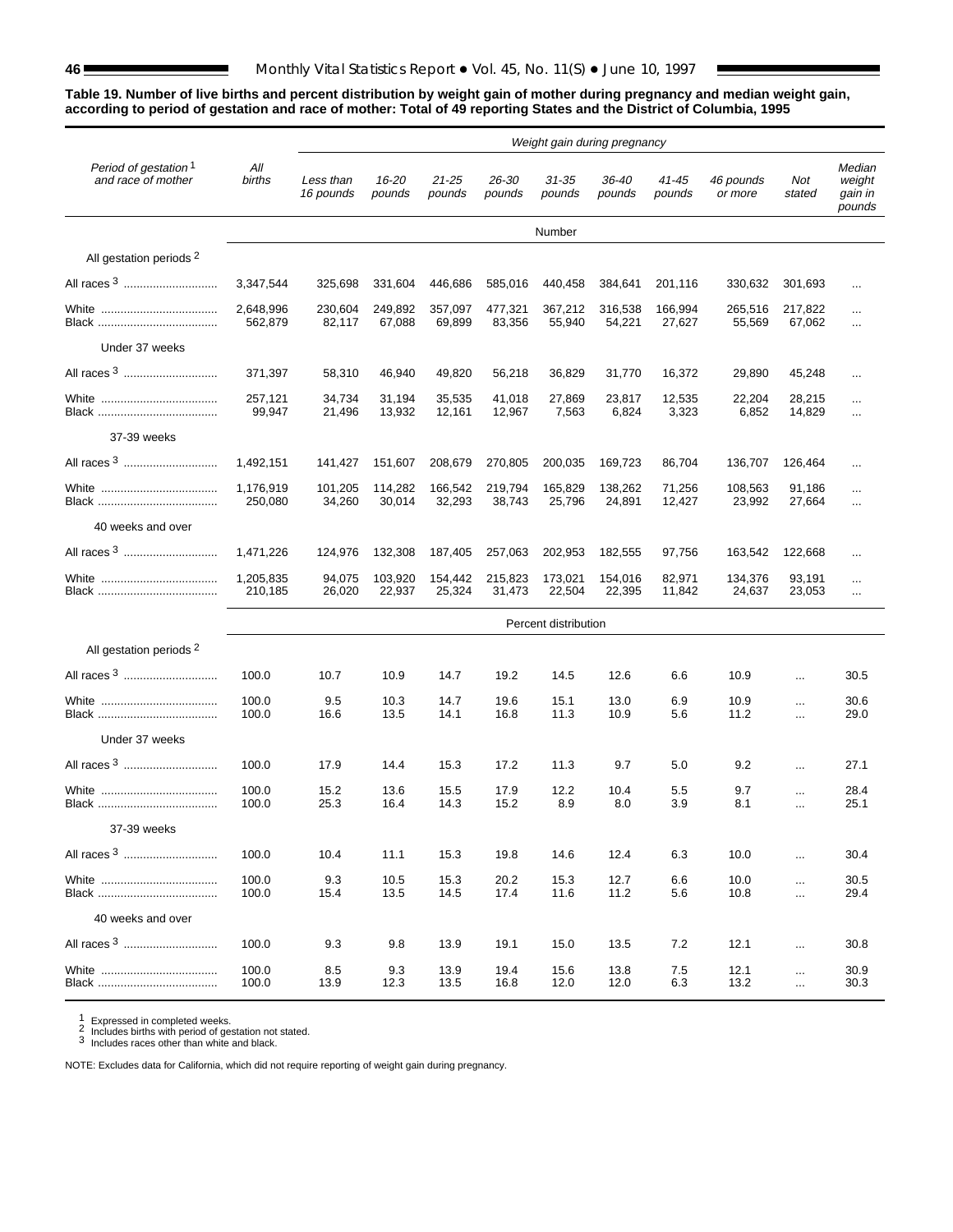### **Table 20. Percent low birthweight by weight gain of mother during pregnancy, period of gestation, and race of mother: Total of 49 reporting States and the District of Columbia, 1995**

[Low birthweight is defined as weight of less than 2,500 grams (5 lb 8 oz)]

|                                             |              | Weight gain during pregnancy |                     |                     |                     |                     |                     |                     |                      |                      |  |  |
|---------------------------------------------|--------------|------------------------------|---------------------|---------------------|---------------------|---------------------|---------------------|---------------------|----------------------|----------------------|--|--|
| Period of gestation 1<br>and race of mother | Total        | Less than<br>16 pounds       | $16 - 20$<br>pounds | $21 - 25$<br>pounds | $26 - 30$<br>pounds | $31 - 35$<br>pounds | $36 - 40$<br>pounds | $41 - 45$<br>pounds | 46 pounds<br>or more | <b>Not</b><br>stated |  |  |
| All gestation periods 2                     |              |                              |                     |                     |                     |                     |                     |                     |                      |                      |  |  |
| All races <sup>3</sup>                      | 7.5          | 14.7                         | 10.6                | 7.7                 | 6.0                 | 4.9                 | 4.7                 | 4.5                 | 4.9                  | 11.4                 |  |  |
| White<br><b>Black</b>                       | 6.3<br>13.2  | 12.0<br>22.7                 | 9.2<br>16.2         | 6.7<br>12.8         | 5.2<br>10.7         | 4.3<br>8.8          | 4.2<br>7.8          | 4.1<br>7.1          | 4.5<br>6.9           | 9.4<br>18.1          |  |  |
| Under 37 weeks                              |              |                              |                     |                     |                     |                     |                     |                     |                      |                      |  |  |
|                                             | 43.6         | 58.2                         | 49.1                | 42.6                | 37.5                | 34.5                | 33.7                | 33.7                | 34.1                 | 51.8                 |  |  |
| White<br>Black                              | 41.8<br>49.0 | 56.2<br>62.2                 | 48.5<br>51.6        | 41.6<br>46.6        | 36.2<br>42.5        | 33.7<br>38.1        | 33.1<br>36.5        | 33.4<br>36.3        | 34.5<br>34.0         | 49.7<br>56.5         |  |  |
| 37-39 weeks                                 |              |                              |                     |                     |                     |                     |                     |                     |                      |                      |  |  |
| All races <sup>3</sup>                      | 4.4          | 7.2                          | 6.0                 | 4.7                 | 3.9                 | 3.3                 | 3.3                 | 3.1                 | 3.3                  | 5.6                  |  |  |
| White<br>Black                              | 3.8<br>7.3   | 5.9<br>11.2                  | 5.2<br>8.9          | 4.2<br>7.5          | 3.5<br>6.4          | 2.9<br>5.8          | 2.9<br>5.1          | 2.8<br>4.5          | 3.0<br>4.6           | 4.6<br>8.9           |  |  |
| 40 weeks and over                           |              |                              |                     |                     |                     |                     |                     |                     |                      |                      |  |  |
| All races 3                                 | 1.5          | 2.9                          | 2.2                 | 1.7                 | 1.3                 | 1.1                 | 1.0                 | 0.9                 | 1.0                  | 2.3                  |  |  |
| White<br>Black                              | 1.2<br>3.1   | 2.3<br>5.2                   | 1.8<br>4.1          | 1.4<br>3.4          | 1.1<br>2.8          | 0.9<br>2.3          | 0.8<br>2.0          | 0.8<br>1.6          | 0.8<br>1.7           | 1.8<br>4.2           |  |  |

1 Expressed in completed weeks.<br>2 Includes births with period of gestation not stated.<br>3 Includes races other than white and black.

NOTE: Excludes data for California, which did not require reporting of weight gain during pregnancy.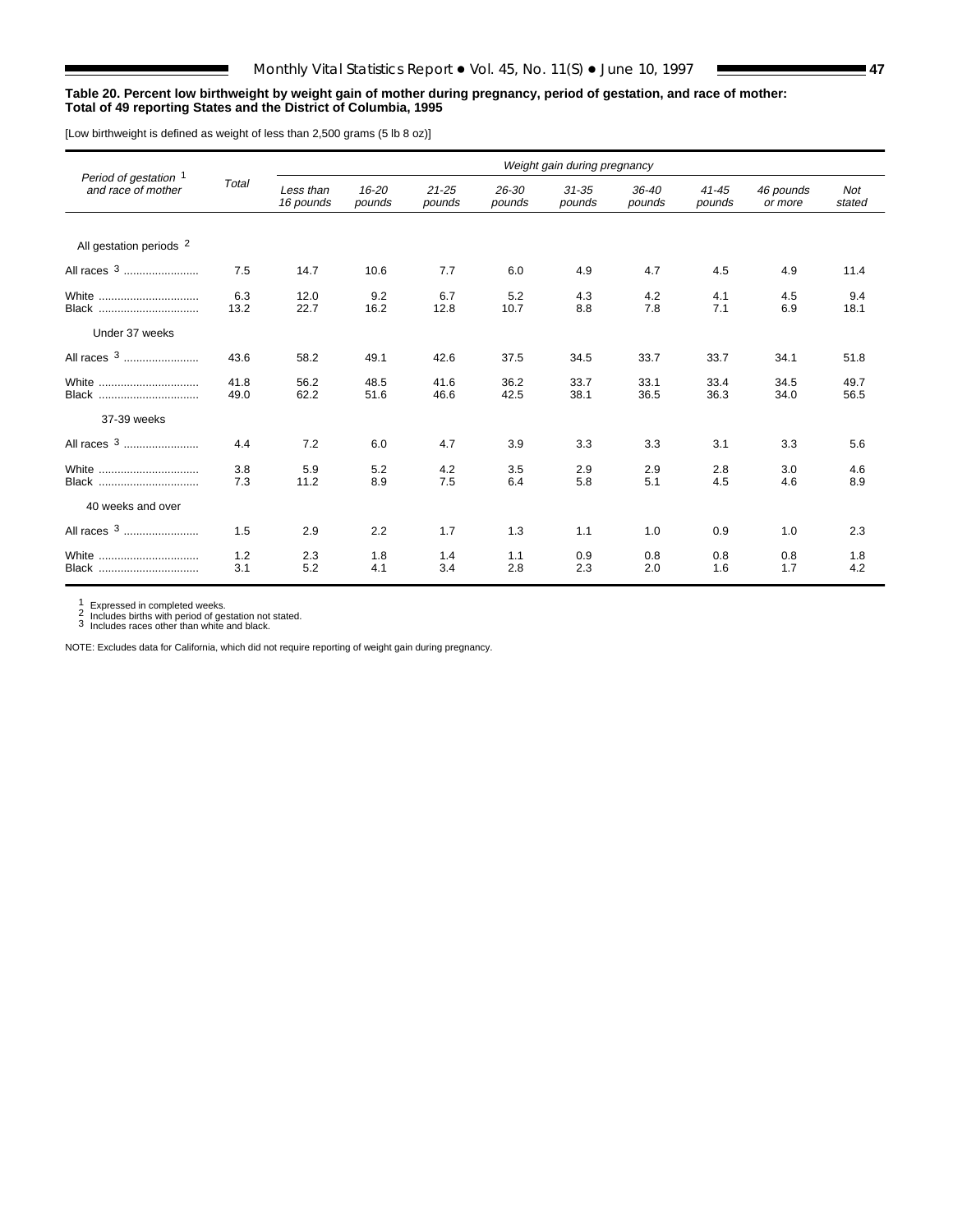**Table 21. Number of live births and percent distribution by weight gain of mother during pregnancy and median weight gain, according to period of gestation, Hispanic origin of mother, and race of mother for mothers of non-Hispanic origin: Total of 49 reporting States and the District of Columbia, 1995**

|                                                                                              | Weight gain during pregnancy                    |                                           |                                      |                                      |                                      |                                      |                                      |                                      |                                 |                                    |                                       |
|----------------------------------------------------------------------------------------------|-------------------------------------------------|-------------------------------------------|--------------------------------------|--------------------------------------|--------------------------------------|--------------------------------------|--------------------------------------|--------------------------------------|---------------------------------|------------------------------------|---------------------------------------|
| Period of gestation <sup>1</sup><br>and race of mother                                       | Number of<br>births                             | Total                                     | Less than<br>16 pounds               | 16-20<br>pounds                      | $21 - 25$<br>pounds                  | 26-30<br>pounds                      | $31 - 35$<br>pounds                  | $36 - 40$<br>pounds                  | 41-45<br>pounds                 | 46 pounds<br>or more               | Median<br>weight<br>gain in<br>pounds |
|                                                                                              |                                                 |                                           |                                      |                                      |                                      | Percent distribution                 |                                      |                                      |                                 |                                    |                                       |
| All gestation periods <sup>2</sup>                                                           |                                                 |                                           |                                      |                                      |                                      |                                      |                                      |                                      |                                 |                                    |                                       |
|                                                                                              | 3.347.544                                       | 100.0                                     | 10.7                                 | 10.9                                 | 14.7                                 | 19.2                                 | 14.5                                 | 12.6                                 | 6.6                             | 10.9                               | 30.5                                  |
|                                                                                              | 425.767                                         | 100.0                                     | 12.6                                 | 13.2                                 | 15.5                                 | 19.3                                 | 13.0                                 | 11.3                                 | 5.8                             | 9.3                                | 29.8                                  |
| Mexican American<br>Puerto Rican<br>Central and South American<br>Other and unknown Hispanic | 251,377<br>52.816<br>11,645<br>67,789<br>42,140 | 100.0<br>100.0<br>100.0<br>100.0<br>100.0 | 13.6<br>12.5<br>6.9<br>10.6<br>12.2  | 13.7<br>12.3<br>10.1<br>13.0<br>12.2 | 15.7<br>14.7<br>13.5<br>16.2<br>14.6 | 19.5<br>17.5<br>19.8<br>20.3<br>18.5 | 12.6<br>12.8<br>15.8<br>13.9<br>13.3 | 10.8<br>12.0<br>14.1<br>11.7<br>12.0 | 5.4<br>6.8<br>7.0<br>5.6<br>6.5 | 8.6<br>11.3<br>12.9<br>8.7<br>10.7 | 28.8<br>30.2<br>31.0<br>30.0<br>30.2  |
| Non-Hispanic <sup>4</sup>                                                                    | 2,864,422                                       | 100.0                                     | 10.4                                 | 10.6                                 | 14.6                                 | 19.2                                 | 14.6                                 | 12.8                                 | 6.7                             | 11.1                               | 30.5                                  |
|                                                                                              | 2,185,943<br>548,497                            | 100.0<br>100.0                            | 8.9<br>16.6                          | 9.8<br>13.6                          | 14.6<br>14.1                         | 19.7<br>16.8                         | 15.4<br>11.2                         | 13.3<br>10.9                         | 7.0<br>5.5                      | 11.2<br>11.2                       | 30.7<br>29.0                          |
| Under 37 weeks                                                                               |                                                 |                                           |                                      |                                      |                                      |                                      |                                      |                                      |                                 |                                    |                                       |
|                                                                                              | 371,397                                         | 100.0                                     | 17.9                                 | 14.4                                 | 15.3                                 | 17.2                                 | 11.3                                 | 9.7                                  | 5.0                             | 9.2                                | 27.1                                  |
|                                                                                              | 47,864                                          | 100.0                                     | 19.2                                 | 15.6                                 | 15.7                                 | 17.5                                 | 10.6                                 | 9.2                                  | 4.4                             | 7.7                                | 25.9                                  |
| Mexican American<br>Puerto Rican<br>Central and South American<br>Other and unknown Hispanic | 27,597<br>7,027<br>1,165<br>7,058<br>5,017      | 100.0<br>100.0<br>100.0<br>100.0<br>100.0 | 20.0<br>20.4<br>12.5<br>16.6<br>18.7 | 15.8<br>15.3<br>14.1<br>15.8<br>15.3 | 15.7<br>15.1<br>15.0<br>17.1<br>14.6 | 17.9<br>16.0<br>16.1<br>18.3<br>17.2 | 10.3<br>10.2<br>14.2<br>11.4<br>11.0 | 8.8<br>9.7<br>12.3<br>9.6<br>9.7     | 4.1<br>5.1<br>4.2<br>4.3<br>4.9 | 7.5<br>8.2<br>11.7<br>6.7<br>8.5   | 25.8<br>25.9<br>30.1<br>26.2<br>26.6  |
| Non-Hispanic 4                                                                               | 317,657                                         | 100.0                                     | 17.7                                 | 14.2                                 | 15.2                                 | 17.2                                 | 11.4                                 | 9.8                                  | 5.1                             | 9.3                                | 27.3                                  |
|                                                                                              | 206,027<br>97,940                               | 100.0<br>100.0                            | 14.4<br>25.3                         | 13.2<br>16.4                         | 15.5<br>14.3                         | 18.0<br>15.2                         | 12.5<br>8.8                          | 10.6<br>8.0                          | 5.7<br>3.9                      | 10.1<br>8.0                        | 28.8<br>25.1                          |
| 37-39 weeks                                                                                  |                                                 |                                           |                                      |                                      |                                      |                                      |                                      |                                      |                                 |                                    |                                       |
|                                                                                              | 1,492,151                                       | 100.0                                     | 10.4                                 | 11.1                                 | 15.3                                 | 19.8                                 | 14.6                                 | 12.4                                 | 6.3                             | 10.0                               | 30.4                                  |
|                                                                                              | 192,356                                         | 100.0                                     | 12.4                                 | 13.3                                 | 16.0                                 | 19.8                                 | 13.1                                 | 11.0                                 | 5.6                             | 8.7                                | 29.3                                  |
| Mexican American<br>Puerto Rican<br>Central and South American<br>Other and unknown Hispanic | 113,700<br>23,481<br>5,587<br>30,469<br>19,119  | 100.0<br>100.0<br>100.0<br>100.0<br>100.0 | 13.4<br>12.0<br>6.5<br>10.6<br>12.2  | 13.9<br>12.6<br>10.4<br>13.1<br>12.0 | 16.2<br>15.1<br>13.7<br>16.9<br>15.3 | 19.9<br>18.0<br>20.7<br>20.8<br>19.1 | 12.6<br>13.3<br>16.1<br>14.1<br>13.5 | 10.7<br>11.7<br>13.7<br>11.1<br>11.4 | 5.3<br>6.6<br>6.8<br>5.5<br>6.4 | 8.0<br>10.7<br>12.2<br>7.9<br>10.0 | 28.6<br>30.2<br>30.9<br>29.7<br>30.1  |
|                                                                                              | 1,275,562                                       | 100.0                                     | 10.1                                 | 10.8                                 | 15.2                                 | 19.8                                 | 14.8                                 | 12.6                                 | 6.4                             | 10.2                               | 30.4                                  |
|                                                                                              | 969,205<br>243,854                              | 100.0<br>100.0                            | 8.8<br>15.5                          | 10.1<br>13.5                         | 15.2<br>14.5                         | 20.3<br>17.4                         | 15.6<br>11.6                         | 13.0<br>11.2                         | 6.7<br>5.6                      | 10.2<br>10.8                       | 30.6<br>29.3                          |
| 40 weeks and over                                                                            |                                                 |                                           |                                      |                                      |                                      |                                      |                                      |                                      |                                 |                                    |                                       |
|                                                                                              | 1,471,226                                       | 100.0                                     | 9.3                                  | 9.8                                  | 13.9                                 | 19.1                                 | 15.0                                 | 13.5                                 | 7.2                             | 12.1                               | 30.8                                  |
|                                                                                              | 183,401                                         | 100.0                                     | 11.2                                 | 12.4                                 | 14.9                                 | 19.2                                 | 13.5                                 | 12.2                                 | 6.3                             | 10.3                               | 30.3                                  |
| Mexican American<br>Puerto Rican<br>Central and South American<br>Other and unknown Hispanic | 108,885<br>21,868<br>4,880<br>30,026<br>17,742  | 100.0<br>100.0<br>100.0<br>100.0<br>100.0 | 12.2<br>10.6<br>6.1<br>9.3<br>10.4   | 13.0<br>11.2<br>8.8<br>12.2<br>11.6  | 15.3<br>14.1<br>12.9<br>15.3<br>13.7 | 19.4<br>17.4<br>19.6<br>20.2<br>18.2 | 13.2<br>13.1<br>15.9<br>14.3<br>13.8 | 11.5<br>13.1<br>15.0<br>12.7<br>13.2 | 5.9<br>7.5<br>7.8<br>6.1<br>7.2 | 9.4<br>13.0<br>14.0<br>9.9<br>12.0 | 30.1<br>30.6<br>32.2<br>30.3<br>30.6  |
| Non-Hispanic <sup>4</sup>                                                                    | 1,261,735                                       | 100.0                                     | 9.0                                  | 9.5                                  | 13.8                                 | 19.1                                 | 15.2                                 | 13.7                                 | 7.4                             | 12.4                               | 30.9                                  |
|                                                                                              | 1,004,626<br>204,212                            | 100.0<br>100.0                            | 8.0<br>14.0                          | 8.9<br>12.3                          | 13.7<br>13.6                         | 19.4<br>16.8                         | 15.9<br>12.0                         | 14.1<br>11.9                         | 7.6<br>6.3                      | 12.4<br>13.1                       | 31.0<br>30.3                          |

1 Expressed in completed weeks.<br>
2 Includes births with period of gestation not stated.<br>
3 Includes origin not stated.<br>
4 Includes races other than white and black.

NOTE: Excludes data for California, which did not require reporting of weight gain during pregnancy.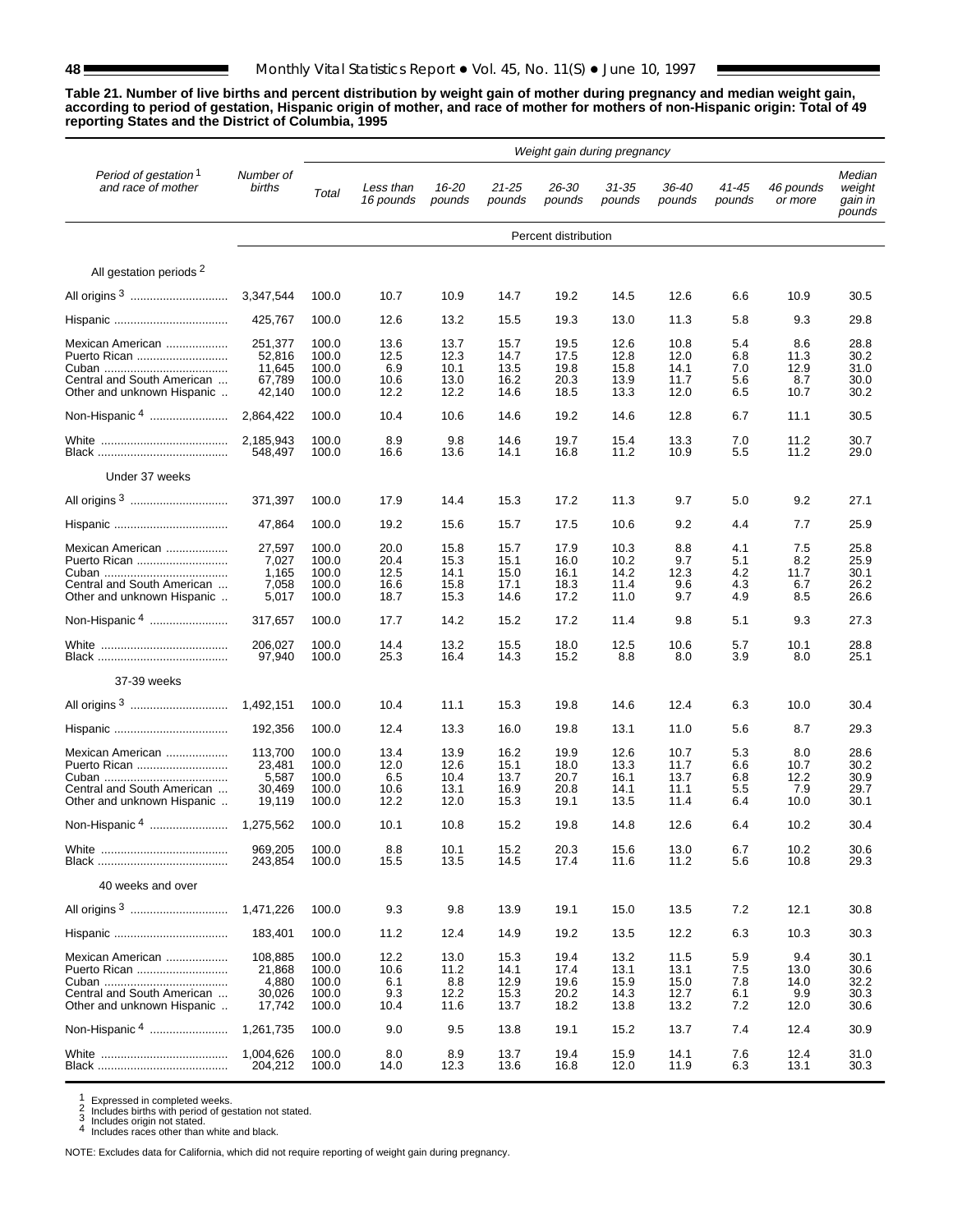### **Table 22. Percent low birthweight by weight gain of mother during pregnancy and Hispanic origin of mother, and by race of mother for mothers of non-Hispanic origin: Total of 49 reporting States and the District of Columbia, 1995**

[Low birthweight is defined as weight of less than 2,500 grams (5 lb 8 oz)]

| Origin of mother           |            |                        |                 |                     |                 | Weight gain during pregnancy |                 |                     |                      |               |
|----------------------------|------------|------------------------|-----------------|---------------------|-----------------|------------------------------|-----------------|---------------------|----------------------|---------------|
|                            | Total      | Less than<br>16 pounds | 16-20<br>pounds | $21 - 25$<br>pounds | 26-30<br>pounds | $31 - 35$<br>pounds          | 36-40<br>pounds | $41 - 45$<br>pounds | 46 pounds<br>or more | Not<br>stated |
|                            |            |                        |                 |                     |                 |                              |                 |                     |                      |               |
| All origins <sup>1</sup>   | 7.5        | 14.7                   | 10.6            | 7.7                 | 6.0             | 4.9                          | 4.7             | 4.5                 | 4.9                  | 11.4          |
|                            | 6.8        | 11.6                   | 8.2             | 6.6                 | 5.4             | 4.6                          | 4.5             | 4.0                 | 4.2                  | 9.0           |
| Mexican American           | 6.2        | 10.3                   | 7.1             | 5.8                 | 4.9             | 4.2                          | 4.0             | 3.6                 | 3.7                  | 8.2           |
| Puerto Rican               | 9.5        | 16.5                   | 12.6            | 9.8                 | 7.3             | 6.5                          | 6.4             | 5.0                 | 5.0                  | 13.2          |
| Central and South American | 6.4<br>6.2 | 13.7<br>11.3           | 10.3<br>8.1     | 8.2                 | 4.6<br>5.2      | 4.7                          | 5.4             | 3.8                 | 4.3<br>4.3           | 10.4<br>7.8   |
| Other and unknown Hispanic | 7.7        | 13.2                   | 9.0             | 6.2<br>7.2          | 6.5             | 4.1<br>5.2                   | 4.1<br>4.5      | 5.0                 | 4.8                  | 12.0          |
| Non-Hispanic 2<br>         | 7.6        | 15.2                   | 11.0            | 7.9                 | 6.1             | 4.9                          | 4.7             | 4.6                 | 5.0                  | 12.2          |
| White                      | 6.3        | 12.1                   | 9.4             | 6.7                 | 5.2             | 4.3                          | 4.2             | 4.1                 | 4.6                  | 9.6           |
| Black                      | 13.3       | 22.8                   | 16.3            | 12.9                | 10.8            | 8.8                          | 7.8             | 7.2                 | 6.9                  | 18.1          |

\* Figure does not meet standards of reliability or precision. 1 Includes origin not stated. 2 Includes races other than white and black.

NOTE: Excludes data for California, which did not require reporting of weight gain during pregnancy.

## **Table 23. Percent of births with selected medical or health characteristics, by specified race of mother: United States, 1995**

|                                                                                                                                                      | All                                        |                                           |                                            | American                                   |                                          |                                          | Asian or Pacific Islander                |                                           |                                          |                                           |
|------------------------------------------------------------------------------------------------------------------------------------------------------|--------------------------------------------|-------------------------------------------|--------------------------------------------|--------------------------------------------|------------------------------------------|------------------------------------------|------------------------------------------|-------------------------------------------|------------------------------------------|-------------------------------------------|
| Characteristic                                                                                                                                       | races                                      | White                                     | <b>Black</b>                               | Indian                                     | Total                                    | Chinese                                  | Japanese                                 | Hawaiian                                  | Filipino                                 | Other                                     |
| Mother                                                                                                                                               |                                            |                                           |                                            |                                            |                                          |                                          |                                          |                                           |                                          |                                           |
| Prenatal care beginning in the first<br>Smoker <sup>2</sup><br>Drinker <sup>3</sup><br>Weight gain of less than 16 lbs $4$<br>Cesarean delivery rate | 81.3<br>4.2<br>13.9<br>1.5<br>10.7<br>20.8 | 83.6<br>3.5<br>15.0<br>1.4<br>9.5<br>20.8 | 70.4<br>7.6<br>10.6<br>2.3<br>16.6<br>21.8 | 66.7<br>9.5<br>20.9<br>4.3<br>14.8<br>18.1 | 79.9<br>4.3<br>3.4<br>0.4<br>9.6<br>18.7 | 85.7<br>3.0<br>0.8<br>0.2<br>6.3<br>19.1 | 89.7<br>2.3<br>5.2<br>1.0<br>9.9<br>17.4 | 75.9<br>5.1<br>15.9<br>1.4<br>8.2<br>17.2 | 80.9<br>4.1<br>3.4<br>0.4<br>7.4<br>22.6 | 77.0<br>5.0<br>2.7<br>0.4<br>11.2<br>17.4 |
| Infant                                                                                                                                               |                                            |                                           |                                            |                                            |                                          |                                          |                                          |                                           |                                          |                                           |
| Preterm births 5<br><b>Birthweight</b><br>Very low birthweight <sup>6</sup><br><br>Low birthweight <sup>7</sup><br>                                  | 11.0<br>1.3<br>7.3<br>10.3                 | 9.7<br>1.1<br>6.2<br>11.5                 | 17.7<br>3.0<br>13.1<br>5.3                 | 12.4<br>1.1<br>6.6<br>12.5                 | 9.9<br>0.9<br>6.9<br>6.0                 | 7.2<br>0.7<br>5.3<br>6.6                 | 8.3<br>0.9<br>7.3<br>5.7                 | 11.0<br>0.9<br>6.8<br>8.5                 | 11.7<br>1.1<br>7.8<br>5.9                | 10.3<br>0.9<br>7.1<br>5.7                 |
| 5-minute Apgar scores of less than 7 9.                                                                                                              | 1.4                                        | 1.2                                       | 2.5                                        | 1.4                                        | 1.0                                      | 0.8                                      | 0.7                                      | 1.4                                       | 1.1                                      | 1.0                                       |

1 Includes births to Aleuts and Eskimos.<br>
2 Excludes data for California, Indiana, New York State (but includes New York City), and South Dakota, which did not report tobacco use on the birth certificate.<br>
3 Excludes data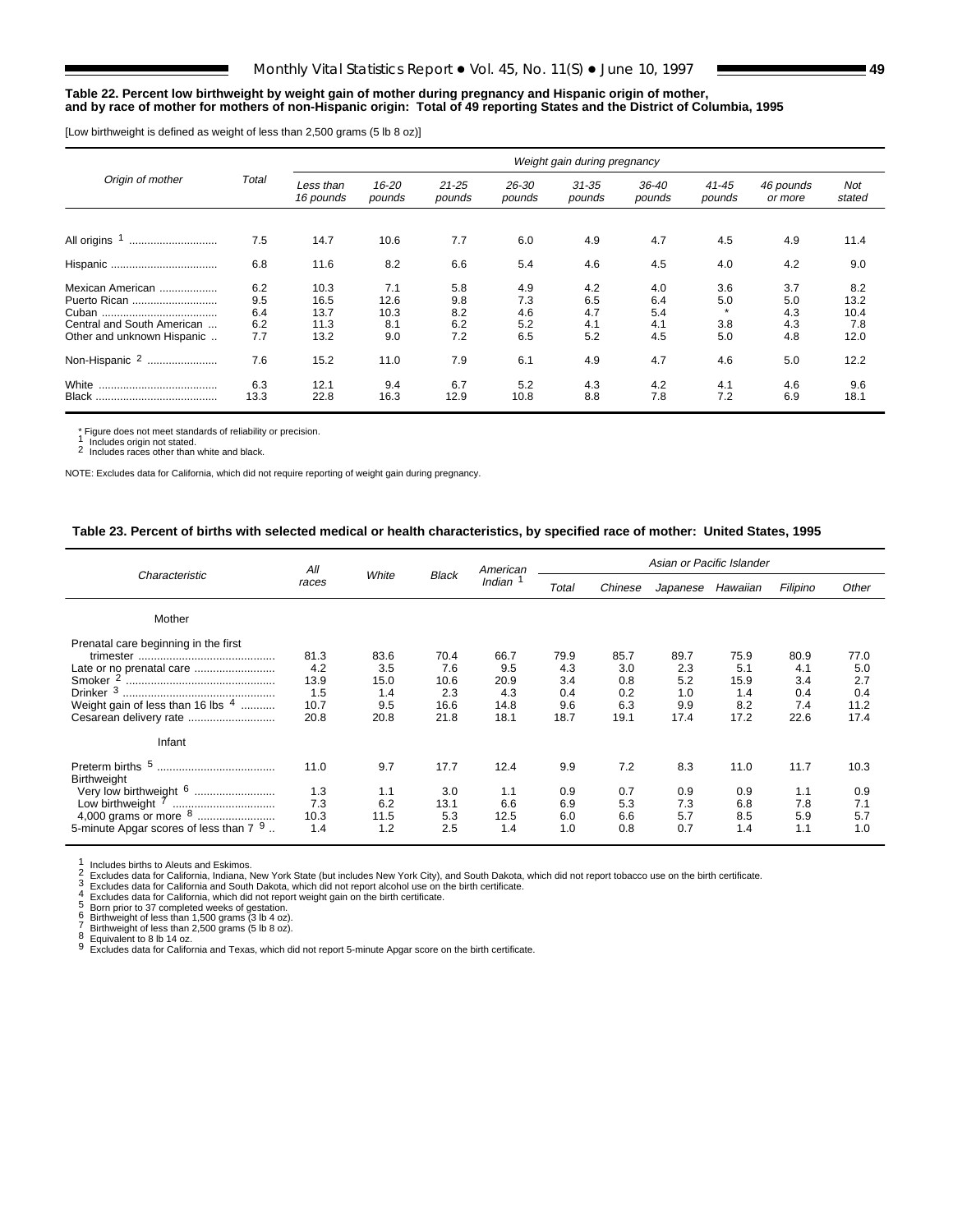**Table 24. Percent of births with selected medical or health characteristics, by Hispanic origin of mother and by race of mother for mothers of non-Hispanic origin: United States, 1995**

|                                                                                                                                           |                                            |                                           |                                           |                                            |                                          | Origin of mother                          |                                           |                                            |                                           |                                            |
|-------------------------------------------------------------------------------------------------------------------------------------------|--------------------------------------------|-------------------------------------------|-------------------------------------------|--------------------------------------------|------------------------------------------|-------------------------------------------|-------------------------------------------|--------------------------------------------|-------------------------------------------|--------------------------------------------|
| Characteristic                                                                                                                            | All                                        |                                           |                                           |                                            | Hispanic                                 |                                           |                                           |                                            | Non-Hispanic                              |                                            |
|                                                                                                                                           | origins <sup>1</sup>                       | Total                                     | Mexican<br>American                       | Puerto<br>Rican                            | Cuban                                    | Central<br>and South<br>American          | Other and<br>unknown<br>Hispanic          | Total 2                                    | White                                     | <b>Black</b>                               |
| Mother                                                                                                                                    |                                            |                                           |                                           |                                            |                                          |                                           |                                           |                                            |                                           |                                            |
| Prenatal care beginning in the first<br>Late or no prenatal care<br>Weight gain of less than 16 lbs 5<br>Cesarean delivery rate<br>Infant | 81.3<br>4.2<br>13.9<br>1.5<br>10.7<br>20.8 | 70.8<br>7.4<br>4.3<br>0.7<br>12.6<br>20.2 | 69.1<br>8.1<br>3.1<br>0.7<br>13.6<br>19.7 | 74.0<br>5.5<br>10.4<br>1.1<br>12.5<br>20.3 | 89.2<br>2.1<br>4.1<br>0.4<br>6.9<br>30.2 | 73.2<br>6.1<br>1.8<br>0.4<br>10.6<br>21.2 | 74.3<br>6.0<br>8.2<br>1.5<br>12.2<br>20.5 | 83.5<br>3.6<br>15.4<br>1.7<br>10.4<br>21.0 | 87.1<br>2.5<br>17.1<br>1.5<br>8.9<br>21.0 | 70.4<br>7.6<br>10.6<br>2.3<br>16.6<br>21.8 |
| Preterm births 6<br>Birthweight<br>Very low birthweight (<br>5-minute Apgar scores of less than 7 <sup>10</sup>                           | 11.0<br>1.3<br>7.3<br>10.3<br>1.4          | 10.9<br>1.1<br>6.3<br>9.1<br>1.2          | 10.6<br>1.0<br>5.8<br>9.4<br>1.2          | 13.4<br>1.8<br>9.4<br>6.9<br>1.4           | 10.1<br>1.2<br>6.5<br>10.1<br>0.7        | 10.7<br>1.1<br>6.2<br>9.2<br>1.0          | 11.7<br>1.3<br>7.5<br>7.4<br>1.3          | 11.0<br>1.4<br>7.5<br>10.6<br>1.4          | 9.4<br>1.0<br>6.2<br>12.2<br>1.2          | 17.8<br>3.0<br>13.2<br>5.2<br>2.5          |

1<br>
2 Includes origin not stated.<br>
2 Includes races other than white and black.<br>
2 Includes races other than white and black.<br>
4 Excludes data for California , Indiana, New York State (but includes New York City), and South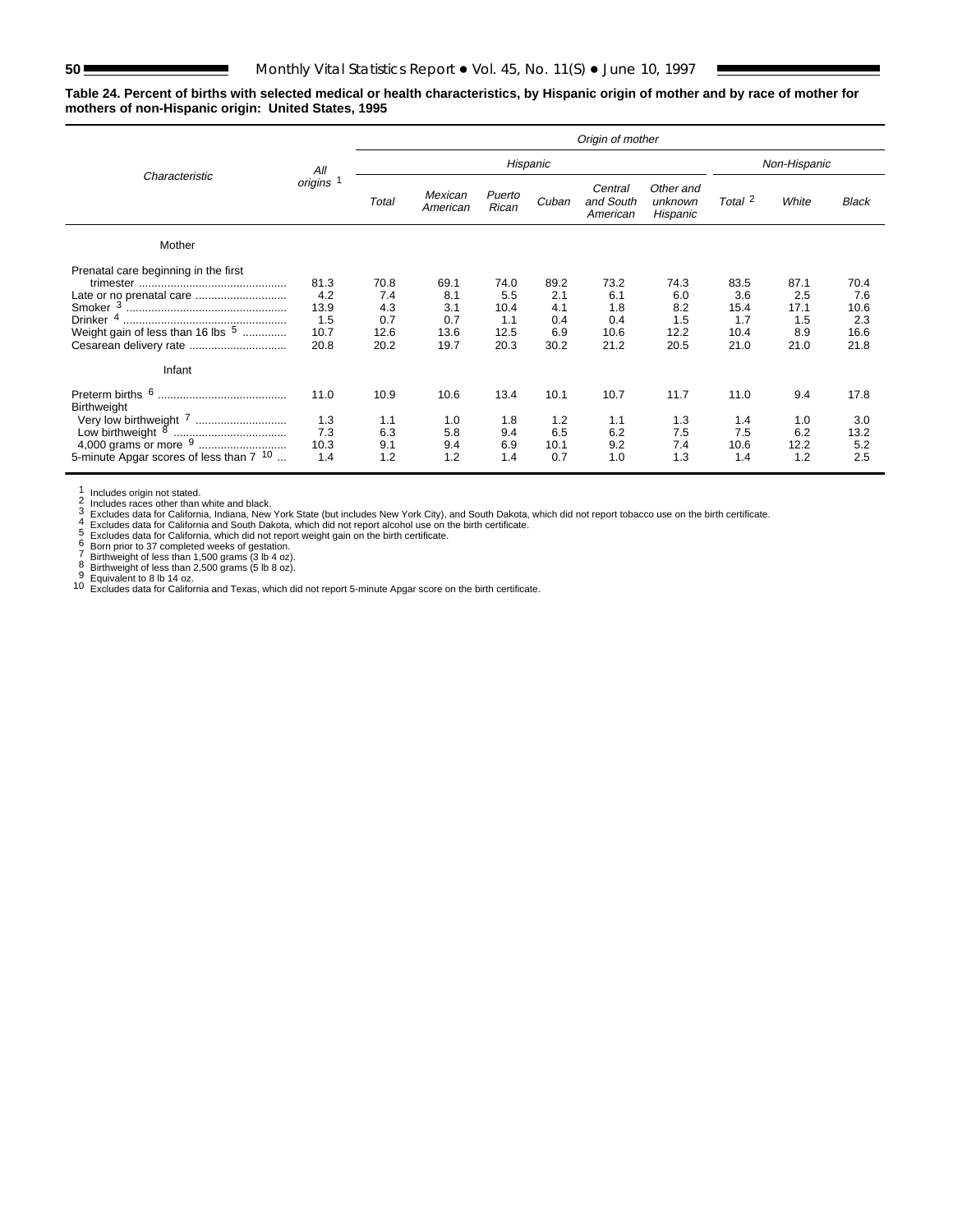# **Table 25. Live births to mothers with selected medical risk factors and rates by age of mother, by race of mother: United States, 1995**

[Rates are number of live births with specified medical risk factor per 1,000 live births in specified group]

|                                           |                            | Medical                 |              |                   |                    | Age of mother  |                    |                |                |                  |
|-------------------------------------------|----------------------------|-------------------------|--------------|-------------------|--------------------|----------------|--------------------|----------------|----------------|------------------|
| Medical risk factor and<br>race of mother | All<br>births <sup>1</sup> | risk factor<br>reported | All ages     | Under 20<br>years | $20 - 24$<br>years | 25-29<br>years | $30 - 34$<br>years | 35-39<br>years | 40-49<br>years | Not<br>stated    |
| All races <sup>2</sup>                    |                            |                         |              |                   |                    |                |                    |                |                |                  |
|                                           | 3.899.589                  | 78,904                  | 20.5         | 29.3              | 24.1               | 18.0           | 16.5               | 16.4           | 17.1           | 45,595           |
|                                           | 3,899,589                  | 18,451                  | 4.8          | 2.7               | 3.5                | 4.7            | 6.2                | 6.9            | 7.9            | 45,595           |
|                                           | 3,899,589                  | 26,583                  | 6.9          | 9.2               | 7.4                | 6.2            | 6.0                | 6.5            | 7.4            | 45,595           |
|                                           | 3.899.589                  | 97.051                  | 25.2         | 8.1               | 16.0               | 24.6           | 33.5               | 46.2           | 62.8           | 45.595           |
|                                           | 3,576,836                  | 30,197                  | 8.5          | 6.0               | 7.6                | 8.3            | 9.7                | 11.6           | 12.1           | 43,101           |
| Hydramnios/Oligohydramnios                | 3.899.589                  | 43.817                  | 11.4         | 12.5              | 11.5               | 10.8           | 10.7               | 12.1           | 14.9           | 45.595           |
|                                           | 3,899,589                  | 2,731                   | 0.7          | 1.0               | 0.8                | 0.6            | 0.6                | 0.6            | 0.8            | 45,595           |
|                                           | 3.899.589                  | 25.970                  | 6.7          | 2.5               | 4.1                | 6.0            | 8.3                | 14.4           | 23.7           | 45,595           |
| Hypertension, pregnancy-associated        | 3,899,589<br>3.899.589     | 131,565                 | 34.1<br>3.7  | 40.3<br>5.6       | 34.6               | 32.7<br>3.2    | 31.0<br>3.1        | 34.5<br>3.4    | 43.0<br>4.7    | 45,595<br>45,595 |
|                                           | 3,899,589                  | 14,208<br>9,082         | 2.4          | 1.1               | 3.8<br>1.7         | 2.4            | 2.9                | 4.0            | 4.3            | 45,595           |
|                                           | 3,899,589                  | 40,359                  | 10.5         | 1.4               | 6.2                | 11.1           | 15.3               | 18.2           | 21.4           | 45,595           |
| Previous preterm or small-for-            |                            |                         |              |                   |                    |                |                    |                |                |                  |
| gestational-age infant                    | 3.899.589                  | 43.842                  | 11.4         | 4.9               | 11.4               | 11.7           | 12.9               | 15.0           | 15.0           | 45.595           |
|                                           | 3,899,589                  | 9,966                   | 2.6          | 3.2               | 3.1                | 2.5            | 2.1                | 2.0            | 2.0            | 45,595           |
|                                           | 3,862,388                  | 24.323                  | 6.4          | 5.1               | 5.8                | 6.5            | 7.1                | 7.2            | 7.1            | 46,076           |
|                                           | 3,576,836                  | 27,131                  | 7.7          | 5.7               | 6.8                | 7.7            | 8.6                | 9.5            | 10.8           | 43,101           |
| White                                     |                            |                         |              |                   |                    |                |                    |                |                |                  |
|                                           | 3,098,885                  | 52,900                  | 17.3         | 24.3              | 20.1               | 15.4           | 14.6               | 14.7           | 15.3           | 37,016           |
|                                           | 3,098,885                  | 15,509                  | 5.1          | 2.7               | 3.6                | 5.0            | 6.5                | 7.4            | 8.5            | 37,016           |
|                                           | 3,098,885                  | 20,508                  | 6.7          | 8.9               | 7.1                | 6.1            | 6.0                | 6.5            | 7.0            | 37,016           |
|                                           | 3,098,885                  | 76,018                  | 24.8         | 8.6               | 16.3               | 23.9           | 31.6               | 43.3           | 59.3           | 37.016           |
|                                           | 2,823,795                  | 24,261                  | 8.7          | 5.3               | 6.9                | 8.3            | 10.3               | 12.8           | 13.7           | 34,739           |
| Hydramnios/Oligohydramnios                | 3,098,885                  | 33,211                  | 10.8         | 11.8              | 11.0               | 10.3           | 10.3               | 11.7           | 14.3           | 37,016           |
|                                           | 3,098,885                  | 1,018                   | 0.3          | 0.3               | 0.3                | 0.3            | 0.4                | 0.3            | 0.6            | 37,016           |
|                                           | 3,098,885                  | 17,958                  | 5.9          | 2.1               | 3.6                | 5.3            | 7.1                | 11.8           | 19.5           | 37,016           |
| Hypertension, pregnancy-associated        | 3.098.885<br>3,098,885     | 105.822<br>10,330       | 34.6<br>3.4  | 40.9<br>5.0       | 35.8<br>3.5        | 33.5<br>3.1    | 31.2<br>2.8        | 34.0<br>3.2    | 43.0<br>4.5    | 37.016<br>37,016 |
|                                           | 3.098.885                  | 6.558                   | 2.1          | 1.0               | 1.4                | 2.1            | 2.6                | 3.8            | 4.3            | 37.016           |
| Previous infant 4000+ grams               | 3,098,885                  | 36,350                  | 11.9         | 1.6               | 6.9                | 12.2           | 16.8               | 20.2           | 24.0           | 37,016           |
| Previous preterm or small-for-            |                            |                         |              |                   |                    |                |                    |                |                |                  |
| gestational-age infant                    | 3,098,885                  | 33,126                  | 10.8         | 4.3               | 10.5               | 10.9           | 12.4               | 14.4           | 14.6           | 37,016           |
|                                           | 3,098,885                  | 8,240                   | 2.7          | 3.5               | 3.3                | 2.6            | 2.1                | 2.0            | 2.0            | 37,016           |
|                                           | 3,065,760                  | 21,907                  | 7.2          | 6.1               | 6.6                | 7.3            | 7.9                | 8.0            | 8.3            | 37,458           |
|                                           | 2,823,795                  | 22,553                  | 8.1          | 6.0               | 7.3                | 8.0            | 8.9                | 9.9            | 11.7           | 34.739           |
| <b>Black</b>                              |                            |                         |              |                   |                    |                |                    |                |                |                  |
|                                           | 603.139                    | 21,397                  | 35.8         | 40.9              | 38.7               | 33.0           | 31.0               | 27.9           | 30.5           | 6,158            |
|                                           | 603.139                    | 2.390                   | 4.0          | 2.9               | 3.4                | 4.3            | 5.4                | 5.7            | 6.0            | 6,158            |
|                                           | 603,139                    | 5,266                   | 8.8          | 10.4              | 9.4                | 7.4            | 7.5                | 8.0            | 11.4           | 6,158            |
|                                           | 603,139                    | 13,762                  | 23.1         | 6.6               | 14.6               | 26.4           | 39.7               | 56.3           | 72.5           | 6,158            |
|                                           | 564,412                    | 5,222                   | 9.4          | 7.8               | 10.9               | 10.2           | 8.6                | 7.6            | 6.0            | 6,112            |
| Hydramnios/Oligohydramnios                | 603,139                    | 8,452                   | 14.2         | 14.3              | 13.6               | 13.9           | 14.1               | 16.0           | 19.6           | 6,158            |
|                                           | 603,139                    | 1,578                   | 2.6          | 3.0               | 2.9                | 2.3            | 2.4                | 2.1            |                | 6,158            |
| Hypertension, pregnancy-associated        | 603,139<br>603,139         | 7,042<br>21,079         | 11.8<br>35.3 | 3.7<br>39.1       | 6.4<br>31.9        | 11.4<br>32.6   | 20.0<br>35.7       | 36.0<br>42.2   | 59.1<br>51.1   | 6,158<br>6,158   |
|                                           | 603,139                    | 3,267                   | 5.5          | 7.1               | 5.0                | 4.5            | 5.2                | 5.5            | 6.9            | 6,158            |
|                                           | 603,139                    | 2,249                   | 3.8          | 1.3               | 3.0                | 4.8            | 6.1                | 6.3            | 5.5            | 6,158            |
|                                           | 603,139                    | 2,587                   | 4.3          | 0.9               | 3.0                | 5.8            | 7.4                | 8.6            | 11.3           | 6.158            |
| Previous preterm or small-for-            |                            |                         |              |                   |                    |                |                    |                |                |                  |
|                                           | 603.139                    | 8.848                   | 14.8         | 6.5               | 15.2               | 18.1           | 18.6               | 21.2           | 16.7           | 6.158            |
|                                           | 603,139                    | 1,344                   | 2.3          | 2.4               | 2.5                | 2.2            | 1.9                | 1.8            |                | 6,158            |
|                                           | 600,249                    | 2,051                   | 3.5          | 3.0               | 3.4                | 3.6            | 3.9                | 4.0            | 3.8            | 6,185            |
|                                           | 564,412                    | 3,406                   | 6.1          | 5.0               | 5.4                | 6.7            | 7.4                | 7.4            | 7.6            | 6,112            |

\* Figure does not meet standards of reliability or precision.<br>1 Total number of births to residents of areas reporting specified medical risk factor.<br>2 Includes races other than white and black.<br>3 Texas does not report thi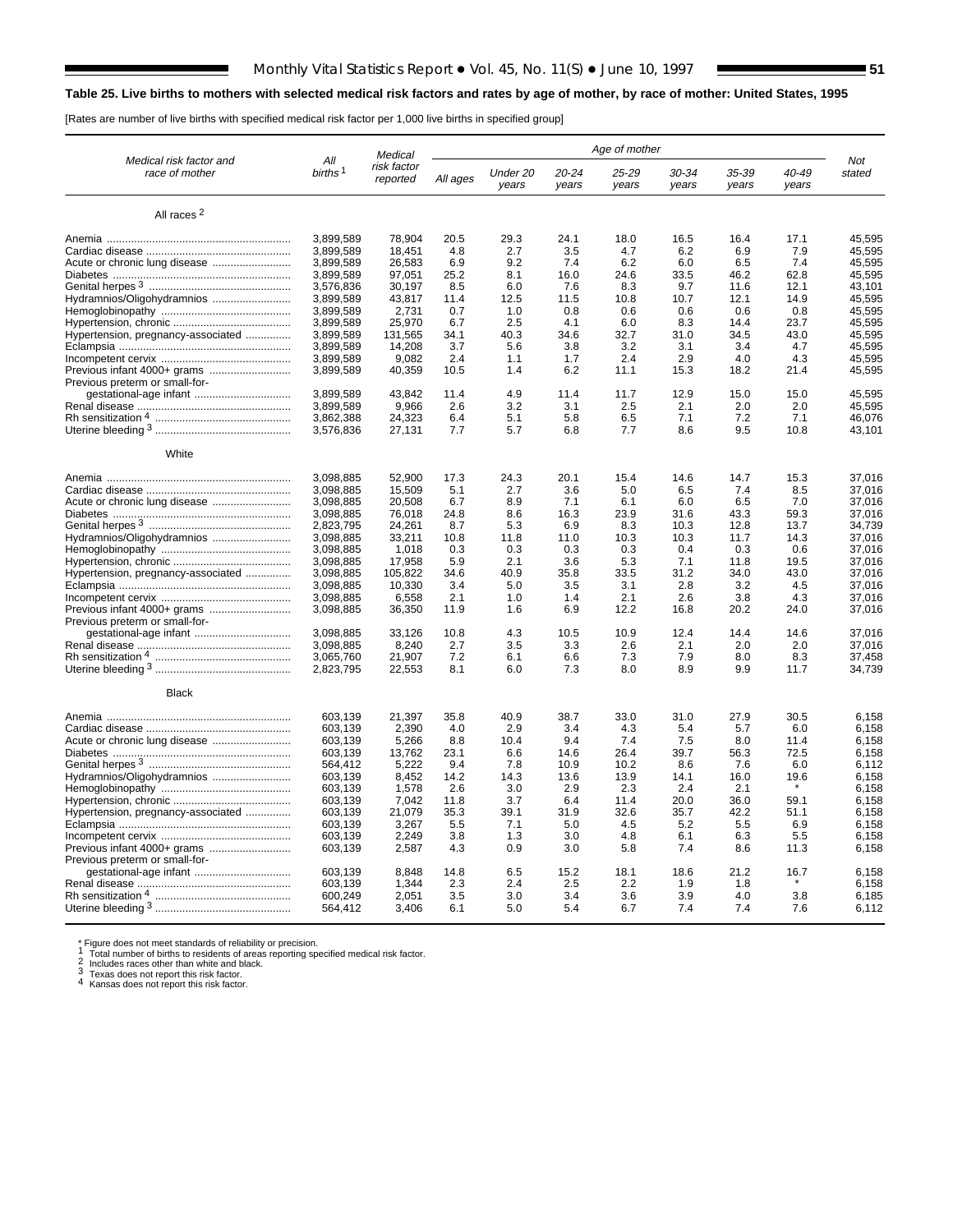#### **Table 26. Number and rate of live births to mothers with selected medical risk factors, complications of labor, and obstetric procedures, by specified race of mother: United States, 1995**

[Rates are number of live births with specified risk factors, complications, or procedures per 1,000 live births in specified group]

| Medical risk factor,                                  |                      |                      |                   | American            |                  |                 | Asian or Pacific Islander |              |                 |                 |
|-------------------------------------------------------|----------------------|----------------------|-------------------|---------------------|------------------|-----------------|---------------------------|--------------|-----------------|-----------------|
| complication, and<br>obstetric procedure              | All races            | White                | <b>Black</b>      | Indian <sup>1</sup> | Total            | Chinese         | Japanese                  | Hawaiian     | Filipino        | Other           |
|                                                       |                      |                      |                   |                     | Number           |                 |                           |              |                 |                 |
| Medical risk factors                                  |                      |                      |                   |                     |                  |                 |                           |              |                 |                 |
|                                                       |                      |                      |                   |                     |                  |                 |                           |              |                 |                 |
|                                                       | 78.904<br>97,051     | 52,900<br>76,018     | 21,397<br>13,762  | 1,843<br>1,549      | 2,764<br>5,722   | 289<br>1,045    | 139<br>236                | 243<br>188   | 445<br>1,262    | 1.648<br>2,991  |
| Hypertension, pregnancy-associated                    | 131,565              | 105,822              | 21,079            | 1,676               | 2,988            | 319             | 186                       | 179          | 816             | 1,488           |
|                                                       | 27,131               | 22,553               | 3,406             | 278                 | 894              | 148             | 81                        | 31           | 188             | 446             |
| Complications of labor and/or delivery                |                      |                      |                   |                     |                  |                 |                           |              |                 |                 |
| Meconium, moderate/heavy                              | 220,532              | 161,174              | 48,370            | 2,257               | 8,731            | 1,396           | 351                       | 436          | 1,892           | 4,656           |
| Premature rupture of membrane                         | 118.097              | 91.004               | 20,790            | 1,559               | 4,744            | 816             | 345                       | 250          | 855             | 2,478           |
| Breech/Malpresentation                                | 107,951<br>144,356   | 87,610<br>120,104    | 14,802<br>17,428  | 1,277<br>1,349      | 4,262<br>5,475   | 724<br>887      | 303<br>403                | 197<br>281   | 815<br>1.111    | 2,223<br>2.793  |
| Cephalopelvic disproportion                           | 98.180               | 80.642               | 12,374            | 816                 | 4.348            | 798             | 271                       | 168          | 1,037           | 2.074           |
|                                                       | 146.686              | 110,168              | 30,258            | 1,340               | 4,920            | 706             | 222                       | 173          | 960             | 2.859           |
| Obstetric procedures                                  |                      |                      |                   |                     |                  |                 |                           |              |                 |                 |
|                                                       | 123,661              | 105,390              | 11,099            | 792                 | 6,380            | 1,659           | 784                       | 253          | 1.336           | 2.348           |
|                                                       | 3,142,863            | 2,511,297            | 483,413           | 28,919              | 119,234          | 20,327          | 6,767                     | 4,752        | 22,378          | 65,010          |
|                                                       | 618,697<br>2,365,266 | 525,483<br>1,923,476 | 70,360<br>331,742 | 5,695<br>21,428     | 17,159<br>88,620 | 2,841<br>14,732 | 1,079<br>5,697            | 818<br>3,856 | 3,029<br>17,484 | 9,392<br>46,851 |
|                                                       | 622,497              | 505,645              | 87,397            | 5,472               | 23,983           | 4,324           | 1,357                     | 841          | 4,083           | 13,378          |
|                                                       |                      |                      |                   |                     | Rate             |                 |                           |              |                 |                 |
|                                                       |                      |                      |                   |                     |                  |                 |                           |              |                 |                 |
| Medical risk factors                                  |                      |                      |                   |                     |                  |                 |                           |              |                 |                 |
|                                                       | 20.5                 | 17.3                 | 35.8              | 50.5                | 17.4             | 10.7            | 15.8                      | 42.4         | 14.6            | 19.0            |
|                                                       | 25.2                 | 24.8                 | 23.1              | 42.5                | 36.1             | 38.5            | 26.8                      | 32.8         | 41.5            | 34.5            |
| Hypertension, pregnancy-associated                    | 34.1<br>7.7          | 34.6<br>8.1          | 35.3<br>6.1       | 45.9<br>7.8         | 18.8<br>5.9      | 11.8<br>5.7     | 21.1<br>9.4               | 31.3<br>5.5  | 26.8<br>6.4     | 17.2<br>5.5     |
| Complications of labor and/or delivery                |                      |                      |                   |                     |                  |                 |                           |              |                 |                 |
|                                                       | 57.1                 | 52.5                 | 80.9              | 61.8                | 54.9             | 51.4            | 39.7                      | 76.1         | 62.2            | 53.7            |
| Premature rupture of membrane                         | 30.6                 | 29.7                 | 34.8              | 42.7                | 29.9             | 30.0            | 39.1                      | 43.7         | 28.1            | 28.6            |
|                                                       | 28.0                 | 28.6                 | 24.8              | 35.0                | 26.8             | 26.6            | 34.3                      | 34.4         | 26.8            | 25.6            |
| Breech/Malpresentation<br>Cephalopelvic disproportion | 37.4<br>25.4         | 39.1<br>26.3         | 29.1<br>20.7      | 37.0<br>22.4        | 34.5<br>27.4     | 32.6<br>29.4    | 45.6<br>30.7              | 49.1<br>29.3 | 36.5<br>34.1    | 32.2<br>23.9    |
|                                                       | 41.5                 | 39.5                 | 54.1              | 37.5                | 32.6             | 27.1            | 25.8                      | 30.5         | 32.5            | 35.3            |
| Obstetric procedures                                  |                      |                      |                   |                     |                  |                 |                           |              |                 |                 |
|                                                       | 32.0                 | 34.3                 | 18.5              | 21.6                | 40.1             | 60.9            | 88.4                      | 43.8         | 43.8            | 27.0            |
|                                                       | 812.7                | 817.3                | 807.7             | 790.3               | 748.5            | 746.1           | 763.0                     | 822.3        | 734.2           | 747.9           |
|                                                       | 160.0                | 171.0                | 117.6             | 155.6               | 107.7            | 104.3           | 121.7                     | 141.5        | 99.4            | 108.1           |
|                                                       | 611.6                | 626.0                | 554.3             | 585.6               | 556.3            | 540.7           | 642.3                     | 667.2        | 573.6           | 539.0           |
|                                                       | 161.0                | 164.6                | 146.0             | 149.5               | 150.6            | 158.7           | 153.0                     | 145.5        | 134.0           | 153.9           |

<sup>1</sup> Includes births to Aleuts and Eskimos. 2 Texas does not report this risk factor. 3 Texas does not report this complication.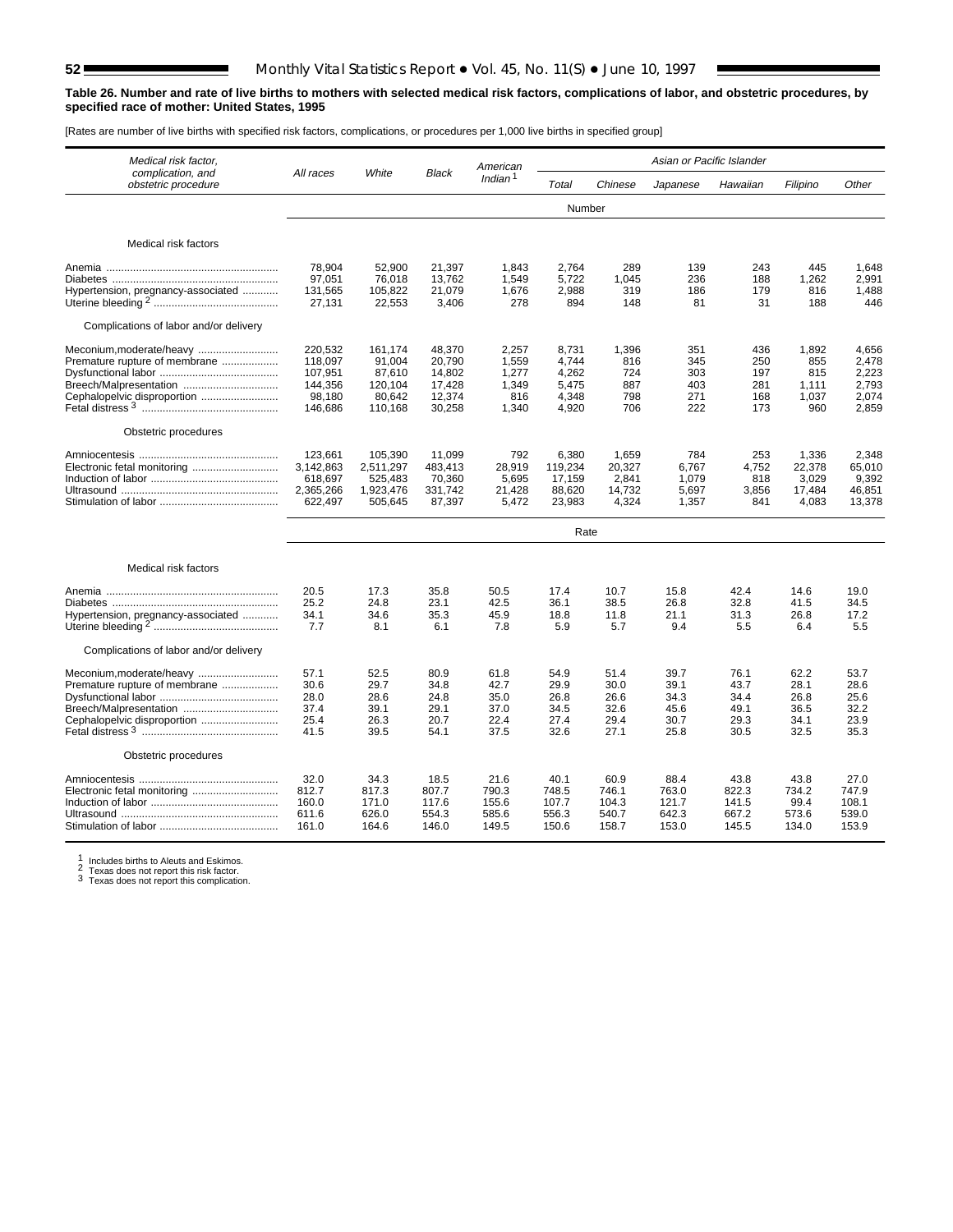#### **Table 27. Number and rate of live births to mothers with selected medical risk factors, complications of labor, and obstetric procedures, by Hispanic origin of mother and by race of mother for mothers of non-Hispanic origin: United States, 1995**

[Rates are number of live births with specified risk factors, complications or procedures per 1,000 live births in specified group]

|                                        |                          |         |                     |                 |          | Origin of mother                 |                                  |                    |              |              |
|----------------------------------------|--------------------------|---------|---------------------|-----------------|----------|----------------------------------|----------------------------------|--------------------|--------------|--------------|
| Medical risk factor, complication,     |                          |         |                     |                 | Hispanic |                                  |                                  |                    | Non-Hispanic |              |
| and obstetric procedure                | All origins <sup>1</sup> | Total   | Mexican<br>American | Puerto<br>Rican | Cuban    | Central and<br>South<br>American | Other and<br>unknown<br>Hispanic | Total <sup>2</sup> | White        | <b>Black</b> |
|                                        |                          |         |                     |                 |          | Number                           |                                  |                    |              |              |
| Medical risk factors                   |                          |         |                     |                 |          |                                  |                                  |                    |              |              |
|                                        | 78.904                   | 12.976  | 7,735               | 1.759           | 245      | 1.601                            | 1.636                            | 64.451             | 39.181       | 20.857       |
|                                        | 97.051                   | 16.555  | 10.822              | 1.696           | 302      | 2.441                            | 1.294                            | 78.645             | 58.309       | 13.307       |
| Hypertension, pregnancy-associated     | 131,565                  | 17,662  | 11.710              | 1.513           | 382      | 2.449                            | 1,608                            | 111.987            | 86,967       | 20.590       |
|                                        | 27,131                   | 2,960   | 1,805               | 287             | 63       | 548                              | 257                              | 23,547             | 19,123       | 3,308        |
| Complications of labor and/or delivery |                          |         |                     |                 |          |                                  |                                  |                    |              |              |
| Meconium, moderate/heavy               | 220.532                  | 39,862  | 26,456              | 3,504           | 630      | 6,309                            | 2,963                            | 177,580            | 119,879      | 47.164       |
| Premature rupture of membrane          | 118.097                  | 14,213  | 8.074               | 1.915           | 355      | 2.443                            | 1,426                            | 101,453            | 75,297       | 20.132       |
|                                        | 107.951                  | 15.359  | 8.853               | 1.681           | 657      | 2.636                            | 1.532                            | 89.732             | 70.172       | 14.256       |
| Breech/Malpresentation                 | 144.356                  | 20,197  | 13.442              | 1.763           | 456      | 2.860                            | 1.676                            | 121.908            | 98,398       | 16.948       |
| Cephalopelvic disproportion            | 98,180                   | 12,915  | 8,991               | 1,004           | 255      | 1,714                            | 951                              | 84,017             | 66,963       | 12,101       |
|                                        | 146,686                  | 19,379  | 12,323              | 1,971           | 386      | 3,253                            | 1,446                            | 124,888            | 89,285       | 29,574       |
| Obstetric procedures                   |                          |         |                     |                 |          |                                  |                                  |                    |              |              |
|                                        | 123.661                  | 10.018  | 5.160               | 1.242           | 372      | 2.076                            | 1.168                            | 110.039            | 92.338       | 10.788       |
|                                        | 3,142,863                | 508,301 | 342,245             | 45,402          | 10,442   | 71,032                           | 39,180                           | 2,588,154          | 1,974,565    | 471,051      |
|                                        | 618,697                  | 68,886  | 45,155              | 6.184           | 2.072    | 9.031                            | 6,444                            | 537,951            | 447.513      | 68.511       |
|                                        | 2,365,266                | 329,650 | 225,000             | 28,428          | 7,306    | 40,552                           | 28,364                           | 1,994,973          | 1,565,594    | 323,903      |
|                                        | 622,497                  | 95,129  | 62,496              | 9,591           | 1,961    | 13,468                           | 7,613                            | 515,842            | 402,732      | 84,698       |
|                                        |                          |         |                     |                 |          | Rate                             |                                  |                    |              |              |
| Medical risk factors                   |                          |         |                     |                 |          |                                  |                                  |                    |              |              |
|                                        |                          |         |                     |                 |          |                                  |                                  |                    |              |              |
|                                        | 20.5                     | 19.2    | 16.6                | 32.9            | 19.7     | 17.0                             | 34.6                             | 20.6               | 16.6         | 35.8         |
|                                        | 25.2                     | 24.5    | 23.2                | 31.7            | 24.3     | 25.9                             | 27.3                             | 25.2               | 24.8         | 22.9         |
| Hypertension, pregnancy-associated     | 34.1                     | 26.2    | 25.1                | 28.3            | 30.8     | 26.0                             | 34.0                             | 35.8               | 36.9         | 35.4         |
|                                        | 7.7                      | 5.5     | 5.2                 | 5.5             | 5.2      | 6.2                              | 6.5                              | 8.0                | 8.6          | 6.1          |
| Complications of labor and/or delivery |                          |         |                     |                 |          |                                  |                                  |                    |              |              |
| Meconium, moderate/heavy               | 57.1                     | 59.0    | 56.5                | 65.6            | 50.7     | 67.1                             | 62.5                             | 56.7               | 50.8         | 80.9         |
| Premature rupture of membrane          | 30.6                     | 21.0    | 17.2                | 35.9            | 28.6     | 26.0                             | 30.1                             | 32.4               | 31.9         | 34.5         |
|                                        | 28.0                     | 22.7    | 18.9                | 31.5            | 52.8     | 28.0                             | 32.3                             | 28.7               | 29.7         | 24.4         |
| Breech/Malpresentation                 | 37.4                     | 29.9    | 28.7                | 33.0            | 36.7     | 30.4                             | 35.4                             | 38.9               | 41.7         | 29.1         |
| Cephalopelvic disproportion            | 25.4                     | 19.1    | 19.2                | 18.8            | 20.5     | 18.2                             | 20.1                             | 26.8               | 28.4         | 20.7         |
|                                        | 41.5                     | 36.0    | 35.6                | 37.5            | 31.7     | 37.1                             | 36.6                             | 42.4               | 40.2         | 54.3         |
| Obstetric procedures                   |                          |         |                     |                 |          |                                  |                                  |                    |              |              |
|                                        | 32.0                     | 14.8    | 11.0                | 23.2            | 29.9     | 22.0                             | 24.6                             | 35.1               | 39.1         | 18.5         |
|                                        | 812.7                    | 751.6   | 730.3               | 848.3           | 839.9    | 753.7                            | 826.1                            | 825.6              | 835.7        | 807.2        |
|                                        | 160.0                    | 101.9   | 96.4                | 115.5           | 166.7    | 95.8                             | 135.9                            | 171.6              | 189.4        | 117.4        |
|                                        | 611.6                    | 487.5   | 480.1               | 531.1           | 587.6    | 430.3                            | 598.0                            | 636.4              | 662.6        | 555.0        |
|                                        | 161.0                    | 140.7   | 133.4               | 179.2           | 157.7    | 142.9                            | 160.5                            | 164.6              | 170.5        | 145.1        |
|                                        |                          |         |                     |                 |          |                                  |                                  |                    |              |              |

1 Includes origin not stated.<br>
2 Includes races other than white and black.<br>
3 Texas does not report this risk factor.<br>
4 Texas does not report this complication.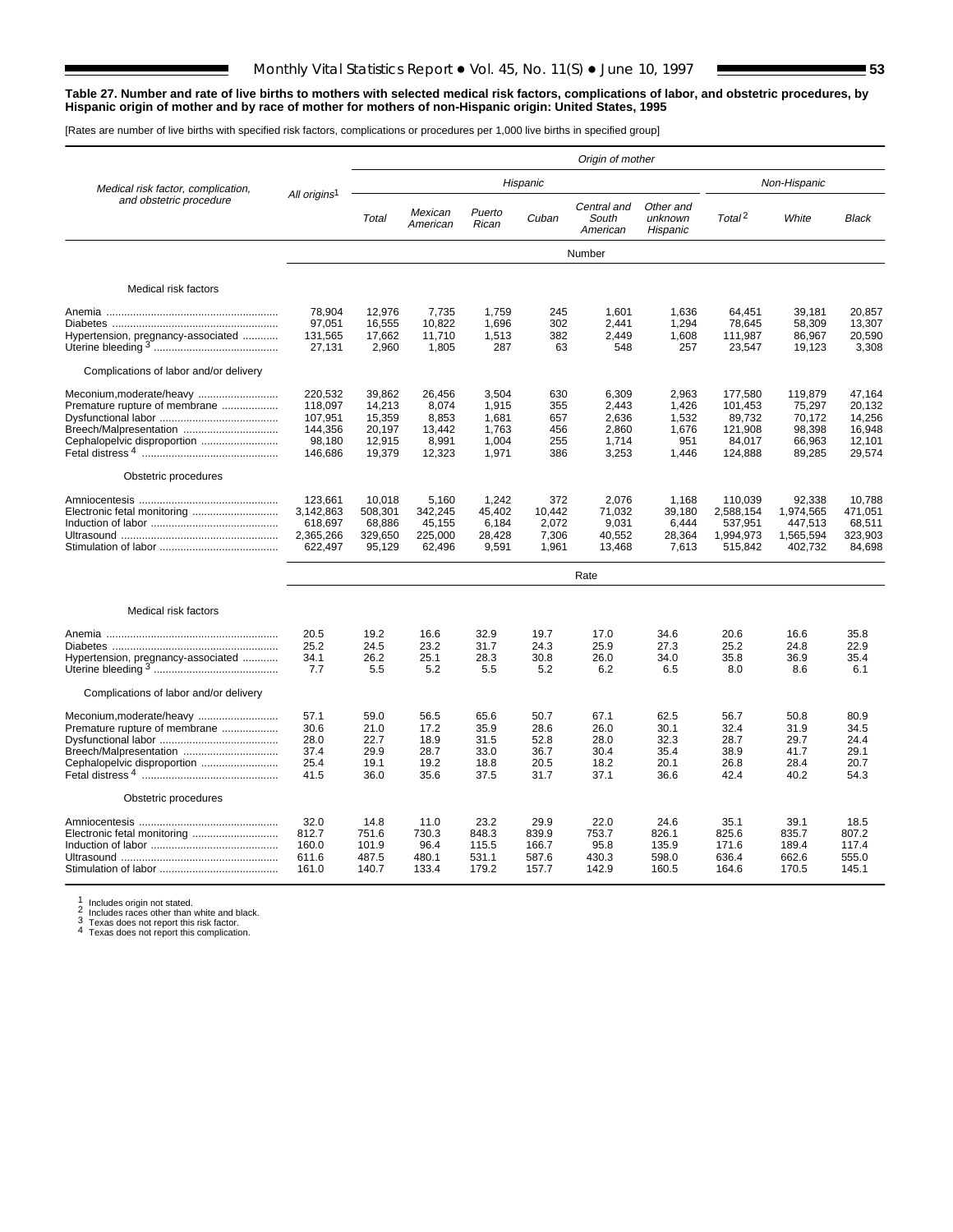**Table 28. Number of live births by smoking status of mother, percent smokers, and percent distribution by average number of cigarettes smoked by mothers per day, according to age and race of mother: Total of 46 reporting States, the District of Columbia, and New York City, 1995**

|                                           |                            |                    |                           |                        | Age of mother          |                            |                            |                           |                        |                     |
|-------------------------------------------|----------------------------|--------------------|---------------------------|------------------------|------------------------|----------------------------|----------------------------|---------------------------|------------------------|---------------------|
| Smoking status, smoking                   |                            |                    |                           | 15-19 years            |                        |                            |                            |                           |                        |                     |
| measure, and race of mother               | All ages                   | Under 15<br>years  | Total                     | $15 - 17$<br>years     | 18-19<br>years         | 20-24<br>years             | 25-29<br>years             | 30-34<br>years            | 35-39<br>years         | 40-49<br>years      |
|                                           |                            |                    |                           |                        | Number                 |                            |                            |                           |                        |                     |
| All races <sup>1</sup>                    |                            |                    |                           |                        |                        |                            |                            |                           |                        |                     |
|                                           | 3,108,918                  | 10,134             | 408,552                   | 157,764                | 250,788                | 780,911                    | 846,742                    | 713,263                   | 297,026                | 52,290              |
|                                           | 427,035                    | 731                | 67,558                    | 22,803                 | 44,755                 | 131,957                    | 106.427                    | 80,111                    | 35,081                 | 5,170               |
| Nonsmoker<br>Not stated                   | 2,636,094<br>45,789        | 9,271<br>132       | 335,712<br>5,282          | 132,903<br>2,058       | 202,809<br>3,224       | 638,188<br>10,766          | 728,058<br>12,257          | 621,849<br>11,303         | 256,892<br>5,053       | 46,124<br>996       |
| White                                     |                            |                    |                           |                        |                        |                            |                            |                           |                        |                     |
|                                           | 2,441,118                  | 4,364              | 275,300                   | 99,372                 | 175,928                | 587,862                    | 690,825                    | 595,439                   | 245,076                | 42,252              |
|                                           | 361,287                    | 573                | 59,409                    | 19,838                 | 39,571                 | 114,496                    | 89,677                     | 65,286                    | 27,801                 | 4,045               |
| Nonsmoker<br>Not stated                   | 2,044,659<br>35,172        | 3,731<br>60        | 212,257<br>3,634          | 78,168<br>1,366        | 134,089<br>2,268       | 465,290<br>8,076           | 591,550<br>9,598           | 521,148<br>9,005          | 213,265<br>4,010       | 37,418<br>789       |
| <b>Black</b>                              |                            |                    |                           |                        |                        |                            |                            |                           |                        |                     |
|                                           | 539,173                    | 5,457              | 121,282                   | 53,905                 | 67,377                 | 165,586                    | 118,335                    | 84,426                    | 37,125                 | 6,962               |
| Nonsmoker                                 | 56,107<br>474,991<br>8,075 | 128<br>5,262<br>67 | 6,300<br>113,608<br>1,374 | 2,316<br>51,005<br>584 | 3,984<br>62,603<br>790 | 14,335<br>149,152<br>2,099 | 14,530<br>101,853<br>1,952 | 13,258<br>69,485<br>1,683 | 6,562<br>29,817<br>746 | 994<br>5,814<br>154 |
|                                           |                            |                    |                           |                        | Percent                |                            |                            |                           |                        |                     |
| Smoker <sup>1</sup>                       | 13.9                       | 7.3                | 16.8                      | 14.6                   | 18.1                   | 17.1                       | 12.8                       | 11.4                      | 12.0                   | 10.1                |
|                                           | 15.0                       | 13.3               | 21.9                      | 20.2                   | 22.8                   | 19.7                       | 13.2                       | 11.1                      | 11.5                   | 9.8                 |
|                                           | 10.6                       | 2.4                | 5.3                       | 4.3                    | 6.0                    | 8.8                        | 12.5                       | 16.0                      | 18.0                   | 14.6                |
|                                           |                            |                    |                           |                        | Percent distribution   |                            |                            |                           |                        |                     |
| All races <sup>1</sup>                    |                            |                    |                           |                        |                        |                            |                            |                           |                        |                     |
|                                           | 100.0                      | 100.0              | 100.0                     | 100.0                  | 100.0                  | 100.0                      | 100.0                      | 100.0                     | 100.0                  | 100.0               |
| 1-5 cigarettes<br>6-10 cigarettes         | 25.0<br>40.4               | 46.5<br>36.9       | 32.2<br>42.2              | 35.9<br>41.6           | 30.3<br>42.4           | 25.1<br>41.8               | 22.9<br>40.4               | 22.9<br>38.3              | 22.0<br>37.1           | 20.5<br>34.7        |
| 11-15 cigarettes<br>16-20 cigarettes      | 6.4<br>23.7                | 4.3<br>10.4        | 4.7<br>18.3               | 4.1<br>16.3            | 5.0<br>19.3            | 6.1<br>23.2                | 7.0<br>25.0                | 7.3<br>25.7               | 7.1<br>26.8            | 6.9<br>29.3         |
| 21-30 cigarettes                          | 3.1                        |                    | 1.9                       | 1.5                    | 2.1                    | 2.7                        | 3.4                        | 3.9                       | 4.5                    | 5.0                 |
| 31-40 cigarettes<br>41 cigarettes or more | 1.2<br>0.2                 | $\star$            | 0.6<br>0.2                | 0.5<br>0.1             | 0.7<br>0.2             | 0.9<br>0.2                 | 1.2<br>0.2                 | 1.6<br>0.2                | 2.3<br>0.3             | 3.2<br>0.4          |
| White                                     |                            |                    |                           |                        |                        |                            |                            |                           |                        |                     |
|                                           | 100.0                      | 100.0              | 100.0                     | 100.0                  | 100.0                  | 100.0                      | 100.0                      | 100.0                     | 100.0                  | 100.0               |
| 1-5 cigarettes                            | 22.4<br>40.4               | 43.2<br>40.3       | 29.3<br>43.3              | 32.8<br>43.0           | 27.5<br>43.4           | 22.4<br>42.2               | 20.4<br>40.1               | 20.4<br>37.6              | 19.1                   | 17.8<br>33.3        |
| 6-10 cigarettes<br>11-15 cigarettes       | 7.0                        | 4.9                | 5.0                       | 4.4                    | 5.4                    | 6.5                        | 7.6                        | 8.1                       | 35.8<br>7.9            | 7.7                 |
| 16-20 cigarettes<br>21-30 cigarettes      | 25.3<br>3.5                | 9.9                | 19.6<br>2.0               | 17.6<br>1.6            | 20.5<br>2.3            | 24.8<br>2.9                | 26.7<br>3.7                | 27.6<br>4.5               | 29.1<br>5.3            | 31.2<br>5.9         |
| 31-40 cigarettes<br>41 cigarettes or more | 1.3<br>0.2                 | $\star$<br>$\star$ | 0.6<br>0.2                | 0.5<br>0.2             | 0.7<br>0.2             | 1.0<br>0.2                 | 1.3<br>0.2                 | 1.7<br>0.2                | 2.5<br>0.3             | 3.7                 |
| <b>Black</b>                              |                            |                    |                           |                        |                        |                            |                            |                           |                        |                     |
|                                           | 100.0                      | 100.0              | 100.0                     | 100.0                  | 100.0                  | 100.0                      | 100.0                      | 100.0                     | 100.0                  | 100.0               |
| 1-5 cigarettes                            | 39.7                       | 60.3               | 55.2                      | 58.3                   | 53.4                   | 44.2                       | 36.7                       | 34.5                      | 33.2                   | 30.9                |
| 6-10 cigarettes                           | 40.3                       | 23.3               | 32.9                      | 31.2<br>2.3            | 33.8<br>2.3            | 39.5                       | 42.2                       | 41.9                      | 42.3<br>3.4            | 39.7<br>3.8         |
| 11-15 cigarettes<br>16-20 cigarettes      | 3.0<br>14.6                | $\star$            | 2.3<br>8.6                | 7.2                    | 9.3                    | 2.5<br>12.1                | 3.0<br>15.5                | 3.6<br>17.0               | 17.7                   | 22.3                |
| 21-30 cigarettes                          | 1.2                        | $\star$<br>$\star$ | 0.6                       | $\star$                | 0.6<br>$\star$         | 0.9                        | 1.3                        | 1.5                       | 1.8                    | $\star$             |
| 31-40 cigarettes<br>41 cigarettes or more | 0.9<br>0.2                 | $\star$            | 0.4<br>$^\ast$            | $\star$                | $\star$                | 0.6<br>0.2                 | 1.0<br>0.3                 | 1.3<br>0.2                | 1.3<br>0.4             | $\star$             |

\* Figure does not meet standards of reliability or precision. <sup>1</sup> Includes races other than white and black.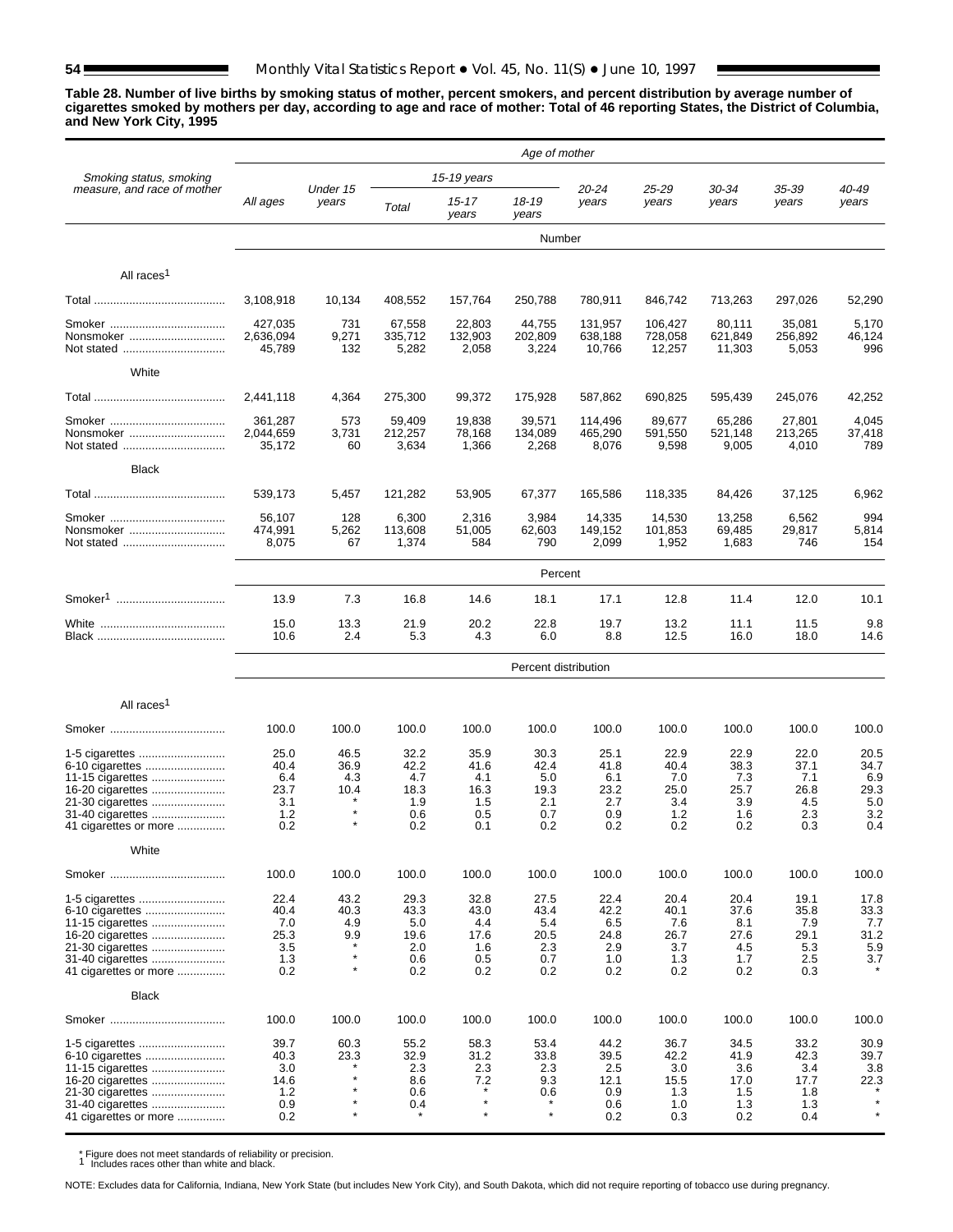**Table 29. Number of live births by smoking status of mother and percent of mothers who smoked cigarettes during pregnancy, by age and Hispanic origin of mother and by race of mother for mothers of non-Hispanic origin: Total of 46 reporting States, the District of Columbia, and New York City, 1995**

|                            |                      | Smoking status    |                      |                 |              |                    |             |                    | Age of mother  |                    |                    |                    |                |                |
|----------------------------|----------------------|-------------------|----------------------|-----------------|--------------|--------------------|-------------|--------------------|----------------|--------------------|--------------------|--------------------|----------------|----------------|
| Origin of mother           |                      |                   |                      |                 |              |                    |             | 15-19 years        |                |                    |                    |                    |                |                |
|                            | Total<br>births      | Smoker            | Non-<br>smoker       | Not<br>stated   | All ages     | Under 15<br>years  | Total       | $15 - 17$<br>vears | 18-19<br>years | $20 - 24$<br>years | $25 - 29$<br>years | $30 - 34$<br>years | 35-39<br>years | 40-49<br>years |
|                            |                      |                   |                      |                 |              |                    |             |                    |                |                    |                    |                    |                |                |
| All origins 1<br>          | 3,108,918            | 427,035           | 2,636,094            | 45,789          | 13.9         | 7.3                | 16.8        | 14.6               | 18.1           | 17.1               | 12.8               | 11.4               | 12.0           | 10.1           |
| Hispanic                   | 412,137              | 17,501            | 389,913              | 4,723           | 4.3          | 3.3                | 4.6         | 4.5                | 4.8            | 4.5                | 3.8                | 4.2                | 5.0            | 4.0            |
| Mexican American           | 248,270              | 7,684             | 238,834              | 1,752           | 3.1          | 2.7                | 3.3         | 3.3                | 3.3            | 3.2                | 2.7                | 3.3                | 3.6            | 3.3            |
| Puerto Rican               | 50,119               | 5,087             | 43,671               | 1,361           | 10.4         | $\star$<br>$\star$ | 9.2         | 8.1<br>$\star$     | 10.2           | 10.9               | 10.5               | 10.5               | 13.0           | 11.0           |
| Cuban<br>Central and South | 11,460               | 473               | 10,936               | 51              | 4.1          |                    | 5.4         |                    | 6.0            | 4.2                | 3.1                | 4.3                | 5.5            |                |
| American                   | 63,717               | 1,150             | 61,651               | 916             | 1.8          | $\star$            | 2.0         | 2.2                | 1.9            | 1.7                | 1.6                | 1.7                | 2.8            | 1.9            |
| Other and unknown          |                      |                   |                      |                 |              |                    |             |                    |                |                    |                    |                    |                |                |
| Hispanic                   | 38,571               | 3,107             | 34,821               | 643             | 8.2          | $\star$            | 8.1         | 7.2                | 8.8            | 9.0                | 7.4                | 8.2                | 8.5            | 6.4            |
| Non-Hispanic 2             | 2,667,815            | 405,064           | 2,224,551            | 38,200          | 15.4         | 8.3                | 19.4        | 17.1               | 20.8           | 19.6               | 14.0               | 12.2               | 12.8           | 10.8           |
| White<br><b>Black</b>      | 2,016,729<br>527,458 | 340,732<br>55,255 | 1,647,770<br>464,561 | 28,227<br>7,642 | 17.1<br>10.6 | 21.5<br>2.4        | 28.1<br>5.2 | 27.3<br>4.3        | 28.6<br>5.9    | 23.9<br>8.8        | 14.8<br>12.6       | 12.0<br>16.2       | 12.4<br>18.2   | 10.6<br>14.8   |

\* Figure does not meet standards of reliability or precision. <sup>1</sup> Includes origin not stated. <sup>2</sup> Includes races other than white and black.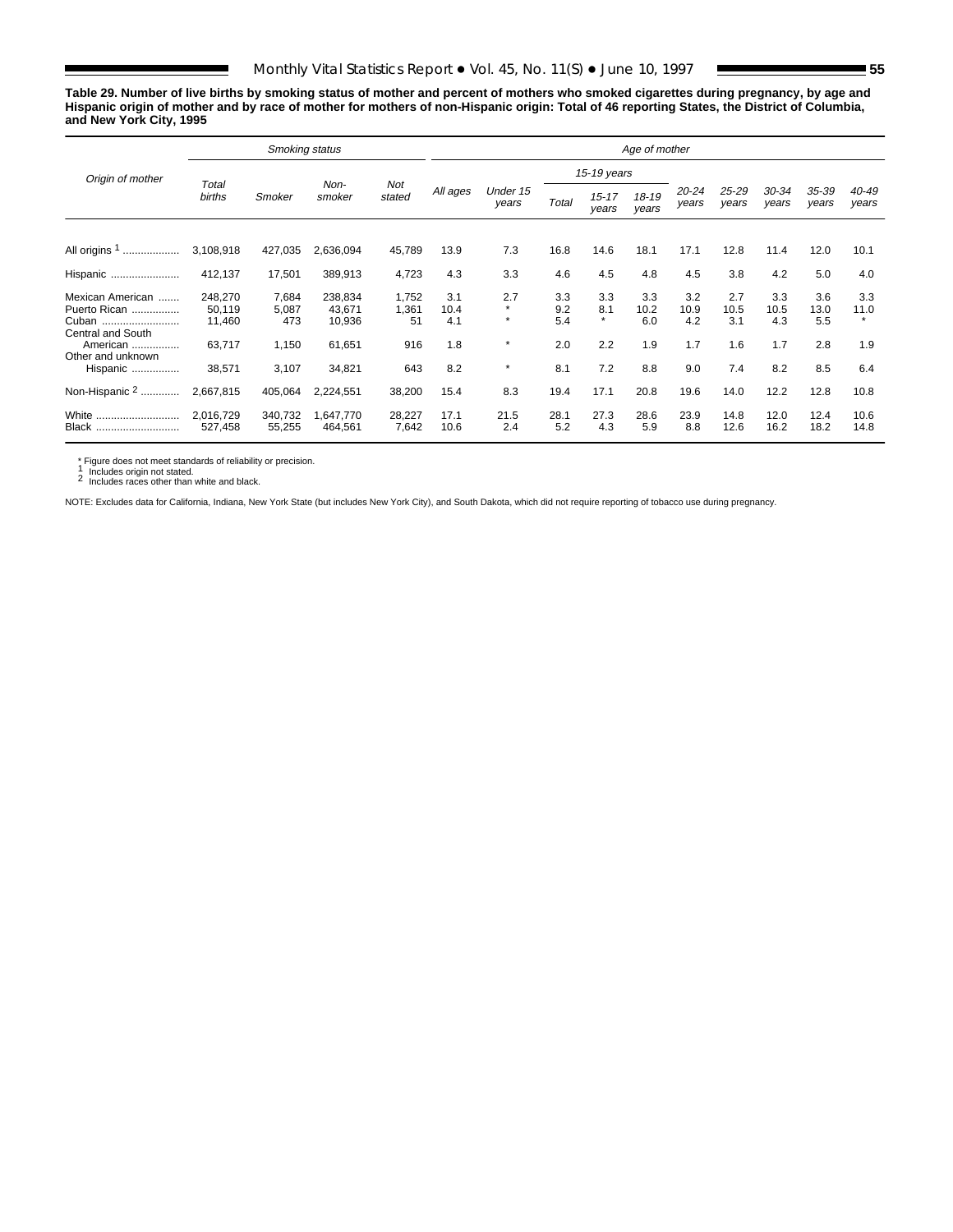**Table 30. Number of live births, percent of mothers who smoked cigarettes during pregnancy, and percent distribution of average number of cigarettes smoked by mothers per day, according to educational attainment and race of mother: Total of 46 reporting States, the District of Columbia, and New York City, 1995**

|                                        |                      |                     |                     | Years of school completed by mother |                     |                     |                      |
|----------------------------------------|----------------------|---------------------|---------------------|-------------------------------------|---------------------|---------------------|----------------------|
| Smoking measure, and<br>race of mother | Total                | $O - B$<br>vears    | $9 - 11$<br>vears   | 12<br>years                         | $13 - 15$<br>years  | 16 years<br>or more | Not<br><b>Stated</b> |
|                                        |                      |                     |                     | All births                          |                     |                     |                      |
|                                        | 3,108,918            | 149,716             | 494,124             | 1,065,576                           | 681,065             | 668,533             | 49.904               |
|                                        | 2.441.118<br>539,173 | 123.398<br>19,034   | 341.516<br>135,809  | 815.105<br>209,567                  | 542.248<br>114,430  | 583.779<br>49,581   | 35.072<br>10,752     |
|                                        |                      |                     |                     | Percent                             |                     |                     |                      |
|                                        | 13.9                 | 12.6                | 26.2                | 17.7                                | 10.5                | 2.7                 | 12.6                 |
|                                        | 15.0<br>10.6         | 13.4<br>9.5         | 30.6<br>16.1        | 20.0<br>10.5                        | 11.4<br>7.3         | 2.8<br>3.0          | 12.8<br>14.2         |
|                                        |                      |                     |                     | Percent distribution                |                     |                     |                      |
| All races <sup>1</sup>                 |                      |                     |                     |                                     |                     |                     |                      |
|                                        | 100.0                | 100.0               | 100.0               | 100.0                               | 100.0               | 100.0               | 100.0                |
|                                        | 65.4<br>30.1<br>4.6  | 59.7<br>32.9<br>7.4 | 64.5<br>30.4<br>5.1 | 64.9<br>30.8<br>4.4                 | 67.7<br>28.6<br>3.7 | 72.9<br>24.5<br>2.7 | 67.7<br>27.5<br>4.8  |
| White                                  |                      |                     |                     |                                     |                     |                     |                      |
|                                        | 100.0                | 100.0               | 100.0               | 100.0                               | 100.0               | 100.0               | 100.0                |
|                                        | 62.8<br>32.3<br>4.9  | 57.4<br>34.6<br>8.0 | 61.1<br>33.3<br>5.6 | 62.5<br>32.8<br>4.7                 | 65.6<br>30.4<br>4.0 | 72.0<br>25.2<br>2.9 | 63.7<br>30.8<br>5.5  |
| <b>Black</b>                           |                      |                     |                     |                                     |                     |                     |                      |
|                                        | 100.0                | 100.0               | 100.0               | 100.0                               | 100.0               | 100.0               | 100.0                |
|                                        | 80.0<br>17.6<br>2.4  | 76.6<br>20.2<br>3.1 | 79.3<br>17.8<br>2.9 | 80.3<br>17.5<br>2.2                 | 82.0<br>16.4<br>1.6 | 81.4<br>17.7        | 77.3<br>19.5<br>3.2  |

\* Figure does not meet standards of reliability or precision. <sup>1</sup> Includes races other than white and black.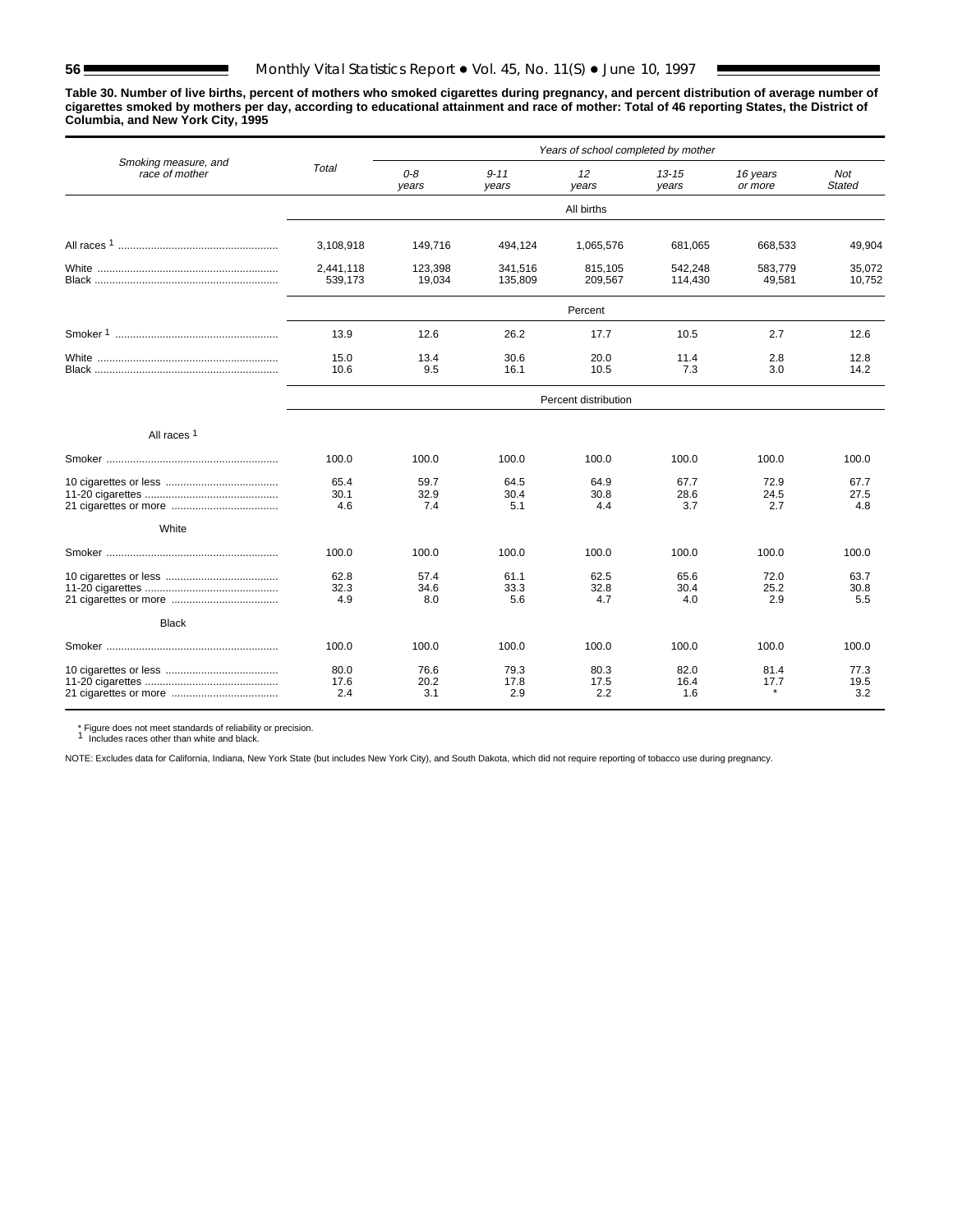### **Table 31. Percent low birthweight by smoking status, age, and race of mother: Total of 46 reporting States, the District of Columbia, and New York City, 1995**

[Low birthweight is defined as weight of less than 2,500 grams (5 lb 8 oz)]

|                        |                      |                         |                      |                      |                      | Age of mother        |                      |                      |                      |                      |
|------------------------|----------------------|-------------------------|----------------------|----------------------|----------------------|----------------------|----------------------|----------------------|----------------------|----------------------|
| Smoking status and     |                      |                         |                      | 15-19 years          |                      |                      |                      |                      |                      |                      |
| race of mother         | All ages             | Under 15<br>years       | Total                | $15 - 17$<br>years   | $18 - 19$<br>years   | $20 - 24$<br>years   | 25-29<br>years       | $30 - 34$<br>years   | 35-39<br>years       | 40-49<br>years       |
| All races <sup>1</sup> |                      |                         |                      |                      |                      |                      |                      |                      |                      |                      |
|                        | 7.6                  | 14.2                    | 9.7                  | 10.6                 | 9.1                  | 7.6                  | 6.6                  | 6.9                  | 8.3                  | 9.8                  |
|                        | 12.2<br>6.8<br>10.2  | 15.2<br>14.1<br>16.0    | 11.3<br>9.3<br>13.2  | 12.0<br>10.3<br>13.3 | 10.9<br>8.7<br>13.1  | 10.6<br>7.0<br>10.1  | 11.6<br>5.9<br>9.0   | 13.7<br>5.9<br>9.5   | 16.8<br>7.1<br>11.9  | 19.6<br>8.7<br>11.2  |
| White                  |                      |                         |                      |                      |                      |                      |                      |                      |                      |                      |
|                        | 6.4                  | 11.6                    | 8.2                  | 8.9                  | 7.8                  | 6.4                  | 5.6                  | 5.9                  | 7.1                  | 8.5                  |
| <b>Black</b>           | 10.6<br>5.6<br>8.7   | 14.8<br>11.1<br>$\star$ | 10.8<br>7.4<br>12.0  | 11.3<br>8.2<br>13.1  | 10.5<br>6.9<br>11.4  | 9.7<br>5.5<br>9.1    | 9.9<br>4.9<br>7.4    | 11.2<br>5.2<br>7.7   | 13.9<br>6.2<br>9.8   | 16.5<br>7.6<br>10.1  |
|                        | 13.2                 | 16.7                    | 13.2                 | 13.8                 | 12.7                 | 12.1                 | 12.8                 | 14.3                 | 16.4                 | 17.4                 |
|                        | 22.9<br>12.0<br>17.5 | 18.3<br>16.6<br>$\star$ | 16.9<br>12.9<br>16.8 | 19.0<br>13.5<br>14.8 | 15.7<br>12.5<br>18.3 | 18.2<br>11.5<br>14.8 | 22.8<br>11.2<br>17.3 | 26.9<br>11.7<br>19.0 | 29.5<br>13.4<br>23.8 | 32.2<br>15.0<br>13.0 |

\* Figure does not meet standards of reliability or precision. <sup>1</sup> Includes races other than white and black.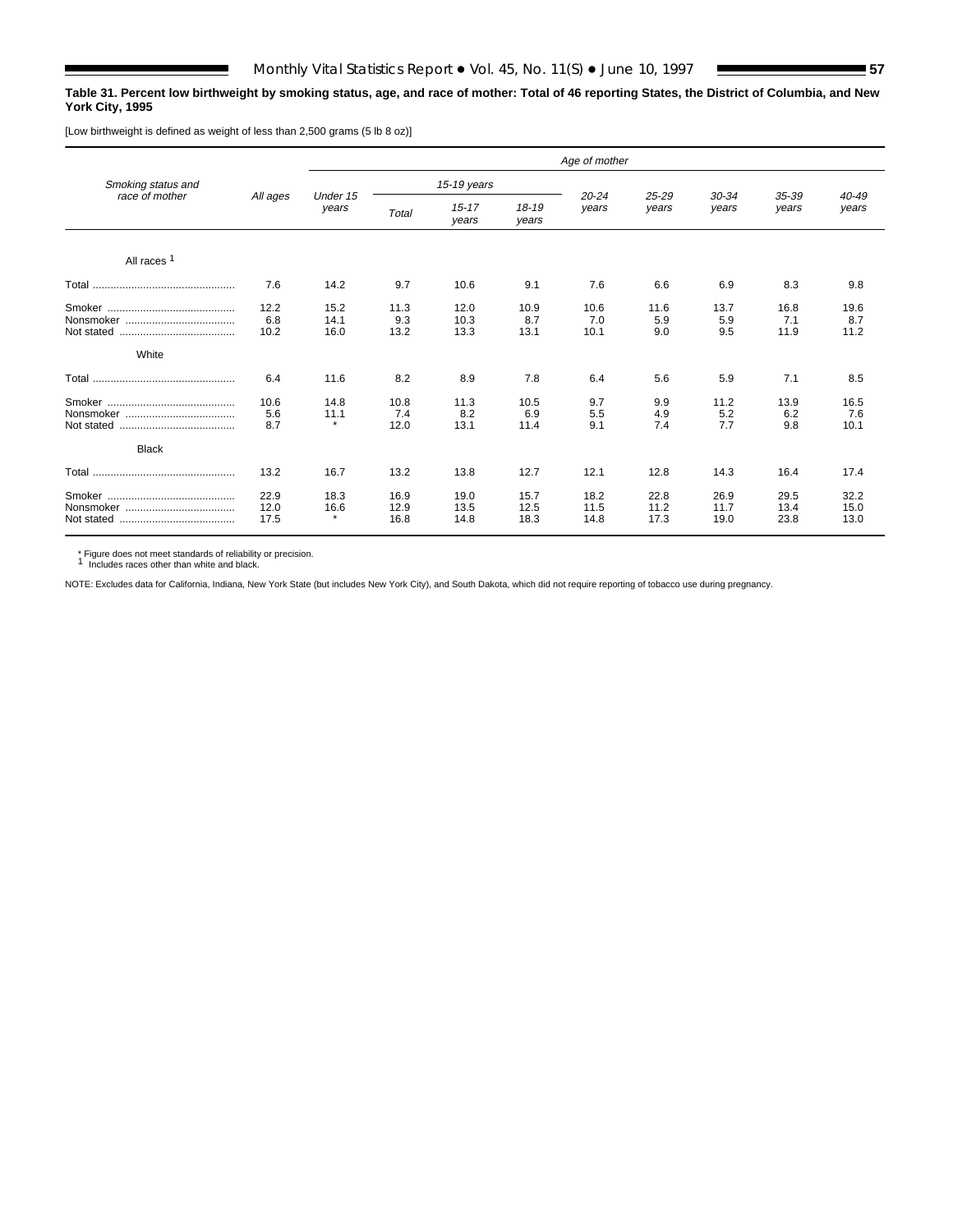# **58** Monthly Vital Statistics Report • Vol. 45, No. 11(S) • June 10, 1997

**Table 32. Number of live births by drinking status of mother, percent of mothers who drank during pregnancy, and percent distribution by average number of drinks per week, according to age and race of mother: Total of 48 reporting States and the District of Columbia, 1995**

|                                    |                               |                     |                              |                              |                              | Age of mother                |                              |                              |                              |                              |
|------------------------------------|-------------------------------|---------------------|------------------------------|------------------------------|------------------------------|------------------------------|------------------------------|------------------------------|------------------------------|------------------------------|
| Drinking status, drinking measure, |                               |                     |                              | 15-19 years                  |                              |                              |                              |                              |                              | 40-49<br>years               |
| and race of mother                 | All ages                      | Under 15<br>years   | Total                        | 15-17<br>years               | 18-19<br>years               | 20-24<br>years               | 25-29<br>years               | 30-34<br>years               | 35-39<br>years               |                              |
|                                    |                               |                     |                              |                              | Number                       |                              |                              |                              |                              |                              |
| All races <sup>1</sup>             |                               |                     |                              |                              |                              |                              |                              |                              |                              |                              |
|                                    | 3.337.069                     | 10,586              | 431,930                      | 166,266                      | 265,664                      | 829,905                      | 911,556                      | 774,300                      | 322,225                      | 56,567                       |
|                                    | 50,820<br>3,231,681<br>54,568 | 61<br>10,374<br>151 | 3,844<br>421,579<br>6,507    | 1,373<br>162,431<br>2,462    | 2,471<br>259,148<br>4,045    | 9,612<br>807,392<br>12,901   | 12,573<br>884,616<br>14,367  | 15,303<br>745,621<br>13,376  | 8,045<br>308,119<br>6,061    | 1,382<br>53,980<br>1,205     |
| White                              |                               |                     |                              |                              |                              |                              |                              |                              |                              |                              |
|                                    | 2,640,303                     | 4,610               | 293,384                      | 105,572                      | 187,812                      | 629,126                      | 748,670                      | 650,689                      | 267,770                      | 46,054                       |
|                                    | 36,464<br>2,561,196<br>42,643 | 37<br>4,502<br>71   | 2,833<br>285,993<br>4,558    | 987<br>102,910<br>1,675      | 1,846<br>183,083<br>2,883    | 6,644<br>612,729<br>9,753    | 8,574<br>728,701<br>11,395   | 11,216<br>628,546<br>10,927  | 6,108<br>256,699<br>4,963    | 1,052<br>44,026<br>976       |
| <b>Black</b>                       |                               |                     |                              |                              |                              |                              |                              |                              |                              |                              |
|                                    | 562,779                       | 5,658               | 126,281                      | 56,113                       | 70,168                       | 172,492                      | 123,656                      | 88,488                       | 38,897                       | 7,307                        |
|                                    | 12,578<br>541,238<br>8,963    | 18<br>5,567<br>73   | 773<br>123,907<br>1,601      | 297<br>55,153<br>663         | 476<br>68,754<br>938         | 2,493<br>167,543<br>2,456    | 3,569<br>117,972<br>2,115    | 3,673<br>83,052<br>1,763     | 1,754<br>36,350<br>793       | 298<br>6,847<br>162          |
|                                    |                               |                     |                              |                              | Percent                      |                              |                              |                              |                              |                              |
|                                    | 1.5                           | 0.6                 | 0.9                          | 0.8                          | 0.9                          | 1.2                          | 1.4                          | 2.0                          | 2.5                          | 2.5                          |
|                                    | 1.4<br>2.3                    | 0.8                 | 1.0<br>0.6                   | 0.9<br>0.5                   | 1.0<br>0.7                   | 1.1<br>1.5                   | 1.2<br>2.9                   | 1.8<br>4.2                   | 2.3<br>4.6                   | 2.3<br>4.2                   |
|                                    |                               |                     |                              |                              | Percent distribution         |                              |                              |                              |                              |                              |
| All races <sup>1</sup>             |                               |                     |                              |                              |                              |                              |                              |                              |                              |                              |
|                                    | 100.0                         | 100.0               | 100.0                        | 100.0                        | 100.0                        | 100.0                        | 100.0                        | 100.0                        | 100.0                        | 100.0                        |
|                                    | 54.3<br>18.6<br>12.4<br>14.7  | $\star$<br>$\star$  | 56.4<br>19.2<br>10.7<br>13.7 | 59.8<br>18.4<br>10.0<br>11.9 | 54.7<br>19.7<br>11.0<br>14.6 | 53.7<br>18.1<br>12.8<br>15.3 | 53.9<br>18.5<br>12.4<br>15.2 | 55.1<br>18.5<br>12.5<br>14.0 | 53.6<br>19.2<br>12.4<br>14.7 | 51.1<br>18.7<br>13.7<br>16.4 |
| White                              |                               |                     |                              |                              |                              |                              |                              |                              |                              |                              |
|                                    | 100.0                         | 100.0               | 100.0                        | 100.0                        | 100.0                        | 100.0                        | 100.0                        | 100.0                        | 100.0                        | 100.0                        |
|                                    | 60.8<br>17.2<br>11.0<br>10.9  |                     | 58.1<br>18.5<br>10.4<br>13.0 | 60.6<br>17.1<br>9.8<br>12.4  | 56.9<br>19.1<br>10.7<br>13.2 | 59.1<br>16.7<br>11.5<br>12.7 | 61.8<br>16.4<br>10.6<br>11.2 | 62.5<br>17.2<br>10.9<br>9.4  | 60.1<br>18.2<br>11.0<br>10.7 | 56.2<br>18.0<br>12.8<br>12.9 |
| <b>Black</b>                       |                               |                     |                              |                              |                              |                              |                              |                              |                              |                              |
|                                    | 100.0                         | 100.0               | 100.0                        | 100.0                        | 100.0                        | 100.0                        | 100.0                        | 100.0                        | 100.0                        | 100.0                        |
|                                    | 35.5<br>22.9<br>16.8<br>24.8  |                     | 51.7<br>21.5<br>11.6<br>15.2 | 58.2<br>21.2<br>$\star$      | 48.0<br>21.7<br>11.8<br>18.4 | 40.6<br>22.3<br>17.1<br>20.1 | 35.4<br>23.7<br>16.4<br>24.4 | 31.5<br>22.8<br>17.4<br>28.3 | 31.7<br>22.8<br>17.7<br>27.8 | 32.1<br>21.4<br>17.7<br>28.8 |

\* Figure does not meet standards of reliability or precision. <sup>1</sup> Includes races other than white and black.

NOTE: Excludes data for California and South Dakota, which did not require reporting of alcohol use during pregnancy.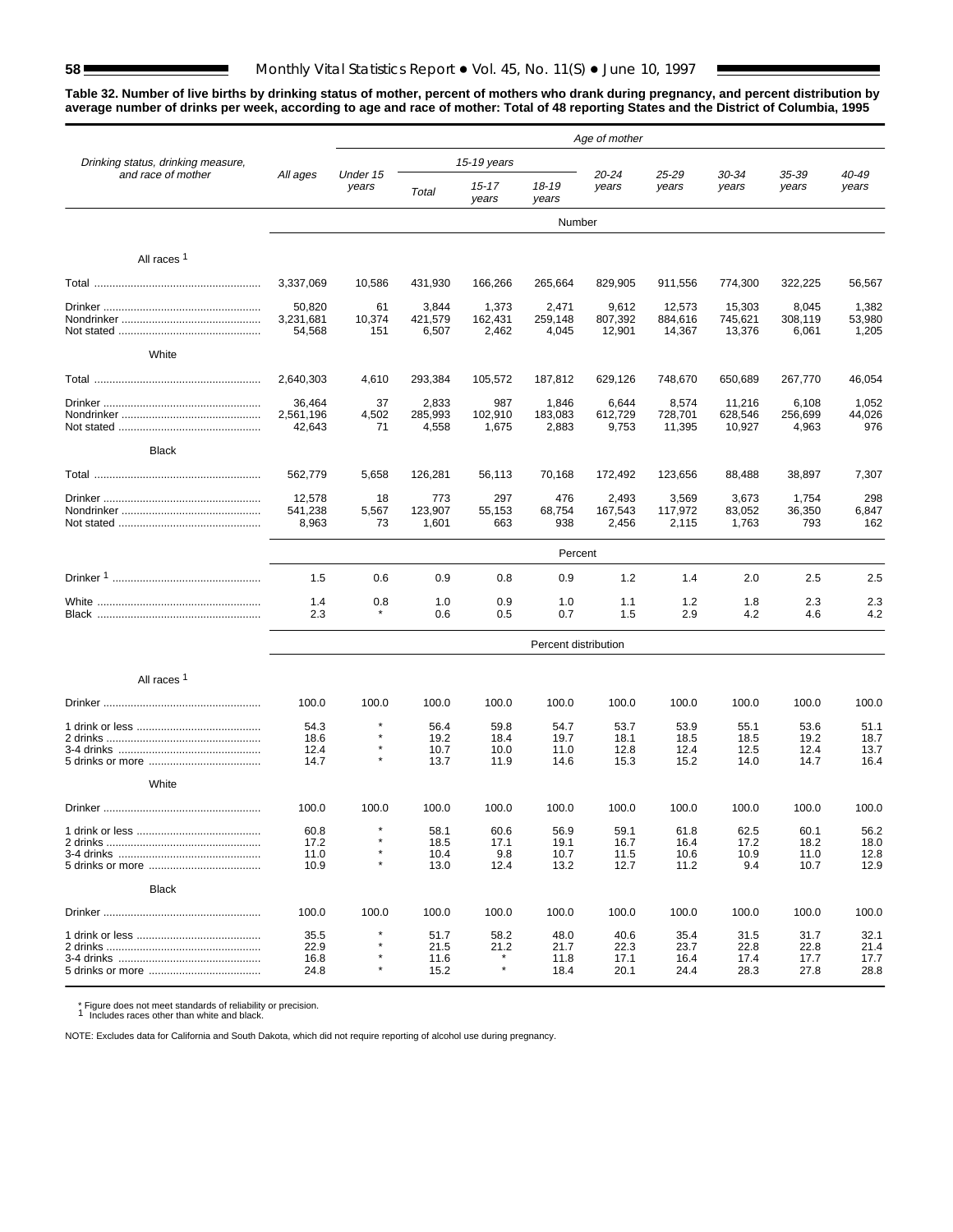### **Table 33. Live births by month of pregnancy prenatal care began and percent of mothers beginning care in the first trimester and percent with late or no care, by age and race of mother: United States, 1995**

|                   |           |           |                      |             | Month of pregnancy prenatal care began |         |                   |            |               |                  |                    |
|-------------------|-----------|-----------|----------------------|-------------|----------------------------------------|---------|-------------------|------------|---------------|------------------|--------------------|
| Age and race      | All       |           | 1st trimester        |             | 2d trimester                           |         | Late or no care   |            |               | Percent          |                    |
| of mother         | births    | Total     | 1st and 2d<br>months | 3d<br>month | 4th-6th<br>months                      | Total   | 7th-9th<br>months | No<br>care | Not<br>stated | 1st<br>trimester | Late or<br>no care |
| All races 1       | 3,899,589 | 3,094,402 | 2,341,956            | 752,446     | 551,366                                | 161,678 | 114,986           | 46,692     | 92,143        | 81.3             | 4.2                |
| Under 15 years    | 12,242    | 5,662     | 3,285                | 2,377       | 4,297                                  | 1.801   | 1,270             | 531        | 482           | 48.1             | 15.3               |
| 15-19 years       | 499,873   | 322,346   | 210,144              | 112,202     | 127,297                                | 36,878  | 27,010            | 9,868      | 13,352        | 66.3             | 7.6                |
| 15 years          | 30,734    | 16,769    | 10,123               | 6,646       | 9,716                                  | 3,298   | 2,396             | 902        | 951           | 56.3             | 11.1               |
| 16 years          | 62,174    | 36,898    | 23.083               | 13,815      | 18,008                                 | 5,393   | 3,975             | 1,418      | 1.875         | 61.2             | 8.9                |
| 17 years          | 99,600    | 63,008    | 40,376               | 22,632      | 26,330                                 | 7,569   | 5,491             | 2,078      | 2,693         | 65.0             | 7.8                |
| 18 years          | 138,535   | 91,039    | 59,779               | 31,260      | 34,247                                 | 9,664   | 7,095             | 2,569      | 3,585         | 67.5             | 7.2                |
| 19 years          | 168,830   | 114,632   | 76,783               | 37,849      | 38,996                                 | 10,954  | 8,053             | 2,901      | 4,248         | 69.7             | 6.7                |
| 20-24 years       | 965,547   | 715,678   | 513,424              | 202,254     | 175,089                                | 50.888  | 36,930            | 13,958     | 23,892        | 76.0             | 5.4                |
|                   | 1,063,539 | 886,519   | 690,739              | 195,780     | 118,582                                | 34,837  | 24,564            | 10,273     | 23,601        | 85.2             | 3.3                |
| 25-29 years       | 904,666   | 780,641   | 622.019              | 158,622     | 80,992                                 | 23,537  | 16,001            | 7,536      | 19,496        | 88.2             | 2.7                |
| 30-34 years       |           |           |                      |             |                                        |         |                   |            |               |                  | 3.0                |
| 35-39 years       | 383,745   | 326,725   | 258,632              | 68,093      | 36,682                                 | 11,073  | 7,376             | 3,697      | 9,265         | 87.2             |                    |
| 40 years and over | 69,977    | 56,831    | 43,713               | 13,118      | 8,427                                  | 2,664   | 1,835             | 829        | 2,055         | 83.7             | 3.9                |
| White             | 3,098,885 | 2,538,067 | 1,943,366            | 594,701     | 390,867                                | 107,400 | 79,729            | 27,671     | 62,551        | 83.6             | 3.5                |
| Under 15 years    | 5.854     | 2,986     | 1,789                | 1.197       | 1.825                                  | 837     | 576               | 261        | 206           | 52.9             | 14.8               |
| 15-19 years       | 349,635   | 234,518   | 153,678              | 80,840      | 83,466                                 | 23,596  | 17,743            | 5,853      | 8,055         | 68.7             | 6.9                |
| 15 years          | 18,118    | 10,513    | 6,443                | 4,070       | 5,251                                  | 1,895   | 1,391             | 504        | 459           | 59.5             | 10.7               |
| 16 years          | 40,206    | 25,024    | 15,693               | 9,331       | 10,867                                 | 3,257   | 2,468             | 789        | 1,058         | 63.9             | 8.3                |
| 17 years          | 68,841    | 45,349    | 29,235               | 16,114      | 17,063                                 | 4.840   | 3,607             | 1,233      | 1,589         | 67.4             | 7.2                |
| 18 years          | 98,635    | 67,042    | 44,107               | 22,935      | 23,075                                 | 6,319   | 4,757             | 1,562      | 2,199         | 69.5             | 6.6                |
| 19 years          | 123,835   | 86,590    | 58,200               | 28,390      | 27,210                                 | 7,285   | 5,520             | 1,765      | 2,750         | 71.5             | 6.0                |
| 20-24 years       | 743,123   | 566,989   | 409,828              | 157,161     | 125,349                                | 34,724  | 26,138            | 8,586      | 16,061        | 78.0             | 4.8                |
| 25-29 years       | 873,022   | 745,462   | 585,984              | 159,478     | 87,571                                 | 23.648  | 17,539            | 6,109      | 16,341        | 87.0             | 2.8                |
| 30-34 years       | 754,662   | 665,686   | 535,240              | 130,446     | 59,690                                 | 15,475  | 11,253            | 4,222      | 13,811        | 89.9             | 2.1                |
| 35-39 years       | 316,166   | 275,414   | 220,184              | 55,230      | 26,847                                 | 7,338   | 5,202             | 2,136      | 6,567         | 89.0             | 2.4                |
| 40 years and over | 56,423    | 47,012    | 36,663               | 10,349      | 6,119                                  | 1,782   | 1,278             | 504        | 1,510         | 85.6             | 3.2                |
| Black             | 603,139   | 407,723   | 289,932              | 117,791     | 127,360                                | 44,127  | 27,026            | 17,101     | 23,929        | 70.4             | 7.6                |
| Under 15 years    | 5,927     | 2,484     | 1,398                | 1,086       | 2,308                                  | 874     | 624               | 250        | 261           | 43.8             | 15.4               |
| 15-19 years       | 133,694   | 78,211    | 50,522               | 27,689      | 38,922                                 | 11,721  | 8,016             | 3,705      | 4,840         | 60.7             | 9.1                |
| 15 years          | 11,534    | 5,714     | 3,387                | 2,327       | 4,102                                  | 1,258   | 894               | 364        | 460           | 51.6             | 11.4               |
| 16 years          | 19,960    | 10,788    | 6,733                | 4,055       | 6,490                                  | 1,916   | 1,335             | 581        | 766           | 56.2             | 10.0               |
| 17 years          | 27,618    | 15,904    | 10,059               | 5,845       | 8,274                                  | 2,421   | 1,641             | 780        | 1,019         | 59.8             | 9.1                |
| 18 years          | 35,372    | 21,330    | 14,032               | 7,298       | 9,841                                  | 2,938   | 2,008             | 930        | 1,263         | 62.5             | 8.6                |
| 19 years          | 39,210    | 24,475    | 16,311               | 8,164       | 10,215                                 | 3,188   | 2,138             | 1,050      | 1,332         | 64.6             | 8.4                |
| 20-24 years       | 183,435   | 122,551   | 85,829               | 36,722      | 40,773                                 | 13,481  | 8,654             | 4,827      | 6,630         | 69.3             | 7.6                |
| 25-29 years       | 133,535   | 96,960    | 71,976               | 24,984      | 22,515                                 | 8,532   | 4,864             | 3,668      | 5,528         | 75.7             | 6.7                |
|                   | 96.084    | 71,152    | 53,474               | 17,678      | 14.597                                 | 6,071   | 3,092             | 2.979      | 4.264         | 77.5             | 6.6                |
| 30-34 years       | 42,507    | 30,820    | 22,784               | 8,036       | 6,812                                  | 2,849   | 1,458             | 1,391      | 2,026         | 76.1             | 7.0                |
| 35-39 years       | 7,957     | 5,545     | 3,949                | 1,596       |                                        | 599     | 318               | 281        | 380           | 73.2             | 7.9                |
| 40 years and over |           |           |                      |             | 1,433                                  |         |                   |            |               |                  |                    |

1 Includes races other than white and black.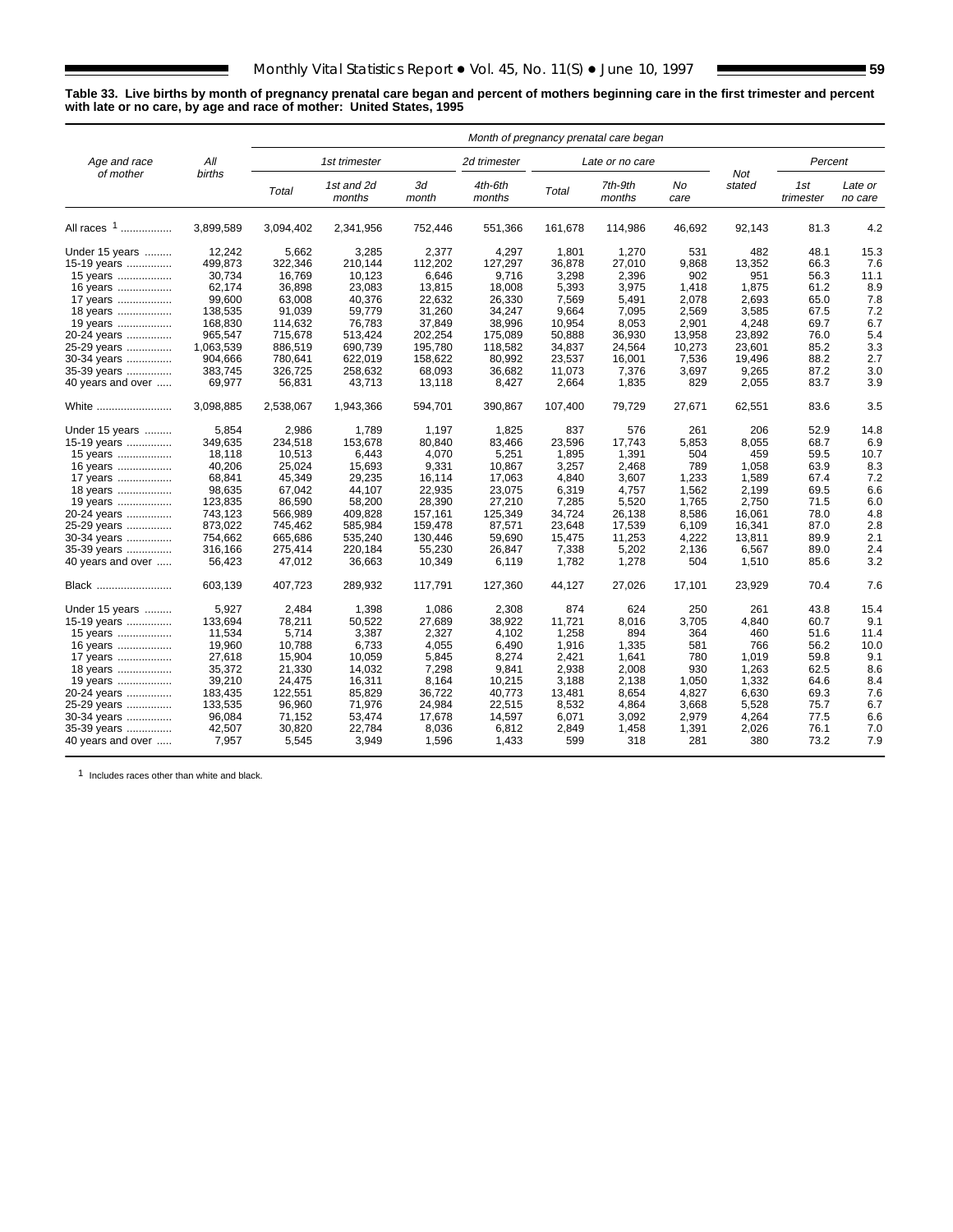### **Table 34. Percent of mothers beginning prenatal care in the first trimester and percent of mothers with late or no prenatal care by race of mother: United States and each State, Puerto Rico, Virgin Islands, and Guam, 1995**

[By place of residence]

|              | Percent late 1 or no care<br>Percent beginning care in 1st trimester |              |              |                    |            |              |  |  |
|--------------|----------------------------------------------------------------------|--------------|--------------|--------------------|------------|--------------|--|--|
| <b>State</b> | All<br>$races$ $2$                                                   | White        | Black        | All<br>$races$ $2$ | White      | <b>Black</b> |  |  |
|              | 81.3                                                                 | 83.6         | 70.4         | 4.2                | 3.5        | 7.6          |  |  |
|              | 81.7<br>83.4                                                         | 87.8<br>85.7 | 69.5<br>85.3 | 3.8<br>3.3         | 2.2<br>2.7 | 7.0          |  |  |
|              | 72.1                                                                 | 73.2         | 68.9         | 8.2                | 7.8        | 8.2          |  |  |
|              | 76.6                                                                 | 80.8         | 62.1         | 6.3                | 4.7        | 12.1         |  |  |
|              | 78.5                                                                 | 78.5         | 76.3         | 5.2                | 5.2        | 6.0          |  |  |
|              | 80.4<br>87.8                                                         | 81.1<br>89.5 | 72.9<br>76.3 | 5.1<br>2.5         | 4.9<br>2.1 | 7.5<br>5.5   |  |  |
|              | 85.3                                                                 | 88.5         | 74.4         | 2.8                | 1.9        | 5.8          |  |  |
|              | 59.8                                                                 | 76.9         | 54.5         | 14.9               | 8.2        | 17.0         |  |  |
|              | 82.6                                                                 | 85.9         | 71.3         | 3.4                | 2.6        | 5.9          |  |  |
|              | 84.2                                                                 | 88.8         | 75.5         | 3.2                | 2.1        | 5.4          |  |  |
|              | 83.7                                                                 | 88.8         | 91.9         | 3.6                | 2.2        | $\star$      |  |  |
|              | 79.9                                                                 | 80.1         | 78.3         | 4.1                | 4.0        |              |  |  |
|              | 80.8<br>80.9                                                         | 84.4<br>82.5 | 67.1<br>66.9 | 4.4<br>3.6         | 3.1<br>3.1 | 9.2<br>7.2   |  |  |
|              | 87.1                                                                 | 87.7         | 72.2         | 2.4                | 2.3        | 6.2          |  |  |
|              | 85.7                                                                 | 86.8         | 75.0         | 2.7                | 2.4        | 5.6          |  |  |
|              | 84.3                                                                 | 85.7         | 71.2         | 2.9                | 2.6        | 6.5          |  |  |
|              | 80.7                                                                 | 88.3         | 70.0         | 4.0                | 1.9        | 7.1          |  |  |
|              | 89.1                                                                 | 89.4         | 78.2         | 1.7                | 1.7        |              |  |  |
|              | 87.9                                                                 | 92.4         | 77.7         | 3.0                | 1.6        | 6.4          |  |  |
|              | 89.3                                                                 | 90.8         | 78.7         | 1.9                | 1.5        | 4.7          |  |  |
|              | 83.6                                                                 | 86.8         | 69.5         | 3.3                | 2.3        | 7.7          |  |  |
|              | 83.6                                                                 | 86.3         | 62.9         | 3.0                | 2.2        | 9.2          |  |  |
|              | 77.2                                                                 | 87.0         | 66.1         | 4.8                | 2.1        | 7.7          |  |  |
|              | 85.2                                                                 | 87.7         | 71.7         | 3.0                | 2.2        | 7.7          |  |  |
|              | 81.5<br>84.1                                                         | 83.5<br>85.2 | 85.0<br>70.5 | 3.5<br>2.9         | 2.8<br>2.6 | 6.3          |  |  |
|              | 75.7                                                                 | 76.6         | 65.9         | 7.9                | 7.6        | 12.0         |  |  |
|              | 90.0                                                                 | 90.1         | 82.9         | 1.8                | 1.8        |              |  |  |
|              | 82.8                                                                 | 86.4         | 67.3         | 4.2                | 2.8        | 10.4         |  |  |
|              | 69.5                                                                 | 71.6         | 60.6         | 8.1                | 7.2        | 12.9         |  |  |
|              | 78.0                                                                 | 81.5         | 66.5         | 5.2                | 4.1        | 9.0          |  |  |
|              | 83.5                                                                 | 88.3         | 71.3         | 3.3                | 2.1        | 6.4          |  |  |
|              | 83.9                                                                 | 85.2         | 76.8         | 2.3                | 1.9        |              |  |  |
|              | 84.7<br>78.2                                                         | 87.3<br>80.9 | 69.5<br>66.1 | 3.5<br>4.9         | 2.5<br>3.9 | 9.3<br>8.7   |  |  |
|              | 78.8                                                                 | 79.2         | 72.8         | 43                 | 4.2        | 7.2          |  |  |
|              | 83.4                                                                 | 86.5         | 65.3         | 3.9                | 2.7        | 11.1         |  |  |
|              | 89.7                                                                 | 91.1         | 77.4         | 1.3                | 1.1        | 4.5          |  |  |
|              | 78.5                                                                 | 85.5         | 66.2         | 48                 | 2.8        | 8.4          |  |  |
|              | 81.9                                                                 | 85.6         | 72.7         | 3.6                | 2.0        |              |  |  |
|              | 82.8                                                                 | 86.2         | 71.1         | 3.6                | 2.4        | 7.6          |  |  |
|              | 77.3                                                                 | 77.6         | 73.7         | 5.7                | 5.6        | 6.6          |  |  |
|              | 84.3<br>87.3                                                         | 85.3<br>87.5 | 66.4         | 3.0<br>1.9         | 2.7<br>1.9 |              |  |  |
|              | 83.8                                                                 | 87.8         | 70.3<br>71.7 | 3.2                | 2.1        | 6.7          |  |  |
|              | 82.7                                                                 | 83.6         | 75.8         | 3.5                | 3.2        | 6.3          |  |  |
|              | 82.0                                                                 | 82.6         | 66.8         | 3.0                | 2.8        | 8.3          |  |  |
|              | 83.4                                                                 | 86.6         | 65.5         | 3.4                | 2.6        | 9.1          |  |  |
|              | 83.1                                                                 | 83.9         | 72.7         | 3.8                | 3.5        |              |  |  |
|              | 77.0                                                                 | 78.0         | 65.0         | 3.7                | 3.3        | 8.6          |  |  |
|              | 56.0                                                                 | 59.4         | 54.6         | 14.9               | 15.4       | 14.9         |  |  |
|              | 70.1                                                                 | 79.7         | 78.0         | 9.4                |            |              |  |  |

\* Figure does not meet standards of reliability or precision. 1 Care beginning in 3rd trimester. 2 Includes races other than white and black. 3 Excludes data for Puerto Rico, Virgin Islands, and Guam.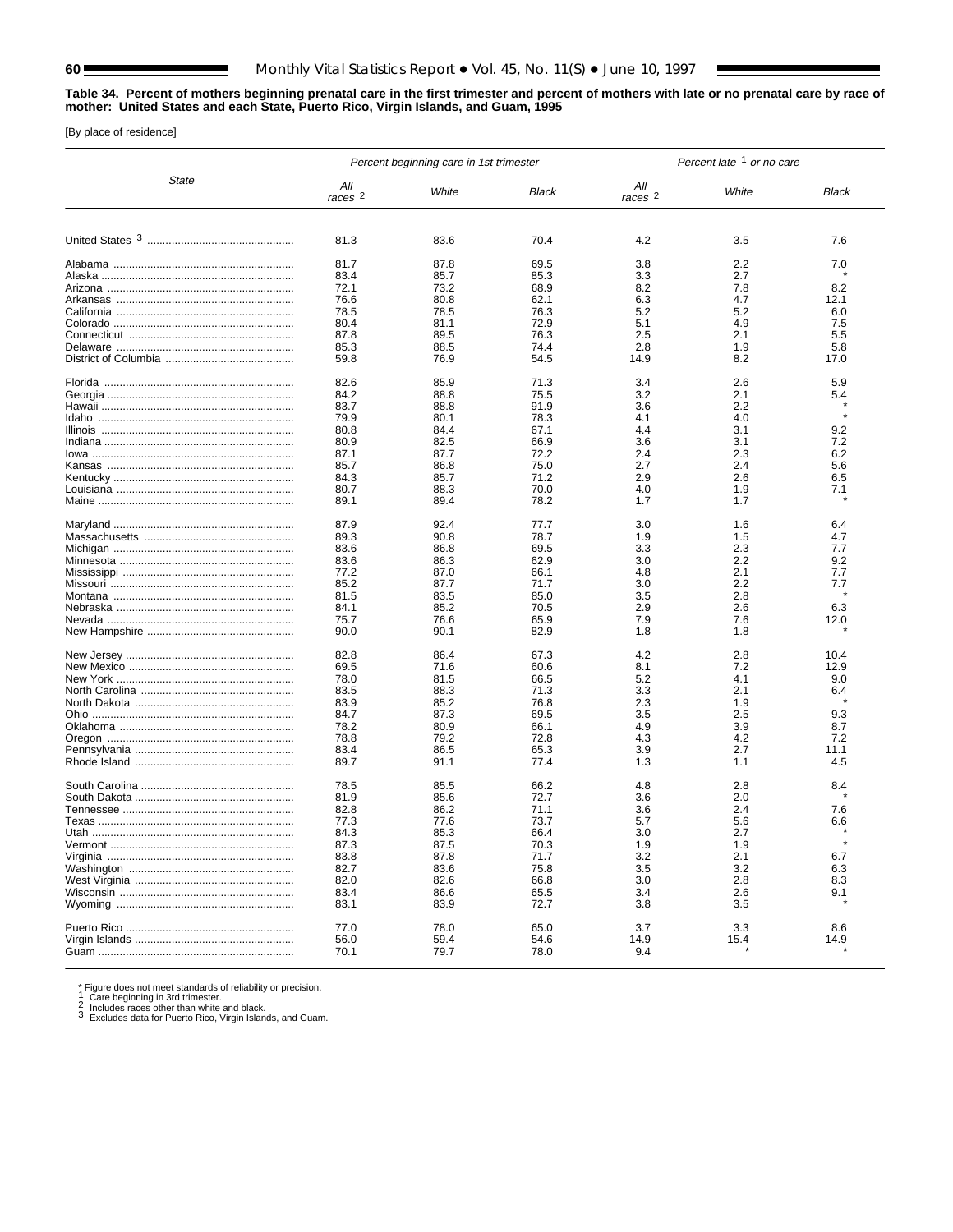**Table 35. Live births by month of pregnancy prenatal care began, number of prenatal visits, and median number of visits, by race of mother: United States, 1995**

|                           |               |           |                      |             | Month of pregnancy prenatal care began |         |                   |            |               |
|---------------------------|---------------|-----------|----------------------|-------------|----------------------------------------|---------|-------------------|------------|---------------|
| Number of prenatal visits | All           |           | 1st trimester        |             | 2d trimester                           |         | Late or no care   |            |               |
| and race of mother        | <b>births</b> | Total     | 1st and 2d<br>months | 3d<br>month | 4th-6th<br>months                      | Total   | 7th-9th<br>months | No<br>care | Not<br>stated |
|                           | 3.899.589     | 3,094,402 | 2,341,956            | 752,446     | 551,366                                | 161,678 | 114,986           | 46.692     | 92,143        |
|                           | 46.692        |           |                      |             |                                        | 46.692  |                   | 46.692     |               |
|                           | 42,718        | 9,502     | 5,974                | 3,528       | 10,622                                 | 20,639  | 20.639            | $\ddotsc$  | 1,955         |
|                           | 86,611        | 22,789    | 12,622               | 10,167      | 32,796                                 | 28,966  | 28,966            | $\ddotsc$  | 2,060         |
|                           | 184,577       | 75,772    | 42,422               | 33,350      | 78,456                                 | 27,315  | 27,315            | $\cdots$   | 3,034         |
|                           | 336,984       | 200,737   | 121.682              | 79.055      | 116,015                                | 16.275  | 16.275            | $\cdots$   | 3,957         |
|                           | 738,958       | 569,550   | 377,370              | 192,180     | 152,728                                | 9.145   | 9.145             | $\cdots$   | 7,535         |
|                           | 1,019,388     | 924,125   | 701,493              | 222,632     | 86,563                                 | 3,617   | 3,617             |            | 5,083         |
|                           |               |           |                      |             |                                        |         |                   | $\ddotsc$  |               |
|                           | 637,963       | 601,426   | 496.094              | 105,332     | 32,551                                 | 1,385   | 1,385             | $\ldots$   | 2,601         |
|                           | 436.315       | 413.730   | 351.339              | 62,391      | 19.817                                 | 1,022   | 1.022             | $\ddotsc$  | 1.746         |
|                           | 97,463        | 92.674    | 78,550               | 14.124      | 4.067                                  | 245     | 245               | $\cdots$   | 477           |
|                           | 139,780       | 131,642   | 114,362              | 17,280      | 6,766                                  | 511     | 511               | $\ddotsc$  | 861           |
|                           | 132.140       | 52.455    | 40.048               | 12.407      | 10.985                                 | 5.866   | 5,866             | $\ddotsc$  | 62.834        |
|                           | 12.2          | 12.6      | 12.8                 | 11.6        | 9.6                                    | 5.3     | 5.3               | $\ddotsc$  | 10.3          |
|                           | 3.098.885     | 2.538.067 | 1.943.366            | 594.701     | 390.867                                | 107.400 | 79.729            | 27.671     | 62,551        |
|                           | 27,671        |           |                      |             |                                        | 27,671  |                   | 27,671     |               |
|                           | 26,290        | 6,017     | 3.849                | 2,168       | 5,788                                  | 13,396  | 13,396            | $\ddotsc$  | 1,089         |
|                           | 55,594        | 14.444    | 8,040                | 6,404       | 20,373                                 | 19,553  | 19,553            | $\ddotsc$  | 1,224         |
|                           | 126,606       | 53,085    | 29,776               | 23,309      | 52,430                                 | 19,106  | 19,106            | $\ddotsc$  | 1,985         |
|                           | 253,847       | 156,743   | 96,219               | 60,524      | 82,574                                 | 11,732  | 11,732            | $\ddotsc$  | 2,798         |
|                           | 583.552       | 460.567   | 308.579              | 151.988     | 110.938                                | 6.601   | 6.601             | $\cdots$   | 5.446         |
|                           | 844.023       | 772.333   | 591.857              | 180.476     | 64.952                                 | 2.750   | 2.750             | $\ddotsc$  | 3.988         |
|                           | 536,908       | 509,210   | 422,348              | 86,862      | 24,627                                 | 1.009   | 1.009             | $\ddotsc$  | 2,062         |
|                           | 358,191       | 341,525   | 291,743              | 49,782      | 14,505                                 | 796     | 796               |            | 1,365         |
|                           |               |           |                      |             |                                        | 195     | 195               | $\cdots$   | 375           |
|                           | 80,905        | 77,257    | 65,920               | 11,337      | 3,078                                  |         |                   |            |               |
|                           | 113,672       | 107,956   | 94,765               | 13,191      | 4,744                                  | 373     | 373               | $\cdots$   | 599           |
|                           | 91,626        | 38,930    | 30,270               | 8,660       | 6,858                                  | 4,218   | 4,218             | $\cdots$   | 41,620        |
|                           | 12.3          | 12.6      | 12.8                 | 11.7        | 9.8                                    | 5.5     | 5.5               | $\ddotsc$  | 10.5          |
|                           | 603.139       | 407,723   | 289,932              | 117,791     | 127,360                                | 44,127  | 27,026            | 17,101     | 23,929        |
|                           | 17.101        |           |                      |             |                                        | 17,101  |                   | 17,101     |               |
|                           | 13,650        | 2,945     | 1,773                | 1,172       | 4,213                                  | 5,748   | 5,748             |            | 744           |
|                           | 25,425        | 7,049     | 3,900                | 3,149       | 10,327                                 | 7,341   | 7,341             | $\cdots$   | 708           |
|                           | 45.703        | 18.132    | 10.292               | 7,840       | 20.408                                 | 6.296   | 6.296             | $\cdots$   | 867           |
|                           | 61,945        | 32,005    | 18,641               | 13,364      | 25,560                                 | 3.441   | 3.441             | $\ddotsc$  | 939           |
|                           | 115,134       | 78,522    | 49,230               | 29,292      | 32,956                                 | 1,977   | 1,977             | $\ddotsc$  | 1,679         |
|                           | 125,875       | 107,454   | 76,663               | 30,791      | 16,949                                 | 628     | 628               |            | 844           |
|                           | 72.791        | 65.807    | 52.089               | 13.718      | 6.291                                  | 295     | 295               | $\cdots$   | 398           |
|                           |               | 54.101    |                      |             |                                        | 170     | 170               | $\cdots$   | 300           |
|                           | 59.051        |           | 44,383               | 9,718       | 4,480                                  |         |                   | $\ddotsc$  |               |
|                           | 12,400        | 11,478    | 9,276                | 2,202       | 809                                    | 36      | 36                | $\cdots$   | 77            |
|                           | 21.106        | 19.012    | 15.639               | 3.373       | 1.749                                  | 113     | 113               | $\cdots$   | 232           |
|                           | 32,958        | 11,218    | 8,046                | 3,172       | 3,618                                  | 981     | 981               | $\ddotsc$  | 17.141        |
|                           | 11.4          | 12.4      | 12.7                 | 11.2        | 9.1                                    | 5.0     | 5.0               | $\cdots$   | 9.4           |

1 Includes races other than white and black.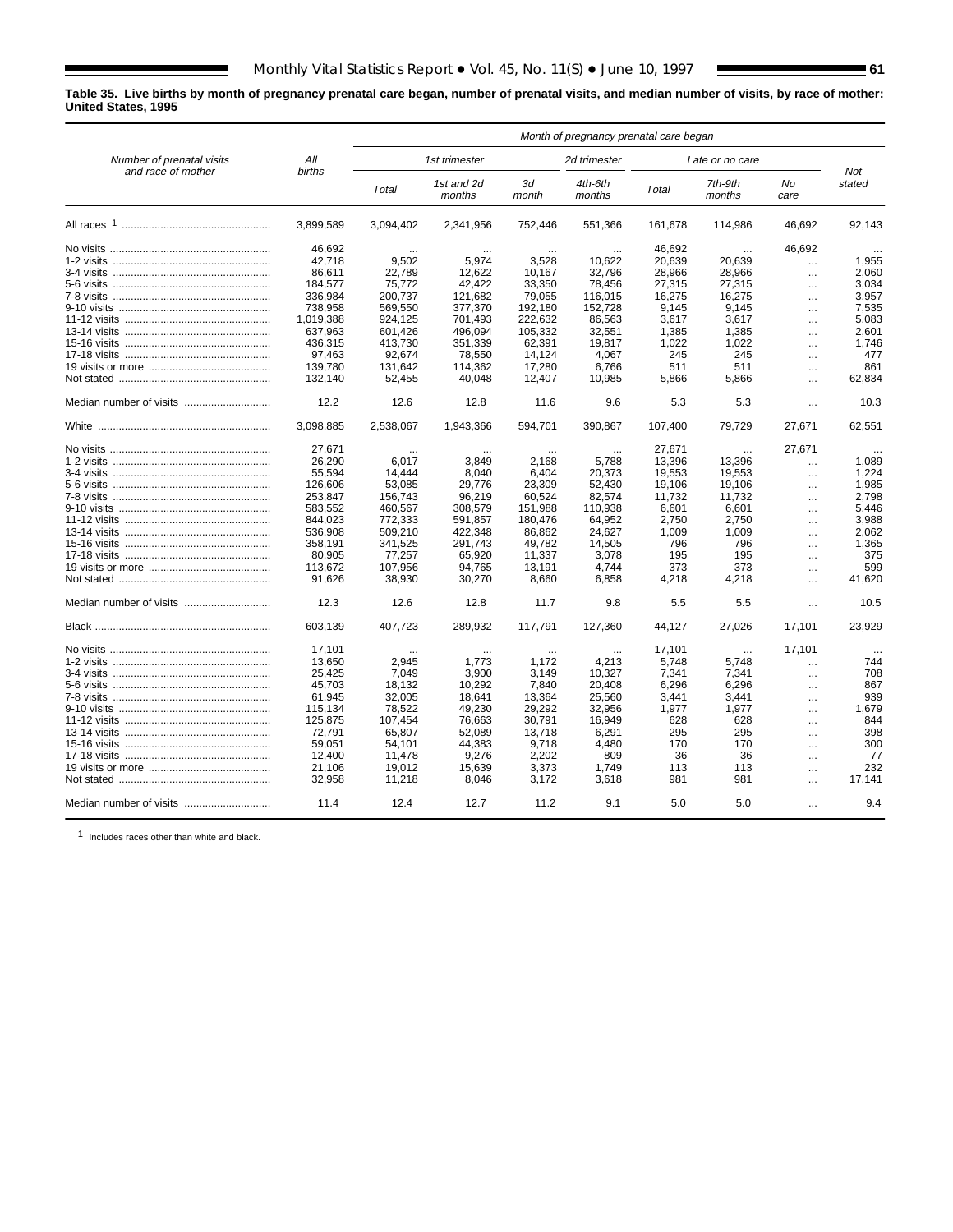$\blacksquare$ 

# **Table 36. Live births to mothers with selected obstetric procedures and rates by age of mother, by race of mother: United States, 1995**

[Rates are number of live births with specified procedure per 1,000 live births in specified group]

|                             |               | <b>Obstetric</b> | Age of mother |          |           |           |           |           |           |        |
|-----------------------------|---------------|------------------|---------------|----------|-----------|-----------|-----------|-----------|-----------|--------|
| Obstetric procedure and     | All           | procedure        | All ages      | Under 20 | $20 - 24$ | $25 - 29$ | $30 - 34$ | $35 - 39$ | $40 - 49$ | Not    |
| race of mother              | <b>births</b> | reported         |               | years    | years     | years     | years     | years     | years     | stated |
| All races <sup>1</sup>      |               |                  |               |          |           |           |           |           |           |        |
|                             | 3,899,589     | 123.661          | 32.0          | 9.7      | 11.5      | 15.4      | 28.0      | 140.1     | 189.0     | 32,442 |
| Electronic fetal monitoring | 3,899,589     | 3,142,863        | 812.7         | 821.9    | 818.2     | 815.2     | 809.0     | 794.6     | 778.0     | 32,442 |
|                             | 3,899,589     | 618.697          | 160.0         | 141.2    | 155.4     | 167.1     | 166.5     | 161.1     | 163.6     | 32,442 |
|                             | 3.899.589     | 622,497          | 161.0         | 167.6    | 165.2     | 163.7     | 156.8     | 147.7     | 138.6     | 32,442 |
|                             | 3,899,589     | 72.964           | 18.9          | 20.8     | 19.4      | 18.3      | 17.9      | 18.7      | 19.0      | 32,442 |
|                             | 3,899,589     | 2,365,266        | 611.6         | 600.7    | 609.3     | 617.2     | 615.5     | 610.6     | 594.6     | 32,442 |
| White                       |               |                  |               |          |           |           |           |           |           |        |
|                             | 3,098,885     | 105.390          | 34.3          | 10.0     | 11.7      | 15.8      | 29.1      | 148.4     | 202.8     | 26.127 |
| Electronic fetal monitoring | 3,098,885     | 2,511,297        | 817.3         | 826.1    | 822.4     | 820.6     | 814.1     | 799.8     | 782.6     | 26,127 |
|                             | 3,098,885     | 525.483          | 171.0         | 154.4    | 167.2     | 177.5     | 175.5     | 169.8     | 172.1     | 26,127 |
|                             | 3.098.885     | 505,645          | 164.6         | 175.0    | 169.8     | 166.9     | 159.4     | 150.5     | 140.6     | 26,127 |
|                             | 3,098,885     | 58,370           | 19.0          | 21.8     | 19.7      | 18.4      | 17.8      | 18.7      | 19.4      | 26,127 |
|                             | 3.098.885     | 1,923,476        | 626.0         | 617.6    | 623.0     | 631.6     | 628.5     | 623.8     | 609.6     | 26.127 |
| <b>Black</b>                |               |                  |               |          |           |           |           |           |           |        |
|                             | 603,139       | 11.099           | 18.5          | 9.1      | 10.7      | 14.1      | 20.5      | 76.5      | 107.0     | 4,640  |
| Electronic fetal monitoring | 603.139       | 483.413          | 807.7         | 817.5    | 813.1     | 804.1     | 799.9     | 786.2     | 779.8     | 4.640  |
|                             | 603,139       | 70,360           | 117.6         | 110.7    | 115.8     | 121.1     | 122.8     | 121.0     | 137.6     | 4,640  |
|                             | 603,139       | 87,397           | 146.0         | 150.6    | 149.3     | 146.6     | 140.1     | 132.3     | 123.4     | 4,640  |
|                             | 603,139       | 10,752           | 18.0          | 17.8     | 18.1      | 17.6      | 18.7      | 17.6      | 16.6      | 4,640  |
|                             | 603,139       | 331.742          | 554.3         | 560.8    | 563.7     | 549.1     | 542.4     | 540.9     | 526.4     | 4.640  |

1 Includes races other than white and black.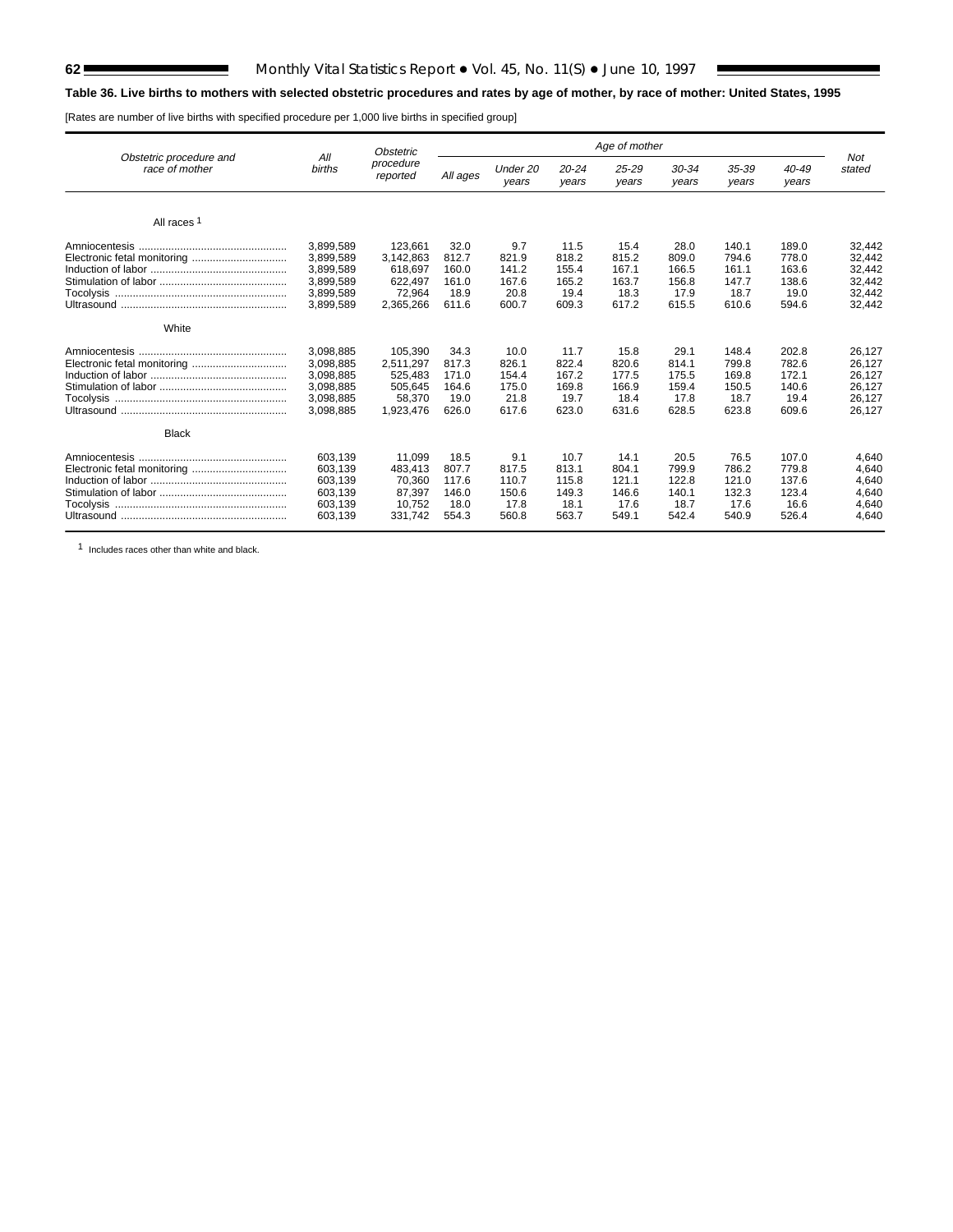### **Table 37. Live births to mothers with selected complications of labor and/or delivery and rates by age of mother, by race of mother: United States, 1995**

[Rates are number of live births with specified complication per 1,000 live births in specified group]

|                                 |                            | Complication |          |                   |                | Age of mother  |                |                |                | Not    |
|---------------------------------|----------------------------|--------------|----------|-------------------|----------------|----------------|----------------|----------------|----------------|--------|
| Complication and race of mother | All<br>births <sup>1</sup> | reported     | All ages | Under 20<br>vears | 20-24<br>years | 25-29<br>years | 30-34<br>years | 35-39<br>years | 40-49<br>vears | stated |
| All races <sup>2</sup>          |                            |              |          |                   |                |                |                |                |                |        |
|                                 | 3.899.589                  | 61,622       | 16.0     | 19.3              | 16.6           | 16.1           | 14.6           | 13.1           | 13.9           | 38.243 |
|                                 | 3,899,589                  | 220,532      | 57.1     | 62.3              | 57.8           | 55.3           | 54.7           | 58.1           | 62.6           | 38,243 |
| Premature rupture of membrane   | 3,899,589                  | 118,097      | 30.6     | 29.5              | 28.7           | 30.3           | 31.4           | 34.4           | 37.2           | 38,243 |
|                                 | 3,899,589                  | 22,153       | 5.7      | 5.3               | 5.5            | 5.3            | 5.9            | 7.3            | 8.9            | 38,243 |
|                                 | 3,899,589                  | 12,941       | 3.4      | 1.2               | 2.0            | 3.1            | 4.5            | 6.6            | 8.8            | 38,243 |
|                                 | 3,899,589                  | 22,369       | 5.8      | 5.2               | 5.5            | 5.5            | 6.0            | 7.0            | 8.4            | 38.243 |
|                                 | 3,899,589                  | 1,677        | 0.4      | 0.8               | 0.5            | 0.3            | 0.3            | 0.4            | 0.3            | 38.243 |
|                                 | 3,899,589                  | 73,833       | 19.1     | 13.6              | 18.0           | 19.2           | 21.5           | 23.1           | 22.4           | 38,243 |
|                                 | 3,899,589                  | 33.894       | 8.8      | 9.5               | 8.9            | 8.9            | 8.4            | 8.1            | 8.8            | 38,243 |
|                                 | 3,899,589                  | 107,951      | 28.0     | 25.9              | 27.2           | 28.9           | 28.4           | 28.5           | 32.0           | 38,243 |
|                                 | 3,899,589                  | 144,356      | 37.4     | 29.4              | 31.6           | 37.8           | 42.4           | 46.8           | 52.8           | 38,243 |
|                                 | 3,899,589                  | 98,180       | 25.4     | 23.0              | 24.3           | 27.1           | 26.0           | 25.5           | 26.9           | 38,243 |
|                                 | 3,899,589                  | 8,837        | 2.3      | 1.9               | 2.1            | 2.3            | 2.4            | 2.8            | 3.3            | 38,243 |
|                                 | 3,576,836                  | 2.098        | 0.6      | 0.5               | 0.5            | 0.6            | 0.7            | 0.7            | 0.9            | 40.780 |
|                                 | 3,576,836                  | 146,686      | 41.5     | 46.0              | 41.4           | 39.6           | 39.4           | 44.1           | 49.9           | 40,780 |
| White                           |                            |              |          |                   |                |                |                |                |                |        |
|                                 | 3.098.885                  | 46,216       | 15.1     | 17.8              | 15.8           | 15.5           | 13.8           | 12.5           | 13.2           | 30,926 |
|                                 | 3.098.885                  | 161.174      | 52.5     | 55.2              | 52.9           | 51.4           | 51.0           | 54.4           | 58.8           | 30.926 |
| Premature rupture of membrane   | 3.098.885                  | 91.004       | 29.7     | 27.9              | 27.8           | 29.5           | 30.4           | 33.4           | 37.0           | 30.926 |
|                                 | 3,098,885                  | 17,062       | 5.6      | 5.1               | 5.3            | 5.1            | 5.7            | 7.0            | 9.0            | 30,926 |
|                                 | 3,098,885                  | 10,108       | 3.3      | 1.1               | 1.9            | 3.0            | 4.4            | 6.2            | 8.1            | 30,926 |
|                                 | 3,098,885                  | 17,618       | 5.7      | 5.3               | 5.4            | 5.5            | 5.9            | 6.8            | 8.4            | 30,926 |
|                                 | 3,098,885                  | 1,065        | 0.3      | 0.7               | 0.4            | 0.3            | 0.2            | 0.3            |                | 30,926 |
|                                 | 3,098,885                  | 56,999       | 18.6     | 12.5              | 16.7           | 18.4           | 21.3           | 23.1           | 21.7           | 30,926 |
|                                 | 3,098,885                  | 27,345       | 8.9      | 10.0              | 9.2            | 9.0            | 8.3            | 8.2            | 9.0            | 30,926 |
|                                 | 3,098,885                  | 87.610       | 28.6     | 26.6              | 28.2           | 29.3           | 28.6           | 28.7           | 32.7           | 30.926 |
|                                 | 3,098,885                  | 120,104      | 39.1     | 32.3              | 33.5           | 39.3           | 43.2           | 47.4           | 53.8           | 30,926 |
|                                 | 3,098,885                  | 80,642       | 26.3     | 23.7              | 25.6           | 27.9           | 26.4           | 25.8           | 27.4           | 30,926 |
|                                 | 3,098,885                  | 7.040        | 2.3      | 2.0               | 2.1            | 2.2            | 2.4            | 2.8            | 3.2            | 30,926 |
|                                 | 2,823,795                  | 1,689        | 0.6      | 0.5               | 0.5            | 0.6            | 0.7            | 0.8            | 0.9            | 32,980 |
|                                 | 2,823,795                  | 110,168      | 39.5     | 43.5              | 39.5           | 38.1           | 37.5           | 42.1           | 48.6           | 32,980 |
| <b>Black</b>                    |                            |              |          |                   |                |                |                |                |                |        |
|                                 | 603,139                    | 11,091       | 18.5     | 22.7              | 18.7           | 17.4           | 16.6           | 13.7           | 12.6           | 5,152  |
|                                 | 603,139                    | 48,370       | 80.9     | 80.6              | 77.5           | 81.0           | 84.3           | 86.9           | 90.1           | 5,152  |
| Premature rupture of membrane   | 603,139                    | 20,790       | 34.8     | 32.2              | 31.5           | 35.2           | 39.5           | 43.3           | 43.7           | 5,152  |
|                                 | 603,139                    | 4.073        | 6.8      | 5.7               | 6.4            | 6.8            | 8.0            | 9.0            | 8.2            | 5,152  |
|                                 | 603,139                    | 1.936        | 3.2      | 1.2               | 2.3            | 3.6            | 4.8            | 7.8            | 9.6            | 5.152  |
| Other excessive bleeding        | 603,139                    | 2.719        | 4.5      | 3.9               | 4.2            | 4.5            | 5.4            | 6.0            | 6.3            | 5,152  |
|                                 | 603,139                    | 338          | 0.6      | 0.9               | 0.6            | 0.4            | 0.3            | 0.6            |                | 5,152  |
|                                 | 603,139                    | 12,319       | 20.6     | 15.1              | 21.5           | 22.5           | 22.8           | 23.1           | 25.9           | 5,152  |
|                                 | 603,139                    | 4,051        | 6.8      | 7.3               | 6.5            | 6.6            | 7.1            | 6.2            | 7.1            | 5,152  |
|                                 | 603,139                    | 14,802       | 24.8     | 23.7              | 23.3           | 26.2           | 26.4           | 25.8           | 27.2           | 5,152  |
|                                 | 603,139                    | 17,428       | 29.1     | 21.9              | 24.4           | 30.6           | 38.7           | 43.9           | 48.6           | 5,152  |
|                                 | 603,139                    | 12,374       | 20.7     | 21.6              | 19.4           | 22.0           | 21.2           | 18.5           | 18.4           | 5,152  |
|                                 | 603,139                    | 1.402        | 2.3      | 1.8               | 2.1            | 2.5            | 2.8            | 3.3            | 4.6            | 5,152  |
|                                 | 564,412                    | 295          | 0.5      | 0.4               | 0.4            | 0.5            | 0.8            | 0.6            | $\star$        | 5,587  |
|                                 | 564,412                    | 30,258       | 54.1     | 53.7              | 51.0           | 52.9           | 58.4           | 61.6           | 65.0           | 5,587  |
|                                 |                            |              |          |                   |                |                |                |                |                |        |

\* Figure does not meet standards of reliability or precision.<br>
1 Total number of births to residents of areas reporting specified complication.<br>
2 Includes races other than white and black.<br>
3 Texas does not report this c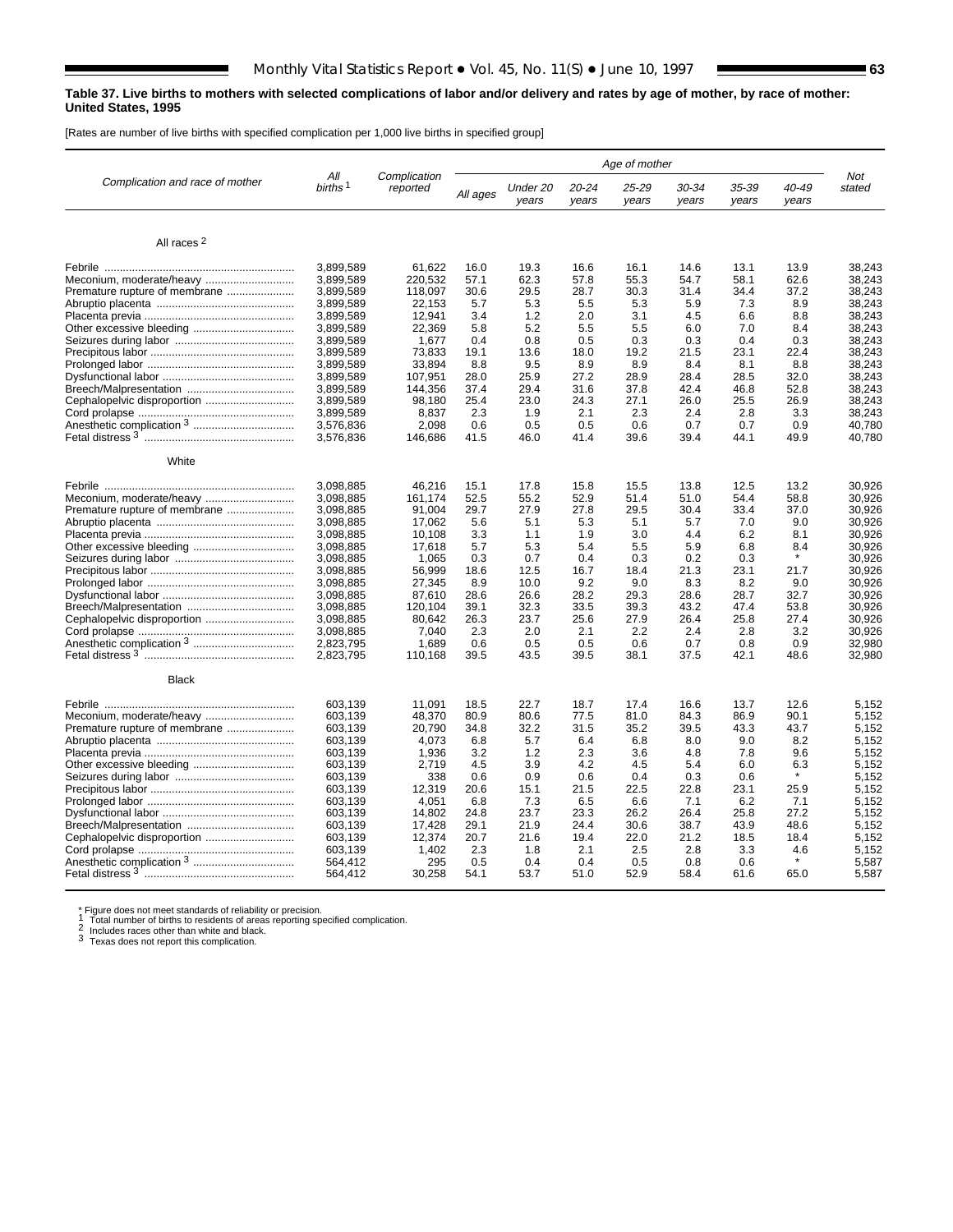Е

# **Table 38. Live births by attendant, place of delivery, and race of mother: United States, 1995**

|                                                                              |                                                                |                                                           | Physician                                                 |                                                           |                                                           | Midwife                                                 |                                                                 |                                                        |                                               |
|------------------------------------------------------------------------------|----------------------------------------------------------------|-----------------------------------------------------------|-----------------------------------------------------------|-----------------------------------------------------------|-----------------------------------------------------------|---------------------------------------------------------|-----------------------------------------------------------------|--------------------------------------------------------|-----------------------------------------------|
| Place of delivery and<br>race of mother                                      | All births                                                     | Total                                                     | Doctor of<br>medicine                                     | Doctor of<br>osteopathy                                   | Total                                                     | Certified<br>nurse<br>midwife                           | Other<br>midwife                                                | Other                                                  | Unspecified                                   |
| All races <sup>1</sup>                                                       |                                                                |                                                           |                                                           |                                                           |                                                           |                                                         |                                                                 |                                                        |                                               |
|                                                                              | 3,899,589                                                      | 3,638,652                                                 | 3,496,640                                                 | 142,012                                                   | 231,921                                                   | 218,613                                                 | 13,308                                                          | 22,173                                                 | 6,843                                         |
| Freestanding birthing center<br>Clinic or doctor's office                    | 3,860,555<br>38,314<br>10,524<br>876<br>24,276<br>2.638<br>720 | 3,632,167<br>6,215<br>1,596<br>413<br>3,210<br>996<br>270 | 3,491,203<br>5,174<br>1.004<br>338<br>2,891<br>941<br>263 | 140,964<br>1,041<br>592<br>75<br>319<br>55<br>7           | 210,997<br>20,637<br>8,735<br>284<br>11,247<br>371<br>287 | 209,213<br>9,114<br>6,091<br>154<br>2,671<br>198<br>286 | 1.784<br>11,523<br>2,644<br>130<br>8,576<br>173<br>1            | 11.646<br>10,507<br>183<br>144<br>9,019<br>1.161<br>20 | 5,745<br>955<br>10<br>35<br>800<br>110<br>143 |
| White                                                                        |                                                                |                                                           |                                                           |                                                           |                                                           |                                                         |                                                                 |                                                        |                                               |
|                                                                              | 3.098.885                                                      | 2,898,524                                                 | 2,776,167                                                 | 122,357                                                   | 179.389                                                   | 166.837                                                 | 12,552                                                          | 16,536                                                 | 4.436                                         |
| Not in hospital<br>Freestanding birthing center<br>Clinic or doctor's office | 3,065,088<br>33,156<br>10,030<br>725<br>20,638<br>1,763<br>641 | 2,893,836<br>4.451<br>1,537<br>341<br>2,002<br>571<br>237 | 2,772,466<br>3,471<br>951<br>276<br>1,713<br>531<br>230   | 121,370<br>980<br>586<br>65<br>289<br>40<br>7             | 159,370<br>19.747<br>8,317<br>261<br>10,830<br>339<br>272 | 158,060<br>8,506<br>5,739<br>138<br>2,457<br>172<br>271 | 1,310<br>11,241<br>2,578<br>123<br>8,373<br>167<br>$\mathbf{1}$ | 8,280<br>8,244<br>169<br>97<br>7,195<br>783<br>12      | 3,602<br>714<br>7<br>26<br>611<br>70<br>120   |
| <b>Black</b>                                                                 |                                                                |                                                           |                                                           |                                                           |                                                           |                                                         |                                                                 |                                                        |                                               |
|                                                                              | 603,139                                                        | 560,933                                                   | 545,691                                                   | 15,242                                                    | 37,346                                                    | 37,018                                                  | 328                                                             | 4,278                                                  | 582                                           |
| Freestanding birthing center<br>Clinic or doctor's office                    | 599.134<br>3,938<br>326<br>69<br>2,828<br>715<br>67            | 559,393<br>1,511<br>38<br>35<br>1,075<br>363<br>29        | 544,198<br>1,464<br>36<br>29<br>1,049<br>350<br>29        | 15,195<br>47<br>$\overline{2}$<br>6<br>26<br>13<br>$\sim$ | 36,819<br>517<br>275<br>8<br>215<br>19<br>10              | 36,594<br>414<br>243<br>8<br>146<br>17<br>10            | 225<br>103<br>32<br>$\sim$<br>69<br>2                           | 2,525<br>1,745<br>10<br>20<br>1,412<br>303<br>8        | 397<br>165<br>3<br>6<br>126<br>30<br>20       |

- Quantity zero.<br>1 Includes races other than white and black.<br>2 Includes births occurring en route to or on arrival at hospital.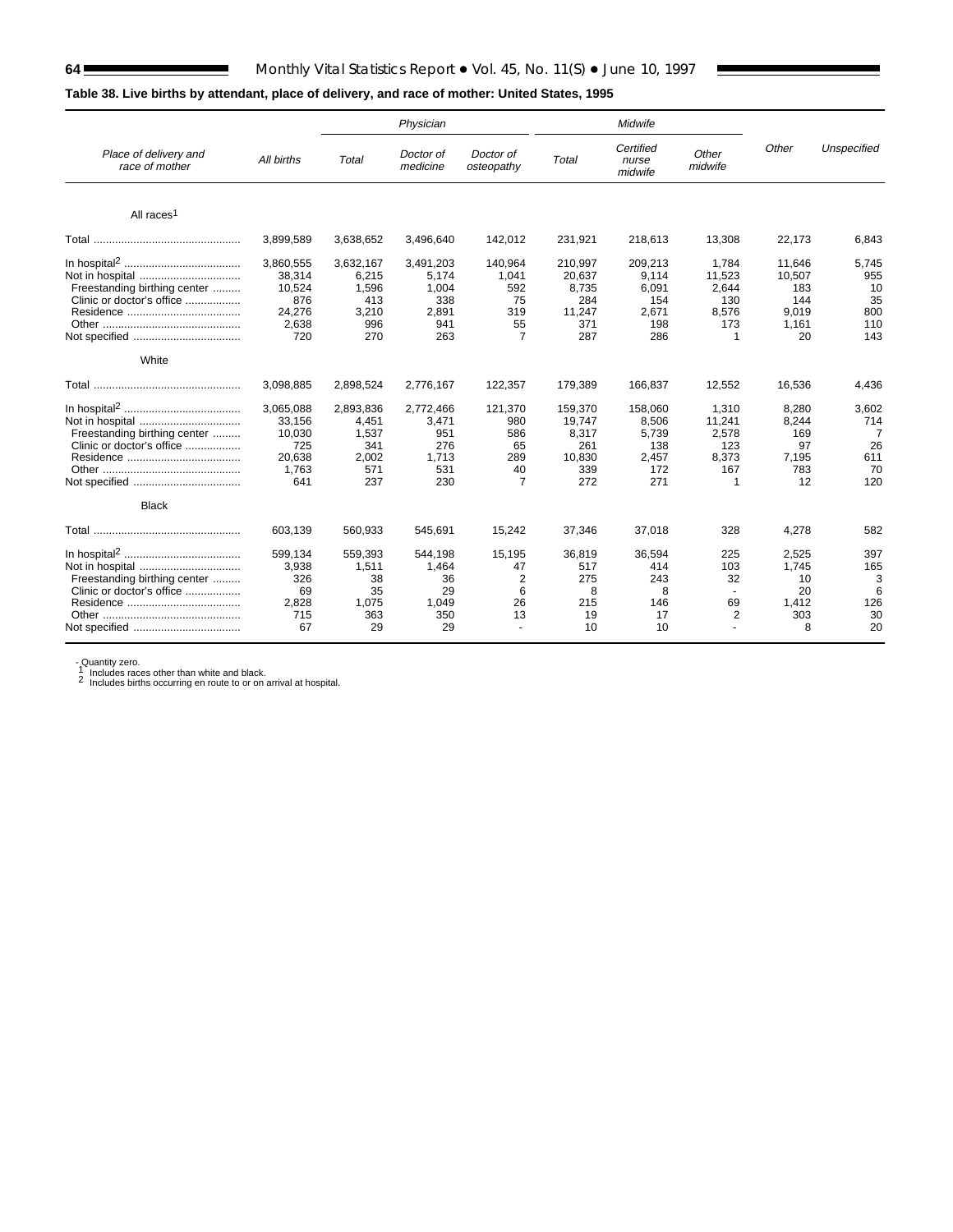### **Table 39. Live births by method of delivery and rates of cesarean delivery and vaginal birth after previous cesarean delivery, by race of mother: United States, 1989-1995**

|                                                             | Births by method of delivery                                                            |                                                                                         |                                                                       |                                                                           |                                                                           |                                                                           |                                                                      |                                                      | Cesarean delivery rate                               |                                                      |
|-------------------------------------------------------------|-----------------------------------------------------------------------------------------|-----------------------------------------------------------------------------------------|-----------------------------------------------------------------------|---------------------------------------------------------------------------|---------------------------------------------------------------------------|---------------------------------------------------------------------------|----------------------------------------------------------------------|------------------------------------------------------|------------------------------------------------------|------------------------------------------------------|
|                                                             |                                                                                         | Vaginal                                                                                 |                                                                       |                                                                           | Cesarean                                                                  |                                                                           |                                                                      |                                                      |                                                      | Rate of<br>vaginal birth                             |
| Year and race of mother                                     | All<br>births                                                                           | Total                                                                                   | After<br>previous<br>cesarean                                         | Total                                                                     | Primary                                                                   | Repeat                                                                    | Not<br>stated                                                        | Total <sup>1</sup>                                   | Primary <sup>2</sup>                                 | after<br>previous<br>cesarean <sup>3</sup>           |
| All races <sup>4</sup>                                      |                                                                                         |                                                                                         |                                                                       |                                                                           |                                                                           |                                                                           |                                                                      |                                                      |                                                      |                                                      |
| 1994<br>1993<br>1992<br>1991<br>1990 5<br><br>19896<br>     | 3,899,589<br>3,952,767<br>4,000,240<br>4,065,014<br>4,110,907<br>4,110,563<br>3,798,734 | 3,063,724<br>3,087,576<br>3,098,796<br>3,100,710<br>3,100,891<br>3,111,421<br>2,793,463 | 112,439<br>110,341<br>103,581<br>97,549<br>90,690<br>84,299<br>71,019 | 806,722<br>830,517<br>861,987<br>888,622<br>905.077<br>914,096<br>826,955 | 510,104<br>520,647<br>539,251<br>554,662<br>569,195<br>575,066<br>521,873 | 296,618<br>309,870<br>322,736<br>333,960<br>335,882<br>339,030<br>305,082 | 29,143<br>34,674<br>39,457<br>75,682<br>104,939<br>85,046<br>178,316 | 20.8<br>21.2<br>21.8<br>22.3<br>22.6<br>22.7<br>22.8 | 14.7<br>14.9<br>15.3<br>15.6<br>15.9<br>16.0<br>16.1 | 27.5<br>26.3<br>24.3<br>22.6<br>21.3<br>19.9<br>18.9 |
| White                                                       |                                                                                         |                                                                                         |                                                                       |                                                                           |                                                                           |                                                                           |                                                                      |                                                      |                                                      |                                                      |
| 1994<br>1992<br>1991<br>1990 <sup>5</sup><br><br>19896<br>  | 3,098,885<br>3,121,004<br>3,149,833<br>3,201,678<br>3,241,273<br>3,252,473<br>3,022,537 | 2,435,191<br>2,435,965<br>2,435,229<br>2,434,959<br>2,434,900<br>2,453,857<br>2,212,843 | 90,940<br>88,471<br>82,995<br>77,977<br>72,564<br>67,191<br>56,851    | 639,818<br>656,400<br>682,355<br>705,841<br>723,088<br>732,713<br>667,114 | 401.098<br>407,946<br>423,540<br>437,398<br>452,534<br>458,656<br>418,177 | 238.720<br>248,454<br>258,815<br>268,443<br>270,554<br>274,057<br>248,937 | 23,876<br>28,639<br>32,249<br>60,878<br>83,285<br>65,903<br>142,580  | 20.8<br>21.2<br>21.9<br>22.5<br>22.9<br>23.0<br>23.2 | 14.6<br>14.8<br>15.3<br>15.7<br>16.1<br>16.1<br>16.2 | 27.6<br>26.3<br>24.3<br>22.5<br>21.1<br>19.7<br>18.6 |
| <b>Black</b>                                                |                                                                                         |                                                                                         |                                                                       |                                                                           |                                                                           |                                                                           |                                                                      |                                                      |                                                      |                                                      |
| 1995<br>1994<br>1993<br>1992<br>1991<br>1990 5<br><br>19896 | 603,139<br>636,391<br>658.875<br>673,633<br>682,602<br>679,236<br>611.147               | 468,984<br>493.879<br>509.816<br>514,929<br>519,047<br>516,581<br>452,291               | 16,224<br>16,970<br>16.179<br>15,382<br>14,213<br>13,496<br>11.104    | 130,482<br>138,067<br>143.452<br>146,480<br>145,583<br>146,472<br>127.907 | 84,441<br>88,636<br>91.677<br>93,165<br>92,645<br>93,476<br>82,695        | 46,041<br>49,431<br>51.775<br>53,315<br>52,938<br>52,996<br>45,212        | 3,673<br>4,445<br>5,607<br>12,224<br>17,972<br>16,183<br>30,319      | 21.8<br>21.8<br>22.0<br>22.1<br>21.9<br>22.1<br>22.0 | 15.7<br>15.7<br>15.7<br>15.7<br>15.5<br>15.7<br>15.8 | 26.1<br>25.6<br>23.8<br>22.4<br>21.2<br>20.3<br>19.7 |

1 Percent of all live births by cesarean delivery.<br>
2 Number of primary cesareans per 100 live births to women who have not had a previous cesarean.<br>
3 Number of vaginal births after previous cesarean delivery per 100 liv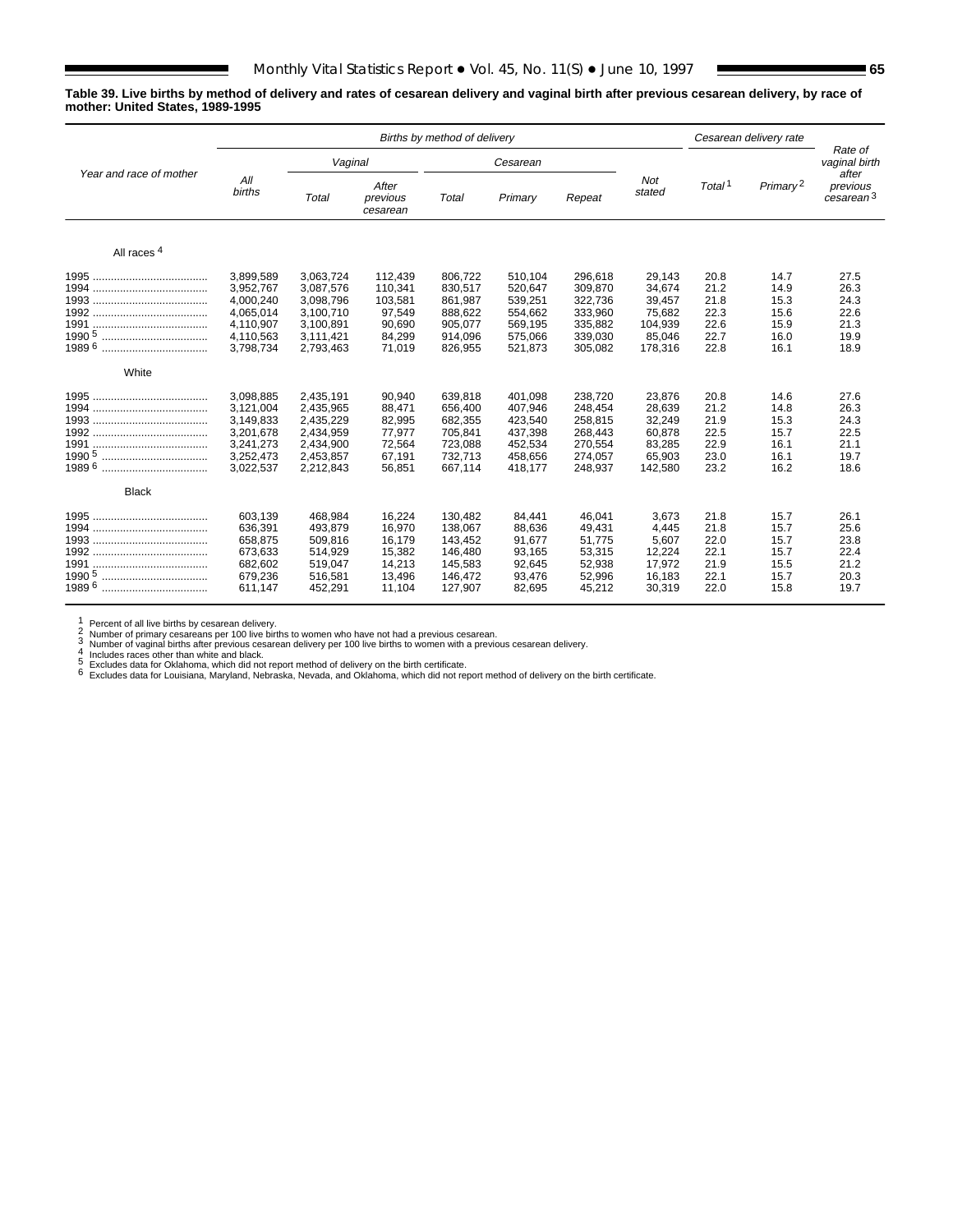**Table 40. Live births by method of delivery, and rates of cesarean delivery and vaginal birth after previous cesarean delivery, by age and race of mother: United States, 1995**

|                                                                                           |                                                                 | Births by method of delivery                                  |                                                        |                                                              |                                                             |                                                        |                                                  |                                              | Cesarean delivery rate                       |                                              |  |
|-------------------------------------------------------------------------------------------|-----------------------------------------------------------------|---------------------------------------------------------------|--------------------------------------------------------|--------------------------------------------------------------|-------------------------------------------------------------|--------------------------------------------------------|--------------------------------------------------|----------------------------------------------|----------------------------------------------|----------------------------------------------|--|
|                                                                                           |                                                                 | Vaginal                                                       |                                                        |                                                              | Cesarean                                                    |                                                        |                                                  |                                              |                                              | Rate of<br>vaginal<br>birth after            |  |
| Age and race of mother                                                                    | All<br>births                                                   | Total                                                         | After<br>previous<br>cesarean                          | Total                                                        | Primary                                                     | Repeat                                                 | <b>Not</b><br>stated                             | Total <sup>1</sup>                           | Primary <sup>2</sup>                         | previous<br>cesarean <sup>3</sup>            |  |
| All races 4                                                                               | 3,899,589                                                       | 3,063,724                                                     | 112,439                                                | 806,722                                                      | 510,104                                                     | 296,618                                                | 29,143                                           | 20.8                                         | 14.7                                         | 27.5                                         |  |
| Under 20 years<br>20-24 years<br>25-29 years<br>30-34 years<br>35-39 years<br>40-49 years | 512,115<br>965.547<br>1,063,539<br>904.666<br>383,745<br>69.977 | 433,916<br>787.293<br>834,929<br>683.854<br>276,294<br>47,438 | 3,913<br>21.739<br>32,932<br>35.858<br>15,605<br>2,392 | 74,534<br>170.818<br>220,911<br>214.078<br>104,502<br>21,879 | 66,340<br>119.217<br>137,441<br>118.541<br>55,683<br>12,882 | 8,194<br>51.601<br>83,470<br>95.537<br>48,819<br>8.997 | 3,665<br>7.436<br>7,699<br>6.734<br>2,949<br>660 | 14.7<br>17.8<br>20.9<br>23.8<br>27.4<br>31.6 | 13.4<br>13.5<br>14.6<br>15.5<br>17.6<br>22.2 | 32.3<br>29.6<br>28.3<br>27.3<br>24.2<br>21.0 |  |
|                                                                                           | 3.098.885                                                       | 2,435,191                                                     | 90,940                                                 | 639.818                                                      | 401,098                                                     | 238,720                                                | 23,876                                           | 20.8                                         | 14.6                                         | 27.6                                         |  |
| Under 20 years<br>20-24 years<br>25-29 years<br>30-34 years<br>35-39 years<br>40-49 years | 355.489<br>743,123<br>873,022<br>754.662<br>316,166<br>56,423   | 302.072<br>606.406<br>686,445<br>572,452<br>229,334<br>38,482 | 2.304<br>15,970<br>27,065<br>30.428<br>13,153<br>2,020 | 50.699<br>130.809<br>180,158<br>176,437<br>84,329<br>17,386  | 45.564<br>92,361<br>112,085<br>96.544<br>44,403<br>10,141   | 5.135<br>38,448<br>68,073<br>79.893<br>39,926<br>7,245 | 2.718<br>5.908<br>6,419<br>5.773<br>2,503<br>555 | 14.4<br>17.7<br>20.8<br>23.6<br>26.9<br>31.1 | 13.2<br>13.5<br>14.5<br>15.1<br>17.0<br>21.8 | 31.0<br>29.3<br>28.4<br>27.6<br>24.8<br>21.8 |  |
|                                                                                           | 603,139                                                         | 468,984                                                       | 16,224                                                 | 130,482                                                      | 84,441                                                      | 46,041                                                 | 3,673                                            | 21.8                                         | 15.7                                         | 26.1                                         |  |
| Under 20 years<br>20-24 years<br>25-29 years<br>30-34 years<br>35-39 years<br>40-49 years | 139,621<br>183,435<br>133,535<br>96.084<br>42,507<br>7.957      | 116,899<br>147,553<br>101,534<br>69,000<br>28,838<br>5,160    | 1,486<br>5,039<br>4,464<br>3,512<br>1,520<br>203       | 21,978<br>34,779<br>31,159<br>26.462<br>13,373<br>2.731      | 19,097<br>22,930<br>18,373<br>15.025<br>7,346<br>1.670      | 2,881<br>11.849<br>12,786<br>11.437<br>6,027<br>1.061  | 744<br>1,103<br>842<br>622<br>296<br>66          | 15.8<br>19.1<br>23.5<br>27.7<br>31.7<br>34.6 | 14.2<br>13.9<br>15.9<br>18.7<br>21.2<br>25.2 | 34.0<br>29.8<br>25.9<br>23.5<br>20.1<br>16.1 |  |

1 Percent of all live births by cesarean delivery.<br>
2 Number of primary cesareans per 100 live births to women who have not had a previous cesarean.<br>
3 Number of vaginal births after previous cesarean delivery per 100 liv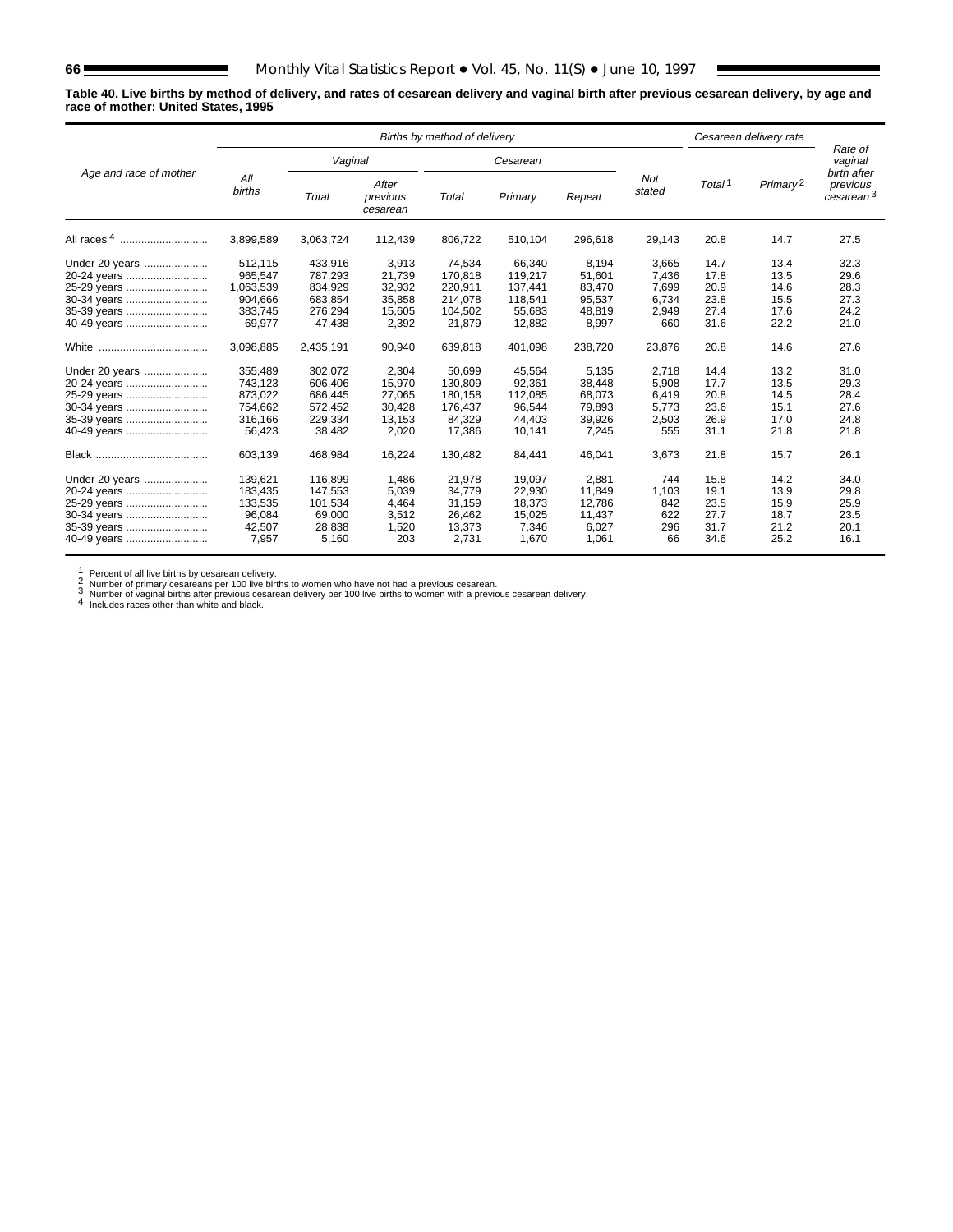### **Table 41. Rates of cesarean delivery and vaginal birth after previous cesarean delivery, by selected maternal medical risk factors, complications of labor and/or delivery, and obstetric procedures: United States, 1995**

|                                                               | All births to mothers                           |                    | Cesarean delivery rate | Rate of<br>vaginal                               |  |
|---------------------------------------------------------------|-------------------------------------------------|--------------------|------------------------|--------------------------------------------------|--|
| Medical risk factor, complication,<br>and obstetric procedure | with specified<br>condition and/or<br>procedure | Total <sup>1</sup> | Primary <sup>2</sup>   | birth after<br>previous<br>cesarean <sup>3</sup> |  |
| Medical risk factors                                          |                                                 |                    |                        |                                                  |  |
|                                                               | 78.904                                          | 22.6               | 16.1                   | 30.0                                             |  |
|                                                               | 18,451                                          | 24.0               | 17.5                   | 32.2                                             |  |
|                                                               | 26.583                                          | 24.8               |                        | 28.5                                             |  |
|                                                               |                                                 |                    | 18.0                   |                                                  |  |
|                                                               | 97,051                                          | 35.4               | 25.6                   | 20.7                                             |  |
|                                                               | 30.197                                          | 37.8               | 32.2                   | 30.5                                             |  |
|                                                               | 43,817                                          | 37.8               | 32.5                   | 24.8                                             |  |
|                                                               | 2.731                                           | 25.6               | 20.2                   | 35.9                                             |  |
|                                                               | 25,970                                          | 39.6               | 30.7                   | 19.8                                             |  |
|                                                               | 131.565                                         | 36.8               | 32.0                   | 21.1                                             |  |
|                                                               | 14,208                                          | 49.1               | 44.9                   | 15.9                                             |  |
|                                                               | 9,082                                           | 30.1               | 22.5                   | 26.5                                             |  |
|                                                               | 9,966                                           | 24.8               | 18.3                   | 29.3                                             |  |
|                                                               | 24,323                                          | 21.3               | 15.0                   | 31.9                                             |  |
|                                                               | 27,131                                          | 30.5               | 24.1                   | 27.6                                             |  |
| Complications of labor and/or delivery                        |                                                 |                    |                        |                                                  |  |
|                                                               | 61,622                                          | 30.9               | 29.0                   | 47.9                                             |  |
|                                                               | 220,532                                         | 20.9               | 18.0                   | 46.9                                             |  |
|                                                               | 118,097                                         | 25.6               | 22.5                   | 40.1                                             |  |
|                                                               | 22.153                                          | 57.7               | 53.1                   | 17.4                                             |  |
|                                                               | 12,941                                          | 81.8               | 77.7                   | 4.3                                              |  |
|                                                               | 22,369                                          | 32.6               | 25.9                   | 28.2                                             |  |
|                                                               | 1,677                                           | 45.4               | 42.9                   | 29.7                                             |  |
|                                                               | 73.833                                          | 2.0                | 1.4                    | 82.9                                             |  |
|                                                               | 33.894                                          | 35.9               | 34.4                   | 45.2                                             |  |
|                                                               | 107,951                                         | 63.4               | 60.8                   | 17.8                                             |  |
|                                                               | 144,356                                         | 85.1               | 83.5                   | 5.0                                              |  |
|                                                               |                                                 | 96.9               |                        | 1.3                                              |  |
|                                                               | 98,180                                          |                    | 96.5                   |                                                  |  |
|                                                               | 8,837                                           | 63.1               | 60.7                   | 16.8                                             |  |
|                                                               | 2.098                                           | 42.1               | 32.1                   | 17.5                                             |  |
|                                                               | 146,686                                         | 54.9               | 52.2                   | 23.0                                             |  |
| Obstetric procedures                                          |                                                 |                    |                        |                                                  |  |
|                                                               | 123.661                                         | 31.9               | 22.3                   | 23.3                                             |  |
|                                                               | 3.142.863                                       | 20.4               | 14.8                   | 30.8                                             |  |
|                                                               | 618.697                                         | 17.6               | 15.8                   | 57.9                                             |  |
|                                                               | 622,497                                         | 13.8               | 12.3                   | 63.5                                             |  |
|                                                               | 72,964                                          | 27.5               | 22.4                   | 29.5                                             |  |
|                                                               | 2,365,266                                       | 22.4               | 15.9                   | 27.2                                             |  |
|                                                               |                                                 |                    |                        |                                                  |  |

1 Percent of all live births by cesarean delivery.<br>
2 Number of primary cesareans per 100 live births to women who have not had a previous cesarean.<br>
3 Number of vaginal births after previous cesarean delivery per 100 liv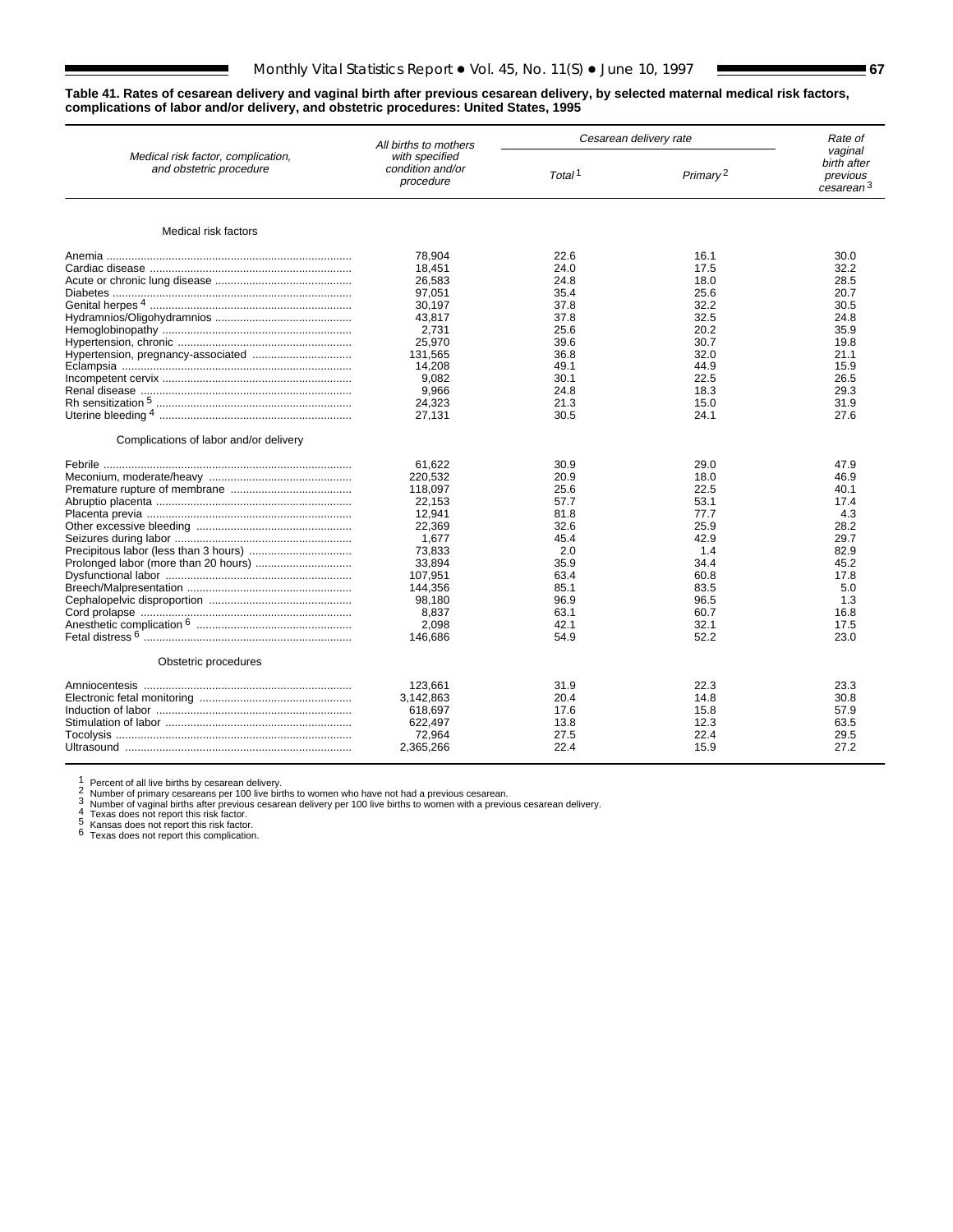## **Table 42. Live births by birthweight and percent very low and low birthweight, by period of gestation and race of mother: United States, 1995**

|                                                                                                                                                                                                                                                            |                                                                                                                            |                                                                                                              |                                                           |                                                                                               |                                                                                                   |                                                                                                  | Period of gestation <sup>2</sup>                                                                               |                                                                                                            |                                                                                                                     |                                                                                                                 |                                                                                                           |                                                                                              |
|------------------------------------------------------------------------------------------------------------------------------------------------------------------------------------------------------------------------------------------------------------|----------------------------------------------------------------------------------------------------------------------------|--------------------------------------------------------------------------------------------------------------|-----------------------------------------------------------|-----------------------------------------------------------------------------------------------|---------------------------------------------------------------------------------------------------|--------------------------------------------------------------------------------------------------|----------------------------------------------------------------------------------------------------------------|------------------------------------------------------------------------------------------------------------|---------------------------------------------------------------------------------------------------------------------|-----------------------------------------------------------------------------------------------------------------|-----------------------------------------------------------------------------------------------------------|----------------------------------------------------------------------------------------------|
| Birthweight 1 and                                                                                                                                                                                                                                          | All                                                                                                                        |                                                                                                              |                                                           | Preterm                                                                                       |                                                                                                   |                                                                                                  |                                                                                                                | Term                                                                                                       |                                                                                                                     |                                                                                                                 | Postterm                                                                                                  |                                                                                              |
| race of mother                                                                                                                                                                                                                                             | births                                                                                                                     | Total<br>under<br>37 weeks                                                                                   | Under 28<br>weeks                                         | 28-31<br>weeks                                                                                | 32-35<br>weeks                                                                                    | 36<br>weeks                                                                                      | Total<br>37-41<br>weeks                                                                                        | 37-39<br>weeks                                                                                             | 40<br>weeks                                                                                                         | 41<br>weeks                                                                                                     | 42 weeks<br>and<br>over                                                                                   | Not<br>stated                                                                                |
|                                                                                                                                                                                                                                                            |                                                                                                                            |                                                                                                              |                                                           |                                                                                               |                                                                                                   |                                                                                                  | Number                                                                                                         |                                                                                                            |                                                                                                                     |                                                                                                                 |                                                                                                           |                                                                                              |
| All races 3                                                                                                                                                                                                                                                | 3,899,589                                                                                                                  | 424,455                                                                                                      | 27,478                                                    | 45,622                                                                                        | 199,383                                                                                           | 151,972                                                                                          | 3,103,152                                                                                                      | 1,733,269                                                                                                  | 876,828                                                                                                             | 493,055                                                                                                         | 335,513                                                                                                   | 36,469                                                                                       |
| Less than 500 grams<br>500-999 grams<br>1,000-1,499 grams<br>1,500-1,999 grams<br>2,000-2,499 grams<br>2,500-2,999 grams<br>3,000-3,499 grams<br>3,500-3,999 grams<br>4,000-4,499 grams<br>4,500-4,999 grams<br>5,000 grams or more<br>Not stated          | 5,415<br>20,579<br>26,426<br>55,249<br>177,483<br>640.556<br>1,438,285<br>1,129,006<br>339,778<br>56,291<br>6,464<br>4,057 | 5,235<br>19,983<br>24,396<br>44,883<br>86,663<br>111,790<br>86,263<br>35,493<br>7,460<br>1,121<br>188<br>980 | 4,993<br>14,925<br>3,906<br>1,106<br>700<br>1,248<br>600  | 230<br>4,423<br>13,446<br>10,659<br>4,436<br>4,684<br>5,062<br>2,579<br>$\overline{a}$<br>103 | 11<br>595<br>6,443<br>28,423<br>55,313<br>50,780<br>36,795<br>16,450<br>3,773<br>523<br>98<br>179 | -1<br>40<br>601<br>4,695<br>26,214<br>55,078<br>44,406<br>16,464<br>3,687<br>598<br>90<br>98     | 7<br>181<br>1,447<br>8,823<br>82,925<br>483,791<br>1,219,015<br>966,450<br>287,132<br>46,898<br>5,233<br>1,250 | 3<br>116<br>1,042<br>7,190<br>66,708<br>346.554<br>720,538<br>458,248<br>113,154<br>16,956<br>2,077<br>683 | $\overline{2}$<br>41<br>257<br>1,031<br>10,986<br>93,734<br>330,468<br>318,974<br>102,465<br>16,790<br>1,732<br>348 | $\overline{2}$<br>24<br>148<br>602<br>5,231<br>43,503<br>168,009<br>189,228<br>71,513<br>13,152<br>1,424<br>219 | $\mathbf 1$<br>15<br>205<br>816<br>5,915<br>38,983<br>120.581<br>117,923<br>42,190<br>7,779<br>956<br>149 | 172<br>400<br>378<br>727<br>1,980<br>5,992<br>12,426<br>9,140<br>2,996<br>493<br>87<br>1,678 |
|                                                                                                                                                                                                                                                            |                                                                                                                            |                                                                                                              |                                                           |                                                                                               |                                                                                                   |                                                                                                  | Percent                                                                                                        |                                                                                                            |                                                                                                                     |                                                                                                                 |                                                                                                           |                                                                                              |
| Very low birthweight $4$<br>Low birthweight <sup>5</sup>                                                                                                                                                                                                   | 1.3<br>7.3                                                                                                                 | 11.7<br>42.8                                                                                                 | 88.6<br>95.4                                              | 39.8<br>72.9                                                                                  | 3.5<br>45.6                                                                                       | 0.4<br>20.8                                                                                      | 0.1<br>3.0                                                                                                     | 0.1<br>4.3                                                                                                 | 0.0<br>1.4                                                                                                          | 0.0<br>1.2                                                                                                      | 0.1<br>2.1                                                                                                | 2.7<br>10.5                                                                                  |
|                                                                                                                                                                                                                                                            |                                                                                                                            |                                                                                                              |                                                           |                                                                                               |                                                                                                   |                                                                                                  | Number                                                                                                         |                                                                                                            |                                                                                                                     |                                                                                                                 |                                                                                                           |                                                                                              |
| White                                                                                                                                                                                                                                                      | 3,098,885                                                                                                                  | 298,558                                                                                                      | 15,736                                                    | 29,187                                                                                        | 140,098                                                                                           | 113,537                                                                                          | 2,500,946                                                                                                      | 1,370,843                                                                                                  | 719,882                                                                                                             | 410,221                                                                                                         | 271,485                                                                                                   | 27,896                                                                                       |
| Less than 500 grams $\ldots$<br>500-999 grams<br>1,000-1,499 grams<br>1,500-1,999 grams<br>2,000-2,499 grams<br>2,500-2,999 grams<br>3,000-3,499 grams<br>3,500-3,999 grams<br>4,000-4,499 grams<br>4,500-4,999 grams<br>5,000 grams or more<br>Not stated | 2,975<br>12,429<br>17,294<br>37,466<br>122,430<br>458,688<br>1,129,868<br>958,378<br>300,617<br>50,317<br>5,601<br>2,822   | 2,860<br>12,041<br>16,008<br>30,472<br>60,643<br>79,351<br>62,767<br>26,810<br>5,973<br>893<br>151<br>589    | 2,716<br>8,776<br>2,331<br>572<br>354<br>645<br>342       | 138<br>2,849<br>8,859<br>7,136<br>2,562<br>2,611<br>3,200<br>1,772<br>60                      | 6<br>387<br>4,419<br>19,494<br>39,265<br>35,431<br>25,435<br>12,133<br>2,914<br>411<br>80<br>123  | 29<br>399<br>3,270<br>18,462<br>40,664<br>34,132<br>12,905<br>3,059<br>482<br>71<br>64           | 7<br>126<br>913<br>5,948<br>56,510<br>347,655<br>963,157<br>824,222<br>254,934<br>41,995<br>4,519<br>960       | 3<br>77<br>640<br>4,859<br>45,596<br>248,953<br>566,759<br>387,591<br>99,274<br>14,839<br>1,741<br>511     | 2<br>29<br>173<br>690<br>7,382<br>67,212<br>262,123<br>273,746<br>91,569<br>15,176<br>1,510<br>270                  | 2<br>20<br>100<br>399<br>3,532<br>31,490<br>134,275<br>162,885<br>64,091<br>11,980<br>1,268<br>179              | 9<br>137<br>543<br>3,963<br>27,622<br>94,433<br>99,702<br>37,115<br>6,996<br>860<br>105                   | 108<br>253<br>236<br>503<br>1,314<br>4,060<br>9,511<br>7,644<br>2,595<br>433<br>71<br>1,168  |
|                                                                                                                                                                                                                                                            |                                                                                                                            |                                                                                                              |                                                           |                                                                                               |                                                                                                   |                                                                                                  | Percent                                                                                                        |                                                                                                            |                                                                                                                     |                                                                                                                 |                                                                                                           |                                                                                              |
| Very low birthweight 4<br>Low birthweight $5$                                                                                                                                                                                                              | 1.1<br>6.2                                                                                                                 | 10.4<br>41.0                                                                                                 | 89.8<br>95.8                                              | 40.7<br>74.0                                                                                  | 3.4<br>45.4                                                                                       | 0.4<br>19.5                                                                                      | 0.0<br>2.5                                                                                                     | 0.1<br>3.7                                                                                                 | 0.0<br>1.2                                                                                                          | 0.0<br>1.0                                                                                                      | 0.1<br>1.7                                                                                                | 2.2<br>9.0                                                                                   |
|                                                                                                                                                                                                                                                            |                                                                                                                            |                                                                                                              |                                                           |                                                                                               |                                                                                                   |                                                                                                  | Number                                                                                                         |                                                                                                            |                                                                                                                     |                                                                                                                 |                                                                                                           |                                                                                              |
| Black                                                                                                                                                                                                                                                      | 603,139                                                                                                                    | 105,714                                                                                                      | 10,890                                                    | 14,551                                                                                        | 49,553                                                                                            | 30,720                                                                                           | 443,354                                                                                                        | 267,192                                                                                                    | 114,646                                                                                                             | 61,516                                                                                                          | 49,048                                                                                                    | 5,023                                                                                        |
| Less than 500 grams<br>500-999 grams<br>1,000-1,499 grams<br>1,500-1,999 grams<br>2,000-2,499 grams<br>2,500-2,999 grams<br>3,000-3,499 grams<br>3,500-3,999 grams<br>4,000-4,499 grams<br>4,500-4,999 grams<br>5,000 grams or more<br>Not stated          | 2,311<br>7,461<br>8,088<br>15,358<br>45,834<br>141,354<br>227,920<br>122,118<br>27,123<br>4,036<br>600<br>936              | 2,255<br>7,295<br>7,439<br>12,518<br>22,097<br>26,663<br>18,942<br>6,852<br>1,146<br>158<br>26<br>323        | 2,164<br>5,685<br>1,427<br>497<br>322<br>558<br>÷,<br>237 | 85<br>1,426<br>4,081<br>3,124<br>1,695<br>1,835<br>1,608<br>667<br>$\sim$<br>30               | 5<br>174<br>1,751<br>7,695<br>13,635<br>12,765<br>9,302<br>3,429<br>677<br>76<br>11<br>33         | $\mathbf{1}$<br>10<br>180<br>1,202<br>6,445<br>11,505<br>8,032<br>2,756<br>469<br>82<br>15<br>23 | 42<br>470<br>2,440<br>21,591<br>104,230<br>187,255<br>101,011<br>22,256<br>3,361<br>496<br>202                 | 32<br>352<br>1,971<br>17,155<br>74,404<br>111,810<br>50,047<br>9,614<br>1,443<br>244<br>120                | 8<br>72<br>295<br>3,010<br>20,485<br>50,041<br>31,885<br>7,534<br>1,108<br>156<br>52                                | $\overline{2}$<br>46<br>174<br>1,426<br>9,341<br>25,404<br>19,079<br>5,108<br>810<br>96<br>30                   | $\mathbf{1}$<br>5<br>60<br>235<br>1,661<br>9,274<br>20,207<br>13,471<br>3,547<br>493<br>67<br>27          | 55<br>119<br>119<br>165<br>485<br>1,187<br>1,516<br>784<br>174<br>24<br>11<br>384            |
|                                                                                                                                                                                                                                                            |                                                                                                                            |                                                                                                              |                                                           |                                                                                               |                                                                                                   |                                                                                                  | Percent                                                                                                        |                                                                                                            |                                                                                                                     |                                                                                                                 |                                                                                                           |                                                                                              |
| Very low birthweight $4$<br>Low birthweight 5                                                                                                                                                                                                              | 3.0<br>13.1                                                                                                                | 16.1<br>49.0                                                                                                 | 87.1<br>94.8                                              | 38.5<br>71.7                                                                                  | 3.9<br>47.0                                                                                       | 0.6<br>25.5                                                                                      | 0.1<br>5.5                                                                                                     | 0.1<br>7.3                                                                                                 | 0.1<br>3.0                                                                                                          | 0.1<br>2.7                                                                                                      | 0.1<br>4.0                                                                                                | 6.3<br>20.3                                                                                  |

- Quantity zero.<br>
0. Quantity more than zero but less than 0.05.<br>
1 Equivalents of the gram weights in pounds and ounces are shown in the [Technical notes.](#page-75-0)<br>
2 Expressed in completed weeks.<br>
3 Includes races other than white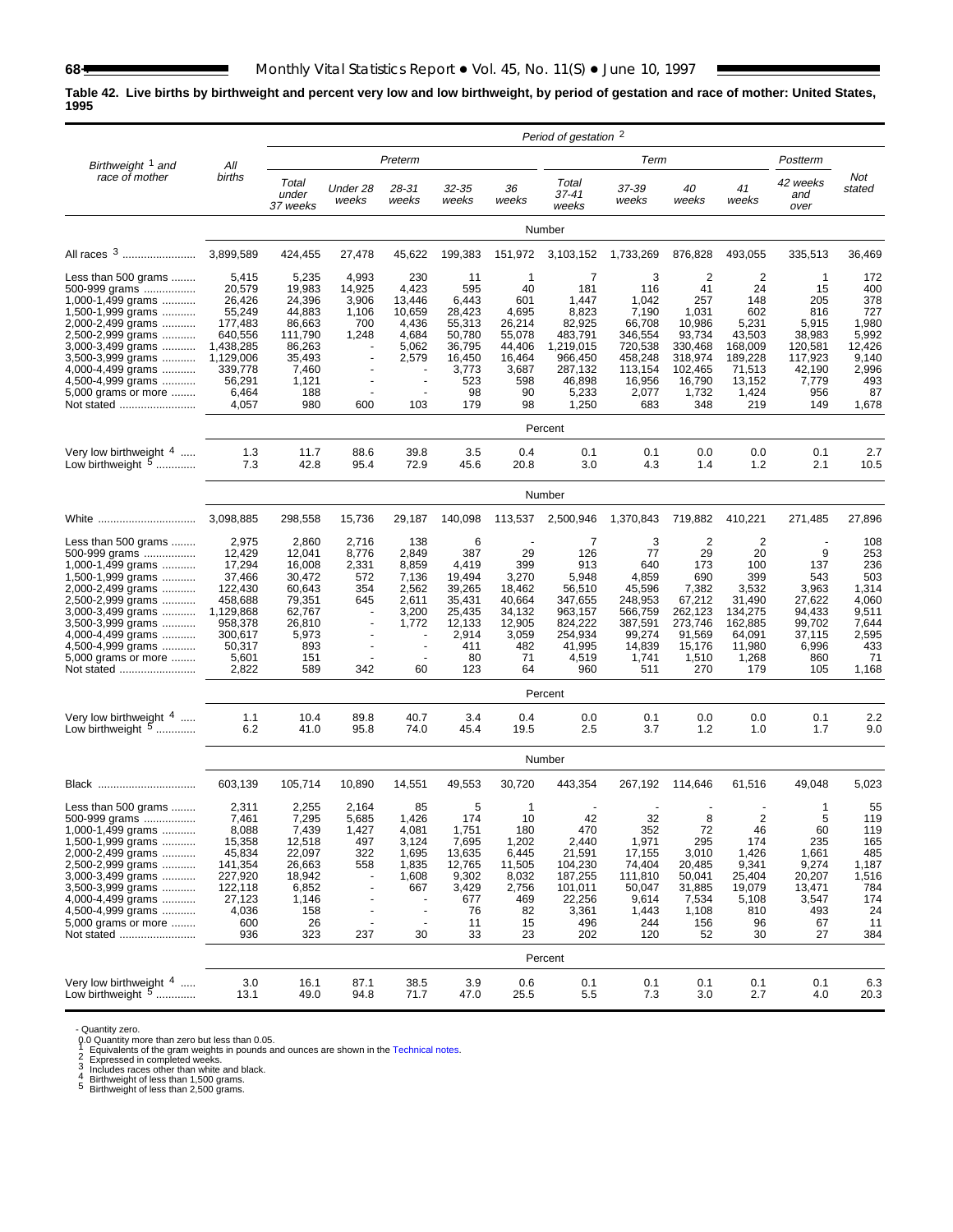# **Table 43. Percent of live births preterm and percent of live births of low birthweight, by race of mother: United States, 1981-95**

|        |                        | Preterm |              |                        | Low birthweight <sup>3</sup> |              |  |  |  |
|--------|------------------------|---------|--------------|------------------------|------------------------------|--------------|--|--|--|
| Year   | All races <sup>2</sup> | White   | <b>Black</b> | All races <sup>2</sup> | White                        | <b>Black</b> |  |  |  |
|        |                        |         |              |                        |                              |              |  |  |  |
| 1995   | 11.0                   | 9.7     | 17.7         | 7.3                    | 62                           | 13.1         |  |  |  |
| 1994   | 11.0                   | 9.6     | 18           | ΄.3                    | 6.1                          | 13.2         |  |  |  |
| 1993   | 11.0                   | 9.5     | 18.5         |                        |                              | 13.3         |  |  |  |
|        | 10.7                   |         | 18.4         |                        | 5.8                          | 13.3         |  |  |  |
| 1991   | 10.8                   |         | 18.9         |                        | 5 8                          | 13.6         |  |  |  |
| 1990   | 10.6                   | 8.9     | 18.8         | 7.0                    |                              | 13.3         |  |  |  |
|        | 10.6                   | 8.8     | 18.9         |                        |                              | 13.5         |  |  |  |
| 1988   | 10.2                   | 8.5     | 18.7         | 6.9                    | -5.7                         | 13.3         |  |  |  |
| 1987   | 10.2                   | 8.5     | 18.4         | 6.9                    | 57                           | 13.0         |  |  |  |
| 1986   | 10.0                   | 8.4     | 18.0         | 6.8                    |                              | 12.8         |  |  |  |
| 1985   | 9.8                    | 8.2     | 17.8         | 6.8                    | 5.                           | 12.6         |  |  |  |
| 1984 4 | 9.4                    | 7.9     | 17 ·         |                        | 56                           | 12.6         |  |  |  |
| 19834  | 9.6                    | 8.0     | 17.7         | 6.8                    | 5.7                          | 12.8         |  |  |  |
| 19824  | 9.5                    | 8.0     | 17.4         | 6.8                    |                              | 2.6          |  |  |  |
| 19814  | 9.4                    | 7.9     | 17.3         | 6.8                    | 5.7                          | 12.7         |  |  |  |

1 Births of less than 37 completed weeks gestation.<br>2 Includes races other than white and black.<br>3 Less than 2,500 grams (5 lb. 8 oz.)<br>4 Based on 100 percent of births in selected States and on a 50-percent sample of birt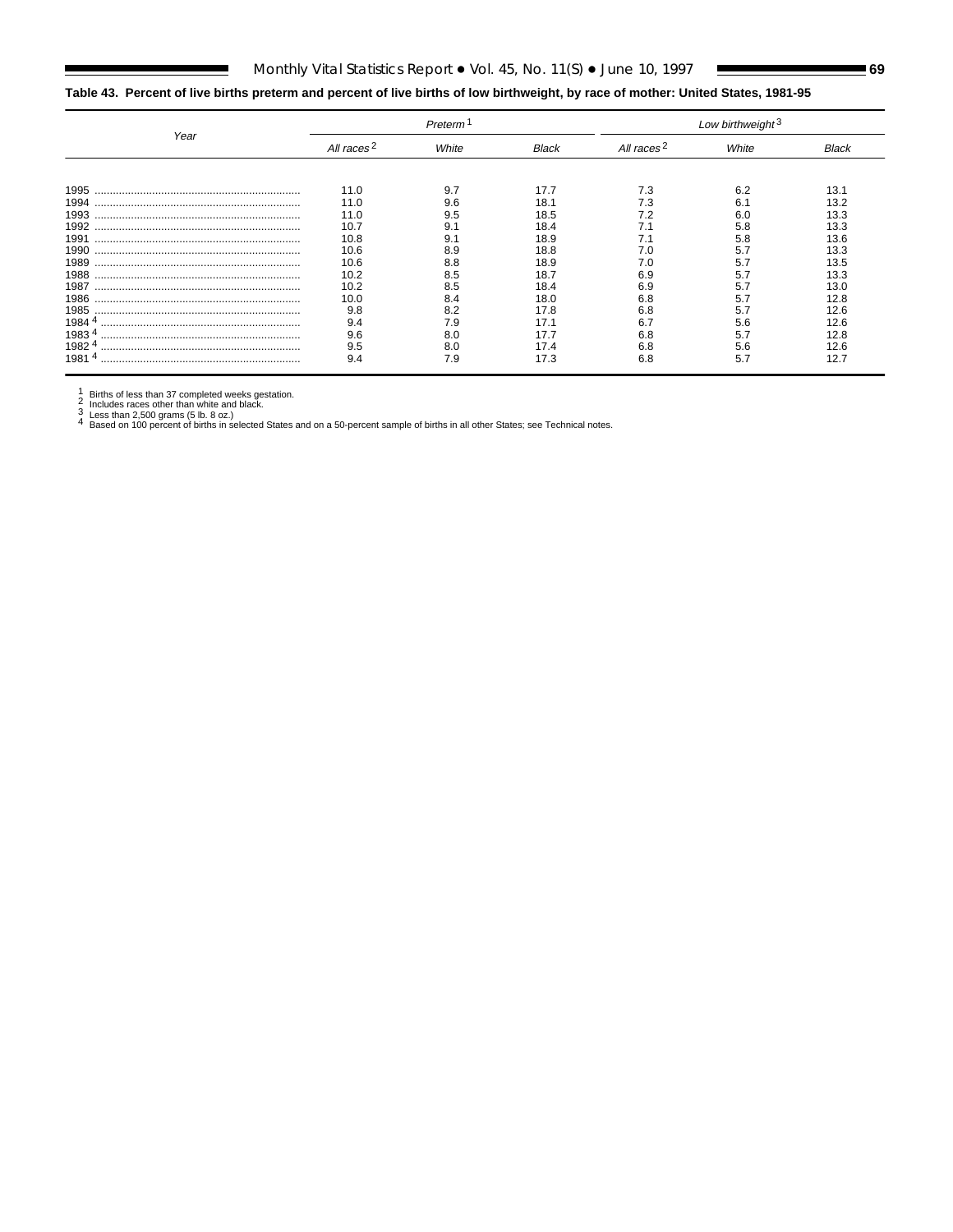|                                                                                                                                                                                     | Low birthweight                                                                                                        |                                                                                             | Birthweight <sup>2</sup>                                                                                                               |                                                                                           |                                                                                                    |                                                                                                      |                                                                                                                |                                                                                                                    |                                                                                                                               |                                                                                                                                 |                                                                                                                                |                                                                                                                     |                                                                                                        |                                                                                                  |                                                                                    |
|-------------------------------------------------------------------------------------------------------------------------------------------------------------------------------------|------------------------------------------------------------------------------------------------------------------------|---------------------------------------------------------------------------------------------|----------------------------------------------------------------------------------------------------------------------------------------|-------------------------------------------------------------------------------------------|----------------------------------------------------------------------------------------------------|------------------------------------------------------------------------------------------------------|----------------------------------------------------------------------------------------------------------------|--------------------------------------------------------------------------------------------------------------------|-------------------------------------------------------------------------------------------------------------------------------|---------------------------------------------------------------------------------------------------------------------------------|--------------------------------------------------------------------------------------------------------------------------------|---------------------------------------------------------------------------------------------------------------------|--------------------------------------------------------------------------------------------------------|--------------------------------------------------------------------------------------------------|------------------------------------------------------------------------------------|
| Age and race of mother                                                                                                                                                              | Number                                                                                                                 | Percent                                                                                     | Total                                                                                                                                  | Less<br>than<br>500<br>grams                                                              | 500-<br>999<br>grams                                                                               | 1,000-<br>1.499<br>grams                                                                             | 1,500-<br>1,999<br>grams                                                                                       | 2,000-<br>2,499<br>grams                                                                                           | 2,500-<br>2,999<br>grams                                                                                                      | $3,000-$<br>3,499<br>grams                                                                                                      | $3,500-$<br>3,999<br>grams                                                                                                     | 4,000-<br>4,499<br>grams                                                                                            | 4,500-<br>4,999<br>grams                                                                               | 5,000-<br>grams<br>or more                                                                       | <b>Not</b><br>stated                                                               |
| All races 3                                                                                                                                                                         |                                                                                                                        |                                                                                             |                                                                                                                                        |                                                                                           |                                                                                                    |                                                                                                      |                                                                                                                |                                                                                                                    |                                                                                                                               |                                                                                                                                 |                                                                                                                                |                                                                                                                     |                                                                                                        |                                                                                                  |                                                                                    |
| All ages                                                                                                                                                                            | 285,152                                                                                                                | 7.3                                                                                         | 3,899,589                                                                                                                              | 5,415                                                                                     | 20,579                                                                                             | 26,426                                                                                               | 55,249                                                                                                         | 177,483                                                                                                            | 640,556                                                                                                                       | 1,438,285                                                                                                                       | 1,129,006                                                                                                                      | 339,778                                                                                                             | 56,291                                                                                                 | 6,464                                                                                            | 4,057                                                                              |
| Under 15 years<br>15-19 years<br>15 years<br>16 years<br>17 years<br>18 years<br>19 years<br>20-24 years<br>25-29 years<br>30-34 years<br>35-39 years<br>40-44 years<br>45-49 years | 1,647<br>46,511<br>3,586<br>6,316<br>9,554<br>12,660<br>14,395<br>70,578<br>68,302<br>60,439<br>31,007<br>6,253<br>415 | 13.5<br>9.3<br>11.7<br>10.2<br>9.6<br>9.1<br>8.5<br>7.3<br>6.4<br>6.7<br>8.1<br>9.3<br>15.2 | 12,242<br>499,873<br>30,734<br>62,174<br>99,600<br>138,535<br>168,830<br>965,547<br>1,063,539<br>904,666<br>383,745<br>67,250<br>2,727 | 48<br>856<br>99<br>105<br>199<br>187<br>266<br>1,326<br>1,342<br>1,150<br>571<br>119<br>3 | 166<br>3,509<br>326<br>498<br>730<br>933<br>1,022<br>5,092<br>4,833<br>4,261<br>2.264<br>431<br>23 | 171<br>4,329<br>340<br>566<br>941<br>1,185<br>1,297<br>6,249<br>6,163<br>5,774<br>3,029<br>661<br>50 | 352<br>8,578<br>650<br>1.185<br>1.743<br>2,357<br>2.643<br>13,074<br>13,158<br>12,034<br>6,578<br>1,371<br>104 | 910<br>29,239<br>2,171<br>3,962<br>5,941<br>7,998<br>9,167<br>44,837<br>42,806<br>37,220<br>18,565<br>3,671<br>235 | 3,081<br>106,238<br>7,327<br>14,095<br>21.635<br>29,311<br>33,870<br>172,534<br>160,970<br>129,784<br>57,022<br>10,444<br>483 | 4,833<br>199,445<br>12,178<br>24,985<br>40.150<br>55,281<br>66,851<br>372,562<br>390,072<br>317,443<br>130,674<br>22,437<br>819 | 2,216<br>117,687<br>6,318<br>13,628<br>22,714<br>32,826<br>42,201<br>265,188<br>324,618<br>283.428<br>115,724<br>19,440<br>705 | 397<br>25,981<br>1,154<br>2,734<br>4.822<br>7,301<br>9,970<br>71.842<br>100,195<br>93,944<br>40,244<br>6,940<br>235 | 43<br>3,161<br>116<br>302<br>568<br>905<br>1.270<br>10.748<br>16,494<br>16,761<br>7,601<br>1,431<br>52 | 2<br>319<br>13<br>28<br>61<br>97<br>120<br>1,122<br>1,868<br>1,931<br>997<br>212<br>13           | 23<br>531<br>42<br>86<br>96<br>154<br>153<br>973<br>1,020<br>936<br>476<br>93<br>5 |
| White<br>All ages                                                                                                                                                                   | 192,594                                                                                                                | 6.2                                                                                         | 3,098,885                                                                                                                              | 2,975                                                                                     | 12,429                                                                                             | 17,294                                                                                               | 37.466                                                                                                         | 122,430                                                                                                            | 458,688                                                                                                                       | 1,129,868                                                                                                                       | 958,378                                                                                                                        | 300,617                                                                                                             | 50,317                                                                                                 | 5,601                                                                                            | 2,822                                                                              |
| Under 15 years<br>15-19 years<br>15 years<br>16 years<br>17 years<br>18 years<br>19 years<br>20-24 years<br>25-29 years<br>30-34 years<br>35-39 years<br>40-44 years<br>45-49 years | 642<br>27,785<br>1,784<br>3,429<br>5,683<br>7.751<br>9,138<br>45,890<br>47,898<br>43,478<br>22,139<br>4.424<br>338     | 11.0<br>8.0<br>9.9<br>8.5<br>8.3<br>7.9<br>7.4<br>6.2<br>5.5<br>5.8<br>7.0<br>8.2<br>15.5   | 5,854<br>349,635<br>18,118<br>40,206<br>68,841<br>98,635<br>123,835<br>743.123<br>873,022<br>754,662<br>316,166<br>54,232<br>2,191     | 20<br>412<br>45<br>45<br>102<br>92<br>128<br>686<br>761<br>656<br>365<br>73<br>2          | 63<br>1,962<br>152<br>276<br>427<br>520<br>587<br>2,911<br>2,987<br>2,761<br>1.446<br>278<br>21    | 66<br>2,559<br>151<br>301<br>559<br>739<br>809<br>3,883<br>4,197<br>4,005<br>2,090<br>457<br>37      | 120<br>5,132<br>329<br>666<br>1.049<br>1,418<br>1,670<br>8,510<br>9,252<br>8.717<br>4,682<br>967<br>86         | 373<br>17,720<br>1,107<br>2.141<br>3,546<br>4,982<br>5,944<br>29,900<br>30,701<br>27,339<br>13,556<br>2,649<br>192 | 1,291<br>66,938<br>3,887<br>8.152<br>13,408<br>18,978<br>22,513<br>120,614<br>120,101<br>98.665<br>42,976<br>7,734<br>369     | 2,372<br>139,684<br>7,216<br>16,269<br>27,921<br>39,368<br>48,910<br>284,601<br>316,380<br>261.667<br>106,598<br>17,916<br>650  | 1,255<br>90,790<br>4,278<br>9,909<br>17,343<br>25,537<br>33,723<br>219,141<br>281,504<br>248,244<br>100,341<br>16,530<br>573   | 253<br>21,226<br>848<br>2.127<br>3,912<br>6,057<br>8,282<br>61.882<br>89,887<br>85,011<br>36.052<br>6,107<br>199    | 30<br>2,647<br>82<br>249<br>466<br>773<br>1,077<br>9.405<br>14,866<br>15,206<br>6.848<br>1,268<br>47   | $\overline{2}$<br>244<br>10<br>19<br>48<br>77<br>90<br>969<br>1.645<br>1,686<br>859<br>186<br>10 | 9<br>321<br>13<br>52<br>60<br>94<br>102<br>621<br>741<br>705<br>353<br>67<br>5     |

# **Table 44. Number and percent low birthweight and number of live births by birthweight, by age and race of mother: United States, 1995**

See footnotes at end of table.

Monthly Vital StatisticsReport • Vol. 45, No. 11(S)  $\bullet$ June 10, 1997

I

**70**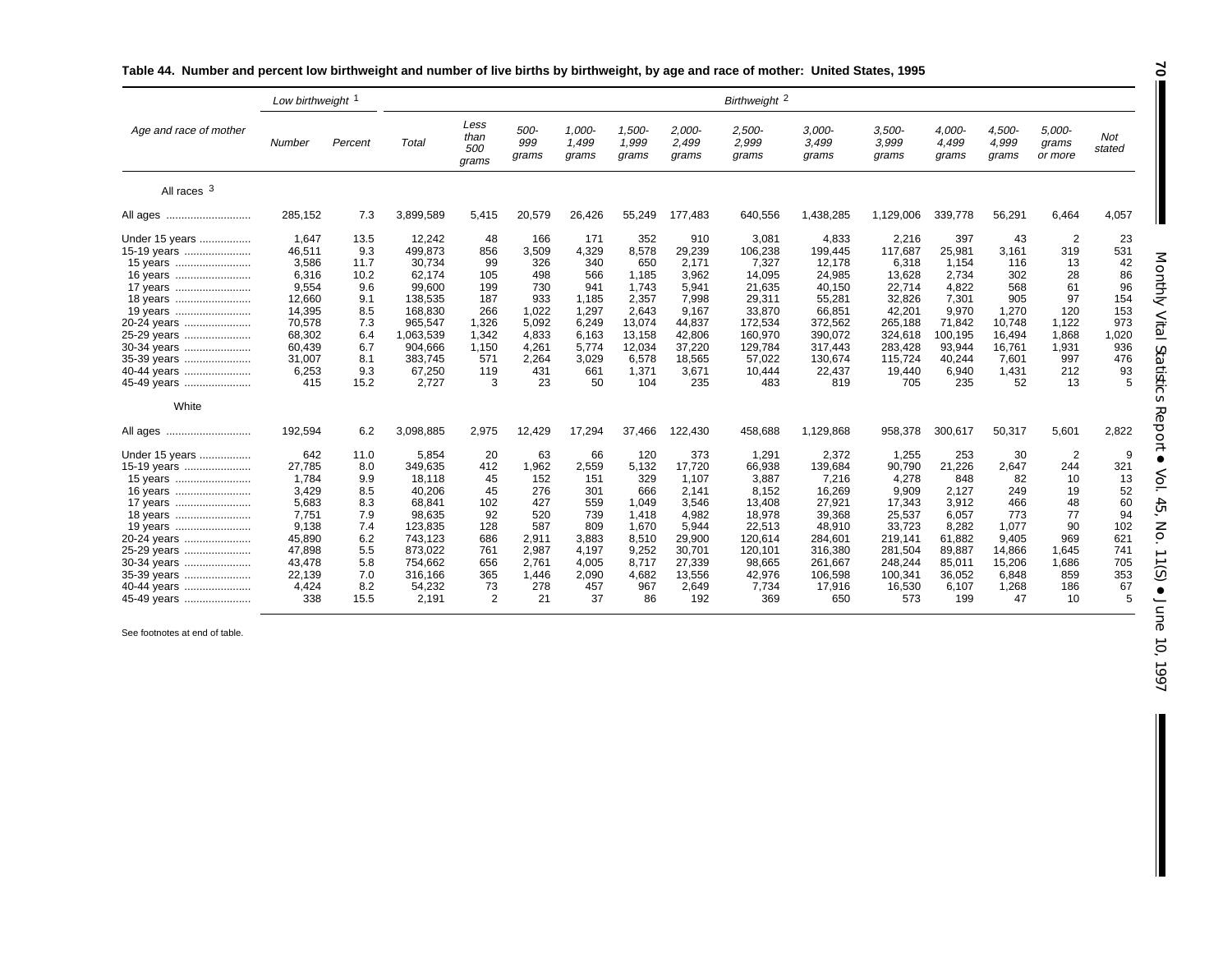|                        | Low birthweight 1 |              | Birthweight 2    |                              |                      |                          |                          |                            |                          |                            |                            |                          |                          |                            |                      |
|------------------------|-------------------|--------------|------------------|------------------------------|----------------------|--------------------------|--------------------------|----------------------------|--------------------------|----------------------------|----------------------------|--------------------------|--------------------------|----------------------------|----------------------|
| Age and race of mother | Number            | Percent      | Total            | Less<br>than<br>500<br>grams | 500-<br>999<br>grams | 1,000-<br>1,499<br>grams | 1,500-<br>1,999<br>grams | $2,000-$<br>2,499<br>grams | 2,500-<br>2,999<br>grams | $3,000-$<br>3,499<br>grams | $3,500-$<br>3,999<br>grams | 4,000-<br>4,499<br>grams | 4,500-<br>4,999<br>grams | 5,000-<br>grams<br>or more | <b>Not</b><br>stated |
| <b>Black</b>           |                   |              |                  |                              |                      |                          |                          |                            |                          |                            |                            |                          |                          |                            |                      |
| All ages<br>           | 79,052            | 13.1         | 603,139          | 2,311                        | 7,461                | 8,088                    | 15,358                   | 45,834                     | 141,354                  | 227,920                    | 122,118                    | 27,123                   | 4,036                    | 600                        | 936                  |
| Under 15 years         | 959               | 16.2         | 5,927            | 27                           | 96                   | 102                      | 222                      | 512                        | 1,670                    | 2,284                      | 869                        | 122                      | 10                       |                            | 13                   |
| 15-19 years            | 17,356            | 13.0         | 133,694          | 431                          | 1,476<br>163         | 1,647<br>184             | 3,218                    | 10,584                     | 35,668                   | 52,990                     | 23,165                     | 3,885<br>255             | 397                      | 61                         | 172                  |
| 15 years<br>16 years   | 1,703<br>2,687    | 14.8<br>13.5 | 11,534<br>19,960 | 52<br>59                     | 211                  | 244                      | 298<br>491               | 1,006<br>1,682             | 3,190<br>5,464           | 4,533<br>7,939             | 1,801<br>3,271             | 519                      | 25<br>45                 |                            | 26<br>28             |
| 17 years               | 3,629             | 13.2         | 27,618           | 95                           | 288                  | 362                      | 651                      | 2,233                      | 7,535                    | 10,928                     | 4,655                      | 749                      | 78                       |                            | 33                   |
| 18 years               | 4,522             | 12.8         | 35,372           | 92                           | 394                  | 405                      | 874                      | 2,757                      | 9,362                    | 14,048                     | 6,258                      | 1,017                    | 99                       | 18                         | 48                   |
| 19 years               | 4,815             | 12.3         | 39,210           | 133                          | 420                  | 452                      | 904                      | 2,906                      | 10,117                   | 15,542                     | 7,180                      | 1,345                    | 150                      | 24                         | 37                   |
| 20-24 years            | 21,945            | 12.0         | 183,435          | 619                          | 2,050                | 2,135                    | 4,117                    | 13,024                     | 43,458                   | 72,310                     | 36,773                     | 7,568                    | 981                      | 116                        | 284                  |
| 25-29 years            | 16,828            | 12.6         | 133,535          | 548                          | 1,688                | 1,738                    | 3,299                    | 9,555                      | 29,064                   | 49,767                     | 29,312                     | 7,093                    | 1,107                    | 157                        | 207                  |
| 30-34 years            | 13,670            | 14.3         | 96,084           | 459                          | 1,323                | 1,537                    | 2,710                    | 7,641                      | 20,557                   | 33,670                     | 21,349                     | 5,513                    | 997                      | 164                        | 164                  |
| 35-39 years            | 6,919             | 16.3         | 42,507           | 184                          | 710                  | 779                      | 1,472                    | 3,774                      | 9,255                    | 14,246                     | 9,009                      | 2,450                    | 459                      | 86                         | 83                   |
| 40-44 years            | 1,333             | 17.3         | 7,702            | 42                           | 117                  | 144                      | 311                      | 719                        | 1,634                    | 2,581                      | 1,568                      | 476                      | 82                       | 15                         | 13                   |
| 45-49 years            | 42                | 16.5         | 255              |                              |                      | 6                        | 9                        | 25                         | 48                       | 72                         | 73                         | 16                       | 3                        |                            |                      |

**Table 44. Number and percent low birthweight and number of live births by birthweight, by age and race of mother: United States, 1995--Con.**

- Quantity zero.<br>1 Less than 2,500 grams.<br>2 Equivalents of gram weights in terms of pounds and ounces are shown i[n Technical notes.](#page-75-0)<br>3 Includes races other than white and black.

**71**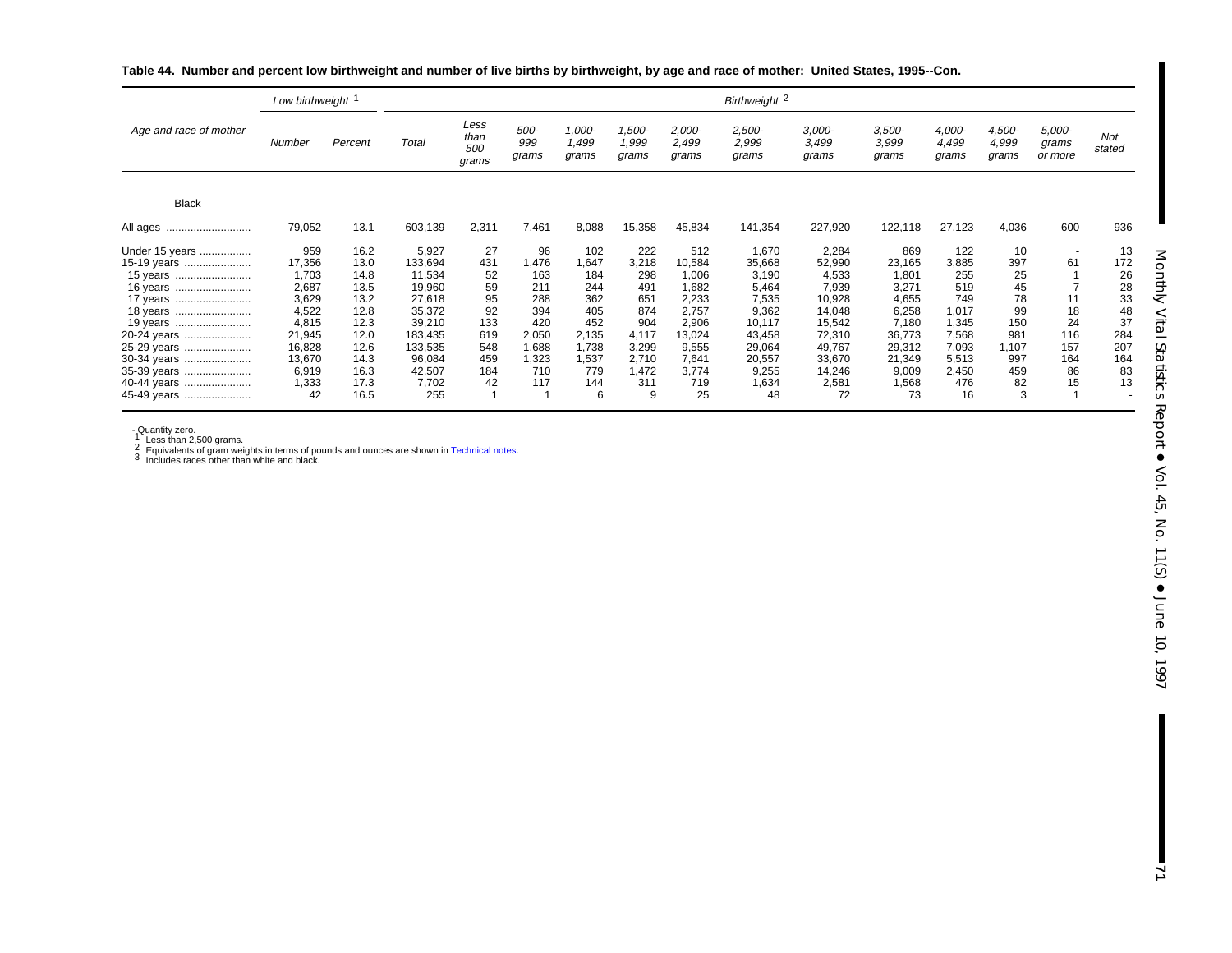# **72** Monthly Vital Statistics Report • Vol. 45, No. 11(S) • June 10, 1997

# **Table 45. Live births with selected abnormal conditions of the newborn and rates by age of mother, by race of mother: United States, 1995**

[Rates are number of live births with specified abnormal condition per 1,000 live births in specified group]

|                                                        |                            | Abnormal              | Age of mother |                   |                    |                |                |                |                |               |
|--------------------------------------------------------|----------------------------|-----------------------|---------------|-------------------|--------------------|----------------|----------------|----------------|----------------|---------------|
| Abnormal condition and<br>race of mother               | All<br>births <sup>1</sup> | condition<br>reported | All ages      | Under 20<br>years | $20 - 24$<br>years | 25-29<br>years | 30-34<br>years | 35-39<br>years | 40-49<br>years | Not<br>stated |
| All races <sup>2</sup>                                 |                            |                       |               |                   |                    |                |                |                |                |               |
|                                                        | 3,899,589                  | 4.208                 | 1.1           | 1.2               | 1.1                | 1.0            | 1.0            | 1.1            | 1.3            | 48.804        |
|                                                        | 3,471,945                  | 10,453                | 3.1           | 3.2               | 3.1                | 3.2            | 2.9            | 2.7            | 2.4            | 54,307        |
|                                                        | 3,832,110                  | 279                   | 0.1           |                   | 0.1                | 0.1            | 0.1            | 0.1            | $\star$        | 49,953        |
|                                                        | 3,899,589                  | 25.719                | 6.7           | 8.1               | 7.2                | 6.3            | 5.9            | 6.5            | 6.6            | 48,804        |
|                                                        | 3,899,589                  | 9,287                 | 2.4           | 2.6               | 2.4                | 2.4            | 2.2            | 2.5            | 2.9            | 48,804        |
| Assisted ventilation less than 30 minutes <sup>5</sup> | 3,773,536                  | 70.373                | 18.9          | 20.0              | 18.4               | 18.5           | 18.9           | 19.8           | 20.3           | 55,910        |
| Assisted ventilation 30 minutes or longer 5            | 3,773,536                  | 30,077                | 8.1           | 10.0              | 8.4                | 7.4            | 7.3            | 8.5            | 9.2            | 55,910        |
|                                                        | 3,899,589                  | 3,558                 | 0.9           | 1.2               | 1.0                | 0.9            | 0.7            | 0.9            | 1.0            | 48,804        |
| White                                                  |                            |                       |               |                   |                    |                |                |                |                |               |
|                                                        | 3,098,885                  | 3,026                 | 1.0           | 1.1               | 1.0                | 1.0            | 0.9            | 1.1            | 1.1            | 39,465        |
|                                                        | 2,732,259                  | 8.628                 | 3.2           | 3.5               | 3.4                | 3.4            | 3.0            | 2.7            | 2.4            | 44.405        |
|                                                        | 3,040,730                  | 158                   | 0.1           | $\star$           | 0.0                | 0.0            | 0.1            | 0.1            | $\star$        | 40,563        |
|                                                        | 3,098,885                  | 20.284                | 6.6           | 8.2               | 7.2                | 6.3            | 5.8            | 6.4            | 6.5            | 39,465        |
|                                                        | 3,098,885                  | 7.007                 | 2.3           | 2.5               | 2.3                | 2.3            | 2.1            | 2.4            | 2.8            | 39,465        |
| Assisted ventilation less than 30 minutes <sup>5</sup> | 3,025,846                  | 56,464                | 18.9          | 19.6              | 18.2               | 18.7           | 19.1           | 20.0           | 20.5           | 45,909        |
| Assisted ventilation 30 minutes or longer 5            | 3,025,846                  | 22,866                | 7.7           | 9.6               | 7.9                | 7.1            | 6.9            | 8.1            | 8.8            | 45,909        |
|                                                        | 3,098,885                  | 2,662                 | 0.9           | 1.1               | 0.9                | 0.8            | 0.7            | 0.9            | 1.1            | 39,465        |
| <b>Black</b>                                           |                            |                       |               |                   |                    |                |                |                |                |               |
|                                                        | 603,139                    | 899                   | 1.5           | 1.5               | 1.5                | 1.5            | 1.6            | 1.1            |                | 6,784         |
|                                                        | 555,414                    | 1.156                 | 2.1           | 2.1               | 2.0                | 2.2            | 2.2            | 2.3            |                | 7,168         |
|                                                        | 596,621                    | 101                   | 0.2           |                   | 0.1                | 0.2            | 0.3            | $\star$        | $\star$        | 6,816         |
|                                                        | 603,139                    | 4.676                 | 7.8           | 8.2               | 7.5                | 7.4            | 8.1            | 8.7            | 8.1            | 6,784         |
|                                                        | 603,139                    | 1,883                 | 3.2           | 2.9               | 3.2                | 3.1            | 3.2            | 4.0            | 4.3            | 6,784         |
| Assisted ventilation less than 30 minutes 5            | 561.795                    | 11.129                | 20.1          | 20.5              | 19.4               | 19.7           | 20.0           | 21.6           | 24.6           | 6,855         |
| Assisted ventilation 30 minutes or longer 5            | 561,795                    | 5,909                 | 10.6          | 11.0              | 10.1               | 10.3           | 11.1           | 11.8           | 13.0           | 6,855         |
|                                                        | 603,139                    | 813                   | 1.4           | 1.5               | 1.4                | 1.4            | 1.2            | 1.1            | $\star$        | 6.784         |
|                                                        |                            |                       |               |                   |                    |                |                |                |                |               |

\* Figure does not meet standards of reliability or precision.<br>
0.0 Quantity more than zero but less than 0.05.<br>
1 Total number of births to residents of areas reporting specified condition.<br>
2 Includes races other than whi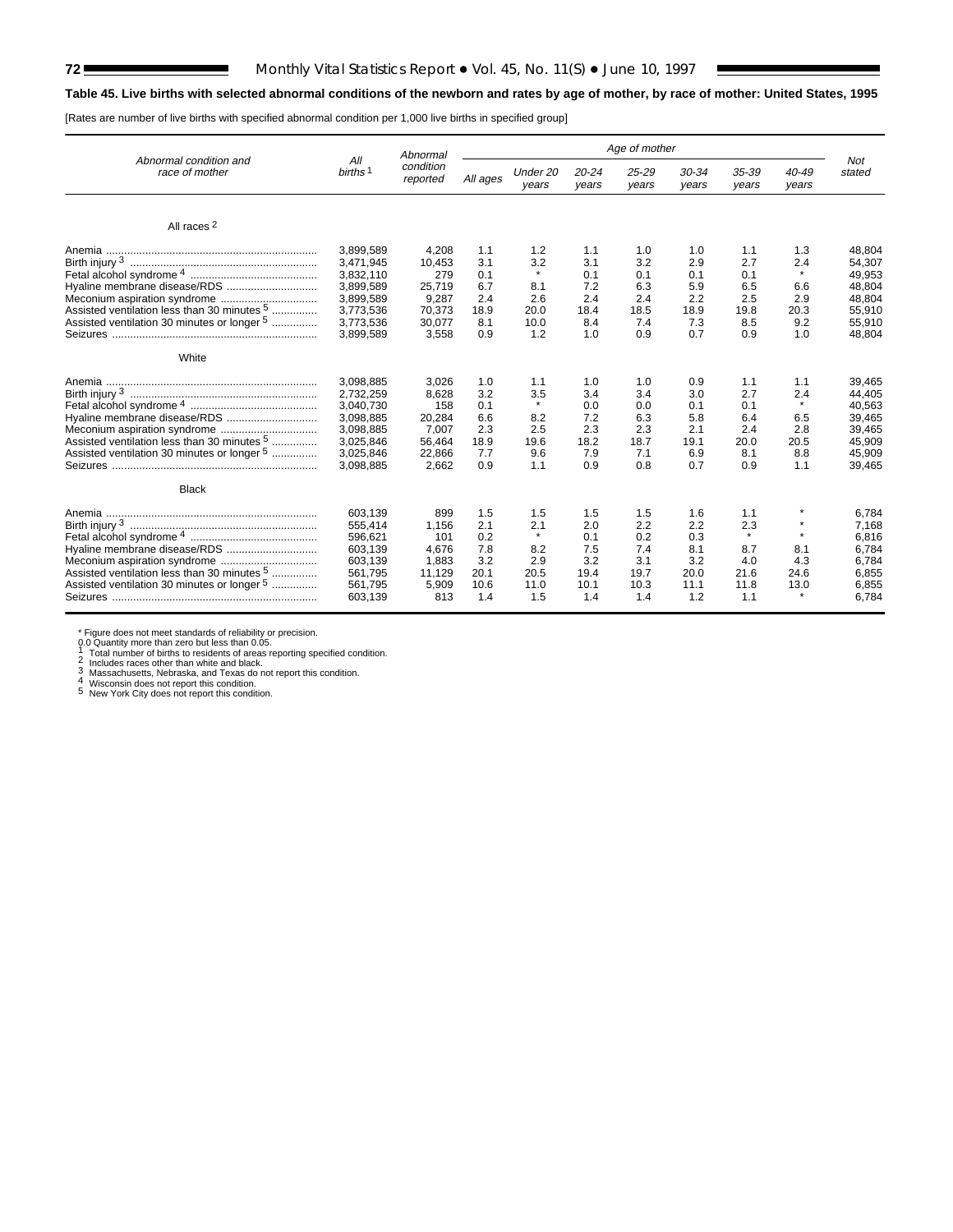#### **Table 46. Live births with selected congenital anomalies and rates by age of mother, by race of mother: Total of 48 reporting States (excluding New York City) and the District of Columbia, 1995**

[Rates are number of live births with specified congenital anomaly per 100,000 live births in specified group]

|                                               |                            | Congenital          | Age of mother |                   |                |                |                |                |                |                  |
|-----------------------------------------------|----------------------------|---------------------|---------------|-------------------|----------------|----------------|----------------|----------------|----------------|------------------|
| Congenital anomaly and<br>race of mother      | All<br>births <sup>1</sup> | anomaly<br>reported | All ages      | Under 20<br>years | 20-24<br>years | 25-29<br>years | 30-34<br>years | 35-39<br>years | 40-49<br>years | Not<br>stated    |
|                                               |                            |                     |               |                   |                |                |                |                |                |                  |
| All races <sup>2</sup>                        |                            |                     |               |                   |                |                |                |                |                |                  |
|                                               | 3,674,220                  | 421                 | 11.6          | 13.1              | 12.1           | 10.1           | 12.6           | 10.3           |                | 57,826           |
|                                               | 3,674,220                  | 1,018               | 28.1          | 30.6              | 32.9           | 27.1           | 24.1           | 24.3           | 31.8           | 57,826           |
|                                               | 3,674,220                  | 1,046               | 28.9          | 35.9              | 30.4           | 29.1           | 22.8           | 29.2           | 31.8           | 57,826           |
|                                               | 3,674,220                  | 301                 | 8.3           | 10.8              | 7.7            | 7.2            | 7.1            | 12.6           |                | 57,826           |
| Other central nervous system anomalies        | 3,674,220                  | 864                 | 23.9          | 29.8              | 22.0           | 22.0           | 23.7           | 25.7           | $\star$        | 57,826           |
|                                               | 3,674,220                  | 4,471               | 123.6         | 110.5             | 124.3          | 118.8          | 122.6          | 137.5          | 227.6          | 57,826           |
| Other circulatory/respiratory anomalies       | 3,674,220                  | 4,853               | 134.2         | 140.5             | 140.7          | 125.5          | 130.1          | 139.0          | 157.6          | 57,826           |
|                                               | 3,674,220                  | 353                 | 9.8           | 7.1               | 9.1            | 10.4           | 9.8            | 12.3           | $\star$        | 57.826           |
| Tracheo-esophageal fistula/Esophageal atresia | 3.674.220                  | 576                 | 15.9          | 14.4              | 13.4           | 15.7           | 16.1           | 22.3           | $\star$        | 57.826           |
|                                               | 3,674,220                  | 913                 | 25.2          | 50.6              | 33.0           | 17.7           | 15.0           | 15.2           |                | 57,826           |
|                                               | 3,674,220                  | 1,122               | 31.0          | 35.4              | 29.9           | 30.1           | 29.9           | 32.6           | 35.0           | 57,826           |
|                                               | 3,674,220                  | 2.780               | 76.9          | 66.9              | 79.2           | 76.5           | 77.2           | 79.5           | 105.1          | 57.826           |
|                                               | 3,674,220                  | 470                 | 13.0          | 9.8               | 13.4           | 14.0           | 13.0           | 13.7           |                | 57,826           |
|                                               | 3,674,220                  | 4,371               | 120.9         | 118.0             | 115.4          | 122.3          | 121.3          | 130.7          | 138.5          | 57,826           |
|                                               | 3,674,220                  | 3,118               | 86.2          | 82.1              | 96.6           | 83.9           | 79.0           | 86.9           | 95.5           | 57,826           |
| Polydactyly/Syndactyly/Adactyly               | 3,674,220                  | 2,976               | 82.3          | 113.8             | 94.5           | 72.6           | 69.7           | 64.9           | 82.8           | 57,826           |
|                                               | 3,674,220                  | 2,153               | 59.5          | 68.2              | 63.0           | 56.8           | 54.6           | 57.5           | 63.7           | 57,826           |
|                                               | 3,674,220                  | 455                 | 12.6          | 12.9              | 13.4           | 12.2           | 10.2           | 15.4           |                | 57,826           |
| Other musculoskeletal/integumental anomalies  | 3,674,220                  | 6,944               | 192.0         | 186.1             | 185.5          | 191.9          | 195.0          | 203.9          | 226.1          | 57,826           |
|                                               | 3,674,220                  | 1,638               | 45.3          | 26.7              | 26.2           | 27.1           | 48.6           | 112.1          | 331.1          | 57.826           |
|                                               | 3,674,220                  | 2,763               | 76.4          | 73.8              | 80.1           | 66.7           | 74.3           | 88.6           | 154.4          | 57,826           |
| White                                         |                            |                     |               |                   |                |                |                |                |                |                  |
|                                               | 2.956.182                  | 354                 | 12.2          | 13.7              | 13.2           | 10.3           | 12.9           | 10.9           |                | 46.959           |
|                                               | 2.956.182                  | 879                 | 30.2          | 35.4              | 36.9           | 28.6           | 25.0           | 25.6           |                | 46.959           |
|                                               | 2,956,182                  | 871                 | 29.9          | 39.0              | 32.6           | 29.4           | 23.3           | 29.4           |                | 46,959           |
|                                               | 2,956,182                  | 236                 | 8.1           | 10.4              | 8.3            | 6.8            | 6.4            | 13.3           |                | 46,959           |
| Other central nervous system anomalies        | 2,956,182                  | 647                 | 22.2          | 27.4              | 23.5           | 19.5           | 21.4           | 22.6           |                | 46,959           |
|                                               | 2.956.182                  | 3.693               | 126.9         | 110.7             | 129.5          | 122.8          | 125.2          | 139.5          | 216.4          | 46.959           |
| Other circulatory/respiratory anomalies       | 2,956,182                  | 3,833               | 131.8         | 144.0             | 144.1          | 124.2          | 122.6          | 129.2          | 144.3          | 46,959           |
|                                               | 2,956,182                  | 296                 | 10.2          | 8.3               | 9.5            | 10.5           | 10.4           | 11.3           |                | 46,959           |
| Tracheo-esophageal fistula/Esophageal atresia | 2,956,182                  | 506                 | 17.4          | 18.1              | 14.5           | 16.2           | 17.2           | 25.3           |                | 46,959           |
|                                               | 2,956,182                  | 739                 | 25.4          | 58.3              | 33.3           | 18.7           | 14.6           | 13.0           |                | 46,959           |
| Other gastrointestinal anomalies              | 2,956,182                  | 855                 | 29.4          | 31.2              | 27.8           | 29.8           | 28.1           | 32.1           |                | 46,959           |
|                                               | 2,956,182                  | 2,353               | 80.9          | 70.5              | 85.0           | 78.7           | 80.6           | 82.4           | 122.8          | 46,959           |
|                                               | 2,956,182                  | 397                 | 13.6          | 9.2               | 14.4           | 14.6           | 14.2           | 12.7           |                | 46.959           |
|                                               | 2,956,182                  | 3,770               | 129.6         | 132.7             | 127.6          | 128.2          | 127.7          | 136.1          | 148.2          | 46,959           |
|                                               | 2,956,182                  | 2,765               | 95.0          | 104.1             | 107.8          | 91.7           | 83.3           | 91.0           | 99.4           | 46,959           |
| Polydactyly/Syndactyly/Adactyly               | 2.956.182                  | 1,721               | 59.2          | 73.5              | 65.3           | 55.3           | 53.2           | 50.6           | 72.1           | 46.959           |
|                                               | 2,956,182                  | 1,927               | 66.2          | 80.6              | 70.5           | 62.6           | 59.9           | 63.9           | 72.1           | 46,959           |
|                                               | 2,956,182                  | 386                 | 13.3          | 13.7              | 14.4           | 13.0           | 10.2           | 16.8           |                | 46,959           |
| Other musculoskeletal/integumental anomalies  | 2,956,182                  | 5,427               | 186.5         | 182.3             | 184.8          | 185.0          | 186.2          | 194.2          | 224.2<br>354.8 | 46,959           |
| Other chromosomal anomalies                   | 2,956,182<br>2,956,182     | 1,449<br>2,243      | 49.8<br>77.1  | 33.0<br>71.4      | 29.3<br>79.7   | 28.3<br>67.9   | 52.7<br>74.8   | 118.3<br>94.0  | 161.8          | 46,959<br>46,959 |
|                                               |                            |                     |               |                   |                |                |                |                |                |                  |

See footnotes at end of table.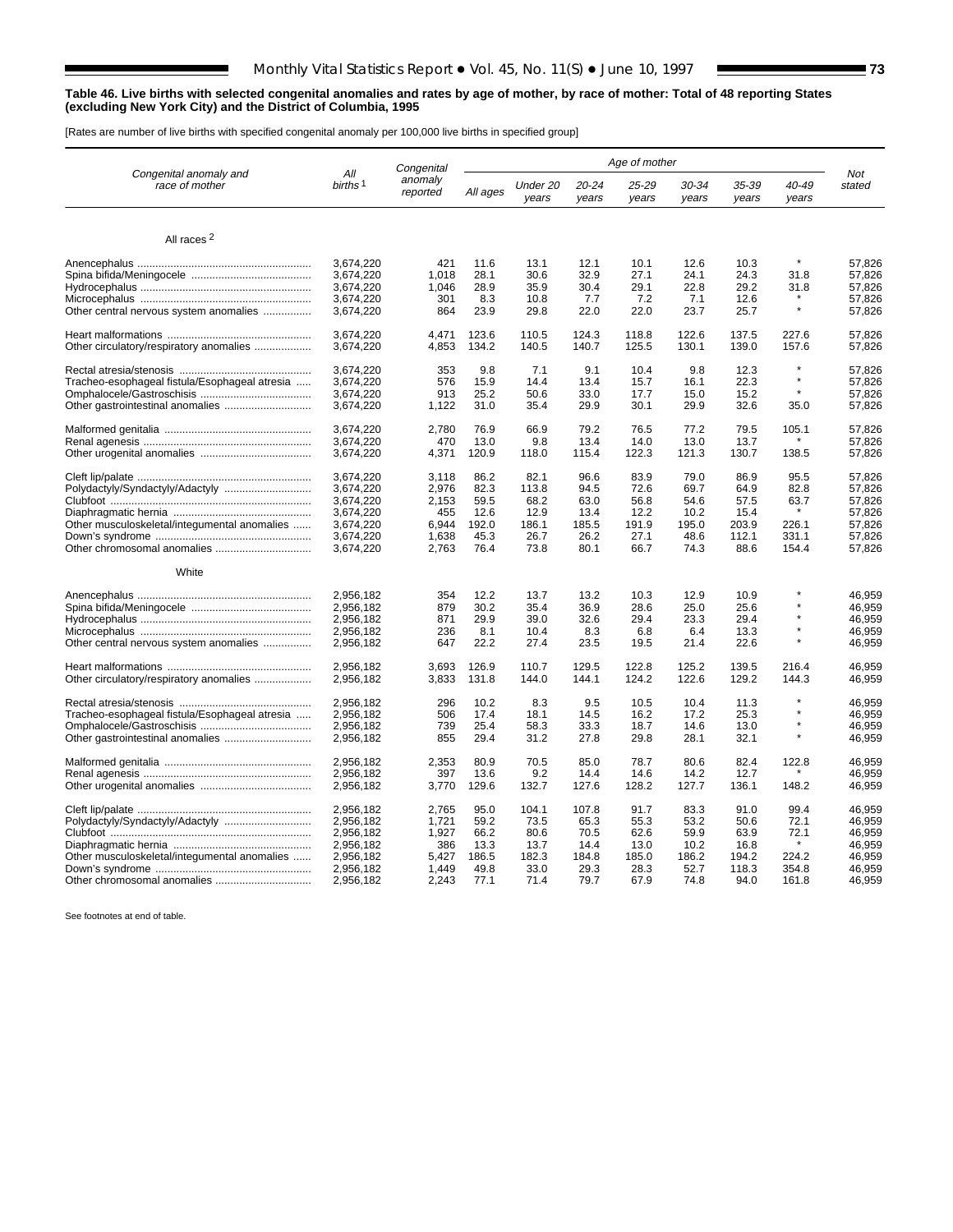#### **Table 46. Live births with selected congenital anomalies and rates by age of mother, by race of mother: Total of 48 reporting States (excluding New York City) and the District of Columbia, 1995-Con.**

[Rates are number of live births with specified congenital anomaly per 100,000 live births in specified group]

|                                               |                            | Congenital          | Age of mother |                   |                    |                |                    |                |                |               |
|-----------------------------------------------|----------------------------|---------------------|---------------|-------------------|--------------------|----------------|--------------------|----------------|----------------|---------------|
| Congenital anomaly and<br>race of mother      | All<br>births <sup>1</sup> | anomaly<br>reported | All ages      | Under 20<br>years | $20 - 24$<br>years | 25-29<br>years | $30 - 34$<br>years | 35-39<br>years | 40-49<br>years | Not<br>stated |
| <b>Black</b>                                  |                            |                     |               |                   |                    |                |                    |                |                |               |
|                                               |                            |                     |               |                   |                    |                |                    |                |                |               |
|                                               | 538,613                    | 53                  | 10.0          | $\star$           | $\star$            | $\star$        |                    |                |                | 7,217         |
|                                               | 538,613                    | 118                 | 22.2          | 19.5              | 20.5               | 23.4           | 27.3               |                |                | 7,217         |
|                                               | 538,613                    | 142                 | 26.7          | 28.9              | 24.1               | 28.6           | 27.3               |                |                | 7.217         |
|                                               | 538,613                    | 47                  | 8.8           | $\star$           | $\star$            | $\star$        | $\star$            |                |                | 7.217         |
| Other central nervous system anomalies        | 538,613                    | 159                 | 29.9          | 31.3              | 15.1               | 33.0           | 47.1               | $\bullet$      | $\star$        | 7.217         |
|                                               | 538,613                    | 550                 | 103.5         | 106.3             | 94.5               | 92.0           | 109.1              | 128.3          | $\star$        | 7,217         |
| Other circulatory/respiratory anomalies       | 538,613                    | 626                 | 117.8         | 112.6             | 106.0              | 117.2          | 132.7              | 156.8          | $\star$        | 7,217         |
|                                               | 538,613                    | 37                  | 7.0           | $\star$           | $\star$            | $\star$        | $\star$            | $\star$        |                | 7,217         |
| Tracheo-esophageal fistula/Esophageal atresia | 538,613                    | 41                  | 7.7           | $\star$           | $\star$            | $\bullet$      | $\bullet$          | ٠              |                | 7.217         |
|                                               | 538,613                    | 138                 | 26.0          | 32.0              | 29.5               | $\bullet$      | $\bullet$          |                |                | 7.217         |
| Other gastrointestinal anomalies              | 538,613                    | 209                 | 39.3          | 45.3              | 34.9               | 33.9           | 48.4               |                |                | 7.217         |
|                                               | 538,613                    | 271                 | 51.0          | 56.3              | 48.2               | 51.2           | 50.8               | $\star$        | $\star$        | 7,217         |
|                                               | 538,613                    | 55                  | 10.4          | $\star$           | $\star$            | $\star$        | $\star$            | ٠              |                | 7,217         |
|                                               | 538,613                    | 420                 | 79.0          | 77.4              | 69.9               | 92.9           | 69.4               | 102.6          |                | 7.217         |
|                                               | 538,613                    | 214                 | 40.3          | 25.0              | 49.4               | 40.8           | 39.7               | $\star$        | $\star$        | 7.217         |
|                                               | 538,613                    | 1,170               | 220.2         | 222.8             | 223.4              | 213.6          | 231.9              | 196.7          |                | 7,217         |
|                                               | 538,613                    | 168                 | 31.6          | 36.7              | 33.7               | 30.4           | 26.0               | $\star$        |                | 7,217         |
|                                               | 538,613                    | 58                  | 10.9          | $\star$           | 12.0               | $\star$        | $\star$            | ٠              |                | 7.217         |
| Other musculoskeletal/integumental anomalies  | 538.613                    | 942                 | 177.3         | 175.9             | 164.4              | 184.0          | 188.5              | 196.7          |                | 7.217         |
|                                               | 538,613                    | 133                 | 25.0          | $\star$           | 14.5               | 22.6           | 26.0               | 94.1           |                | 7,217         |
|                                               | 538,613                    | 451                 | 84.9          | 81.3              | 87.9               | 75.5           | 94.3               | 77.0           |                | 7,217         |

\* Figure does not meet standards of reliability or precision.

1 Total number of births. 2 Includes races other than white and black.

NOTE: Excludes data for Maryland, New Mexico, and New York City, which did not report congenital anomalies.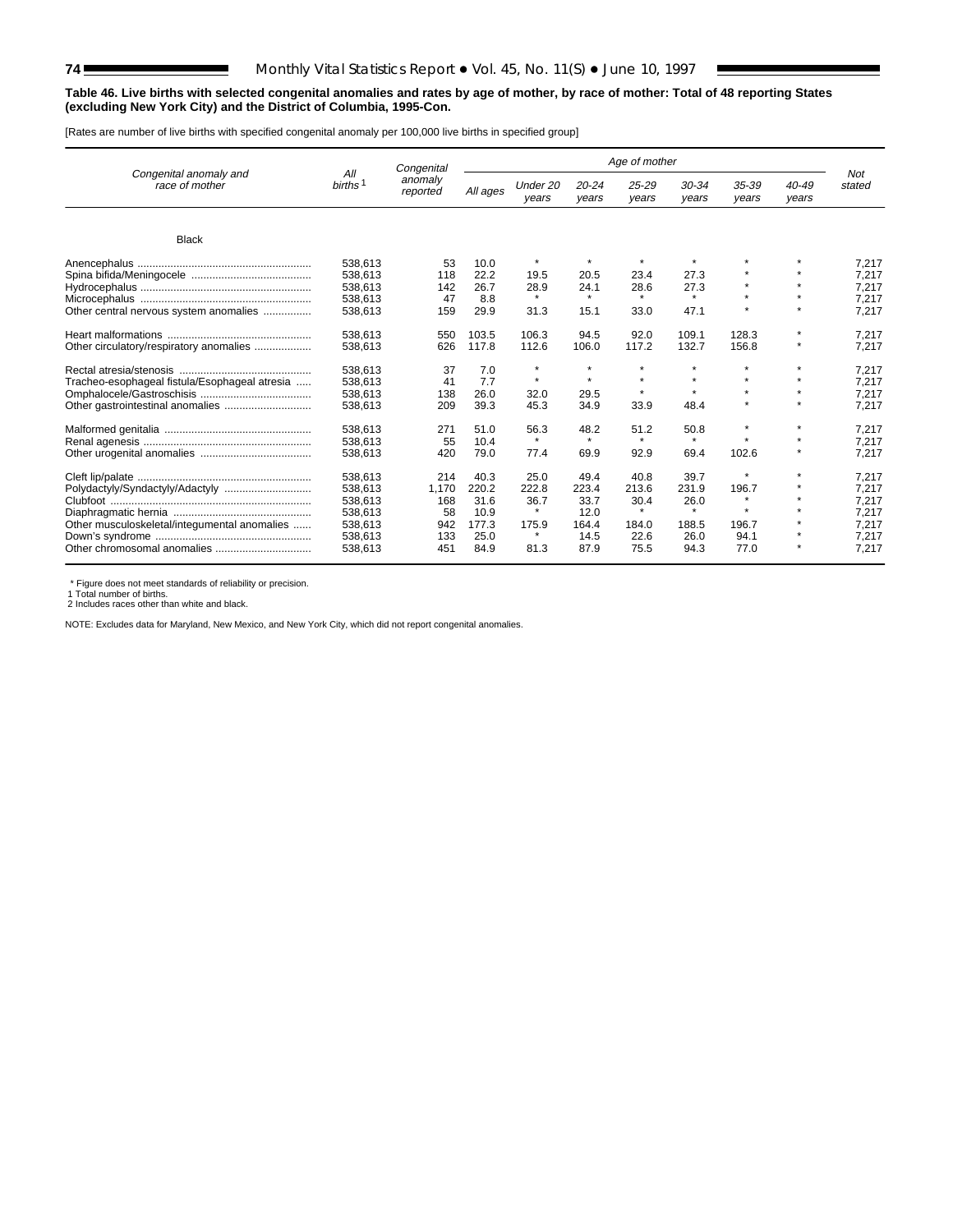# **Table 47. Live births by plurality of birth and ratios, by age and race of mother: United States, 1995**

|                                               |                      | Age of mother               |                    |                    |                   |                               |                    |                   |                   |                 |                       |
|-----------------------------------------------|----------------------|-----------------------------|--------------------|--------------------|-------------------|-------------------------------|--------------------|-------------------|-------------------|-----------------|-----------------------|
| Plurality and race                            | All                  | Under                       |                    | 15-19 years        |                   |                               |                    |                   |                   |                 |                       |
| of mother                                     | ages                 | 15<br>years                 | Total              | $15 - 17$<br>vears | 18-19<br>vears    | 20-24<br>years                | 25-29<br>years     | 30-34<br>years    | 35-39<br>years    | 40-44<br>years  | 45-49<br>years        |
|                                               |                      |                             |                    |                    |                   | Number                        |                    |                   |                   |                 |                       |
|                                               | 3,899,589            | 12,242                      | 499,873            | 192,508            | 307,365           | 965,547                       | 1,063,539          | 904,666           | 383,745 67,250    |                 | 2,727                 |
|                                               | 3,098,885<br>603,139 | 5,854<br>5,927              | 349,635<br>133,694 | 127,165<br>59,112  | 222,470<br>74,582 | 743,123<br>183,435            | 873,022<br>133,535 | 754,662<br>96,084 | 316,166<br>42,507 | 54,232<br>7,702 | 2,191<br>255          |
| Live births in single deliveries <sup>1</sup> | 3.797.880            | 12,097                      | 492,655            | 190.049            | 302,606           | 945,971                       | 1,035,896          | 875,002           | 368,957           | 64,893          | 2,409                 |
|                                               | 3,018,184<br>585,787 | 5,784<br>5,858              | 345,108<br>131,231 | 125,702<br>58,192  | 219,406<br>73,039 | 729,224<br>178,299            | 850,825<br>129,068 | 729,562<br>92,577 | 303,608<br>40,985 | 52,182<br>7,518 | 1,891<br>251          |
|                                               | 96.736               | 142                         | 7,131              | 2,436              | 4,695             | 19,235                        | 26,385             | 27,699            | 13,693            | 2.173           | 278                   |
|                                               | 76.196<br>17,000     | 70<br>66                    | 4.472<br>2,431     | 1,452<br>908       | 3.020<br>1,523    | 13.631<br>5,072               | 21,062<br>4,367    | 23,259<br>3,423   | 11,548<br>1,472   | 1.894<br>165    | 260<br>$\overline{4}$ |
| Live births in higher-order                   | 4.973                | 3                           | 87                 | 23                 | 64                | 341                           | 1,258              | 1,965             | 1,095             | 184             | 40                    |
|                                               | 4,505<br>352         | 3                           | 55<br>32           | 11<br>12           | 44<br>20          | 268<br>64                     | 1,135<br>100       | 1,841<br>84       | 1,010<br>50       | 156<br>19       | 40                    |
|                                               |                      | Ratio per 1,000 live births |                    |                    |                   |                               |                    |                   |                   |                 |                       |
|                                               | 26.1                 | 11.8                        | 14.4               | 12.8               | 15.5              | 20.3                          | 26.0               | 32.8              | 38.5              | 35.0            | 116.6                 |
|                                               | 26.0<br>28.8         | 12.0<br>11.6                | 12.9<br>18.4       | 11.5<br>15.6       | 13.8<br>20.7      | 18.7<br>28.0                  | 25.4<br>33.5       | 33.3<br>36.5      | 39.7<br>35.8      | 37.8<br>23.9    | 136.9                 |
|                                               | 24.8                 | 11.6                        | 14.3               | 12.7               | 15.3              | 19.9                          | 24.8               | 30.6              | 35.7              | 32.3            | 101.9                 |
|                                               | 24.6<br>28.2         | 12.0<br>11.1                | 12.8<br>18.2       | 11.4<br>15.4       | 13.6<br>20.4      | 18.3<br>27.7                  | 24.1<br>32.7       | 30.8<br>35.6      | 36.5<br>34.6      | 34.9<br>21.4    | 118.7                 |
|                                               |                      |                             |                    |                    |                   | Ratio per 100,000 live births |                    |                   |                   |                 |                       |
| Higher-order multiple births <sup>1, 2</sup>  | 127.5                | $\star$                     | 17.4               | 11.9               | 20.8              | 35.3                          | 118.3              | 217.2             | 285.3             | 273.6           | 1466.8                |
|                                               | 145.4<br>58.4        |                             | 15.7<br>23.9       | $\star$            | 19.8<br>26.8      | 36.1<br>34.9                  | 130.0<br>74.9      | 244.0<br>87.4     | 319.5<br>117.6    | 287.7           | 1825.7                |

- Quantity zero. \* Figure does not meet standards of reliability or precision. 1 Includes races other than white and black. 2 Births in greater than twin deliveries.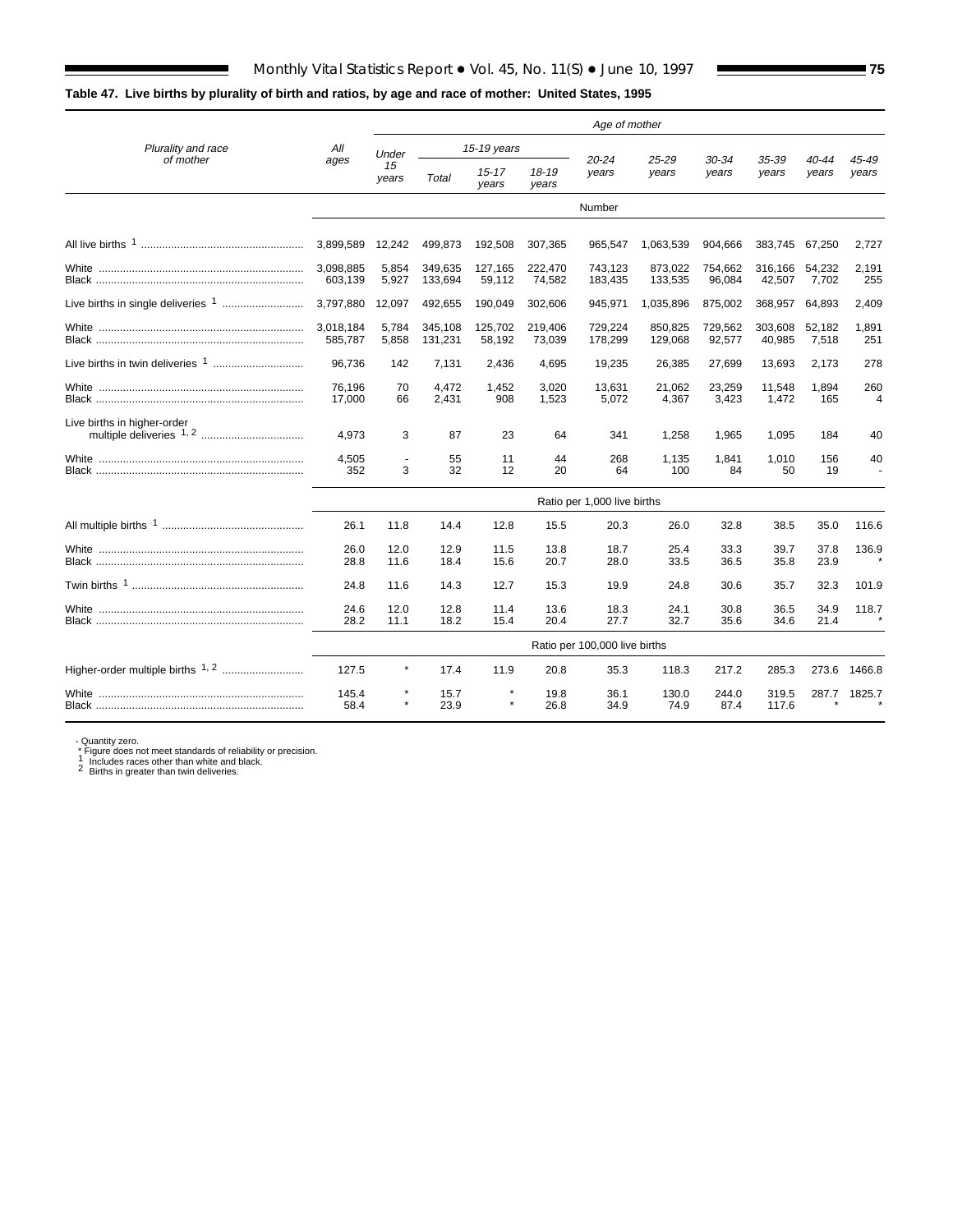# **Technical notes**

# **Source of data**

Data shown in this report for 1995 are based on 100 percent of the birth certificates in all States and the District of Columbia. The data are provided to the National Center for Health Statistics (NCHS) through the Vital Statistics Cooperative Program (VSCP). In 1984 and earlier years, the VSCP included varying numbers of States that provided data based on 100 percent of their birth certificates. Data for States not in the VSCP were based on a 50-percent sample of birth certificates filed in those States. Information on sampling procedures and sampling errors for 1984 and earlier years is provided in the annual report, *Vital Statistics of the United States*, Volume I, Natality (11).

#### **Race**

Beginning with the 1989 data year, NCHS is tabulating its birth data primarily by race of mother. In 1988 and prior years, births were tabulated by race of child, which was determined from the race of the parents as entered on the birth certificate.

Trend data by race shown in this report are by race of mother for all years beginning with the 1980 data year. In order to facilitate continuity and analysis of the data, trend tables showing data for years prior to 1980 show data for both race of mother and race of child for 1980. This makes it possible to distinguish the effects of this change from real changes in the data. The text in this report focuses on data tabulated by race of mother. Text references to white births and white mothers or black births and black mothers are used interchangeably for ease in writing.

The factors influencing the decision to tabulate births by race of mother have been discussed in detail in previous reports (4–8). They include the recent revision of the birth certificate, effective with the 1989 data year, which includes many more health questions that are directly associated with the mother. In all these instances, it is more appropriate to tabulate births by the mother's race. A second factor has been the increasing incidence of interracial parentage. In 1995, 4.6

percent of births were to parents of different races compared with just 1.8 percent in 1975. The third factor influencing the decision to tabulate births by race of mother is the growing proportion of births with race of father not stated, 15 percent in 1995 compared with 8 percent in 1975. This reflects the increase in the proportion of births to unmarried women; in many such cases, no information is reported on the father. These births are already assigned the race of the mother because there is no alternative.

Tabulating all births by race of mother, therefore, provides for a more uniform approach, rather than a necessarily arbitrary combination of parental races. This topic is discussed elsewhere in greater detail (80, 81).

# **Marital status**

National estimates of births to unmarried women are based on two methods of determining marital status. For 1994–95, birth certificates in 45 States and the District of Columbia include a question about the mother's marital status. The mother's marital status is inferred in five States (California, Connecticut, Michigan, Nevada, and New York) by comparing the parents' and child's surnames and other information concerning the father. This procedure represents a substantial departure from the method used before 1980 to prepare national estimates of births to unmarried women, which assumed that the incidence of births to unmarried women in States with no direct question on marital status was the same as the incidence in reporting States in the same geographic division (27).

In the five States that use inferential procedures to compile birth statistics by marital status, there are several basic criteria. A birth is inferred as nonmarital if any of these factors, listed in priority-ofuse order, is present: a paternity acknowledgment was received, the father's name is missing, or the father's and mother's current surnames are different. In addition, criteria that are particularly applicable for a given State are also applied as necessary. For example, special procedures are used in California to compare the parents' surnames when they are hyphenated if the parents were born in

countries where naming practices can identify the parents' marital status. This procedure has been in effect for many years for Asian mothers. Beginning in 1995, California applied similar procedures for births to Hispanic mothers. If the child is given a double surname of the mother's and father's surnames (either entire surnames or portions of the parents' hyphenated surnames), regardless of sequence, and the mother is of Hispanic origin, the mother's marital status is coded ''Married.''

Nevada has also implemented procedures to identify the mother's marital status more accurately. All of Nevada's birth records are now received electronically. Although Nevada does not have a direct question on mother's marital status on the printed birth certificate, this information is being obtained from the electronic birth registration process. In New York (excluding New York City) mother's marital status is inferred as ''Unmarried'' if the father's name is missing, or if the father's name is given and a paternity acknowledgment is filed.

The current method represents an attempt to use related information on the birth certificate to improve the quality of national data as well as to provide data for the individual nonreporting States. An evaluation of this method and its validity for California (the largest nonreporting State) has been published (82). Because of the continued substantial increases in nonmarital childbearing throughout the 1980's, the data have been intensively evaluated by the Division of Vital Statistics, NCHS. There has been continuing concern that the current method might overstate the number of births to unmarried women because it incorporates data based on a comparison of surnames. This is because women who have retained their maiden surname after marriage and who are frequently older, well-educated women, would be classified as unmarried. The results of this evaluation for changes during 1994–95 differ somewhat for the States reporting marital status and the States inferring this information. Nonmarital births in States reporting mother's marital status directly on the birth certificate declined about 1 percent, whereas nonmarital births in the five nonreporting States declined 7 percent. This disparity

<span id="page-75-0"></span>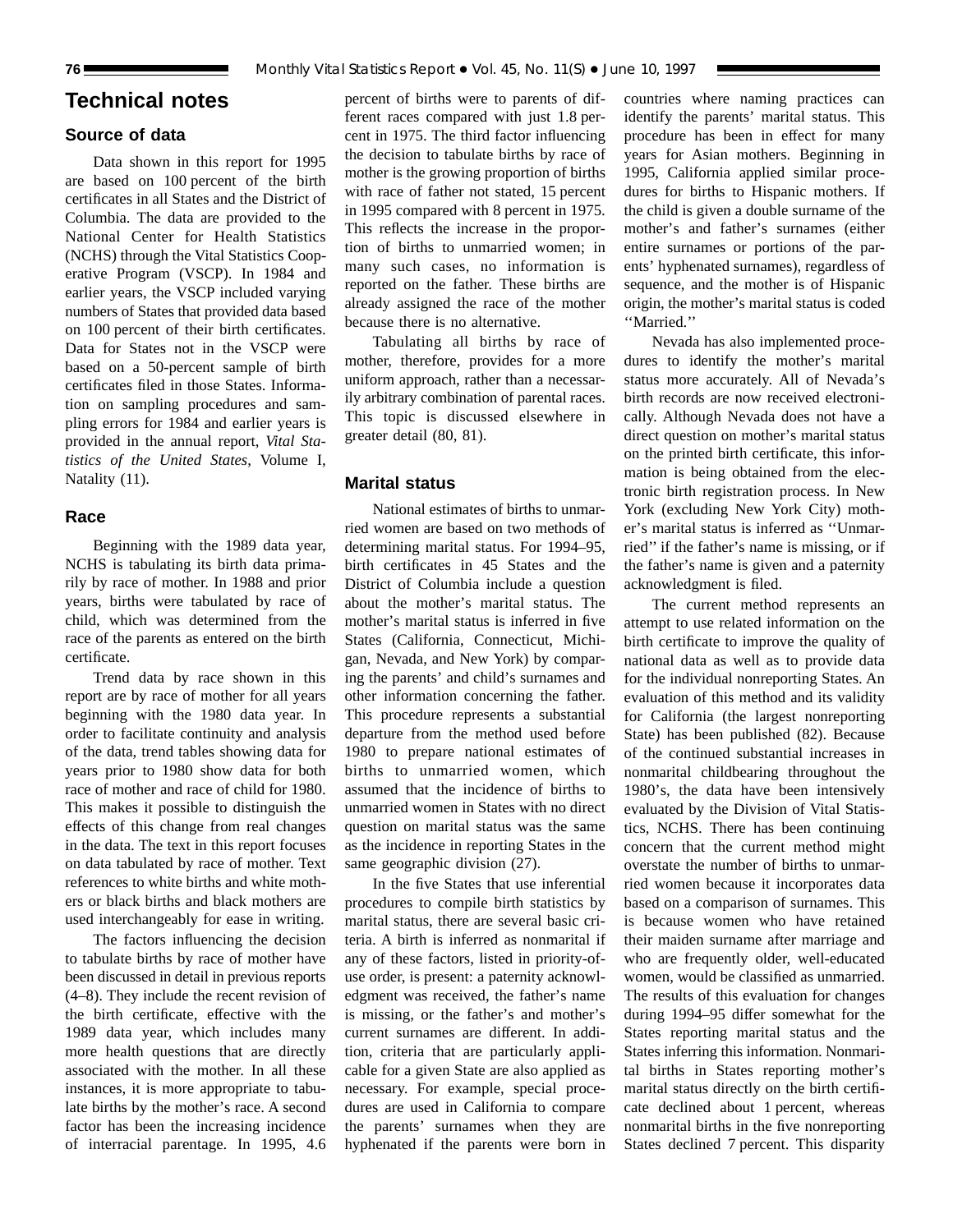is largely due to the change in reporting procedures in California described above. The overall proportion of births to unmarried mothers in that State declined from 36 percent to 32 percent; California accounted for 54 percent of the births in the nonreporting States in 1995.

One consequence of using nonmarital birth data based on the inferential procedures is the need to monitor continuously the validity of the procedures used by the States to infer mother's marital status. In particular, in recent years, a number of States have extended their efforts to identify the fathers when the parents are not married in order to enforce child support obligations. The presence of a paternity acknowledgment therefore is the most reliable indicator that the birth is nonmarital in the States not reporting this information directly. Changes in reporting procedures in Michigan and Texas, related to paternity acknowledgment, were reported for 1994; the impact of those changes on trends in nonmarital births has been described elsewhere (9).

#### **Gestation**

The 1989 revision of the U.S. Standard Certificate of Live Birth includes a new item, ''clinical estimate of gestation,'' that is being compared with length of gestation computed from the date the last normal menstrual period (LMP) began when the latter appears to be inconsistent with birthweight. This is done for normal weight births of apparently short gestations and very low birthweight births reported to be full term. The clinical estimate was also used if the LMP date was not reported. The period of gestation for 5.1 percent of the births in 1995 was based on the clinical estimate of gestation. For 97 percent of these records, the clinical estimate was used because the LMP date was not reported. For the remaining 3 percent, the clinical estimate was used because it was compatible with the reported birthweight, whereas the LMP-based gestation was not. In cases where the reported birthweight was inconsistent with both the LMP-computed gestation and the clinical estimate of gestation, the LMP-computed gestation was used and birthweight was reclassified as ''not stated.'' This was necessary for fewer than 300 births or less than 0.01

percent of all birth records in 1995. The levels of the adjustments in 1995 data were similar to those for 1991–94 (6–9).

# **Birthweight**

Birthweight is reported in some areas in pounds and ounces rather than in grams. However, the metric system has been used in tabulating and presenting the statistics to facilitate comparison with data published by other groups. Equivalents of the gram weights in terms of pounds and ounces are as follows:

Less than  $500$  grams  $= 1$  lb 1 oz or less 500–999 grams = 1 lb 2 oz–2 lb 3 oz 1,000–1,499 grams = 2 lb 4 oz–3 lb 4 oz 1,500–1,999 grams = 3 lb 5 oz–4 lb 6 oz 2,000–2,499 grams = 4 lb 7 oz–5 lb 8 oz 2,500–2,999 grams = 5 lb 9 oz–6 lb 9 oz 3,000–3,499 grams = 6 lb 10 oz–7 lb 11 oz 3,500–3,999 grams = 7 lb 12 oz–8 lb 13 oz 4,000–4,499 grams = 8 lb 14 oz–9 lb 14 oz 4,500–4,999 grams = 9 lb 15 oz–11 lb 0 oz 5,000 grams or more  $= 11$  lb 1 oz or more

#### **Method of delivery**

Several rates are computed for method of delivery. The overall cesarean section rate or *total cesarean* rate is computed as the percent of all births that were delivered by cesarean section. The *primary cesarean* rate is a measure that relates the number of women having a first cesarean delivery to all women giving birth who have never had a cesarean delivery. The denominator for this rate includes all births less those with method of delivery classified as repeat cesarean, vaginal birth after previous cesarean, or method not stated. The rate for *vaginal birth after previous cesarean* (VBAC) delivery is computed by relating all VBAC deliveries to the sum of VBAC and repeat cesarean deliveries, that is, to women with a previous cesarean section.

# **Computations of percents, percent distributions, and medians**

Births for which a particular characteristic is unknown were subtracted from the figures for total births that were used as denominators before percents, percent distributions, and medians were computed. The median number of prenatal visits also excludes births to mothers who had no prenatal care. Computations of the median years of school completed and the median number of prenatal visits were based on ungrouped data. An asterisk is shown in place of any derived statistic based on fewer than 20 births in the numerator or denominator.

# **Population denominators**

Birth and fertility rates for 1995 shown in [tables 1,](#page-24-0) [3–5,](#page-26-0) [7,](#page-33-0) [10, 11,](#page-37-0) [14,](#page-39-0) and [15](#page-40-0) are based on populations estimated as of July 1, 1995. Populations consistent with these estimates have been published by the U.S. Bureau of the Census (13) and are based on the 1990 census counts by race and age that were modified to be consistent with the Office of Management and Budget racial categories and historical categories for birth data, and in the case of age, to reflect age as of the census reference date. The modification procedures are described in detail in a census report (83).

Birth and fertility rates by month shown in [table 12](#page-38-0) are based on monthly population estimates also based on the 1995 estimates. Rates for unmarried women shown in [tables 14](#page-39-0) and [15](#page-40-0) are based on distributions of the population by marital status as of March 1995 provided by the U.S. Bureau of the Census (84), which have been adjusted to July 1995 population levels (13) by the Division of Vital Statistics, NCHS (27).

Birth and fertility rates for the Hispanic population, shown in [tables 7](#page-33-0) and [11,](#page-37-0) are based on estimates of the total Hispanic population as of July 1, 1995 (13). Rates for Hispanic subgroups are based on special population estimates (85).

# **Computation of rates**

In computing birth rates by live-birth order, births with birth order not stated were distributed in the same proportion as births of known live-birth order. This procedure is done separately by race. For computing birth rates by age of father, births with age of father not stated are distributed first within each age-ofmother group. This procedure is followed because, while father's age is missing on 15 percent of the birth certificates, one third of these were on records where the mother is a teenager.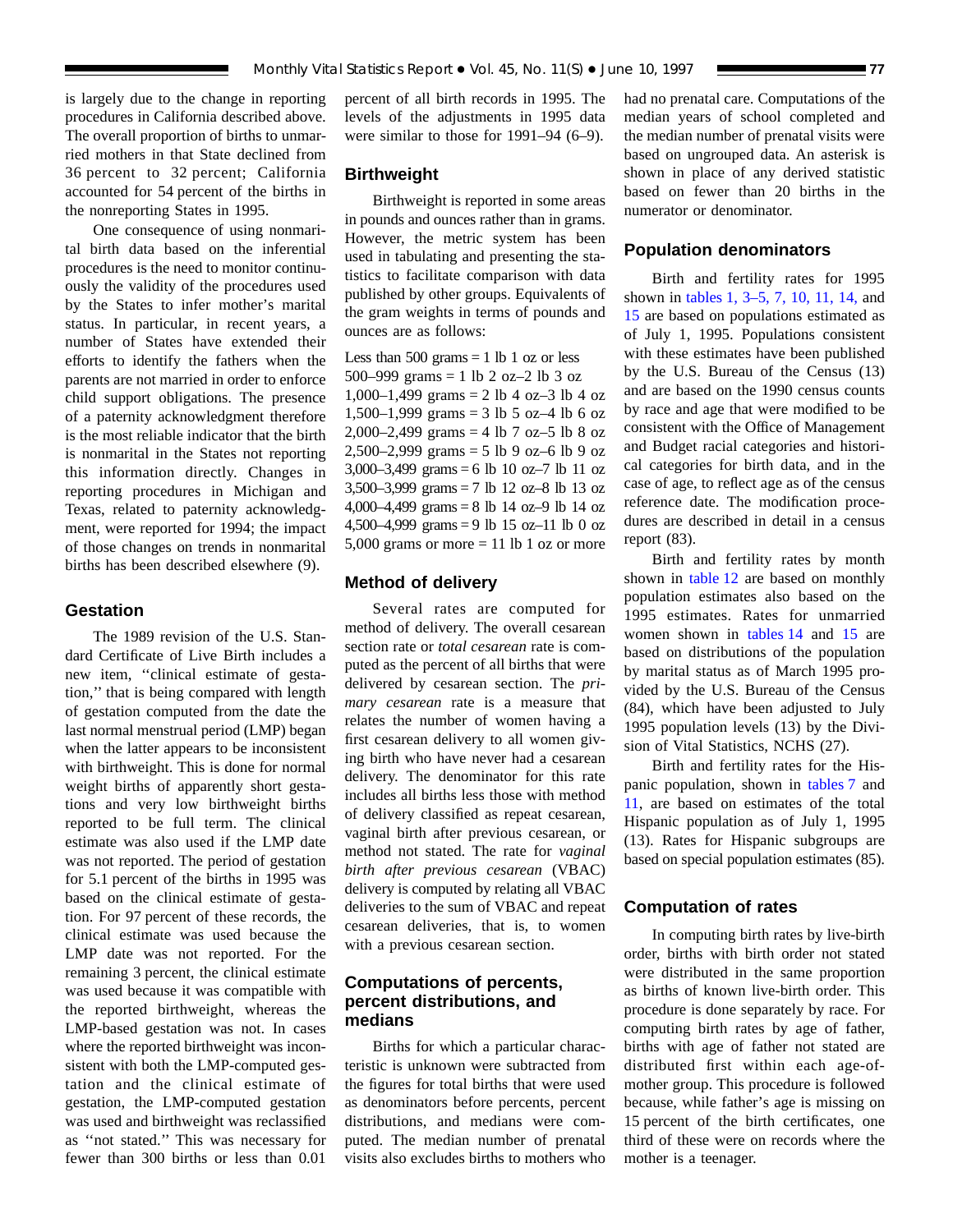In computing birth and fertility rates for the Hispanic population, births with origin of mother not stated are included with non-Hispanic births rather than being distributed. Thus, rates for the U.S. Hispanic population are underestimates of the true rates to the extent that the births with origin not stated  $(1.5$  percent) were actually to Hispanic mothers. The population with origin not stated was imputed. The effect on the rates is believed to be small.

*Age of father*—Information on age of father is often missing on birth certificates of children born to unmarried mothers, greatly inflating the number of ''not stated'' in all tabulations by age of father. In computing birth rates by age of father, births tabulated as age of father not stated are distributed in the same proportions as births with known age within each 5-yearage classification of the mother. This procedure is done separately by race. The resulting distributions are summed to form a composite frequency distribution that is the basis for computing birth rates by age of father. This procedure avoids the distortion in rates that would result if the relationship between age of mother and age of father were disregarded.

# **Graphic presentation**

Trend data shown in [figures 2,](#page-3-0) [3,](#page-7-0) [5,](#page-12-0) [7,](#page-15-0) and [8](#page-17-0) are plotted using a logarithmic scale. This approach is taken to facilitate comparison of the relative change in rates over time for each series of rates as well as the differentials among rates for different series. The trend lines in [figure 2,](#page-3-0) for example, show that women 40–44 years of age experienced the most change of any group over the period, and also that they had the greatest increase in rates since 1985.

# **Random variation and relative standard error**

Although the birth data in this report for births since 1985 are not subject to sampling error, they may be affected by random variation in the number of births involved. When the number of events is small (perhaps less than 100) and the probability of such an event is small, considerable caution must be observed in interpreting the data. More information on this topic is included in the Technical Appendix of the annual report, *Vital Statistics of the United States*, 1992, Volume I, Natality. In addition, the relative standard errors for birth rates for Hispanic subgroups, particularly Puerto Rican, Cuban, and ''other'' Hispanic women, may be somewhat higher than if based only on the number of births. This reflects the considerable sampling variability in the population estimates for these groups (85).

# **Definitions of medical terms**

The 1989 revision of the U.S. Standard Certificate of Live Birth includes several maternal and infant health items in checkbox format, including obstetric procedures, medical risk factors, complications of labor and delivery, abnormal conditions of the newborn, and congenital anomalies of the child [\(figure I\).](#page-78-0) The definitions that follow are adapted and abbreviated from a set of definitions compiled by a committee of Federal and State health statistics officials for the Association for Vital Records and Health Statistics (86).

# **Medical risk factors for this pregnancy**

*Anemia*—Hemoglobin level of less than 10.0 g/dL during pregnancy or a hematocrit of less than 30 percent during pregnancy.

*Cardiac disease*—Disease of the heart.

*Acute or chronic lung disease*—Disease of the lungs during pregnancy.

*Diabetes*—Metabolic disorder characterized by excessive discharge of urine and persistent thirst; includes juvenile onset, adult onset, and gestational diabetes during pregnancy.

*Genital herpes*—Infection of the skin of the genital area by herpes simplex virus.

*Hydramnios/oligohydramnios*—Any noticeable excess (hydramnios) or lack (oligohydramnios) of amniotic fluid.

*Hemoglobinopathy*—A blood disorder caused by alteration in the genetically determined molecular structure of hemoglobin (example: sickle cell anemia).

*Hypertension, chronic*—Blood pressure persistently greater than 140/90, diagnosed prior to onset of pregnancy or before the 20th week of gestation.

*Hypertension, pregnancy-associated*—An increase in blood pressure of at least 30 mm Hg systolic or 15 mm Hg diastolic on two measurements taken 6 hours apart after the 20th week of gestation.

*Eclampsia*—The occurrence of convulsions and/or coma unrelated to other cerebral conditions in women with signs and symptoms of preeclampsia.

*Incompetent cervix*—Characterized by painless dilation of the cervix in the second trimester or early in the third trimester of pregnancy, with premature expulsion of membranes through the cervix and ballooning of the membranes into the vagina, followed by rupture of the membranes and subsequent expulsion of the fetus.

*Previous infant 4,000 grams or more*—The birthweight of a previous liveborn child was over 4,000 grams or more (8 pounds 14 ounces).

*Previous preterm or small-forgestational-age infant*—Previous birth of an infant prior to term (before 37 completed weeks of gestation) or of an infant weighing less than the tenth percentile for gestational age using a standard weightfor-age chart.

*Renal disease*—Kidney disease.

*Rh sensitization*—The process or state of becoming sensitized to the Rh factor as when an Rh-negative woman is pregnant with an Rh-positive fetus.

*Uterine bleeding*—Any clinically significant bleeding during the pregnancy taking into consideration the stage of pregnancy; any second or third trimester bleeding of the uterus prior to the onset of labor.

#### **Obstetric procedures**

*Amniocentesis*—Surgical transabdominal perforation of the uterus to obtain amniotic fluid to be used in the detection of genetic disorders, fetal abnormalities, and fetal lung maturity.

*Electronic fetal monitoring*—Monitoring with external devices applied to the maternal abdomen or with internal devices with an electrode attached to the fetal scalp and a catheter through the cervix into the uterus, to detect and record fetal heart tones and uterine contractions.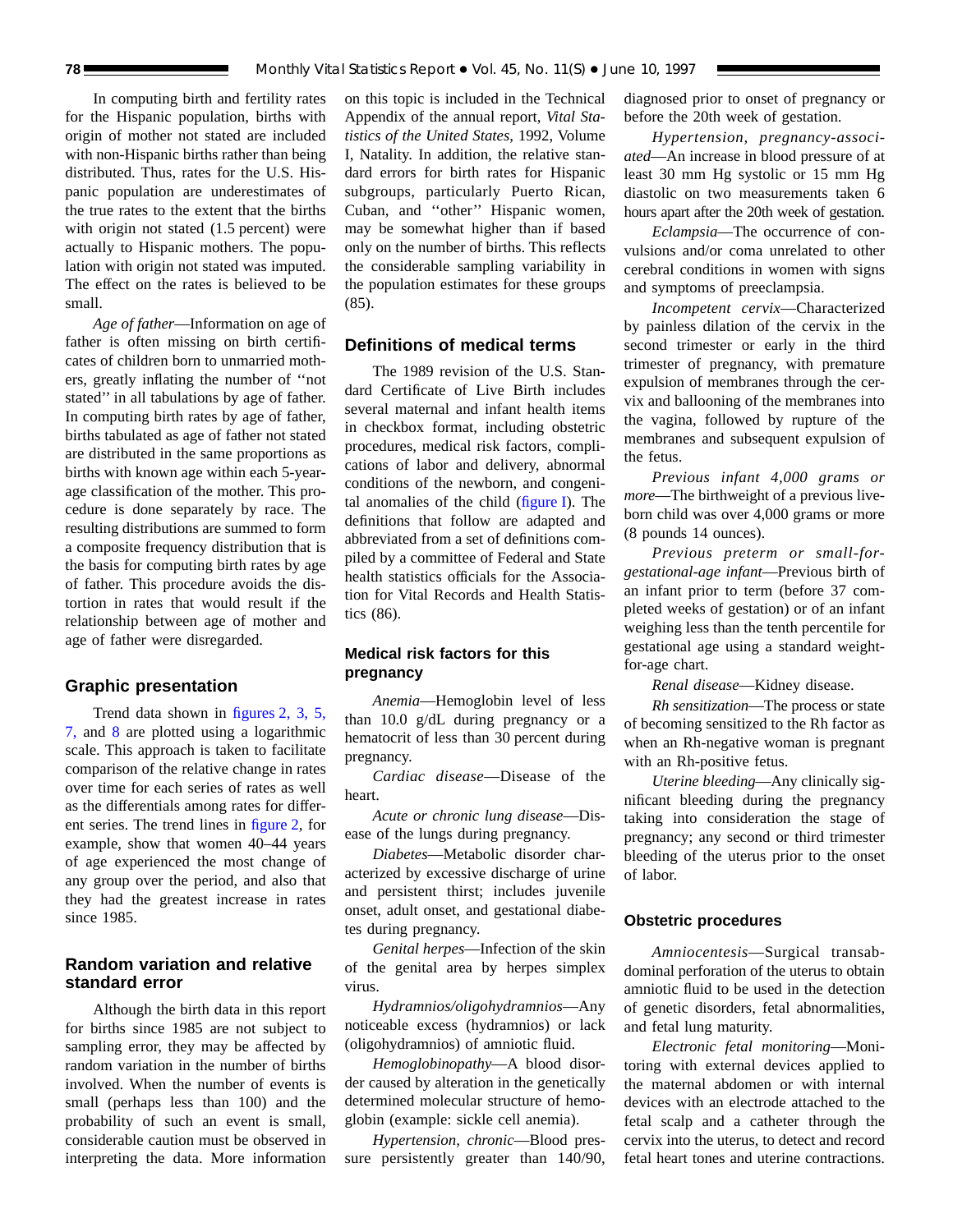<span id="page-78-0"></span>

| 38a. MEDICAL RISK FACTORS FOR THIS PREGNANCY<br>(Check all that apply)                                                                                                                                                                            | 40. COMPLICATIONS OF LABOR AND/OR DELIVERY<br>(Check all that apply)                                                                                                                      | 43. CONGENITAL ANOMALIES OF CHILD<br>(Check all that apply)                                                                                             |
|---------------------------------------------------------------------------------------------------------------------------------------------------------------------------------------------------------------------------------------------------|-------------------------------------------------------------------------------------------------------------------------------------------------------------------------------------------|---------------------------------------------------------------------------------------------------------------------------------------------------------|
| Anemia (Hct. < 30/Hgb. <10) 01 □<br>Diabetes  04<br>Hydramnios/Oligohydramnios 06<br>Hypertension, pregnancy-associated  09 m<br>Previous infant $4000 +$ grams 12 $\Box$<br>Previous preterm or small-for-gestational-age                        | Meconium, moderate/heavy 02<br>Premature rupture of membrane ( > 12 hours) 03 [<br>Prolonged labor ( > 20 hours) 09 □<br>Breech/Malpresentation  11 n<br>Cephalopelvic disproportion 12 0 | Other central nervous system anomalies<br>$(Specify)$ 05<br>Other circulatory/respiratory anomalies<br>Tracheo-esophageal fistula/Esophageal atresia 09 |
| Renal disease  14 0                                                                                                                                                                                                                               | Fetal distress (2000) 2000 (2000) 2000 (2000) 2000 (2000) 2000 (2000) 2000 (2000) 2000 (2000) 2000 (2000) 2000<br>(Specify)                                                               | Other gastrointestinal anomalies<br>$(Specify)$ 11                                                                                                      |
| (Specify)                                                                                                                                                                                                                                         | 41. METHOD OF DELIVERY (Check all that apply)                                                                                                                                             | Other urogenital anomalies                                                                                                                              |
| 38b. OTHER RISK FACTORS FOR THIS PREGNANCY<br>(Complete all items)<br>Tobacco use during pregnancy Yes $\Box$ No $\Box$<br>Average number cigarettes per day<br>Alcohol use during pregnancy Yes □ No □<br>Average number drinks per week _______ | Vaginal birth after previous C-section 02                                                                                                                                                 | Polydactyly/Syndactyly/Adactyly 16<br>Diaphragmatic hernia18<br>Other musculoskeletal/integumental anomalies                                            |
| Weight gained during pregnancy ____________ lbs.                                                                                                                                                                                                  | 42. ABNORMAL CONDITIONS OF THE NEWBORN<br>(Check all that apply)                                                                                                                          | $(Specify)$ 19                                                                                                                                          |
| 39. OBSTETRIC PROCEDURES<br>(Check all that apply)                                                                                                                                                                                                | Anemia (Hct. < 39/Hgb. < 13) 01 □                                                                                                                                                         | Other chromosomal anomalies<br>$\langle Specify \rangle$<br>21                                                                                          |
| Induction of labor  03 0<br>None 00 □<br>$07$ $\Box$<br>(Specify)                                                                                                                                                                                 | Hyaline membrane disease/RDS 04 □<br>Assisted ventilation < 30 min 06 □<br>(Specify)                                                                                                      | 22<br>(Specify)                                                                                                                                         |

**Figure I. Selected maternal and infant health items from the 1989 revision of the U.S. Standard Certificate of Live Birth.**

*Induction of labor*—The initiation of uterine contractions before the spontaneous onset of labor by medical and/or surgical means for the purpose of delivery.

*Stimulation of labor*—Augmentation of previously established labor by use of oxytocin.

*Tocolysis*—Use of medications to inhibit preterm uterine contractions to extend the length of pregnancy and, therefore, avoid a preterm birth.

*Ultrasound*—Visualization of the fetus and the placenta by means of sound waves.

# **Complications of labor and/or delivery**

*Febrile*—A fever greater than 100 degrees F. or 38 C. occurring during labor and/or delivery.

*Meconium, moderate/heavy*—Meconium consists of undigested debris from swallowed amniotic fluid, various products of secretion, excretion and shedding by the gastrointestinal tract; moderate to heavy amounts of meconium in the amniotic fluid noted during labor and/or delivery.

*Premature rupture of membranes (more than 12 hours)*—Rupture of the membranes at any time during pregnancy and more than 12 hours before the onset of labor.

*Abruptio placenta*—Premature separation of a normally implanted placenta from the uterus.

*Placenta previa*—Implantation of the placenta over or near the internal opening of the cervix.

*Other excessive bleeding*—The loss of a significant amount of blood from conditions other than abruptio placenta or placenta previa.

*Seizures during labor*—Maternal seizures occurring during labor from any cause.

*Precipitous labor (less than 3 hours)*—Extremely rapid labor and delivery lasting less than 3 hours.

*Prolonged labor (more than 20 hours)*—Abnormally slow progress of labor lasting more than 20 hours.

*Dysfunctional labor*—Failure to progress in a normal pattern of labor.

*Breech/Malpresentation*—At birth, the presentation of the fetal buttocks rather than the head, or other malpresentation.

*Cephalopelvic disproportion*—The relationship of the size, presentation and position of the fetal head to the maternal pelvis which prevents dilation of the cervix and/or descent of the fetal head.

*Cord prolapse*—Premature expulsion of the umbilical cord in labor before the fetus is delivered.

*Anesthetic complications*—Any complication during labor and/or delivery brought on by an anesthetic agent or agents.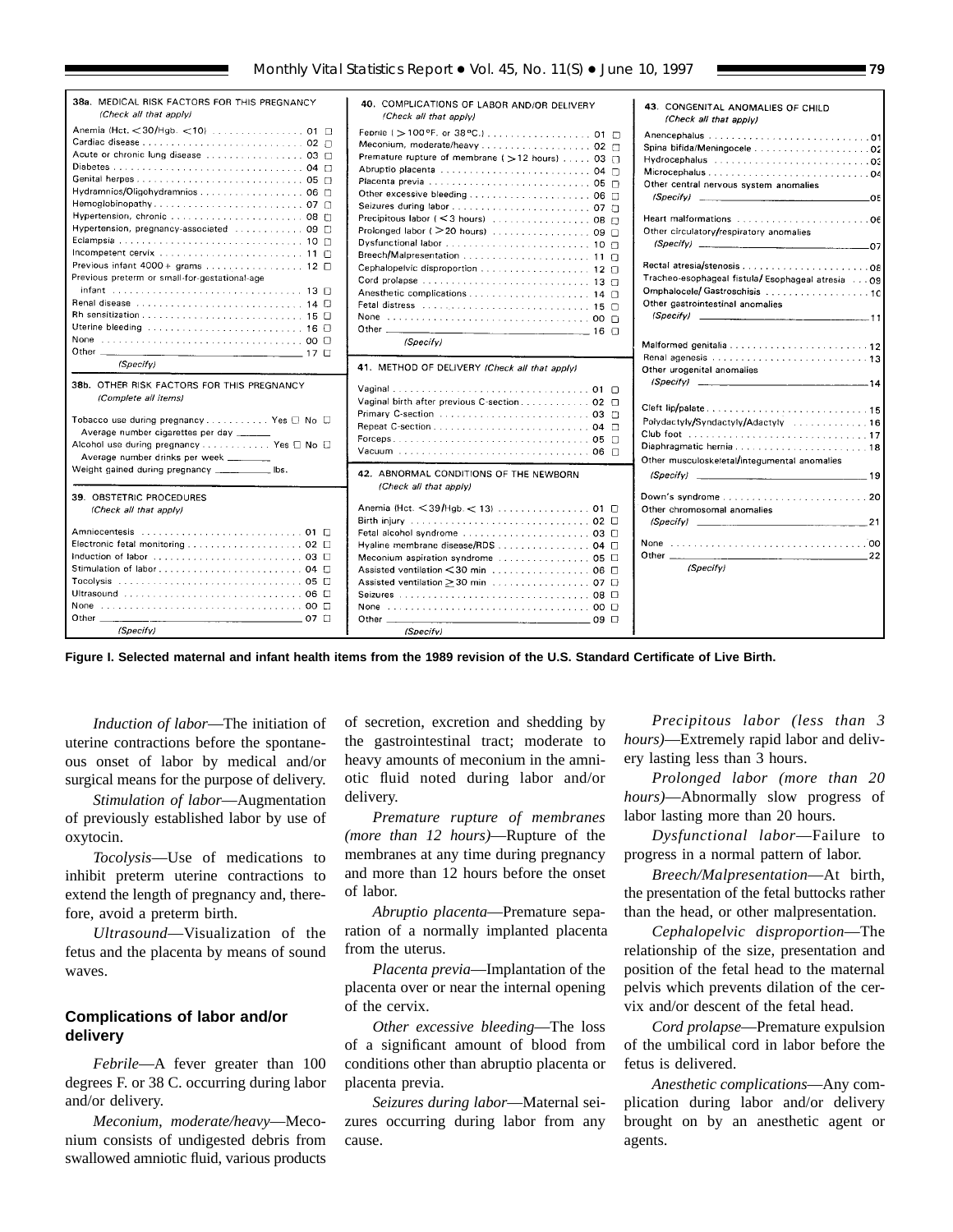*Fetal distress*—Signs indicating fetal hypoxia (deficiency in amount of oxygen reaching fetal tissues).

# **Abnormal conditions of the newborn**

*Anemia*—Hemoglobin level of less than 13.0 g/dL or a hematocrit of less than 39 percent.

*Birth injury*—Impairment of the infant's body function or structure due to adverse influences which occurred at birth.

*Fetal alcohol syndrome*—A syndrome of altered prenatal growth and development occurring in infants born of women who consumed excessive amounts of alcohol during pregnancy.

*Hyaline membrane disease/RDS*—A disorder primarily of prematurity, manifested clinically by respiratory distress and pathologically by pulmonary hyaline membranes and incomplete expansion of the lungs at birth.

*Meconium aspiration syndrome*— Aspiration of meconium by the fetus or newborn, affecting the lower respiratory system.

*Assisted ventilation (less than 30 minutes)*—A mechanical method of assisting respiration for newborns with respiratory failure.

*Assisted ventilation (30 minutes or more)*—Newborn placed on assisted ventilation for 30 minutes or longer.

*Seizures*—A seizure of any etiology.

### **Congenital anomalies of child**

*Anencephalus*—Absence of the cerebral hemispheres.

*Spina bifida/meningocele*—Developmental anomaly characterized by defective closure of the bony encasement of the spinal cord, through which the cord and meninges may or may not protrude.

*Hydrocephalus*—Excessive accumulation of cerebrospinal fluid within the ventricles of the brain with consequent enlargement of the cranium.

*Microcephalus*—A significantly small head.

*Other central nervous system anomalies*—Other specified anomalies of the brain, spinal cord, and nervous system.

*Heart malformations*—Congenital anomalies of the heart.

*Other circulatory/respiratory anomalies*—Other specified anomalies of the circulatory and respiratory systems.

*Rectal atresia/stenosis*—Congenital absence, closure, or narrowing of the rectum.

*Tracheo-esophageal fistula/esophageal atresia*—An abnormal passage between the trachea and the esophagus; esophageal atresia is the congenital absence or closure of the esophagus.

*Omphalocele/gastroschisis*—An omphalocele is a protrusion of variable amounts of abdominal viscera from a midline defect at the base of the umbilicus. In gastroschisis, the abdominal viscera protrude through an abdominal wall defect, usually on the right side of the umbilical cord insertion.

*Other gastrointestinal anomalies*— Other specified congenital anomalies of the gastrointestinal system.

*Malformed genitalia*—Congenital anomalies of the reproductive organs.

*Renal agenesis*—One or both kidneys are completely absent.

*Other urogenital anomalies*—Other specified congenital anomalies of the organs concerned in the production and excretion of urine, together with organs of reproduction.

*Cleft lip/palate*—Cleft lip is a fissure or elongated opening of the lip; cleft palate is a fissure in the roof of the mouth. These are failures of embryonic development.

*Polydactyly/syndactyly/adactyly*— Polydactyly is the presence of more than five digits on either hands and/or feet; syndactyly is having fused or webbed fingers and/or toes; adactyly is the absence of fingers and/or toes.

*Club foot*—Deformities of the foot, which is twisted out of shape or position.

*Diaphragmatic hernia*—Herniation of the abdominal contents through the diaphragm into the thoracic cavity usually resulting in respiratory distress.

*Other musculoskeletal/integumental anomalies*—Other specified congenital anomalies of the muscles, skeleton, or skin.

*Down's syndrome*—The most common chromosomal defect with most cases resulting from an extra chromosome (trisomy 21).

*Other chromosomal anomalies*—All other chromosomal aberrations.

#### **Related reports**

Many of the topics discussed in this report are covered in more analytic detail in other reports published by NCHS. Topics of reports published in the past 5 years include twin births (87), triplet births (77), teenage birth rates by State (12), birth rates by educational attainment of the mother (31), cesarean deliveries (88), birth and fertility rates for States (89), births to unmarried mothers (27), characteristics of births in Asian or Pacific Islander population subgroups (24), and trends in pregnancies and pregnancy rates  $(18)$ .